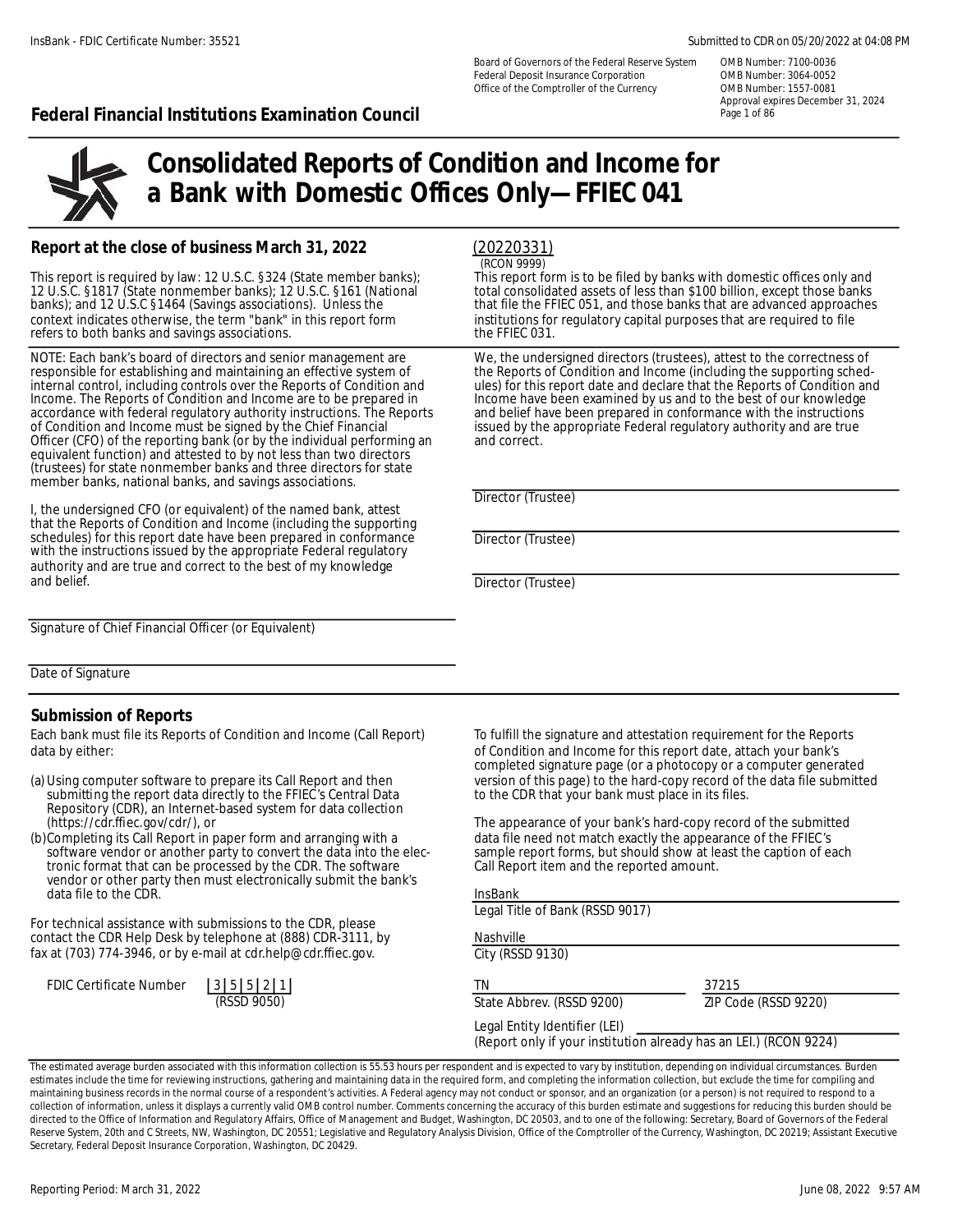# **Consolidated Reports of Condition and Income for a Bank with Domestic Offices Only**

### **Table of Contents**

|                                                                                                                          | Schedule RC-E-Deposit LiabilitiesRC-17, 18, 19                                                                                               |
|--------------------------------------------------------------------------------------------------------------------------|----------------------------------------------------------------------------------------------------------------------------------------------|
|                                                                                                                          |                                                                                                                                              |
| <b>Report of Income</b>                                                                                                  |                                                                                                                                              |
|                                                                                                                          | Schedule RC-K-Quarterly AveragesRC-21, 22                                                                                                    |
| Schedule RI-A-Changes in Bank Equity CapitalRI-5                                                                         | Schedule RC-L-Derivatives and<br>Off-Balance Sheet ItemsRC-23, 24, 25, 26                                                                    |
| Schedule RI-B-Charge-offs and Recoveries on<br>Loans and Leases and Changes in Allowances<br>for Credit Losses:          | Schedule RC-M-MemorandaRC-27, 28, 29, 30                                                                                                     |
| Part I. Charge-offs and Recoveries on Loans<br>Part II. Changes in Allowances for Credit LossesRI-8                      | Schedule RC-N-Past Due and Nonaccrual Loans,<br>Leases, and Other AssetsRC-31, 32, 33, 34, 35                                                |
| Schedule RI-C-Disaggregated Data on the Allowance for<br>Loan and Lease Losses (to be completed only by selected banks): | Schedule RC-O-Other Data for Deposit Insurance                                                                                               |
| Part I. Disaggregated Data on the Allowance for Loan<br>Part II. Disaggregated Data on the Allowances for                | Schedule RC-P-1-4 Family Residential<br>Mortgage Banking Activities (to be completed                                                         |
|                                                                                                                          | Schedule RC-Q-Assets and Liabilities Measured<br>at Fair Value on a Recurring Basis (to be<br>completed only by selected banks)RC-43, 44, 45 |
| <b>Report of Condition</b>                                                                                               |                                                                                                                                              |
|                                                                                                                          | Schedule RC-R-Regulatory Capital:<br>Part I. Regulatory Capital Components                                                                   |
| Schedule RC-A-Cash and Balances Due<br>from Depository Institutions                                                      | Part II. Risk-Weighted AssetsRC-50, 51, 52, 53, 54<br>55, 56, 57, 58, 59, 60, 61, 62                                                         |
|                                                                                                                          | Schedule RC-S-Servicing, Securitization,                                                                                                     |
| Schedule RC-C-Loans and Lease Financing<br>Receivables:                                                                  | Schedule RC-T-Fiduciary and Related                                                                                                          |
| Part I. Loans and LeasesRC-8, 9, 10, 11, 12, 13<br>Part II. Loans to Small Businesses and                                | Schedule RC-V-Variable Interest EntitiesRC-69                                                                                                |
| Schedule RC-D-Trading Assets and Liabilities<br>(to be completed only by selected banks)RC-16                            | <b>Optional Narrative Statement Concerning</b>                                                                                               |

| Schedule RC-E-Deposit LiabilitiesRC-17, 18, 19                                                                                               |                                |
|----------------------------------------------------------------------------------------------------------------------------------------------|--------------------------------|
|                                                                                                                                              |                                |
|                                                                                                                                              |                                |
| Schedule RC-K-Quarterly AveragesRC-21, 22                                                                                                    |                                |
| Schedule RC-L-Derivatives and<br>Off-Balance Sheet ItemsRC-23, 24, 25, 26                                                                    |                                |
| Schedule RC-M-MemorandaRC-27, 28, 29, 30                                                                                                     |                                |
| Schedule RC-N-Past Due and Nonaccrual Loans,<br>Leases, and Other AssetsRC-31, 32, 33, 34, 35                                                |                                |
| Schedule RC-O-Other Data for Deposit Insurance                                                                                               |                                |
| Schedule RC-P-1-4 Family Residential<br>Mortgage Banking Activities (to be completed                                                         |                                |
| Schedule RC-Q-Assets and Liabilities Measured<br>at Fair Value on a Recurring Basis (to be<br>completed only by selected banks)RC-43, 44, 45 |                                |
| Schedule RC-R-Regulatory Capital:<br>Part I. Regulatory Capital Components<br>Part II. Risk-Weighted AssetsRC-50, 51, 52, 53, 54             | 55, 56, 57, 58, 59, 60, 61, 62 |
| Schedule RC-S-Servicing, Securitization,                                                                                                     |                                |
| Schedule RC-T-Fiduciary and Related                                                                                                          |                                |
| Schedule RC-V-Variable Interest EntitiesRC-69                                                                                                |                                |
| Optional Narrative Statement Concerning<br>the Amounts Reported in the Consolidated Reports                                                  |                                |

For information or assistance, national banks, state nonmember banks, and savings associations should contact the FDIC's Data Collection and Analysis Section, 550 17th Street, NW, Washington, DC 20429, toll free on (800) 688-FDIC(3342), Monday through Friday between 8:00 a.m. and 5:00 p.m., Eastern Time. State member banks should contact their Federal Reserve District Bank.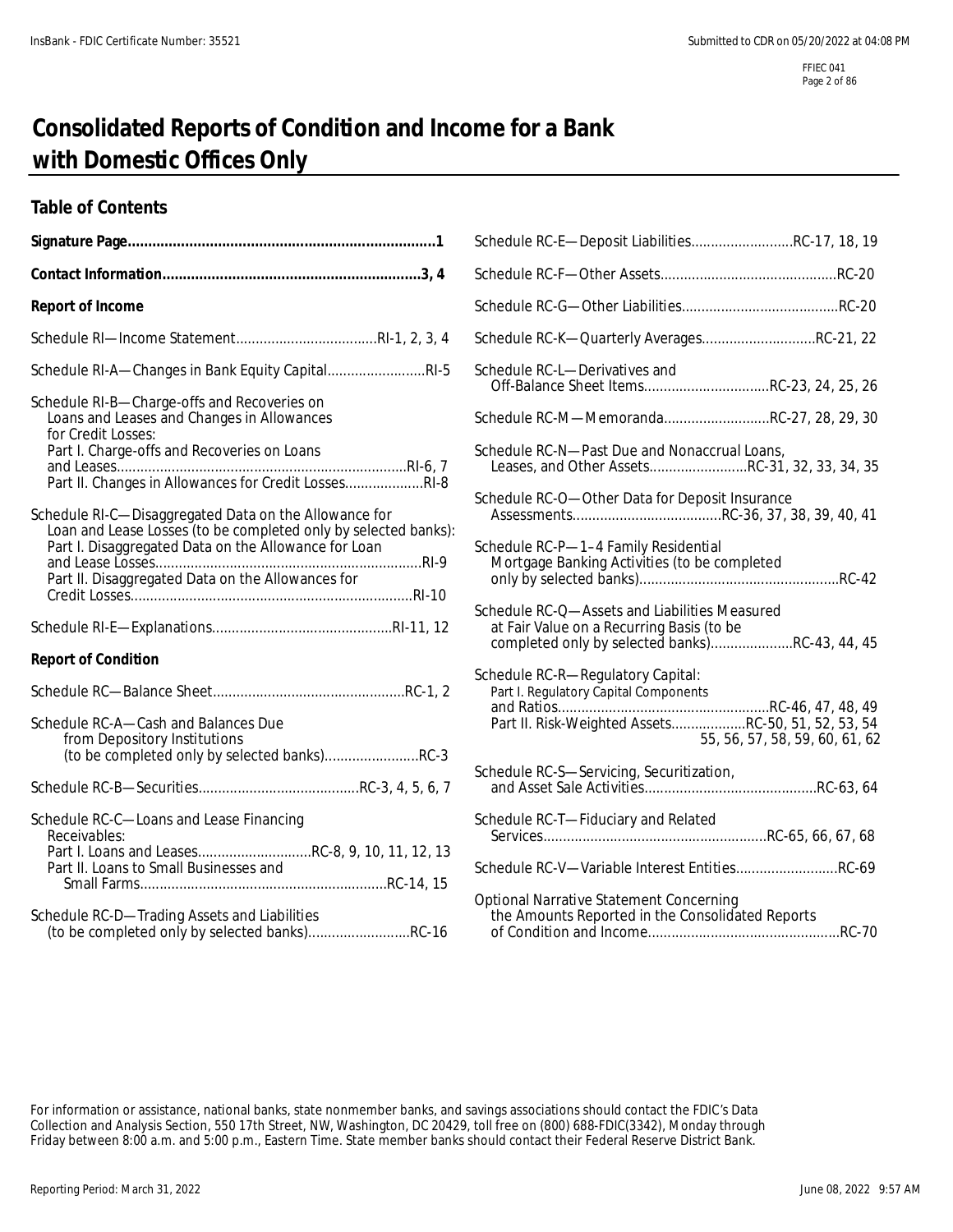## **Contact Information for the Reports of Condition and Income**

To facilitate communication between the Agencies and the bank concerning the Reports of Condition and Income, please provide contact information for (1) the Chief Financial Officer (or equivalent) of the bank signing the reports for this quarter, and (2) the person at the bank —other than the Chief Financial Officer (or equivalent)— to whom questions about the reports should be directed. If the Chief Financial Officer (or equivalent) is the primary contact for questions about the reports, please provide contact information for another person at the bank who will serve as a secondary contact for communications between the Agencies and the bank concerning the Reports of Condition and Income. Enter "none" for the contact's e-mail address or fax number if not available. Contact information for the Reports of Condition and Income is for the confidential use of the Agencies and will not be released to the public.

### **Chief Financial Officer (or Equivalent) Signing the Reports Other Person to Whom Questions about the Reports**

# **Should be Directed**

| Mark Bruchas                                            | Maya Demonbreum                                         |
|---------------------------------------------------------|---------------------------------------------------------|
| Name (TEXT C490)                                        | Name (TEXT C495)                                        |
| Executive Vice President/CFO                            | Assistant Vice President/Asst. Controller               |
| Title (TEXT C491)                                       | Title (TEXT C496)                                       |
| MBruchas@InsBankTN.com                                  | mdemonbreum@insbanktn.com                               |
| E-mail Address (TEXT C492)                              | E-mail Address (TEXT 4086)                              |
| $(615)$ 515-2269                                        | $(615)$ 515-4284                                        |
| Telephone: Area code/phone number/extension (TEXT C493) | Telephone: Area code/phone number/extension (TEXT 8902) |
| $(615)$ 515-5269                                        | $(615)$ 515-4285                                        |
| FAX: Area code/phone number (TEXT C494)                 | FAX: Area code/phone number (TEXT 9116)                 |

# **Chief Executive Officer Contact Information**

This information is being requested so the Agencies can distribute notifications about policy initiatives, deposit insurance assessments, and other matters directly to the Chief Executive Officers of reporting institutions. Notifications about other matters may include emergency notifications that may or may not also be sent to the institution's emergency contacts listed below. Please provide contact information for the Chief Executive Officer of the reporting institution. Enter "none" for the Chief Executive Officer's e-mail address or fax number if not available. Chief Executive Officer contact information is for the confidential use of the Agencies and will not be released to the public.

### **Chief Executive Officer**

| Jim Rieniets               | (615) 515-2270                                          |
|----------------------------|---------------------------------------------------------|
| Name (TEXT FT42)           | Telephone: Area code/phone number/extension (TEXT FT43) |
| jrieniets@insbanktn.com    | (615) 515-5270                                          |
| E-mail Address (TEXT FT44) | Fax: Area code/phone number (TEXT FT45)                 |

### **Emergency Contact Information**

This information is being requested so the Agencies can distribute critical, time sensitive information to emergency contacts at banks. Please provide primary contact information for a senior official of the bank who has decision-making authority. Also provide information for a secondary contact if available. Enter "none" for the contact's e-mail address or fax number if not available. Emergency contact information is for the confidential use of the Agencies and will not be released to the public.

| <b>Primary Contact</b>                                  | <b>Secondary Contact</b>                                |
|---------------------------------------------------------|---------------------------------------------------------|
| Mark Bruchas                                            | Scott Gupton                                            |
| Name (TEXT C366)                                        | Name (TEXT C371)                                        |
| Executive Vice President/CFO                            | Executive Vice President/COO                            |
| Title (TEXT C367)                                       | Title (TEXT C372)                                       |
| MBruchas@InsBankTN.com                                  | squpton@insbanktn.com                                   |
| E-mail Address (TEXT C368)                              | E-mail Address (TEXT C373)                              |
| $(615)$ 515-2269                                        | $(615)$ 515-2267                                        |
| Telephone: Area code/phone number/extension (TEXT C369) | Telephone: Area code/phone number/extension (TEXT C374) |
| $(615)$ 515-5269                                        | $(615)$ 515-5267                                        |
| FAX: Area code/phone number (TEXT C370)                 | FAX: Area code/phone number (TEXT C375)                 |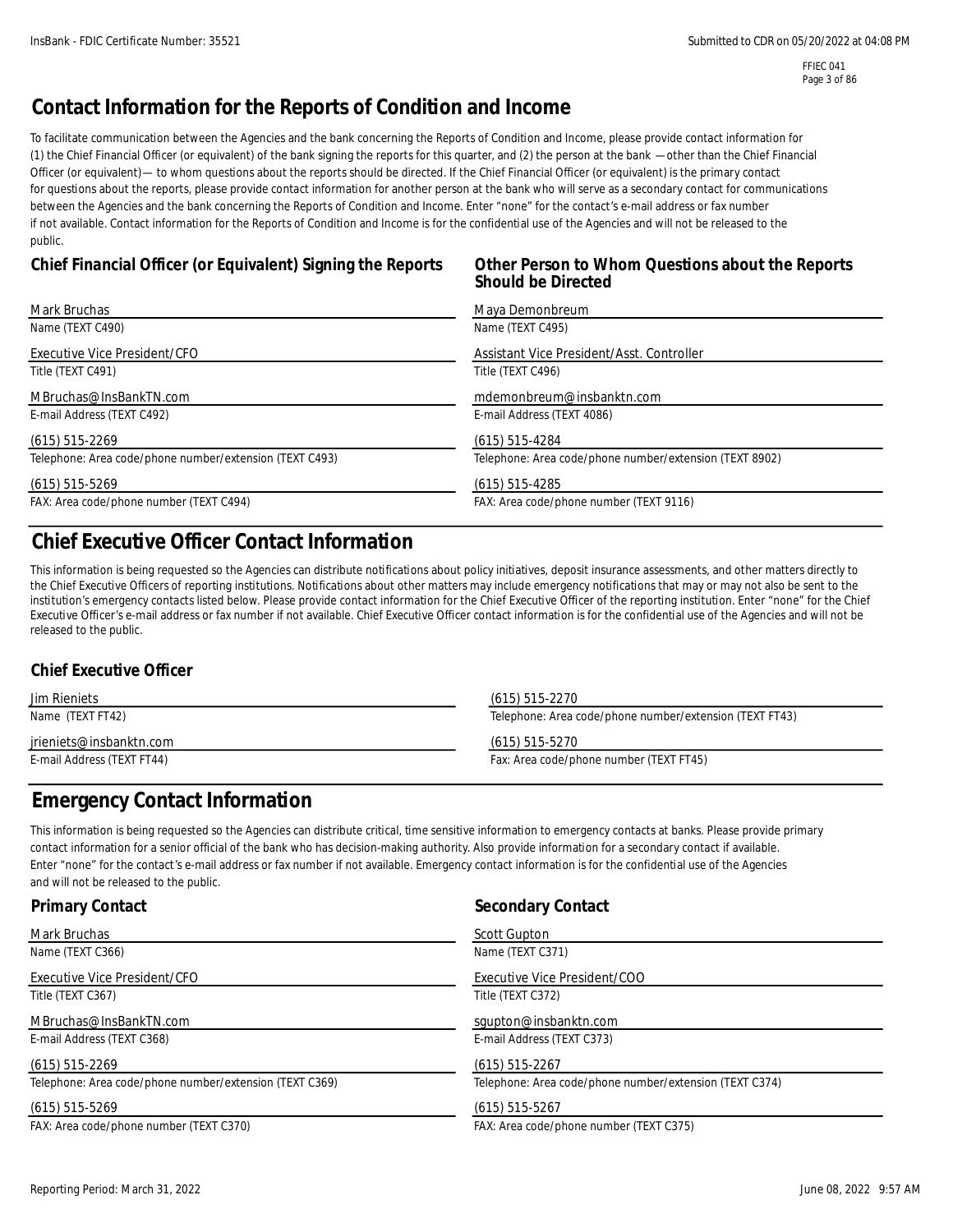FFIEC 041 Page 4 of 86

# **USA PATRIOT Act Section 314(a) Anti-Money Laundering Contact Information**

This information is being requested to identify points-of-contact who are in charge of your bank's USA PATRIOT Act Section 314(a) information requests. Bank personnel listed could be contacted by law enforcement officers or the Financial Crimes Enforcement Network (FinCEN) for additional information related to specific Section 314(a) search requests or other anti-terrorist financing and anti-money laundering matters. Communications sent by FinCEN to the bank for purposes other than Section 314(a) notifications will state the intended purpose and should be directed to the appropriate bank personnel for review. Any disclosure of customer records to law enforcement officers or FinCEN must be done in compliance with applicable law, including the Right to Financial Privacy Act (12 U.S.C. 3401 et seq.).

Please provide information for a primary and secondary contact. Information for a third and fourth contact may be provided at the bank's option. Enter "none" for the contact's e-mail address if not available. This contact information is for the confidential use of the Agencies, FinCEN, and law enforcement officers and will not be released to the public.

| <b>Primary Contact</b>                                  | <b>Secondary Contact</b>                                |
|---------------------------------------------------------|---------------------------------------------------------|
| Mark Bruchas                                            | Frances Laney                                           |
| Name (TEXT C437)                                        | Name (TEXT C442)                                        |
| Executive Vice President/CFO                            | Vice President/Operations Mgr                           |
| Title (TEXT C438)                                       | Title (TEXT C443)                                       |
| MBruchas@InsBankTN.com                                  | FLaney@InsBankTN.com                                    |
| E-mail Address (TEXT C439)                              | E-mail Address (TEXT C444)                              |
| $(615) 515 - 2269$                                      | $(615)$ 515-2276                                        |
| Telephone: Area code/phone number/extension (TEXT C440) | Telephone: Area code/phone number/extension (TEXT C445) |
| <b>Third Contact</b>                                    | <b>Fourth Contact</b>                                   |
| Name (TEXT C870)                                        | Name (TEXT C875)                                        |
| Title (TEXT C871)                                       | Title (TEXT C876)                                       |
| E-mail Address (TEXT C872)                              | E-mail Address (TEXT C877)                              |
| Telephone: Area code/phone number/extension (TEXT C873) | Telephone: Area code/phone number/extension (TEXT C878) |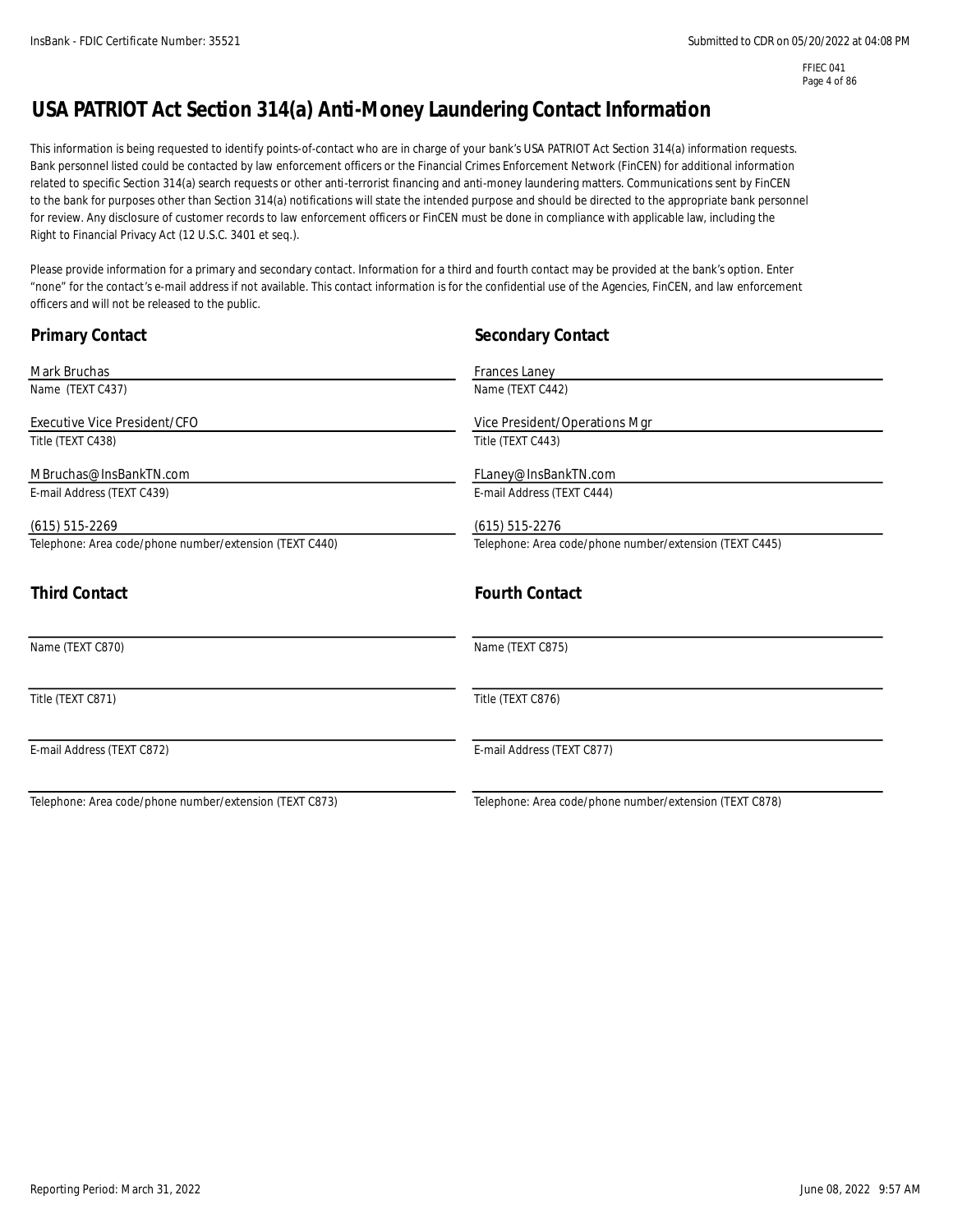# **Consolidated Report of Income For the period January 1, 2022 — March 31, 2022**

### **Schedule RI—Income Statement**

| 1. Interest income:<br>a. Interest and fee income on loans:<br>(1) Loans secured by real estate:<br>576 1.a.1.a.<br>4435<br>4436<br>$3.338$ 1.a.1.b.<br>4012<br>$1,874$ 1.a.2.<br>(3) Loans to individuals for household, family, and other personal expenditures:<br>B485<br>$0 \, 1.a.3.a.$<br>(b) Other (includes revolving credit plans other than credit cards,<br>B486<br>50 1.a.3.b.<br>(4) Not applicable<br>4058<br>$0 \quad 1.a.5.$<br>5,838 1.a.6.<br>4010<br>4065<br>$0 \; 1.b.$<br>39 1.c.<br>d. Interest and dividend income on securities:<br>(1) U.S. Treasury securities and U.S. Government agency obligations (excluding<br>$1 \; 1.d.1.$<br><b>B488</b><br>1.d.2.<br>87<br><b>B489</b><br>(3) All other securities (includes securities issued by states and political subdivisions in the<br>4060<br>$19$   1.d.3.<br>e. Not applicable<br>4020<br>$0 \; 11.f.$<br>4518<br>30 1.g.<br>4107<br>$6,014$ 1.h.<br>2. Interest expense:<br>a. Interest on deposits:<br>(1) Transaction accounts (interest-bearing demand deposits, NOW accounts, ATS accounts,<br>$7 \, 2.a.1.$<br>4508<br>(2) Nontransaction accounts:<br>$374$ 2.a.2.a.<br>270 2.a.2.b.<br>157 2.a.2.c.<br>HK04<br>$0$ 2.b.<br>4180<br>128 2.c.<br>4185<br>$0$ 2.d.<br>4200<br>4073<br>936 2.e.<br>5,078<br>3.<br>$\overline{4}$ .<br>145 |  | Dollar Amounts in Thousands RIAD | Amount |  |
|-----------------------------------------------------------------------------------------------------------------------------------------------------------------------------------------------------------------------------------------------------------------------------------------------------------------------------------------------------------------------------------------------------------------------------------------------------------------------------------------------------------------------------------------------------------------------------------------------------------------------------------------------------------------------------------------------------------------------------------------------------------------------------------------------------------------------------------------------------------------------------------------------------------------------------------------------------------------------------------------------------------------------------------------------------------------------------------------------------------------------------------------------------------------------------------------------------------------------------------------------------------------------------------------------------------------------------|--|----------------------------------|--------|--|
|                                                                                                                                                                                                                                                                                                                                                                                                                                                                                                                                                                                                                                                                                                                                                                                                                                                                                                                                                                                                                                                                                                                                                                                                                                                                                                                             |  |                                  |        |  |
|                                                                                                                                                                                                                                                                                                                                                                                                                                                                                                                                                                                                                                                                                                                                                                                                                                                                                                                                                                                                                                                                                                                                                                                                                                                                                                                             |  |                                  |        |  |
|                                                                                                                                                                                                                                                                                                                                                                                                                                                                                                                                                                                                                                                                                                                                                                                                                                                                                                                                                                                                                                                                                                                                                                                                                                                                                                                             |  |                                  |        |  |
|                                                                                                                                                                                                                                                                                                                                                                                                                                                                                                                                                                                                                                                                                                                                                                                                                                                                                                                                                                                                                                                                                                                                                                                                                                                                                                                             |  |                                  |        |  |
|                                                                                                                                                                                                                                                                                                                                                                                                                                                                                                                                                                                                                                                                                                                                                                                                                                                                                                                                                                                                                                                                                                                                                                                                                                                                                                                             |  |                                  |        |  |
|                                                                                                                                                                                                                                                                                                                                                                                                                                                                                                                                                                                                                                                                                                                                                                                                                                                                                                                                                                                                                                                                                                                                                                                                                                                                                                                             |  |                                  |        |  |
|                                                                                                                                                                                                                                                                                                                                                                                                                                                                                                                                                                                                                                                                                                                                                                                                                                                                                                                                                                                                                                                                                                                                                                                                                                                                                                                             |  |                                  |        |  |
|                                                                                                                                                                                                                                                                                                                                                                                                                                                                                                                                                                                                                                                                                                                                                                                                                                                                                                                                                                                                                                                                                                                                                                                                                                                                                                                             |  |                                  |        |  |
|                                                                                                                                                                                                                                                                                                                                                                                                                                                                                                                                                                                                                                                                                                                                                                                                                                                                                                                                                                                                                                                                                                                                                                                                                                                                                                                             |  |                                  |        |  |
|                                                                                                                                                                                                                                                                                                                                                                                                                                                                                                                                                                                                                                                                                                                                                                                                                                                                                                                                                                                                                                                                                                                                                                                                                                                                                                                             |  |                                  |        |  |
|                                                                                                                                                                                                                                                                                                                                                                                                                                                                                                                                                                                                                                                                                                                                                                                                                                                                                                                                                                                                                                                                                                                                                                                                                                                                                                                             |  |                                  |        |  |
|                                                                                                                                                                                                                                                                                                                                                                                                                                                                                                                                                                                                                                                                                                                                                                                                                                                                                                                                                                                                                                                                                                                                                                                                                                                                                                                             |  |                                  |        |  |
|                                                                                                                                                                                                                                                                                                                                                                                                                                                                                                                                                                                                                                                                                                                                                                                                                                                                                                                                                                                                                                                                                                                                                                                                                                                                                                                             |  |                                  |        |  |
|                                                                                                                                                                                                                                                                                                                                                                                                                                                                                                                                                                                                                                                                                                                                                                                                                                                                                                                                                                                                                                                                                                                                                                                                                                                                                                                             |  |                                  |        |  |
|                                                                                                                                                                                                                                                                                                                                                                                                                                                                                                                                                                                                                                                                                                                                                                                                                                                                                                                                                                                                                                                                                                                                                                                                                                                                                                                             |  |                                  |        |  |
|                                                                                                                                                                                                                                                                                                                                                                                                                                                                                                                                                                                                                                                                                                                                                                                                                                                                                                                                                                                                                                                                                                                                                                                                                                                                                                                             |  |                                  |        |  |
|                                                                                                                                                                                                                                                                                                                                                                                                                                                                                                                                                                                                                                                                                                                                                                                                                                                                                                                                                                                                                                                                                                                                                                                                                                                                                                                             |  |                                  |        |  |
|                                                                                                                                                                                                                                                                                                                                                                                                                                                                                                                                                                                                                                                                                                                                                                                                                                                                                                                                                                                                                                                                                                                                                                                                                                                                                                                             |  |                                  |        |  |
|                                                                                                                                                                                                                                                                                                                                                                                                                                                                                                                                                                                                                                                                                                                                                                                                                                                                                                                                                                                                                                                                                                                                                                                                                                                                                                                             |  |                                  |        |  |
|                                                                                                                                                                                                                                                                                                                                                                                                                                                                                                                                                                                                                                                                                                                                                                                                                                                                                                                                                                                                                                                                                                                                                                                                                                                                                                                             |  |                                  |        |  |
|                                                                                                                                                                                                                                                                                                                                                                                                                                                                                                                                                                                                                                                                                                                                                                                                                                                                                                                                                                                                                                                                                                                                                                                                                                                                                                                             |  |                                  |        |  |
|                                                                                                                                                                                                                                                                                                                                                                                                                                                                                                                                                                                                                                                                                                                                                                                                                                                                                                                                                                                                                                                                                                                                                                                                                                                                                                                             |  |                                  |        |  |
|                                                                                                                                                                                                                                                                                                                                                                                                                                                                                                                                                                                                                                                                                                                                                                                                                                                                                                                                                                                                                                                                                                                                                                                                                                                                                                                             |  |                                  |        |  |
|                                                                                                                                                                                                                                                                                                                                                                                                                                                                                                                                                                                                                                                                                                                                                                                                                                                                                                                                                                                                                                                                                                                                                                                                                                                                                                                             |  |                                  |        |  |
|                                                                                                                                                                                                                                                                                                                                                                                                                                                                                                                                                                                                                                                                                                                                                                                                                                                                                                                                                                                                                                                                                                                                                                                                                                                                                                                             |  |                                  |        |  |
|                                                                                                                                                                                                                                                                                                                                                                                                                                                                                                                                                                                                                                                                                                                                                                                                                                                                                                                                                                                                                                                                                                                                                                                                                                                                                                                             |  |                                  |        |  |
|                                                                                                                                                                                                                                                                                                                                                                                                                                                                                                                                                                                                                                                                                                                                                                                                                                                                                                                                                                                                                                                                                                                                                                                                                                                                                                                             |  |                                  |        |  |
|                                                                                                                                                                                                                                                                                                                                                                                                                                                                                                                                                                                                                                                                                                                                                                                                                                                                                                                                                                                                                                                                                                                                                                                                                                                                                                                             |  |                                  |        |  |
|                                                                                                                                                                                                                                                                                                                                                                                                                                                                                                                                                                                                                                                                                                                                                                                                                                                                                                                                                                                                                                                                                                                                                                                                                                                                                                                             |  |                                  |        |  |
|                                                                                                                                                                                                                                                                                                                                                                                                                                                                                                                                                                                                                                                                                                                                                                                                                                                                                                                                                                                                                                                                                                                                                                                                                                                                                                                             |  |                                  |        |  |
|                                                                                                                                                                                                                                                                                                                                                                                                                                                                                                                                                                                                                                                                                                                                                                                                                                                                                                                                                                                                                                                                                                                                                                                                                                                                                                                             |  |                                  |        |  |
|                                                                                                                                                                                                                                                                                                                                                                                                                                                                                                                                                                                                                                                                                                                                                                                                                                                                                                                                                                                                                                                                                                                                                                                                                                                                                                                             |  |                                  |        |  |
|                                                                                                                                                                                                                                                                                                                                                                                                                                                                                                                                                                                                                                                                                                                                                                                                                                                                                                                                                                                                                                                                                                                                                                                                                                                                                                                             |  |                                  |        |  |
|                                                                                                                                                                                                                                                                                                                                                                                                                                                                                                                                                                                                                                                                                                                                                                                                                                                                                                                                                                                                                                                                                                                                                                                                                                                                                                                             |  |                                  |        |  |
|                                                                                                                                                                                                                                                                                                                                                                                                                                                                                                                                                                                                                                                                                                                                                                                                                                                                                                                                                                                                                                                                                                                                                                                                                                                                                                                             |  |                                  |        |  |
|                                                                                                                                                                                                                                                                                                                                                                                                                                                                                                                                                                                                                                                                                                                                                                                                                                                                                                                                                                                                                                                                                                                                                                                                                                                                                                                             |  |                                  |        |  |
|                                                                                                                                                                                                                                                                                                                                                                                                                                                                                                                                                                                                                                                                                                                                                                                                                                                                                                                                                                                                                                                                                                                                                                                                                                                                                                                             |  |                                  |        |  |
|                                                                                                                                                                                                                                                                                                                                                                                                                                                                                                                                                                                                                                                                                                                                                                                                                                                                                                                                                                                                                                                                                                                                                                                                                                                                                                                             |  |                                  |        |  |
|                                                                                                                                                                                                                                                                                                                                                                                                                                                                                                                                                                                                                                                                                                                                                                                                                                                                                                                                                                                                                                                                                                                                                                                                                                                                                                                             |  |                                  |        |  |

1 Includes interest and fee income on "Loans to depository institutions and acceptances of other banks," "Loans to finance agricultural production and other loans to farmers," "Obligations (other than securities and leases) of states and political subdivisions in the U.S.," and "Loans to nondepository financial institutions and other loans."

2 Includes interest income on time certificates of deposit not held for trading.

3 Institutions that have adopted ASU 2016-13 should report in item 4 the provisions for credit losses on all financial assets and off-balance-sheet credit exposures that fall within the scope of the standard.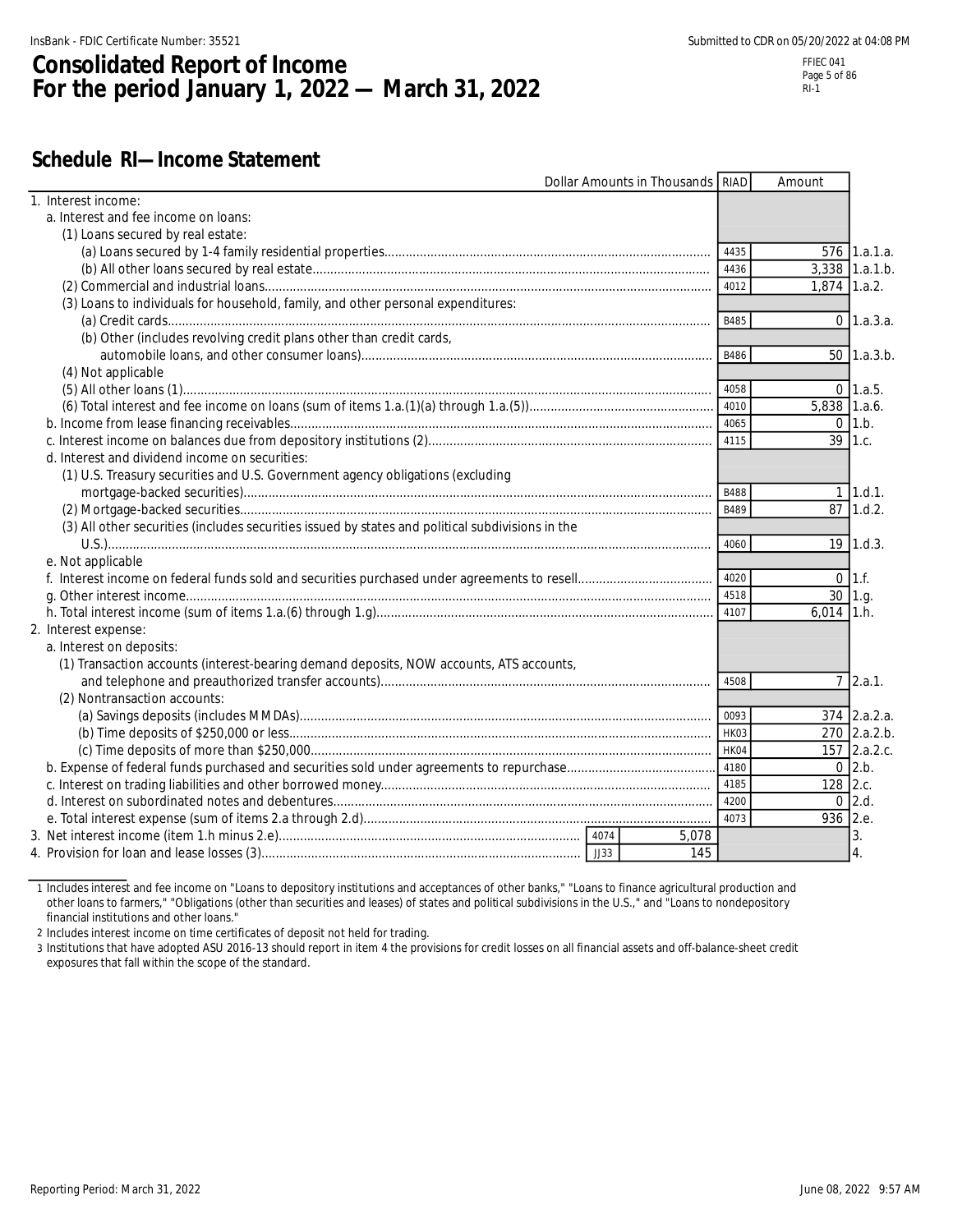|                                                                                      |                             |          |                  | Year-to-date |               |
|--------------------------------------------------------------------------------------|-----------------------------|----------|------------------|--------------|---------------|
|                                                                                      | Dollar Amounts in Thousands |          | RIAD             | Amount       |               |
| 5. Noninterest income:                                                               |                             |          |                  |              |               |
|                                                                                      |                             |          | 4070             | $\Omega$     | 5.a.          |
|                                                                                      |                             |          | 4080             | 57           | 5.b.          |
|                                                                                      |                             |          | A220             |              | $0\,$ 5.c.    |
| d. Income from securities-related and insurance activities:                          |                             |          |                  |              |               |
|                                                                                      |                             |          | C886             |              | $0, 5, d.1$ . |
|                                                                                      |                             |          | C888             |              | $0 \, 5.d.2.$ |
|                                                                                      |                             |          | C887             |              | $0\,$ 5.d.3.  |
|                                                                                      |                             |          | C386             |              | $0\,$ 5.d.4.  |
|                                                                                      |                             |          | C387             |              | $0\,5.d.5$    |
|                                                                                      |                             |          | B491             |              | 0 5.e.        |
|                                                                                      |                             |          | B492             |              | $0\,$ 5.f.    |
|                                                                                      |                             |          | B493             |              | $0\,5.9.$     |
| h. Not applicable                                                                    |                             |          |                  |              |               |
|                                                                                      |                             |          | 5416             | $0\,$ 5.i.   |               |
|                                                                                      |                             |          | 5415             | $0\,5$ .j.   |               |
|                                                                                      |                             |          | B496             |              | $0\,$ 5.k.    |
|                                                                                      |                             |          | B497             | 2,756 5.1.   |               |
|                                                                                      |                             | 2,813    |                  |              | 5.m.          |
|                                                                                      |                             | $\Omega$ |                  |              | 6.a.          |
|                                                                                      |                             | $\Omega$ |                  |              | 6.b.          |
| 7. Noninterest expense:                                                              |                             |          |                  |              |               |
|                                                                                      |                             |          | 4135             | 1,961        | 7.a.          |
| b. Expenses of premises and fixed assets (net of rental income)                      |                             |          |                  |              |               |
|                                                                                      |                             |          | 4217             | 352          | 7.b.          |
|                                                                                      |                             |          | C <sub>216</sub> |              | $0$ 7.c.1.    |
|                                                                                      |                             |          | C232             |              | $0$ 7.c.2.    |
|                                                                                      |                             |          | 4092             | 855 7.d.     |               |
|                                                                                      |                             | 3,168    |                  |              | 7.e.          |
| 8. a. Income (loss) before change in net unrealized holding gains (losses) on equity |                             |          |                  |              |               |
| securities not held for trading, applicable income taxes, and discontinued           |                             |          |                  |              |               |
|                                                                                      |                             | 4,578    |                  |              | 8.a.          |
| b. Change in net unrealized holding gains (losses) on equity securities              |                             |          |                  |              |               |
|                                                                                      | HT70                        | $\Omega$ |                  |              | 8.b.          |
| c. Income (loss) before applicable income taxes and discontinued                     |                             |          |                  |              |               |
|                                                                                      |                             | 4,578    |                  |              | 8.c.          |
|                                                                                      |                             | 1,130    |                  |              | 9.            |
|                                                                                      | 4300                        | 3,448    |                  |              | 10.           |
|                                                                                      |                             |          |                  |              | 11.           |
| 12. Net income (loss) attributable to bank and noncontrolling (minority)             |                             |          |                  |              |               |
|                                                                                      | G104                        | 3,448    |                  |              | 12.           |
| 13. LESS: Net income (loss) attributable to noncontrolling (minority) interests      |                             |          |                  |              |               |
| (if net income, report as a positive value; if net loss, report as a                 |                             |          |                  |              |               |
|                                                                                      | G103                        | $\Omega$ |                  |              | 13.           |
|                                                                                      | 4340                        | 3,448    |                  |              | 14.           |

\* Describe on Schedule RI-E - Explanations

1 For banks required to complete Schedule RC-T, items 14 through 22, income from fiduciary activities reported in Schedule RI, item 5.a, must equal the amount reported in Schedule RC-T, item 22.

2 For banks required to complete Schedule RI, Memorandum item 8, trading revenue reported in Schedule RI, item 5.c, must equal the sum of Memorandum items 8.a through 8.e.

3 Exclude net gains (losses) on sales of trading assets and held-to-maturity and available-for-sale debt securities.

4 Item 8.b is to be completed by all institutions. See the instructions for this item and the Glossary entry for "Securities Activities" for further detail on accounting for investments in equity securities.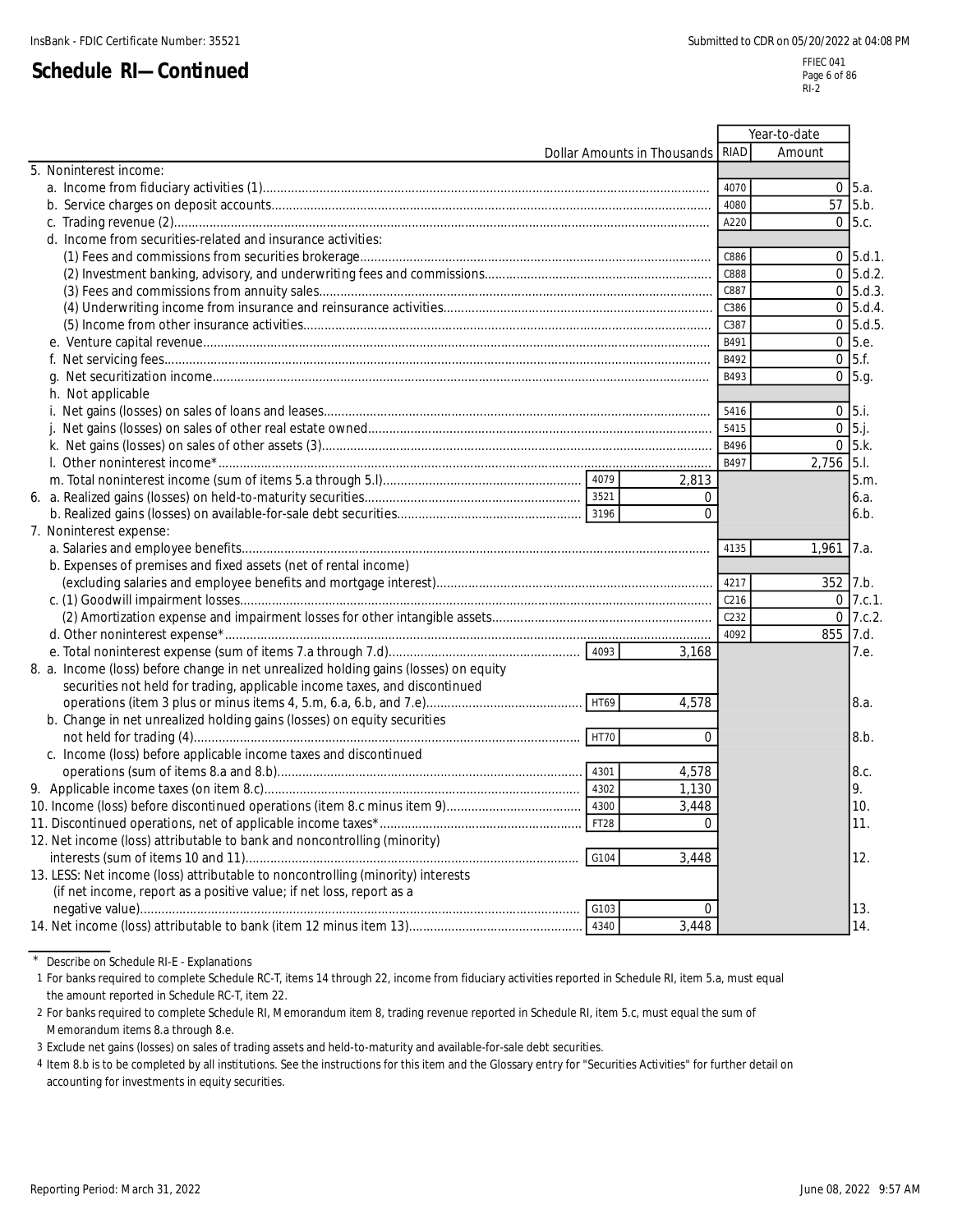| Memoranda                                                                                                                                        |             |                |                   |
|--------------------------------------------------------------------------------------------------------------------------------------------------|-------------|----------------|-------------------|
|                                                                                                                                                  |             | Year-to-date   |                   |
| Dollar Amounts in Thousands RIAD                                                                                                                 |             | Amount         |                   |
| 1. Interest expense incurred to carry tax-exempt securities, loans, and leases acquired after                                                    | <b>RIAD</b> | Amount         |                   |
|                                                                                                                                                  | 4513        |                | $0$ M.1.          |
| Memorandum item 2 is to be completed by banks with \$1 billion or more in total assets 1                                                         |             |                |                   |
| 2. Income from the sale and servicing of mutual funds and annuities (included in Schedule RI,                                                    | 8431        |                | <b>NR M.2.</b>    |
| 3. Income on tax-exempt loans and leases to states and political subdivisions in the U.S. (included                                              |             |                |                   |
|                                                                                                                                                  | 4313        |                | $0$ M.3.          |
| 4. Income on tax-exempt securities issued by states and political subdivisions in the U.S.                                                       |             |                |                   |
|                                                                                                                                                  | 4507        |                | $0 \mathsf{M}4$ . |
| 5. Number of full-time equivalent employees at end of current period (round to the nearest whole                                                 |             | Number         |                   |
|                                                                                                                                                  | 4150        |                | 48 M.5.           |
| Memorandum item 6 is to be completed by: 1                                                                                                       |             |                |                   |
| banks with \$300 million or more in total assets, and                                                                                            |             |                |                   |
| banks with less than \$300 million in total assets that have loans to finance agricultural production<br>$\bullet$                               |             |                |                   |
| and other loans to farmers (Schedule RC-C, Part I, item 3) exceeding 5 percent of total loans.                                                   |             |                |                   |
| 6. Interest and fee income on loans to finance agricultural production and other loans to farmers                                                | <b>RIAD</b> | Amount         |                   |
|                                                                                                                                                  | 4024        |                | $0$ M.6.          |
| 7. If the reporting institution has applied push down accounting this calendar year,                                                             | RIAD        | Date           |                   |
|                                                                                                                                                  | 9106        | 00000000       | M.7.              |
| 8. Not applicable                                                                                                                                |             |                |                   |
| Memorandum items 9.a and 9.b are to be completed by banks with \$10 billion or more in total assets 1                                            |             |                |                   |
| 9. Net gains (losses) recognized in earnings on credit derivatives that economically hedge<br>credit exposures held outside the trading account: |             |                |                   |
|                                                                                                                                                  | C889        |                | NR M.9.a.         |
|                                                                                                                                                  | C890        |                | NR M.9.b.         |
|                                                                                                                                                  |             |                |                   |
| Memorandum item 10 is to be completed by banks with \$300 million or more in total assets 1                                                      |             |                |                   |
|                                                                                                                                                  | A251        |                | $0$ M.10.         |
| 11. Does the reporting bank have a Subchapter S election in effect for federal income tax purposes                                               | <b>RIAD</b> | YES / NO       |                   |
|                                                                                                                                                  | A530        | N <sub>O</sub> | M.11.             |
| Memorandum item 12 is to be completed by banks that are required to complete Schedule RC-C, Part I,                                              |             |                |                   |
| Memorandum items 8 b and 8 c. and is to be completed semiannually in the June and December reports only.                                         |             |                |                   |
| 12. Noncash income from negative amortization on closed-end loans secured by 1-4 family                                                          |             |                |                   |
|                                                                                                                                                  | F228        |                | NR M.12.          |
|                                                                                                                                                  |             |                |                   |

#### **1 The asset-size tests and the 5 percent of total loans test are based on the total assets and total loans reported on the June 30, 2021, Report of Condition.**

2 Report the date in YYYYMMDD format. For example, a bank acquired on March 1, 2022, would report 20220301.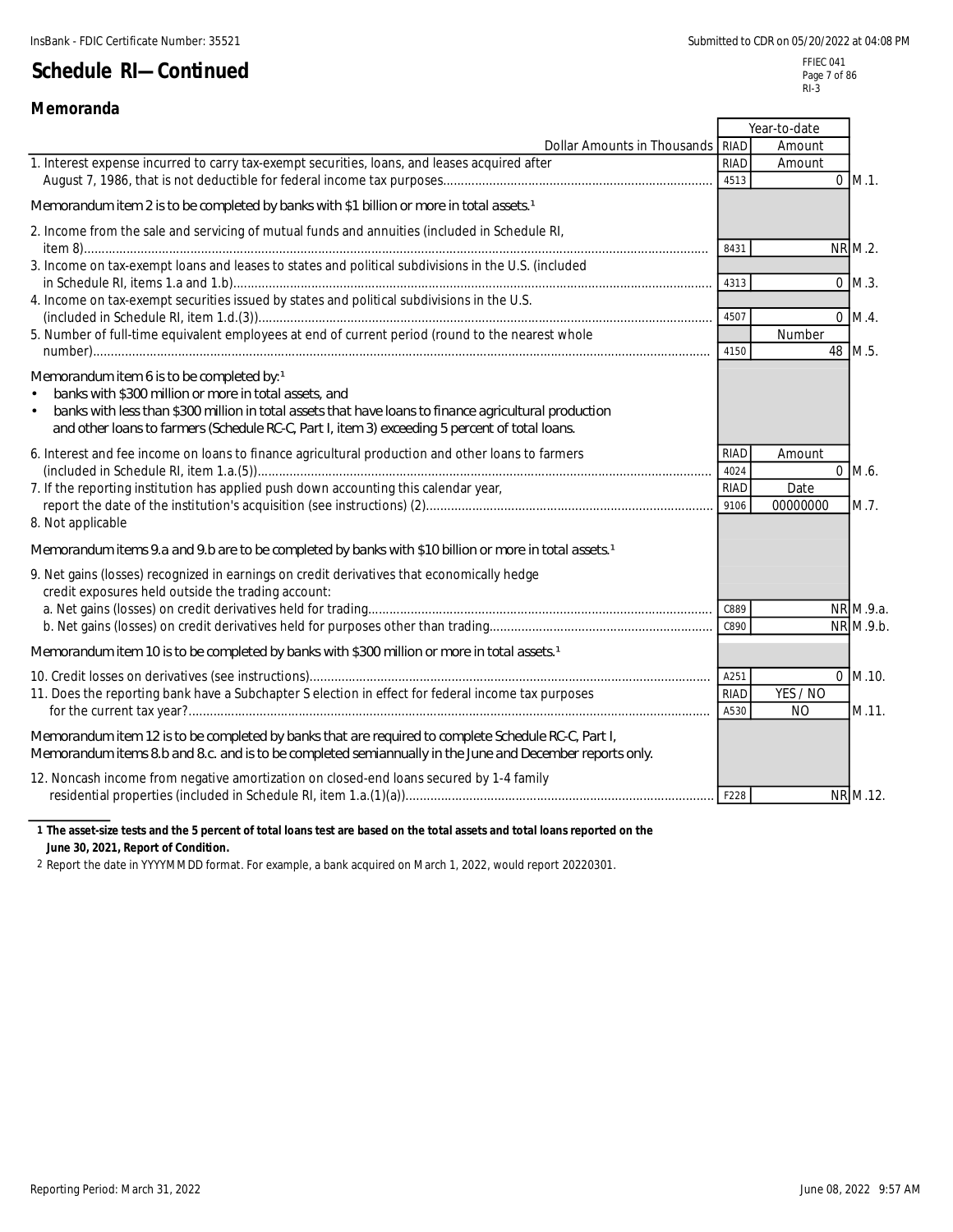### **Memoranda—Continued**

|                                                                                                                                                                                                                                                                                                           |      | Year-to-date |              |
|-----------------------------------------------------------------------------------------------------------------------------------------------------------------------------------------------------------------------------------------------------------------------------------------------------------|------|--------------|--------------|
| Dollar Amounts in Thousands RIAD                                                                                                                                                                                                                                                                          |      | Amount       |              |
| Memorandum item 13 is to be completed by banks that have elected to account for assets and<br>liabilities under a fair value option.                                                                                                                                                                      |      |              |              |
| 13. Net gains (losses) recognized in earnings on assets and liabilities that are reported at fair<br>value under a fair value option:                                                                                                                                                                     |      |              |              |
|                                                                                                                                                                                                                                                                                                           | F551 |              | NR M.13.a.   |
| (1) Estimated net gains (losses) on loans attributable to changes in instrument-specific                                                                                                                                                                                                                  | F552 |              | NR M.13.a1.  |
|                                                                                                                                                                                                                                                                                                           | F553 |              | NR M.13.b.   |
| (1) Estimated net gains (losses) on liabilities attributable to changes in instrument-                                                                                                                                                                                                                    | F554 |              | NR M.13.b1.  |
| 14. Other-than-temporary impairment losses on held-to-maturity and available-for-sale debt securities                                                                                                                                                                                                     |      |              |              |
|                                                                                                                                                                                                                                                                                                           | J321 |              | $0 \,$ M.14. |
| Memorandum item 15 is to be completed by institutions with \$1 billion or more in total assets <sup>2</sup><br>that answered "Yes" to Schedule RC-E, Memorandum item 5.                                                                                                                                   |      |              |              |
| 15. Components of service charges on deposit accounts (sum of Memorandum<br>items 15.a through 15.d must equal Schedule RI, item 5.b):<br>a. Consumer overdraft-related service charges levied on those transaction account<br>and nontransaction savings account deposit products intended primarily for |      |              |              |
|                                                                                                                                                                                                                                                                                                           | H032 |              | NR M.15.a.   |
| b. Consumer account periodic maintenance charges levied on those transaction account<br>and nontransaction savings account deposit products intended primarily for individuals                                                                                                                            |      |              |              |
|                                                                                                                                                                                                                                                                                                           | H033 |              | NR M.15.b.   |
| c. Consumer customer automated teller machine (ATM) fees levied on those transaction<br>account and nontransaction savings account deposit products intended primarily for                                                                                                                                |      |              |              |
|                                                                                                                                                                                                                                                                                                           |      |              | NR M.15.c.   |
|                                                                                                                                                                                                                                                                                                           |      |              | NR M.15.d.   |
|                                                                                                                                                                                                                                                                                                           |      |              |              |

1 Memorandum item 14 is to be completed only by institutions that have not adopted ASU 2016-13.

**2 The \$1 billion asset-size test is based on the total assets reported on the June 30, 2021, Report of Condition.**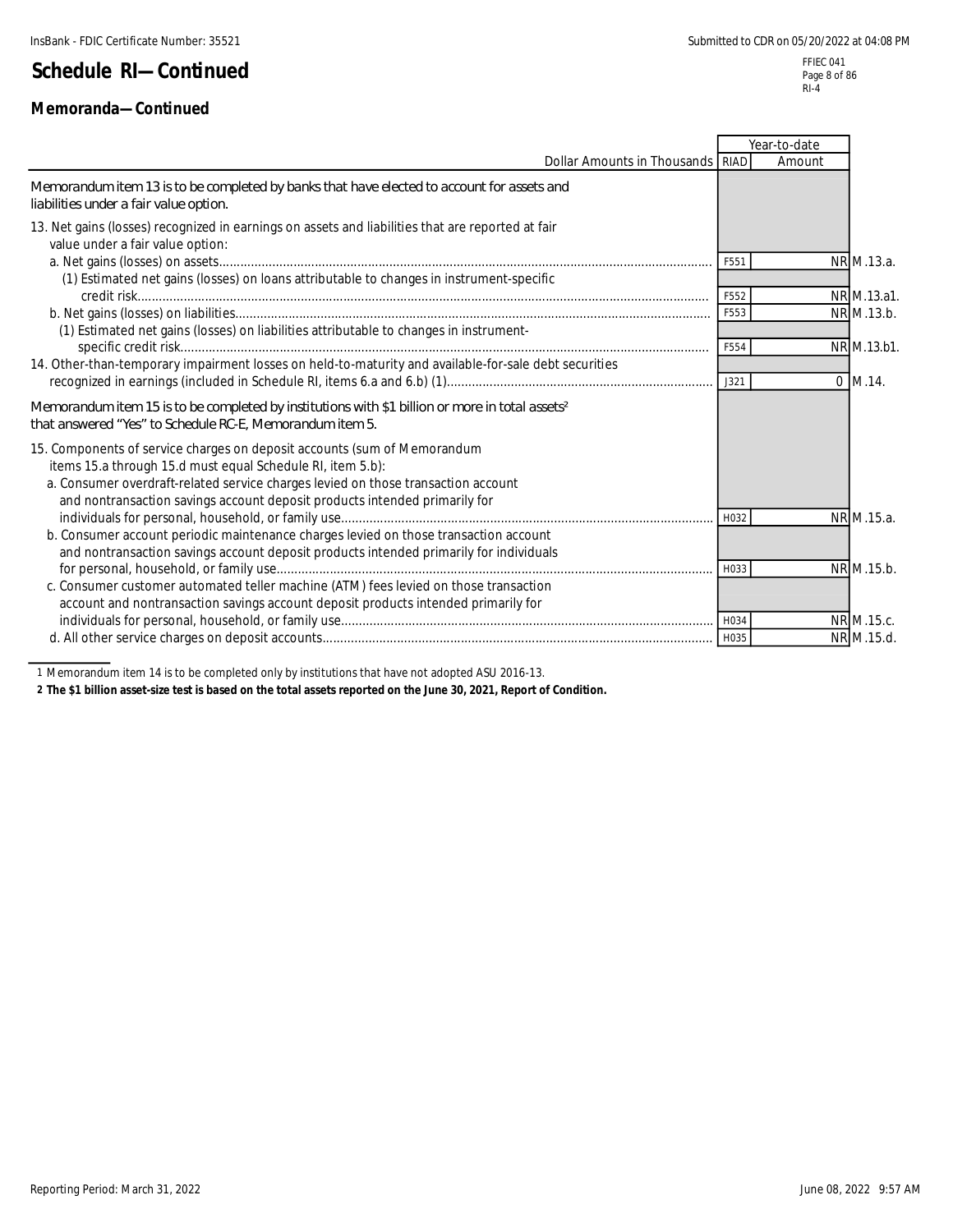l,

# **Schedule RI-A—Changes in Bank Equity Capital**

| Dollar Amounts in Thousands RIAD                                                                    |                   | Amount          |           |
|-----------------------------------------------------------------------------------------------------|-------------------|-----------------|-----------|
| 1. Total bank equity capital most recently reported for the December 31, 2021, Reports of Condition |                   |                 |           |
|                                                                                                     | 3217              | $72,250$ 1.     |           |
| 2. Cumulative effect of changes in accounting principles and corrections of material                |                   |                 |           |
|                                                                                                     | B50               | 0 <sub>12</sub> |           |
|                                                                                                     | <b>B508</b>       | 72,250 3        |           |
|                                                                                                     | 4340              | $3,448$ 4       |           |
| 5. Sale, conversion, acquisition, or retirement of capital stock, net (excluding treasury           |                   |                 |           |
|                                                                                                     | <b>B509</b>       | 0 <sub>5</sub>  |           |
|                                                                                                     | <b>B510</b>       | 0 <sub>6</sub>  |           |
|                                                                                                     | 4356              | $\overline{0}$  |           |
|                                                                                                     | 4470              | $0$ $\vert$ 8.  |           |
|                                                                                                     | 4460              | $0\,$ l $9.$    |           |
|                                                                                                     | B <sub>5</sub> 11 |                 | $(5)$ 10. |
| 11. Other transactions with stockholders (including a parent holding company)*                      |                   |                 |           |
|                                                                                                     | 4415              |                 | 111.      |
| 12. Total bank equity capital end of current period (sum of items 3 through 11) (must equal         |                   |                 |           |
|                                                                                                     | 3210              | 75,693 12.      |           |

\* Describe on Schedule RI-E—Explanations.

1 Includes, but is not limited to, changes in net unrealized holding gains (losses) on available-for-sale debt securities, changes in accumulated net gains (losses) on cash flow hedges, and pension and other postretirement plan-related changes other than net periodic benefit cost.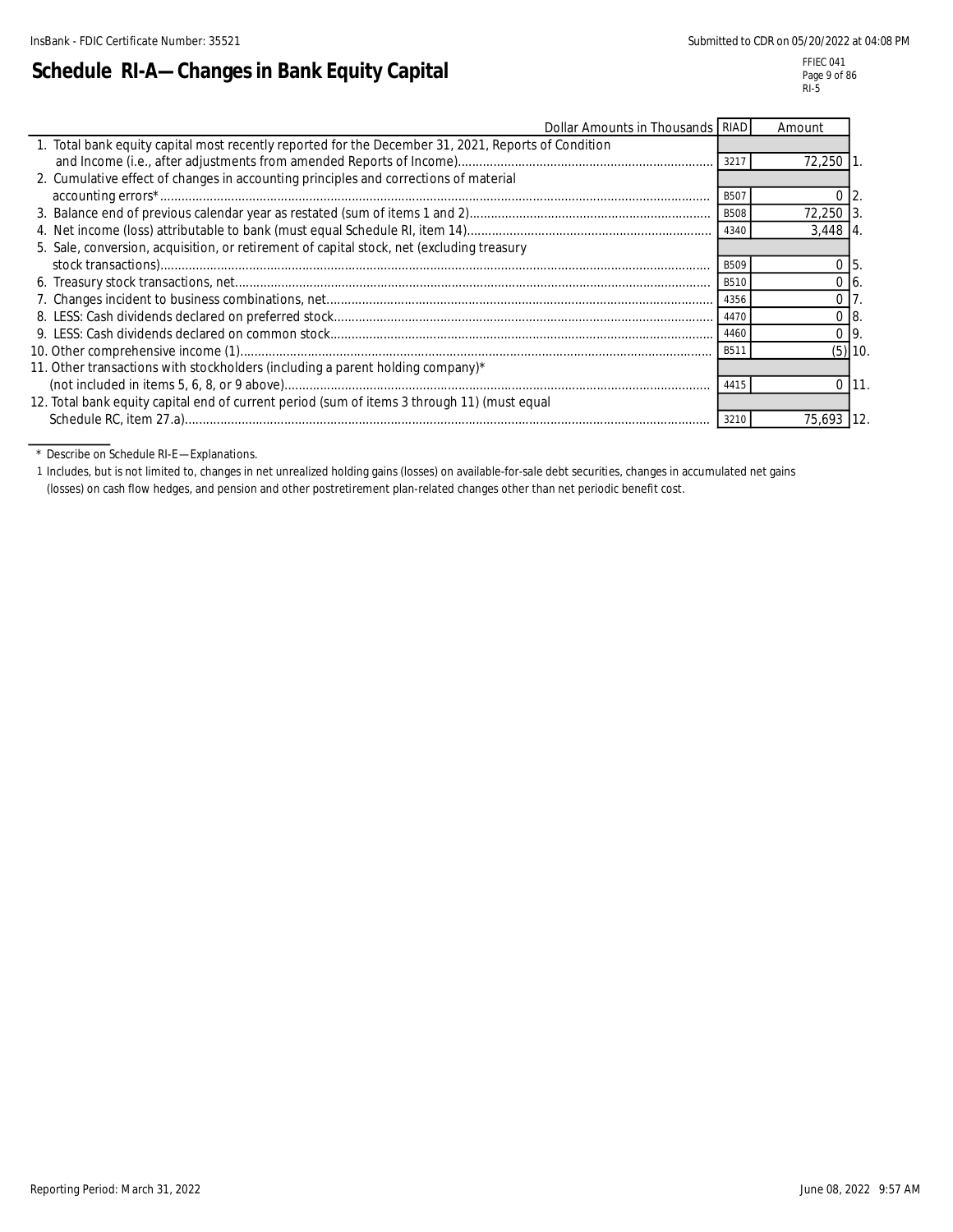## **Schedule RI-B—Charge-offs and Recoveries on Loans and Leases and Changes in Allowances for Credit Losses**

FFIEC 041 Page 10 of 86 RI-6

### **Part I. Charge-offs and Recoveries on Loans and Leases**

| Part I includes charge-offs and recoveries through<br>the allocated transfer risk reserve. |      | (Column A)<br>Charge-offs <sup>1</sup> |         | (Column B)<br>Recoveries |                     |
|--------------------------------------------------------------------------------------------|------|----------------------------------------|---------|--------------------------|---------------------|
|                                                                                            |      | Calendar year-to-date                  |         |                          |                     |
| Dollar Amounts in Thousands RIAD                                                           |      | Amount                                 | RIAD    | Amount                   |                     |
| 1. Loans secured by real estate:                                                           |      |                                        |         |                          |                     |
| a. Construction, land development, and other land loans:                                   |      |                                        |         |                          |                     |
|                                                                                            | C891 | $\Omega$                               | C892    |                          | $0$ 1.a.1.          |
| (2) Other construction loans and all land development                                      |      |                                        |         |                          |                     |
|                                                                                            | C893 | $\Omega$                               | C894    |                          | $0 \quad 1.a.2.$    |
|                                                                                            | 3584 | $\Omega$                               | 3585    | $\Omega$                 | 1.b.                |
| c. Secured by 1-4 family residential properties:                                           |      |                                        |         |                          |                     |
| (1) Revolving, open-end loans secured by 1-4 family residential                            |      |                                        |         |                          |                     |
|                                                                                            | 5411 |                                        | 0.5412  |                          | $0$ 1.c.1.          |
| (2) Closed-end loans secured by 1-4 family residential properties:                         |      |                                        |         |                          |                     |
|                                                                                            | C234 | $\overline{0}$                         | C217    |                          | 23 1.c.2.a.         |
|                                                                                            | C235 | $\Omega$                               | C218    |                          | $0$ 1.c.2.b.        |
|                                                                                            | 3588 | $\Omega$                               | 3589    |                          | $0$ 1.d.            |
| e. Secured by nonfarm nonresidential properties:                                           |      |                                        |         |                          |                     |
| (1) Loans secured by owner-occupied nonfarm nonresidential properties                      | C895 | $\overline{0}$                         | C896    |                          | $0 \text{ } 1.6.1.$ |
|                                                                                            | C897 | $\overline{0}$                         | C898    |                          | $0$ 1.e.2.          |
| 2. and 3. Not applicable                                                                   |      |                                        |         |                          |                     |
|                                                                                            | 4638 | $\Omega$                               | 4608    |                          | $0\vert 4.$         |
| 5. Loans to individuals for household, family, and other personal                          |      |                                        |         |                          |                     |
| expenditures:                                                                              |      |                                        |         |                          |                     |
|                                                                                            | B514 |                                        | 0  B515 |                          | $0\,$ 5.a.          |
|                                                                                            | K129 | $\Omega$                               | K133    |                          | $0$ 5.b.            |
| c. Other (includes revolving credit plans other than credit cards                          |      |                                        |         |                          |                     |
|                                                                                            | K205 | $\Omega$                               | K206    |                          | $0\,$ 5.c.          |
| 6. Not applicable                                                                          |      |                                        |         |                          |                     |
|                                                                                            | 4644 | $\Omega$                               | 4628    |                          | $0\vert 7$ .        |
|                                                                                            | 4266 | $\overline{0}$                         | 4267    |                          | 0 <sub>8</sub>      |
|                                                                                            | 4635 | $\overline{0}$                         | 4605    | 23   9.                  |                     |

1 Include write-downs arising from transfers of loans to a held-for-sale account.

2 Includes charge-offs and recoveries on"Loans to depository institutions and acceptances of other banks," "Loans to finance agricultural production and other loans to farmers," "Obligations (other than securities and leases) of states and political subdivisions in the U.S.," and "Loans to non-depository financial institutions and other loans."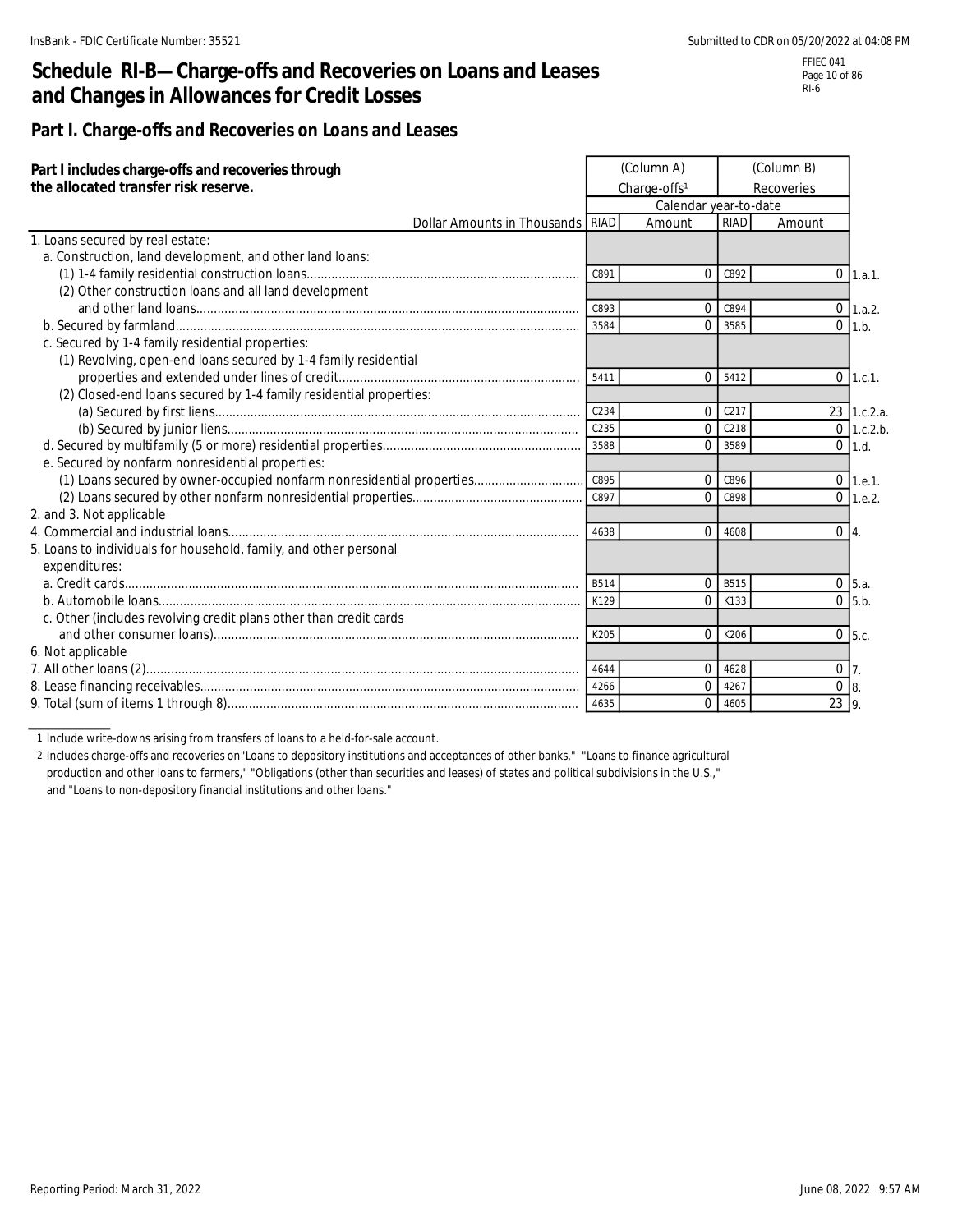FFIEC 041 Page 11 of 86 RI-7

| Memoranda                                                                                                                                                                                                                                                                                                             |      | (Column A)<br>Charge-offs <sup>1</sup><br>Calendar year-to-date |      | (Column B)<br>Recoveries |         |
|-----------------------------------------------------------------------------------------------------------------------------------------------------------------------------------------------------------------------------------------------------------------------------------------------------------------------|------|-----------------------------------------------------------------|------|--------------------------|---------|
| Dollar Amounts in Thousands RIAD                                                                                                                                                                                                                                                                                      |      | Amount                                                          | RIAD | Amount                   |         |
| 1. Loans to finance commercial real estate, construction, and land<br>development activities (not secured by real estate) included in                                                                                                                                                                                 |      |                                                                 |      |                          |         |
|                                                                                                                                                                                                                                                                                                                       | 5409 | $\Omega$                                                        | 5410 | 0                        | $M.1$ . |
| 2. Memorandum items 2a through 2d are to be completed by banks with<br>\$300 million or more in total assets: 2<br>a. Loans secured by real estate to non-U.S. addressees (domicile)                                                                                                                                  |      |                                                                 |      |                          |         |
| b. Not applicable<br>c. Commercial and industrial loans to non-U.S. addressees (domicile)                                                                                                                                                                                                                             | 4652 | $\Omega$                                                        | 4662 |                          | M.2.a.  |
| d. Leases to individuals for household, family, and other personal                                                                                                                                                                                                                                                    | 4646 | $\Omega$                                                        | 4618 |                          | M.2.c.  |
|                                                                                                                                                                                                                                                                                                                       | F185 | $\Omega$                                                        | F187 | $\Omega$                 | M.2.d.  |
| Memorandum item 3 is to be completed by: 2<br>• banks with \$300 million or more in total assets, and<br>• banks with less than \$300 million in total assets that have loans to<br>finance agricultural production and other loans to farmers<br>(Schedule RC-C, Part I, item 3) exceeding 5 percent of total loans. |      |                                                                 |      |                          |         |
| 3. Loans to finance agricultural production and other loans to farmers                                                                                                                                                                                                                                                | 4655 | $\Omega$                                                        | 4665 | $\Omega$                 | $M.3$ . |

*Memorandum item 4 is to be completed by banks that (1) together with affiliated institutions, have outstanding credit card receivables (as defined in the instructions) that exceed \$500 million as of the report date or (2) are credit card specialty banks as defined for Uniform Bank Performance Report purposes.*

|                                                                                         |             | Calendar Year-to-date |           |
|-----------------------------------------------------------------------------------------|-------------|-----------------------|-----------|
| 4. Uncollectible retail credit card fees and finance charges reversed against income    | <b>RIAD</b> | Amount                |           |
| (i.e., not included in charge-offs against the allowance for loan and lease losses) (3) | C388        |                       | $NR$ M.4. |

1 Include write-downs arising from transfers of loans to a held-for-sale account.

**2 The \$300 million asset-size test and the five percent of total loans test are based on the total assets and total loans reported on the June 30, 2021, Report of Condition.**

3 Institutions that have adopted ASU 2016-13 should report in Memorandum item 4 uncollectible retail credit card fees and finance charges reversed against income (i.e., not included in charge-offs against the allowance for credit losses on loans and leases).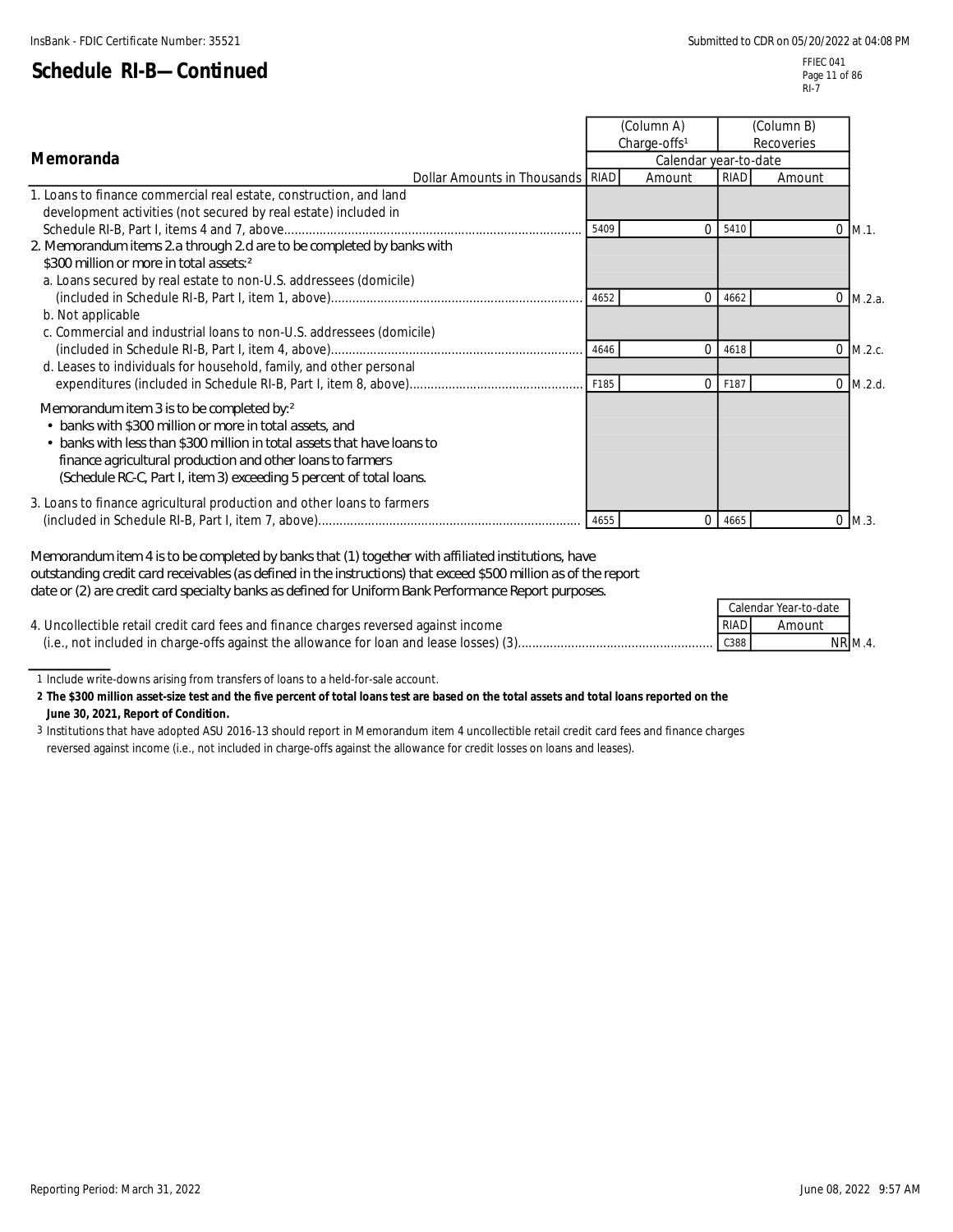RI-8

### **Schedule RI-B—Continued**

### Part II. Changes in Allowances for Credit Losses<sup>1</sup>

|                                                                          |                  | (Column A)<br>Loans and Leases |      | (Column B)<br>Held-to-Maturity |                | (Column C)<br>Available-for-Sale |
|--------------------------------------------------------------------------|------------------|--------------------------------|------|--------------------------------|----------------|----------------------------------|
|                                                                          |                  | Held for Investment            |      | Debt Securities <sup>2</sup>   |                | Debt Securities <sup>2</sup>     |
| Dollar Amounts in Thousands RIAD                                         |                  | Amount                         | RIAD | Amount                         | <b>RIAD</b>    | Amount                           |
| 1. Balance most recently reported for the December 31, 2021, Reports     |                  |                                |      |                                |                |                                  |
| of Condition and Income (i.e., after adjustments from amended            |                  |                                |      |                                |                |                                  |
|                                                                          | B522             | 8,025                          | JH88 |                                | <b>NR JH94</b> | NR <sub>1</sub>                  |
| 2. Recoveries (column A must equal Part I, item 9, column B, above) 4605 |                  | 23 <sup>1</sup>                | JH89 |                                | <b>NR JH95</b> | NR 2.                            |
| 3. LESS: Charge-offs (column A must equal Part I, item 9, column A,      |                  |                                |      |                                |                |                                  |
|                                                                          | C079             | $\Omega$                       | JH92 |                                | <b>NR JH98</b> | NR 3.                            |
| 4. LESS: Write-downs arising from transfers of financial assets (3)      | 5523             |                                | JJOO |                                | <b>NR</b> JJ01 | NR 4.                            |
|                                                                          | 4230             | 145                            | JH90 |                                | <b>NR JH96</b> | NR 5.                            |
|                                                                          | C <sub>233</sub> | $\Omega$                       | JH91 |                                | <b>NR JH97</b> | NR 6.                            |
| 7. Balance end of current period (sum of items 1, 2, 5, and 6, less      |                  |                                |      |                                |                |                                  |
| items 3 and 4) (column A must equal Schedule RC, item 4.c)               | 3123             | 8,193 ЛН93                     |      |                                | NR JH99        | NR 7.                            |

\* Describe on Schedule RI-E - Explanations.

1 Institutions that have not yet adopted ASU 2016-13 should report changes in the allowance for loan and lease losses in column A.

2 Columns B and C are to be completed only by institutions that have adopted ASU 2016-13.

- 3 Institutions that have not yet adopted ASU 2016-13 should report write-downs arising from transfers of loans to a held-for-sale account in item 4, column A.
- 4 Institutions that have not yet adopted ASU 2016-13 should report the provision for loan and lease losses in item 5, column A, and the amount reported must equal Schedule RI, item 4.
- 5 For institutions that have adopted ASU 2016-13, the sum of item 5, columns A through C, plus Schedule RI-B, Part II, Memorandum items 5 and 7, below, must equal Schedule RI, item 4.

#### **Memoranda**

| Dollar Amounts in Thousands RIAD                                                                                                                                                                                                                                                                                                       |             | Amount |                |
|----------------------------------------------------------------------------------------------------------------------------------------------------------------------------------------------------------------------------------------------------------------------------------------------------------------------------------------|-------------|--------|----------------|
|                                                                                                                                                                                                                                                                                                                                        | C435        |        | $0$ M.1.       |
| Memorandum items 2 and 3 are to be completed by banks that (1) together with affiliated institutions, have<br>outstanding credit card receivables (as defined in the instructions) that exceed \$500 million as of the report<br>date, or (2) are credit card specialty banks as defined for Uniform Bank Performance Report purposes. |             |        |                |
|                                                                                                                                                                                                                                                                                                                                        |             |        | NR M.2.        |
| 3. Amount of allowance for loan and lease losses attributable to retail credit card fees and finance                                                                                                                                                                                                                                   |             |        |                |
|                                                                                                                                                                                                                                                                                                                                        | C390        |        | NR M.3.        |
| 4. Amount of allowance for post-acquisition credit losses on purchased credit-impaired loans<br>accounted for in accordance with FASB ASC 310-30 (former AICPA Statement of Position 03-3)                                                                                                                                             | C781        |        | $0 \, M.4.$    |
| 5. Provisions for credit losses on other financial assets measured at amortized cost (not included in                                                                                                                                                                                                                                  |             |        |                |
|                                                                                                                                                                                                                                                                                                                                        | JJO2        |        | NR M.5.        |
| 6. Allowance for credit losses on other financial assets measured at amortized cost (not included in                                                                                                                                                                                                                                   | <b>RCON</b> |        |                |
|                                                                                                                                                                                                                                                                                                                                        | JJO3        |        | NR M.6.        |
|                                                                                                                                                                                                                                                                                                                                        | <b>RIAD</b> |        |                |
|                                                                                                                                                                                                                                                                                                                                        | MG93        |        | NR M.7.        |
| 8. Estimated amount of expected recoveries of amounts previously written off included within the<br>allowance for credit losses on loans and leases held for investment (included in item 7, column A,                                                                                                                                 |             |        |                |
|                                                                                                                                                                                                                                                                                                                                        | MG94        |        | <b>NR M.8.</b> |

1 Institutions that have adopted ASU 2016-13 should report in Memorandum item 3 the amount of allowance for credit losses on loans and leases attributable to retail credit fees and finance charges.

2 Memorandum item 4 is to be completed only by institutions that have not yet adopted ASU 2016-13.

3 Memorandum items 5, 6, 7, and 8 are to be completed only by institutions that have adopted ASU 2016-13.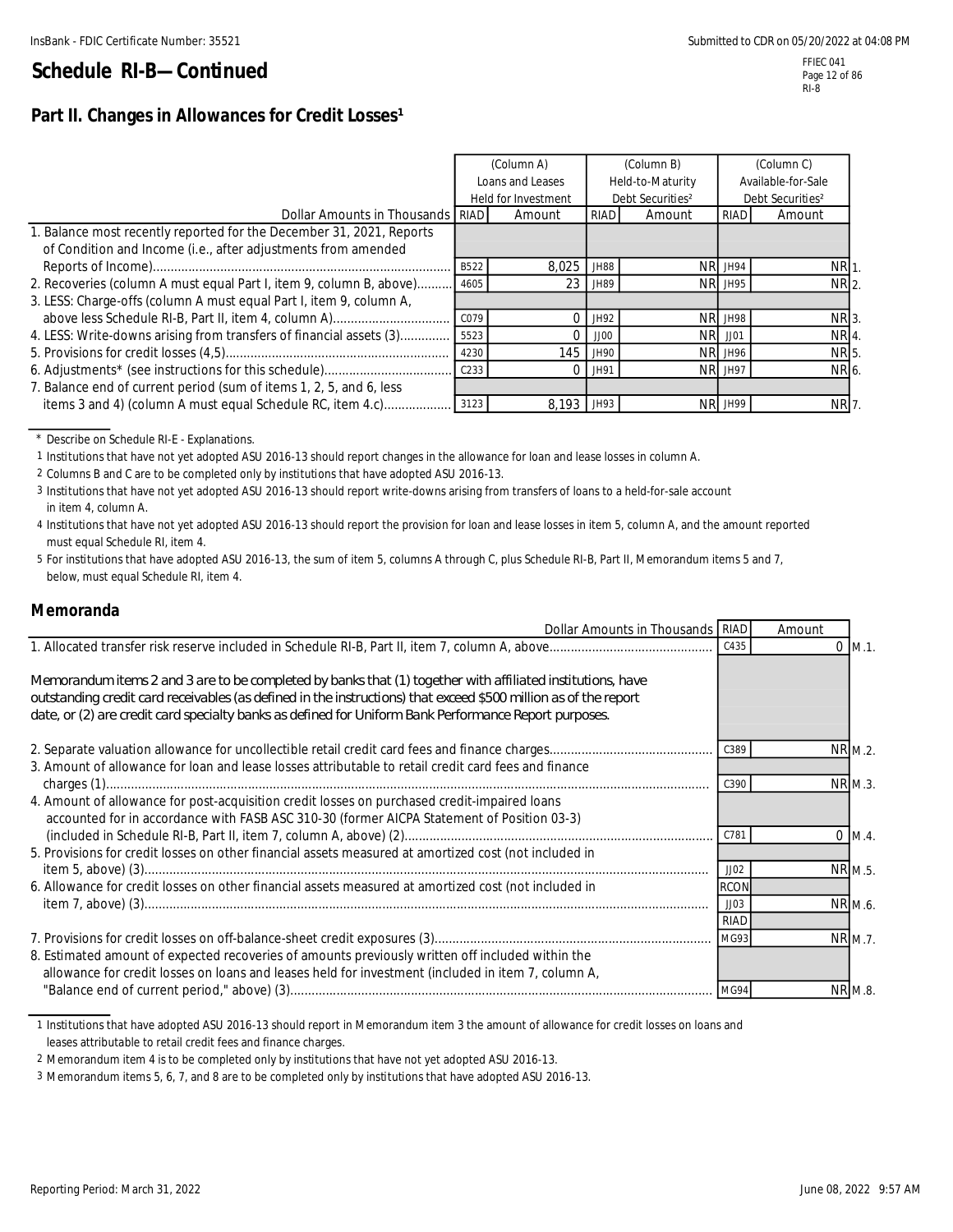### **Schedule RI-C—Disaggregated Data on the Allowance for Loan and Lease Losses**

### Part I. Disaggregated Data on the Allowance for Loan and Lease Losses<sup>1</sup>

Schedule RI-C, Part I, is to be completed by institutions with \$1 billion or more in total assets.<sup>2</sup>

|                                  |      | (Column A)             |                | (Column B)             |                | (Column C)                    |                | (Column D)                    |                | (Column E)           |                | (Column F)         |                    |
|----------------------------------|------|------------------------|----------------|------------------------|----------------|-------------------------------|----------------|-------------------------------|----------------|----------------------|----------------|--------------------|--------------------|
|                                  |      | Recorded Investment:   |                | Allowance Balance:     |                | Recorded Investment:          |                | Allowance Balance:            |                | Recorded Investment: |                | Allowance Balance: |                    |
|                                  |      | Individually Evaluated |                | Individually Evaluated |                | <b>Collectively Evaluated</b> |                | <b>Collectively Evaluated</b> |                | Purchased Credit-    |                | Purchased Credit-  |                    |
|                                  |      | for Impairment and     |                | for Impairment and     |                | for Impairment                |                | for Impairment                |                | Impaired Loans       |                | Impaired Loans     |                    |
|                                  |      | Determined to be       |                | Determined to be       |                | (ASC 450-20)                  |                | (ASC 450-20)                  |                | (ASC 310-30)         |                | (ASC 310-30)       |                    |
|                                  |      | Impaired               |                | Impaired               |                |                               |                |                               |                |                      |                |                    |                    |
|                                  |      | (ASC 310-10-35)        |                | (ASC 310-10-35)        |                |                               |                |                               |                |                      |                |                    |                    |
| Dollar Amounts in Thousands RCON |      | Amount                 | <b>RCON</b>    | Amount                 | <b>RCON</b>    | Amount                        | <b>RCO</b>     | Amount                        | <b>RCON</b>    | Amount               | <b>RCON</b>    | Amount             |                    |
| . Real estate loans:             |      |                        |                |                        |                |                               |                |                               |                |                      |                |                    |                    |
|                                  | M708 |                        | <b>NR M709</b> |                        | <b>NR M710</b> |                               | <b>NR M711</b> |                               | <b>NR M712</b> |                      | <b>NR M713</b> |                    | NR 1.a.            |
| b. Commercial real               |      |                        |                |                        |                |                               |                |                               |                |                      |                |                    |                    |
|                                  | M714 |                        | <b>NR</b> M715 |                        | <b>NR</b> M716 |                               | <b>NR M717</b> |                               | <b>NR M719</b> |                      | <b>NR M720</b> |                    | $NR$ 1.b.          |
| c. Residential real              |      |                        |                |                        |                |                               |                |                               |                |                      |                |                    |                    |
|                                  |      |                        | <b>NR M722</b> |                        | <b>NR M723</b> |                               | <b>NR M724</b> |                               | <b>NR M725</b> |                      | <b>NR M726</b> |                    | NR 1.c.            |
|                                  |      |                        | <b>NR M728</b> |                        | <b>NR M729</b> |                               | <b>NR</b> M730 |                               | <b>NR M731</b> |                      | <b>NR M732</b> |                    | $NR$ <sub>2.</sub> |
|                                  |      |                        | <b>NR M734</b> |                        | <b>NR M735</b> |                               | <b>NR M736</b> |                               | <b>NR</b> M737 |                      | <b>NR M738</b> |                    | $NR$ 3.            |
|                                  |      |                        | <b>NR M740</b> |                        | <b>NR M741</b> |                               | <b>NR M742</b> |                               | <b>NR M743</b> |                      | <b>NR</b> M744 |                    | NR 4.              |
|                                  |      |                        |                |                        |                |                               | M745           | <b>NR</b>                     |                |                      |                |                    |                    |
| 6. Total (for each column        |      |                        |                |                        |                |                               |                |                               |                |                      |                |                    |                    |
|                                  |      |                        | <b>NR M747</b> |                        | <b>NR M748</b> |                               | <b>NR M749</b> |                               | <b>NR M750</b> |                      | <b>NR</b> M751 |                    | NR 6.              |

1 Only institutions that have not yet adopted ASU 2016-13 are to complete Schedule RI-C, Part I.

**2 The \$1 billion asset-size test is based on the total assets reported on the June 30, 2021, Report of Condition.**

3 Include all loans and leases not reported as real estate loans, credit cards, or other consumer loans in items 1, 3, or 4 of Schedule RI-C.

4 The sum of item 6, columns B, D, and F, must equal Schedule RC, item 4.c. Item 6, column E, must equal Schedule RC-C, Part I, Memorandum item 7.b. Item 6, column F, must equal Schedule RI-B, Part II, Memorandum item 4.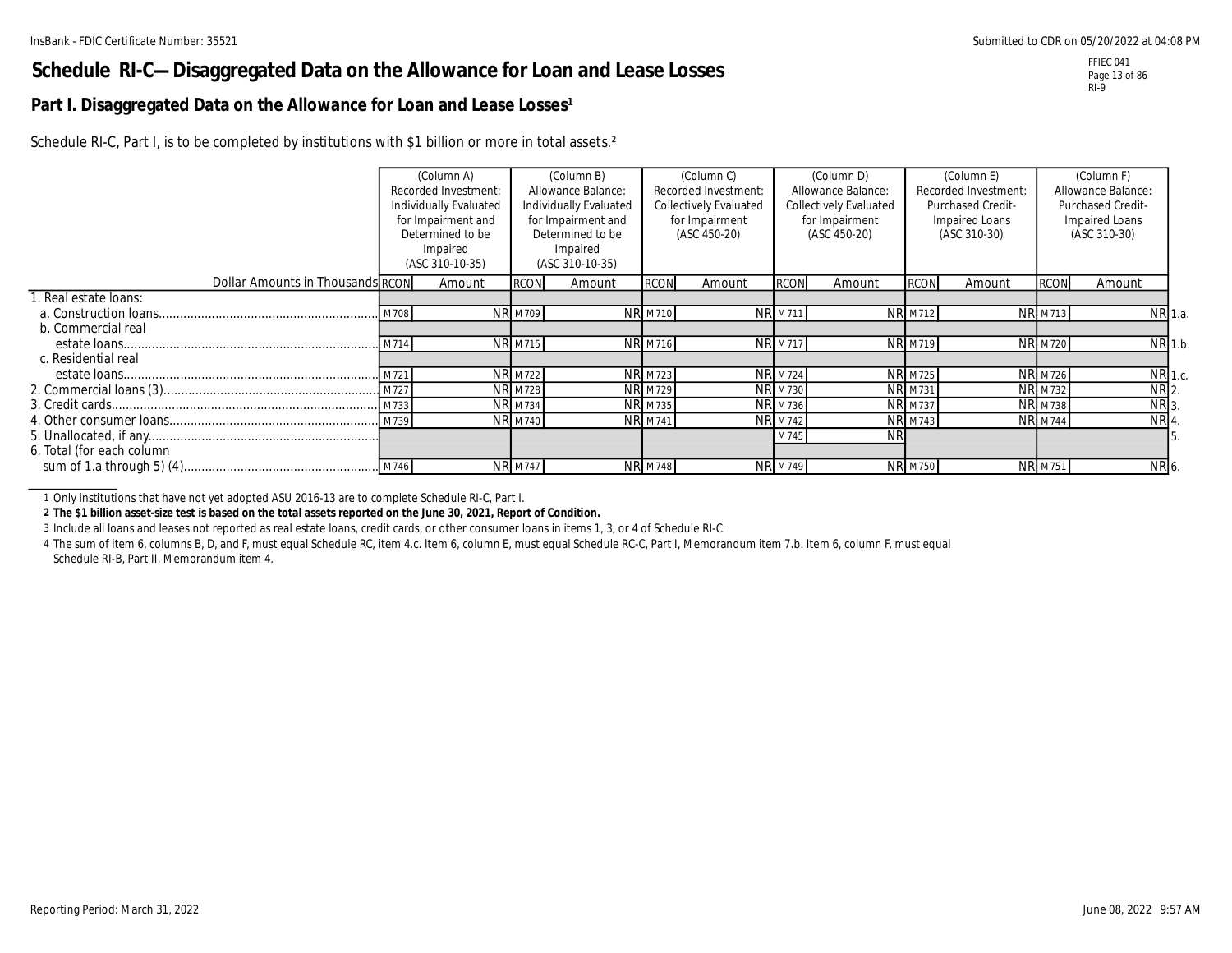### Part II. Disaggregated Data on the Allowances for Credit Losses<sup>1</sup>

Schedule RI-C, Part II, is to be completed by institutions with \$1 billion or more in total assets.<sup>2</sup>

|                                       |                          | (Column A)<br>Amortized Cost |                | (Column B)<br>Allowance Balance |         |
|---------------------------------------|--------------------------|------------------------------|----------------|---------------------------------|---------|
| Dollar Amounts in Thousands RCON      |                          | Amount                       | <b>RCON</b>    | Amount                          |         |
| Loans and Leases Held for Investment: |                          |                              |                |                                 |         |
| 1. Real estate loans:                 |                          |                              |                |                                 |         |
|                                       | JJ04                     | NRI.                         | JJ12           |                                 | NR 1.a. |
|                                       | JJO5                     | NRI.                         | II13           |                                 | NR 1.b. |
|                                       | JJO6                     | NRI                          | JJ14           |                                 | NR 1.c. |
|                                       | JJO                      | NRI                          | JJ15           | NR 2.                           |         |
|                                       | <b>JJOS</b>              | NRI                          | J16            | NR 3.                           |         |
|                                       | <b>JJOS</b>              | NR.                          | $\pm 117$      | NR 4.                           |         |
|                                       |                          |                              | JJ18           | NR 5.                           |         |
|                                       | $\cdot$ JJ1 <sup>1</sup> | NR.                          | $ $ $ $ $ $ 19 | NR 6.                           |         |

|                                     |      | Allowance Balance |  |
|-------------------------------------|------|-------------------|--|
| Dollar Amounts in Thousands RCON    |      | Amount            |  |
| <b>Held-to-Maturity Securities:</b> |      |                   |  |
|                                     | JJ20 | NR <sub>7</sub>   |  |
|                                     | JJ21 | NR 8.             |  |
|                                     | JJ23 | NR 9.             |  |
|                                     | JJ24 | NR 10.            |  |
|                                     | JJ25 | NR 11.            |  |

1 Only institutions that have adopted ASU 2016-13 are to complete Schedule RI-C, Part II.

**2 The \$1 billion asset-size test is based on the total assets reported on the June 30, 2021, Report of Condition.**

3 Include all loans and leases not reported as real estate loans, credit cards, or other consumer loans in items 1, 3, or 4 of Schedule RI-C, Part II.

4 Item 6, column B, must equal Schedule RC, item 4.c.

5 Item 11 must equal Schedule RI-B, Part II, item 7, column B.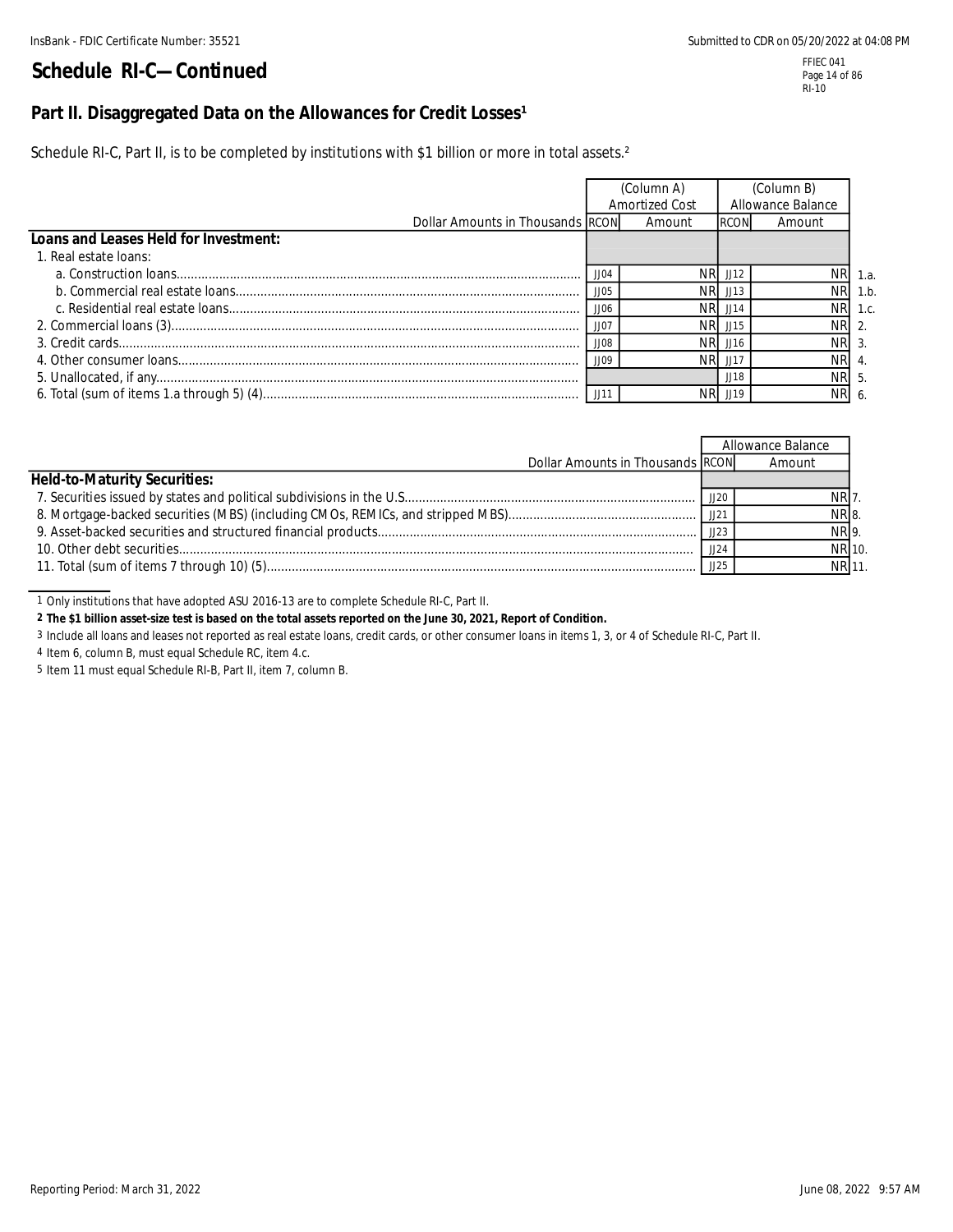# **Schedule RI-E—Explanations**

*Schedule RI-E is to be completed each quarter on a calender year-to-date basis.*

Detail all adjustments in Schedule RI-A and RI-B, all discontinued operations in Schedule RI, and all significant items of other noninterest income and other noninterest expense in Schedule RI (See instructions for details.)

|                                                                                              |                             |             | Year-to-date         |               |
|----------------------------------------------------------------------------------------------|-----------------------------|-------------|----------------------|---------------|
|                                                                                              | Dollar Amounts in Thousands | <b>RIAD</b> | Amount               |               |
| 1. Other noninterest income (from Schedule RI, item 5.I)                                     |                             |             |                      |               |
| Itemize and describe amounts greater than \$100,000 that exceed 7% of Schedule RI, item 5.I: |                             |             |                      |               |
|                                                                                              |                             | C013        | $0 \vert 1.a.$       |               |
|                                                                                              |                             | C014        | $\overline{79}$ 1.b. |               |
|                                                                                              |                             | C016        | $0$ 1.c.             |               |
|                                                                                              |                             | 4042        | $0$ 1.d.             |               |
|                                                                                              |                             | C015        | $0 \mid 1.e.$        |               |
|                                                                                              |                             | F555        | $0$ 1.f.             |               |
|                                                                                              |                             | T047        | $0$   1.g.           |               |
| TEXT                                                                                         |                             |             |                      |               |
| 4461 Gain on interest rate caps<br>h.                                                        |                             | 4461        | $2,516$ 1h.          |               |
| <b>TEXT</b>                                                                                  |                             |             |                      |               |
| 4462 SBIC investment income<br>i.                                                            |                             | 4462        | 120 1i.              |               |
| <b>TEXT</b>                                                                                  |                             |             |                      |               |
| 4463<br>j.                                                                                   |                             | 4463        | $0$ <b>1</b> j.      |               |
| 2. Other noninterest expense (from Schedule RI, item 7.d)                                    |                             |             |                      |               |
| Itemize and describe amounts greater than \$100,000 that exceed 7% of Schedule RI, item 7.d: |                             |             |                      |               |
|                                                                                              |                             | C017        | $154$ 2.a.           |               |
|                                                                                              |                             | 0497        | 124                  |               |
|                                                                                              |                             | 4136        |                      | 2.b           |
|                                                                                              |                             | C018        | $64$ 2.c.            |               |
|                                                                                              |                             |             | $14$ 2.d.            |               |
|                                                                                              |                             | 8403        | $0 \,$ 2.e.          |               |
|                                                                                              |                             | 4141        | $\Omega$             | 2.f.          |
|                                                                                              |                             | 4146        | 98 2.g.              |               |
|                                                                                              |                             | F556        | 30 2.h.              |               |
|                                                                                              |                             | F557        | $0$ 2.i.             |               |
|                                                                                              |                             | F558        | $0$ 2.j.             |               |
|                                                                                              |                             | F559        | 27 2.k.              |               |
|                                                                                              |                             | Y923        | $0 \, 2.1$           |               |
| m. Insurance expenses (not included in employee expenses, premises and fixed asset expenses, |                             |             |                      |               |
|                                                                                              |                             | Y924        | $0$ 2.m.             |               |
| <b>TEXT</b>                                                                                  |                             |             |                      |               |
| n. 4464 Other Outside Services                                                               |                             | 4464        | 49 2.n.              |               |
| <b>TEXT</b>                                                                                  |                             |             |                      |               |
| 0.14467                                                                                      |                             | 4467        | $0\,$ 2.0.           |               |
| <b>TEXT</b>                                                                                  |                             |             |                      |               |
| p. 4468                                                                                      |                             | 4468        | $0$ 2.p.             |               |
| 3. Discontinued operations and applicable income tax effect (from Schedule RI, item 11)      |                             |             |                      |               |
| (itemize and describe each discontinued operation):                                          |                             |             |                      |               |
| <b>TEXT</b>                                                                                  |                             |             |                      |               |
| $a. (1)$ FT29                                                                                |                             | FT29        | $\Omega$             | 3.a.1.        |
|                                                                                              | $\Omega$<br>FT30            |             |                      | 3.a.2.        |
| <b>TEXT</b>                                                                                  |                             |             |                      |               |
| $b. (1)$ FT31                                                                                |                             | FT31        |                      | $0 \, 3.b.1.$ |
|                                                                                              | $\Omega$<br>FT32            |             |                      | 3.b.2.        |
|                                                                                              |                             |             |                      |               |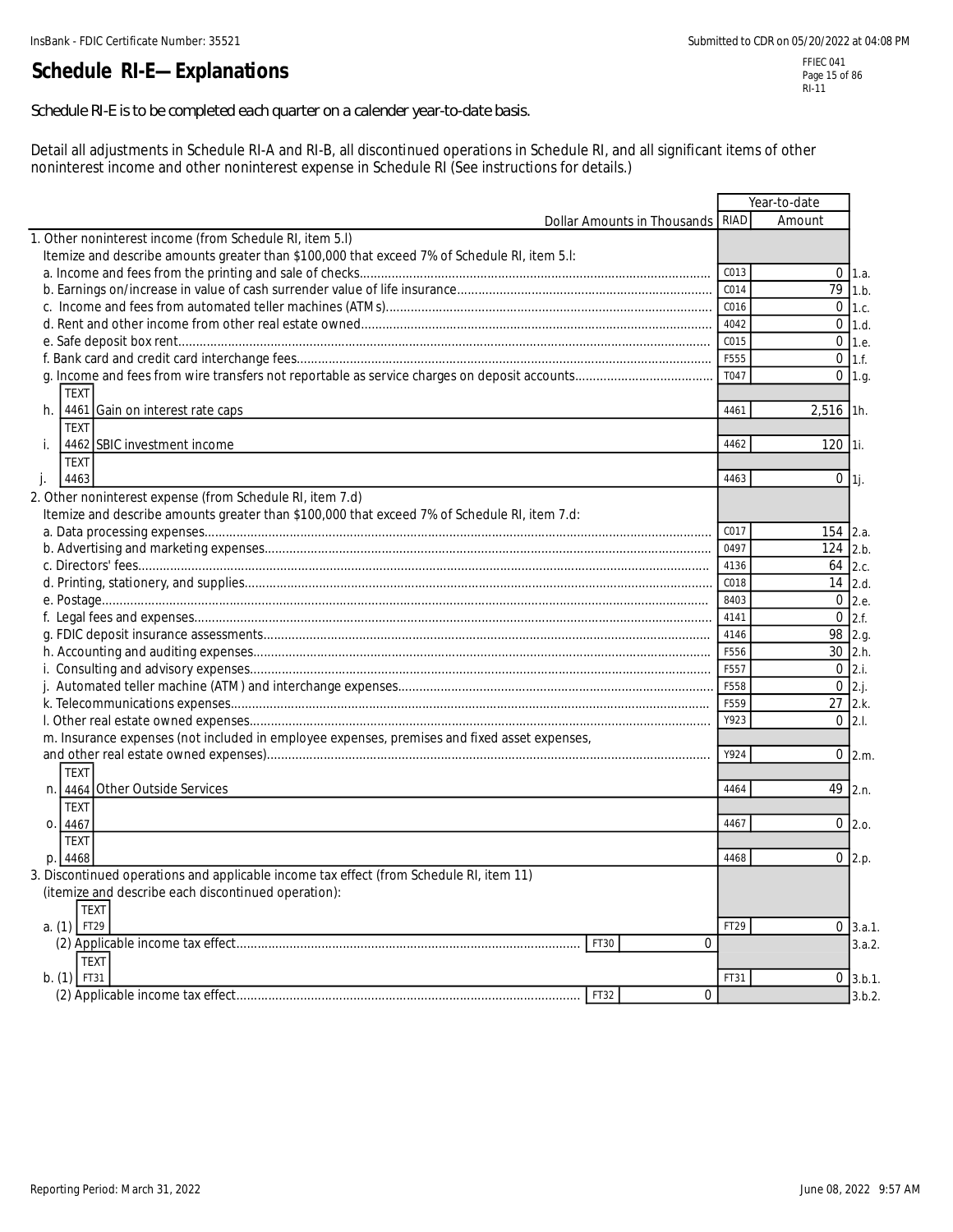|                                                                                                                                                                                 |      | Year-to-date |               |
|---------------------------------------------------------------------------------------------------------------------------------------------------------------------------------|------|--------------|---------------|
| Dollar Amounts in Thousands RIAD                                                                                                                                                |      | Amount       |               |
| 4. Cumulative effect of changes in accounting principles and corrections of material accounting<br>errors (from Schedule RI-A, item 2) (itemize and describe all such effects): |      |              |               |
|                                                                                                                                                                                 | JJ26 | NR 4.a.      |               |
|                                                                                                                                                                                 | KW17 |              | 4.b.          |
| <b>TEXT</b>                                                                                                                                                                     |      |              |               |
| $\mathsf{C}$ .<br><b>B526</b>                                                                                                                                                   | B526 |              | $0 \, 4.c.$   |
| <b>TFXT</b>                                                                                                                                                                     |      |              |               |
| d<br><b>B527</b>                                                                                                                                                                | B527 |              | $0 \, 4.d.$   |
| 5. Other transactions with stockholders (including a parent holding company)                                                                                                    |      |              |               |
| (from Schedule RI-A, item 11) (itemize and describe all such transactions):                                                                                                     |      |              |               |
| TEXT                                                                                                                                                                            |      |              |               |
| 4498<br>a.                                                                                                                                                                      | 4498 |              | $0 \mid 5.a.$ |
| <b>TEXT</b>                                                                                                                                                                     |      |              |               |
| b<br>4499                                                                                                                                                                       | 4499 |              | $0$ 5.b.      |
| 6. Adjustments to allowances for credit losses (3) (from Schedule RI-B, Part II, item 6)                                                                                        |      |              |               |
| (itemize and describe all adjustments):                                                                                                                                         |      |              |               |
| a. Initial allowances for credit losses recognized upon the acquisition of purchased credit-                                                                                    |      |              |               |
|                                                                                                                                                                                 | JJ27 |              | NR 6.a.       |
| <b>b.</b> Effect of adoption of current expected credit losses methodology on allowances for credit                                                                             |      |              |               |
|                                                                                                                                                                                 | JJ28 |              | NR 6.b.       |
| <b>TEXT</b>                                                                                                                                                                     |      |              |               |
| 4521                                                                                                                                                                            | 4521 |              | $0\,6.c.$     |
| <b>TEXT</b>                                                                                                                                                                     |      |              |               |
| d<br>4522                                                                                                                                                                       | 4522 |              | $0\,$ 6.d.    |
| 7. Other evplopetions (the spase below is provided for the benk to briefly describe at its                                                                                      |      |              |               |

7. Other explanations (the space below is provided for the bank to briefly describe, at its option, any other significant items affecting the Report of Income):

| ' I / Y             | w   |  |
|---------------------|-----|--|
| $\sqrt{2}$<br>7 U 7 | NG. |  |

 Other explanations (please type or print clearly): (TEXT 4769)

<sup>1</sup> Only institutions that have adopted ASU 2016-13 should report amounts in items 4.a, 6.a, and 6.b, if applicable.

<sup>2</sup> An institution should complete item 4.a and item 6.b in the quarter that it adopts ASU 2016-13 and in the quarter-end Call Reports for the remainder of that calendar year only.

<sup>3</sup> Institutions that have not adopted ASU 2016-13 should report adjustments to the allowance for loan and lease losses in items 6.c and 6.d, if applicable.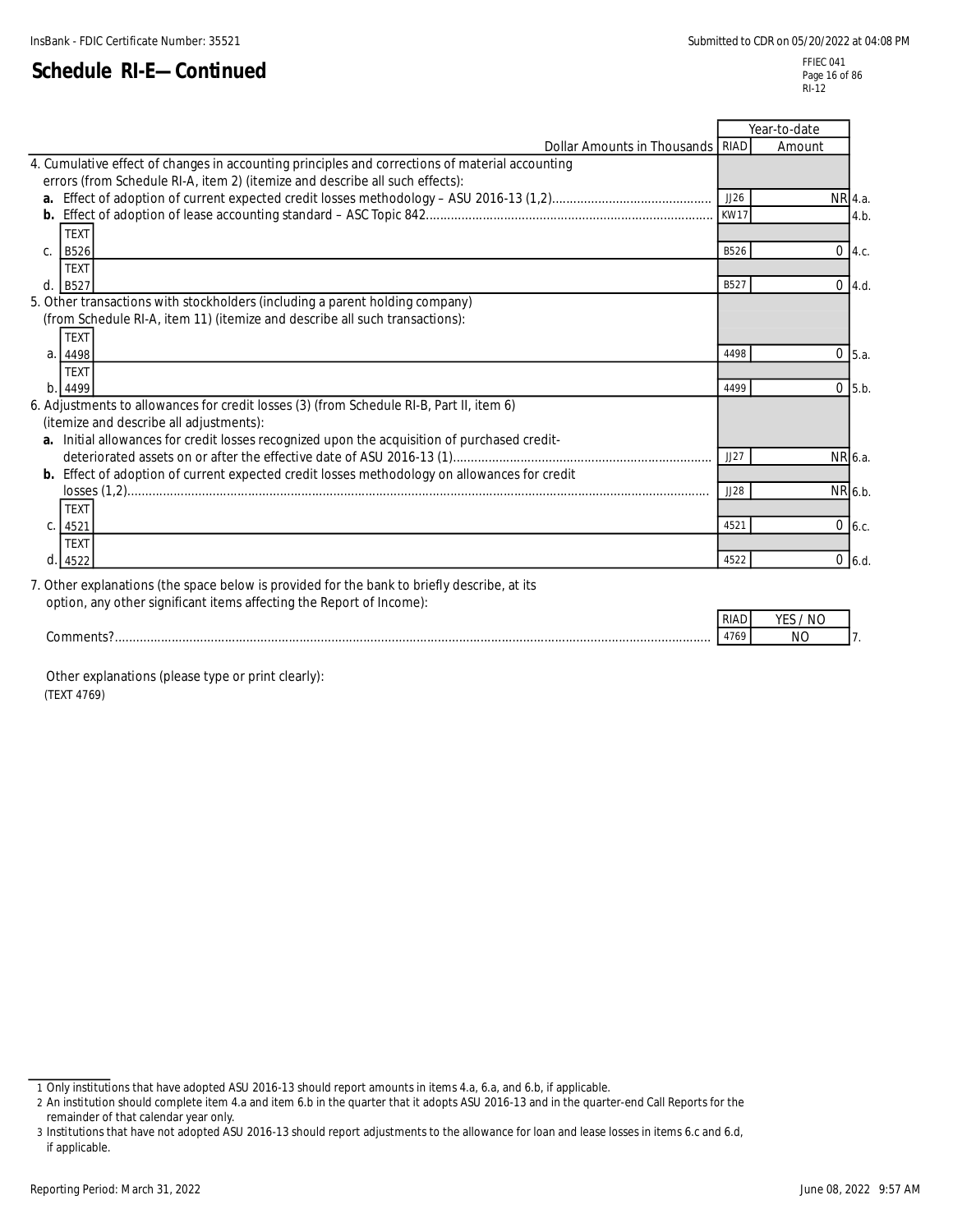# **Consolidated Report of Condition for Insured Banks and Savings Associations for March 31, 2022**

FFIEC 041 Page 17 of 86 RC-1

All schedules are to be reported in thousands of dollars. Unless otherwise indicated, report the amount outstanding as of the last business day of the quarter.

### **Schedule RC—Balance Sheet**

|                                                                                 | Dollar Amounts in Thousands RCON |         |                  | Amount             |                |
|---------------------------------------------------------------------------------|----------------------------------|---------|------------------|--------------------|----------------|
| <b>Assets</b>                                                                   |                                  |         |                  |                    |                |
| 1. Cash and balances due from depository institutions (from Schedule RC-A):     |                                  |         |                  |                    |                |
|                                                                                 |                                  |         | 0081             | $5,257$ 1.a.       |                |
|                                                                                 |                                  |         | 0071             | 90,288 1.b.        |                |
| 2. Securities:                                                                  |                                  |         |                  |                    |                |
|                                                                                 |                                  |         | JJ34             |                    | $0 \, 2.a.$    |
|                                                                                 |                                  |         | 1773             | 27,545 2.b.        |                |
|                                                                                 |                                  |         | JA <sub>22</sub> |                    | $0 \, 2.c.$    |
| 3. Federal funds sold and securities purchased under agreements to resell:      |                                  |         |                  |                    |                |
|                                                                                 |                                  |         | B987             | $12,001$ 3.a.      |                |
|                                                                                 |                                  |         | B989             |                    | $0 \vert 3.b.$ |
| 4. Loans and lease financing receivables (from Schedule RC-C):                  |                                  |         |                  |                    |                |
|                                                                                 |                                  |         | 5369             |                    | $0 \, 4.a.$    |
|                                                                                 |                                  | 552,473 |                  |                    | 4.b.           |
|                                                                                 |                                  | 8.193   |                  |                    | 4.c.           |
|                                                                                 |                                  |         | B529             | 544,280 4.d.       |                |
|                                                                                 |                                  |         | 3545             | 0 <sub>5</sub>     |                |
|                                                                                 |                                  |         |                  | 13,034 6.          |                |
|                                                                                 |                                  |         |                  | $0\vert 7$ .       |                |
|                                                                                 |                                  |         |                  | $\overline{0}$ 8.  |                |
|                                                                                 |                                  |         | 3656             | $0 \overline{9}$ . |                |
|                                                                                 |                                  |         | 2143             | $0 \mid 10.$       |                |
|                                                                                 |                                  |         | 2160             | 29,921 11.         |                |
|                                                                                 |                                  |         | 2170             | 722,326 12.        |                |
| <b>Liabilities</b>                                                              |                                  |         |                  |                    |                |
| 13. Deposits:                                                                   |                                  |         |                  |                    |                |
|                                                                                 |                                  |         | 2200             | 613,559 13.a.      |                |
|                                                                                 |                                  | 108,191 |                  |                    | 13.a.1.        |
|                                                                                 |                                  | 505,368 |                  |                    | 13.a.2.        |
| b. Not applicable                                                               |                                  |         |                  |                    |                |
| 14. Federal funds purchased and securities sold under agreements to repurchase: |                                  |         |                  |                    |                |
|                                                                                 |                                  |         | B993             |                    | $0$ 14.a.      |
|                                                                                 |                                  |         | B995             |                    | 0.14 h         |
|                                                                                 |                                  |         | 3548             |                    | $0 \mid 15.$   |
|                                                                                 |                                  |         | 3190             | 30,322 16.         |                |
| 17. and 18. Not applicable                                                      |                                  |         |                  |                    |                |
|                                                                                 |                                  |         | 3200             |                    | $0$ 19.        |

1 Includes cash items in process of collection and unposted debits.

2 Includes time certificates of deposit not held for trading.

3 Institutions that have adopted ASU 2016-13 should report in item 2.a amounts net of any applicable allowance for credit losses, and item 2.a should equal Schedule RC-B, item 8, column A, less Schedule RI-B, Part II, item 7, column B.

4 Item 2.c is to be completed by all institutions. See the instructions for this item and the Glossary entry for "Securities Activities" for further detail on accounting for investments in equity securities.

5 Includes all securities resale agreements, regardless of maturity.

7 Institutions that have adopted ASU 2016-13 should report in item 4.c the allowance for credit losses on loans and leases.

11 Includes limited-life preferred stock and related surplus.

<sup>6</sup> Institutions that have adopted ASU 2016-13 should report in items 3.b and 11 amounts net of any applicable allowance for credit losses.

<sup>8</sup> Includes noninterest-bearing, demand, time, and savings deposits.

<sup>9</sup> Report overnight Federal Home Loan Bank advances in Schedule RC, item 16, "Other borrowed money."

<sup>10</sup> Includes all securities repurchase agreements, regardless of maturity.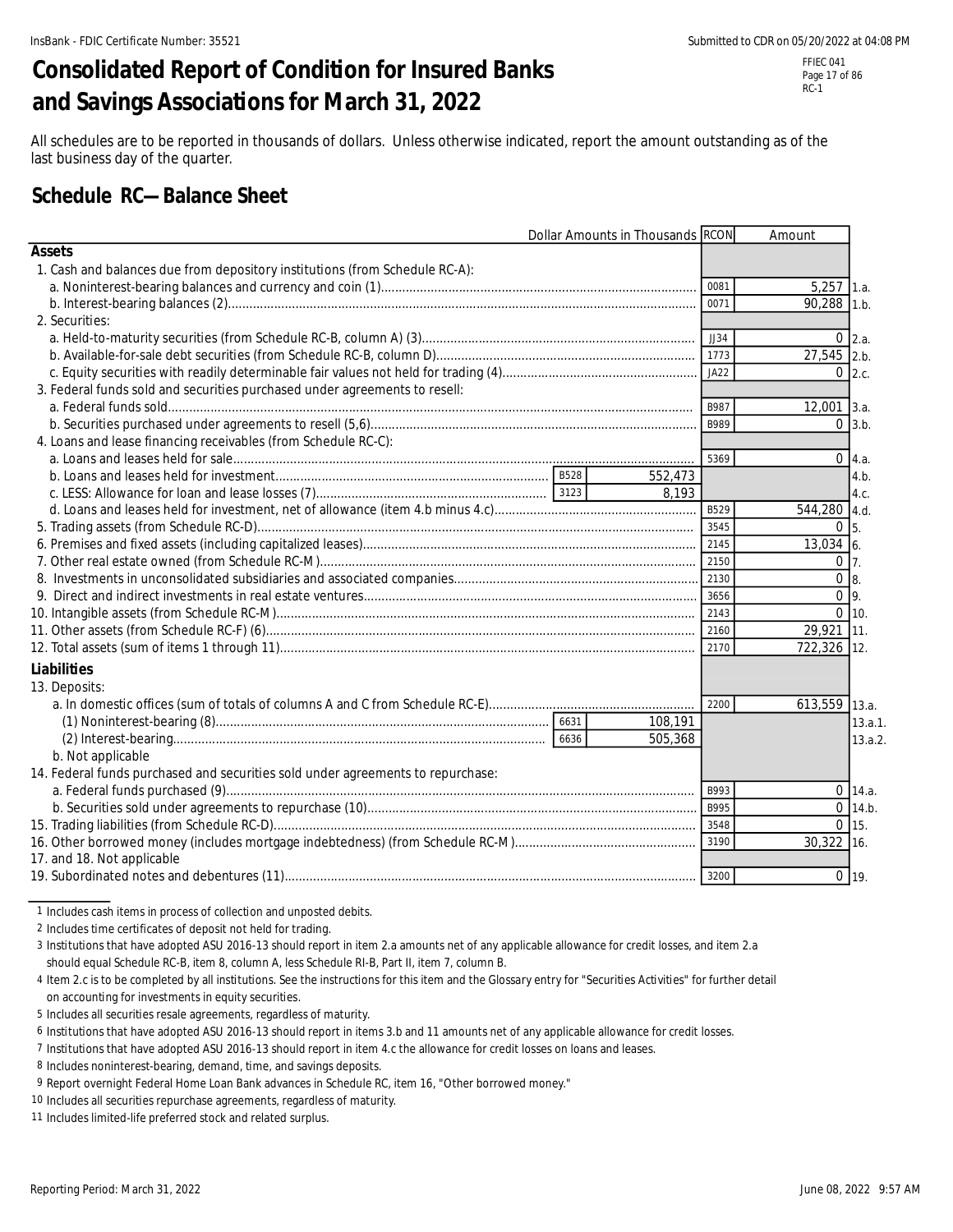| Dollar Amounts in Thousands RCON |      | Amount       |             |
|----------------------------------|------|--------------|-------------|
| Liabilities-continued            |      |              |             |
|                                  | 2930 | 2,753 20.    |             |
|                                  | 2948 | 646.634 21   |             |
| 22. Not applicable               |      |              |             |
|                                  |      |              |             |
| <b>Equity Capital</b>            |      |              |             |
| <b>Bank Equity Capital</b>       |      |              |             |
|                                  | 3838 |              | 23          |
|                                  | 3230 | 59 24        |             |
|                                  | 3839 | 41,801 25.   |             |
|                                  | 3632 | 33,250 26.a. |             |
|                                  | B530 | 582 26.b.    |             |
|                                  | A130 |              | $0\,$ 26.c. |
|                                  | 3210 | 75,692 27.a. |             |
|                                  | 3000 |              | $0\,27.b$   |
|                                  | G105 | 75,692 28.   |             |
|                                  | 3300 | 722,326 29.  |             |

#### **Memoranda**

#### **To be reported with the March Report of Condition.**

| 1. Indicate in the box at the right the number of the statement below that best describes the |             |           |  |
|-----------------------------------------------------------------------------------------------|-------------|-----------|--|
| most comprehensive level of auditing work performed for the bank by independent external      | <b>RCON</b> | Number    |  |
| auditors as of any date during 2021                                                           | 6724        | $2b$ M.1. |  |

- 1a = An integrated audit of the reporting institution's financial state-<br>ments and its internal control over financial reporting conducted  $4 =$  Directors' examination of the bank conducted in accordance ments and its internal control over financial reporting conducted in accordance with the standards of the American Institute of with generally accepted auditing standards by a certified Certified Public Accountants (AICPA) or the Public Company public accounting firm (may be required by state-chartering<br>Accounting Oversight Board (PCAOB) by an independent public authority) authority) Accounting Oversight Board (PCAOB) by an independent public<br>accountant that submits a report on the institution
- 1b = An audit of the reporting institution's financial statements only auditors (may be required by state-chartering authority)<br>conducted in accordance with the auditing standards of the series of the bank's financial stat conducted in accordance with the auditing standards of the AICPA or the PCAOB by an independent public accountant that auditors submits a report on the institution  $7 =$  Compilation of the bank's financial statements by external
- $2a = An integrated audit of the reporting institution's parent holding$ company's consolidated financial statements and its internal con-<br>  $8 =$  Other audit procedures (excluding tax preparation work)<br>  $9 =$  No external audit work trol over financial reporting conducted in accordance with the standards of the AICPA or the PCAOB by an independent public accountant that submits a report on the consolidated holding company (but not on the institution separately)
- 2b = An audit of the reporting institution's parent holding company's consolidated financial statements only conducted in accordance with the auditing standards of the AICPA or the PCAOB by an independent public accountant that submits a report on the consolidated holding company (but not on the institution separately)
- 
- 
- 5 = Directors' examination of the bank performed by other external
- 
- 
- 
- 

| To be reported with the March Report of Condition.              | <b>IRCON</b> | )atı |
|-----------------------------------------------------------------|--------------|------|
| 2. Bank's fiscal year-end date (report the date in MMDD format) | 8678         |      |

<sup>1</sup> Includes, but is not limited to, net unrealized holding gains (losses) on available-for-sale securities, accumulated net gains (losses) on cash flow

hedges, and accumulated defined benefit pension and other postretirement plan adjustments.

<sup>2</sup> Includes treasury stock and unearned Employee Stock Ownership Plan shares.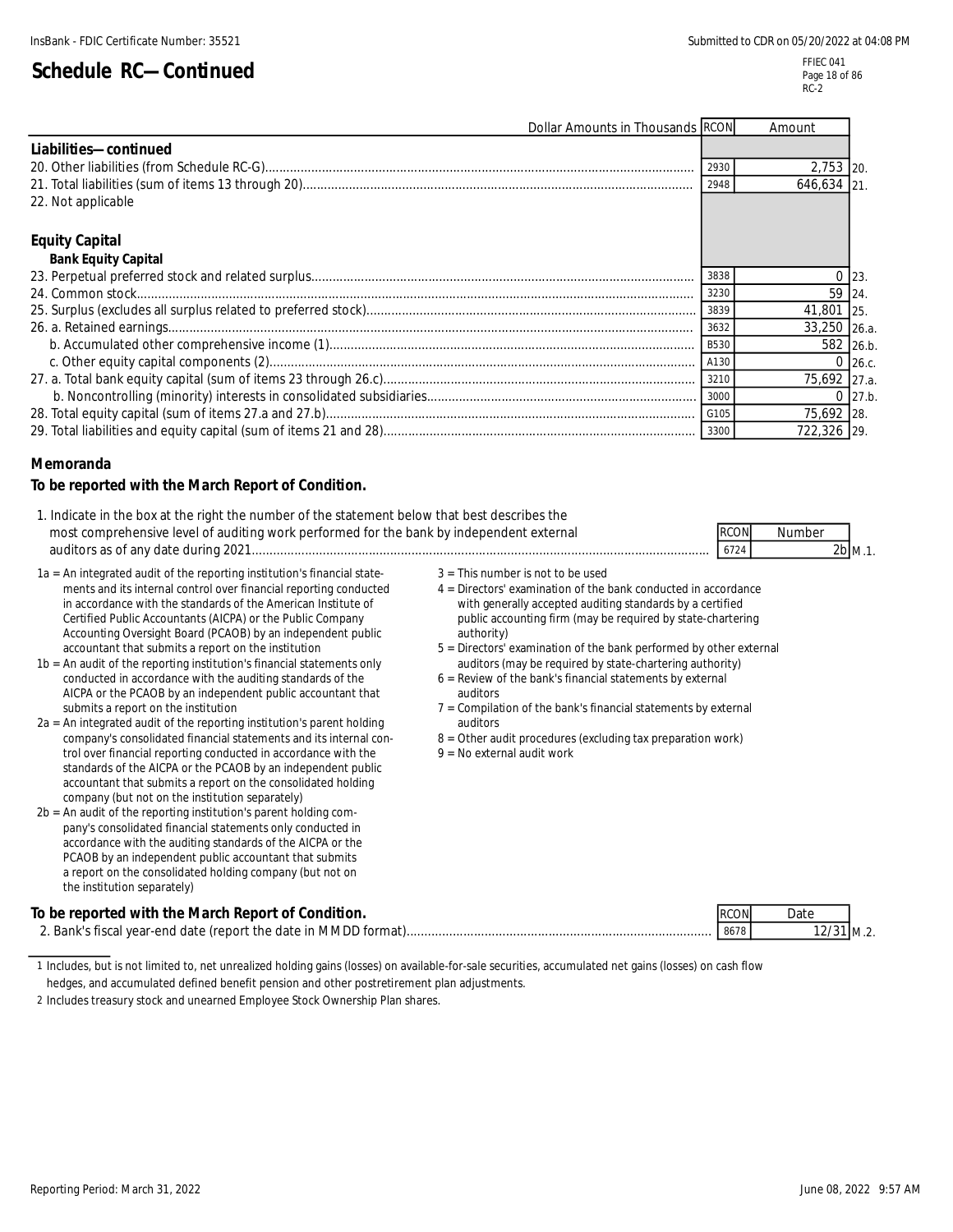# **Schedule RC-A—Cash and Balances Due From Depository Institutions**

Schedule RC-A is to be completed only by banks with \$300 million or more in total assets.<sup>1</sup> Exclude assets held for trading.

| Dollar Amounts in Thousands RCON                                                |       | Amount       |          |
|---------------------------------------------------------------------------------|-------|--------------|----------|
| 1. Cash items in process of collection, unposted debits, and currency and coin: |       |              |          |
|                                                                                 | 0020  |              | 0 I 1.a. |
|                                                                                 | 0080  | $1,168$ 1.b. |          |
|                                                                                 | 0082  | $13,210$ 2.  |          |
|                                                                                 | 0070  |              |          |
|                                                                                 | 0090  | $81,167$ 4.  |          |
|                                                                                 | 10010 | 95,545 5.    |          |

**1 The \$300 million asset-size test is based on the total assets reported on the June 30, 2021, Report of Condition.**

### **Schedule RC-B—Securities**

Exclude assets held for trading.

|                                         |             | Held-to-maturity |             |                          |             | Available-for-sale |             |            |
|-----------------------------------------|-------------|------------------|-------------|--------------------------|-------------|--------------------|-------------|------------|
|                                         |             | (Column A)       |             | (Column B)<br>(Column C) |             |                    |             | (Column D) |
|                                         |             | Amortized Cost   |             | Fair Value               |             | Amortized Cost     |             | Fair Value |
| Dollar Amounts in Thousands RCON        |             | Amount           | <b>RCON</b> | Amount                   | <b>RCON</b> | Amount             | <b>RCON</b> | Amount     |
|                                         | 0211        |                  | 0213        |                          | 1286        |                    | 1287        |            |
| 2. U.S. Government agency and sponsored |             |                  |             |                          |             |                    |             |            |
| agency obligations (exclude mortgage-   |             |                  |             |                          |             |                    |             |            |
|                                         | <b>HT50</b> |                  | HT51        |                          | HT52        | 130                | <b>HT53</b> | $130$ 2.   |
| 3. Securities issued by states and      |             |                  |             |                          |             |                    |             |            |
|                                         | 8496        |                  | 8497        |                          | 8498        |                    | 8499        | ) I3.      |

1 Includes Small Business Administration "Guaranteed Loan Pool Certificates," U.S. Maritime Administration obligations", Export –Import Bank participation certificates", and obligations (other than mortgage-backed securities) issued by the Farm Credit System, the Federal Home Loan Bank System, the Federal Home Loan Mortgage Corporation, the Federal National Mortgage Association, the Resolution Funding Corporation, the Student Loan Marketing Association, and the Tennessee Valley Authority.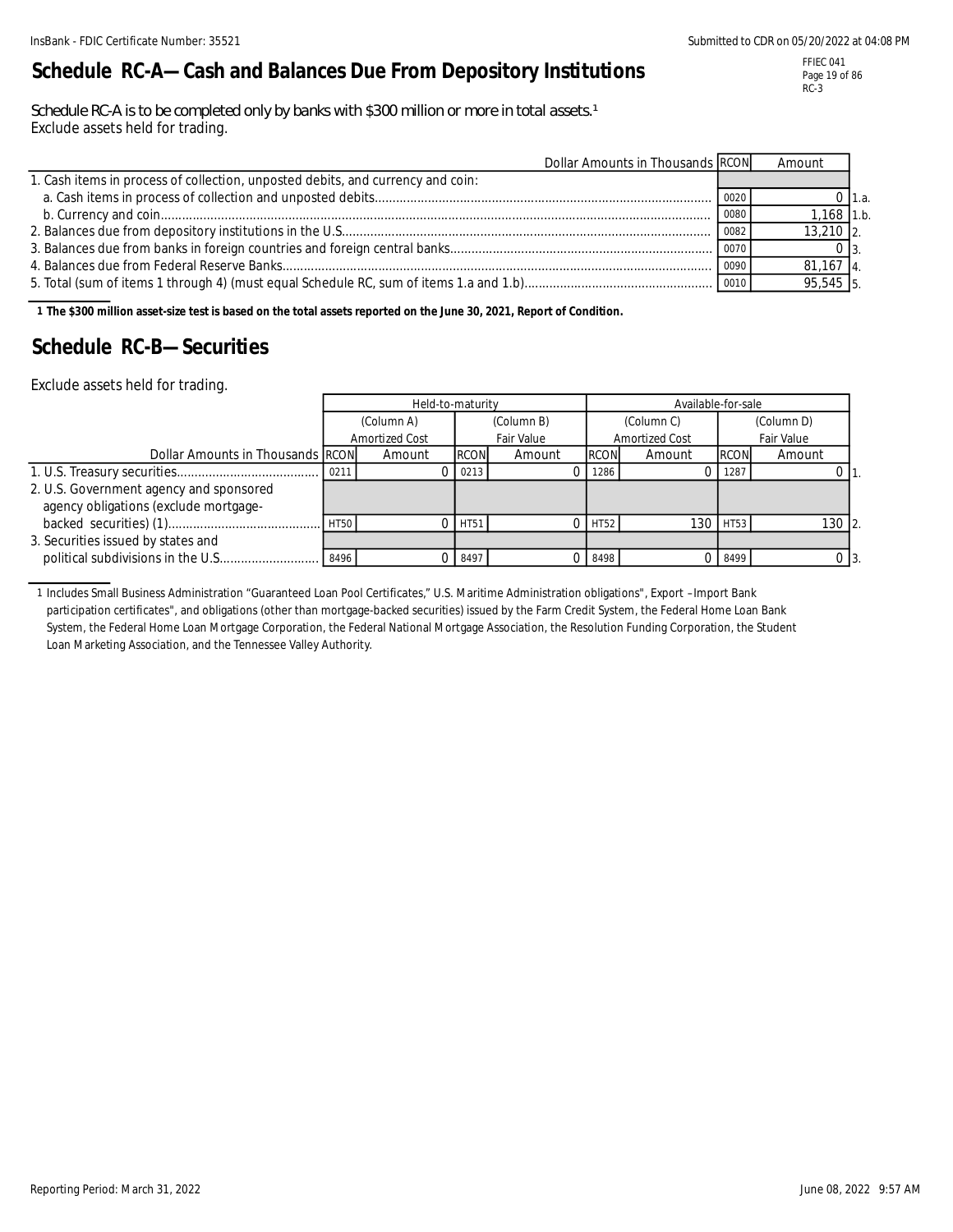FFIEC 041 Page 20 of 86  $RC-4$ 

|                                      |      | Held-to-maturity |             |                   |             | Available-for-sale    |             |                |           |
|--------------------------------------|------|------------------|-------------|-------------------|-------------|-----------------------|-------------|----------------|-----------|
|                                      |      | (Column A)       |             | (Column B)        |             | (Column C)            |             | (Column D)     |           |
|                                      |      | Amortized Cost   |             | <b>Fair Value</b> |             | <b>Amortized Cost</b> |             | Fair Value     |           |
| Dollar Amounts in Thousands RCON     |      | Amount           | <b>RCON</b> | Amount            | <b>RCON</b> | Amount                | <b>RCON</b> | Amount         |           |
| 4. Mortgage-backed securities (MBS): |      |                  |             |                   |             |                       |             |                |           |
| a. Residential mortgage              |      |                  |             |                   |             |                       |             |                |           |
| pass-through securities:             |      |                  |             |                   |             |                       |             |                |           |
|                                      | G300 | $\Omega$         | G301        | $\Omega$          | G302        | 64                    | G303        |                | 66 4.a.1. |
| (2) Issued by FNMA                   |      |                  |             |                   |             |                       |             |                |           |
|                                      | G304 | $\Omega$         | G305        | $\Omega$          | G306        | 15,874                | G307        | 15,230 4.a.2.  |           |
| (3) Other pass-through securities    | G308 | 0                | G309        | 0                 | G310        | 0                     | G311        | $\overline{0}$ | 4.a.3.    |
| b. Other residential mortgage-backed |      |                  |             |                   |             |                       |             |                |           |
| securities (include CMOs, REMICs,    |      |                  |             |                   |             |                       |             |                |           |
| and stripped MBS):                   |      |                  |             |                   |             |                       |             |                |           |
| (1) Issued or guaranteed by          |      |                  |             |                   |             |                       |             |                |           |
| U.S. Government agencies             |      |                  |             |                   |             |                       |             |                |           |
|                                      | G312 | 0                | G313        | $\Omega$          | G314        | 12,208                | G315        | 11,636         | 4.b.1.    |
| (2) Collateralized by MBS issued or  |      |                  |             |                   |             |                       |             |                |           |
| guaranteed by U.S. Government        |      |                  |             |                   |             |                       |             |                |           |
| agencies or sponsored agencies (1)   | G316 | $\Omega$         | G317        | $\Omega$          | G318        | 0                     | G319        | 0              | 4.b.2.    |
|                                      | G320 | 0                | G321        | 0                 | G322        | 0                     | G323        | $\Omega$       | 4.b.3.    |
| c. Commercial MBS:                   |      |                  |             |                   |             |                       |             |                |           |
| (1) Commercial mortgage pass-        |      |                  |             |                   |             |                       |             |                |           |
| through securities:                  |      |                  |             |                   |             |                       |             |                |           |
| (a) Issued or guaranteed by          |      |                  |             |                   |             |                       |             |                |           |
| FNMA, FHLMC, or GNMA                 | K142 | 0                | K143        | $\Omega$          | K144        |                       | K145        | $\mathbf 0$    | 4.c.1.a.  |
|                                      |      | 0                | K147        | 0                 | K148        |                       | K149        | 0              | 4.c.1.b.  |
|                                      |      |                  |             |                   |             |                       |             |                |           |

1 U.S. Government agencies include, but are not limited to, such agencies as the Government National Mortgage Association (GNMA), the Federal Deposit Insurance Corporation (FDIC), and the National Credit Union Administration (NCUA). U.S. Government-sponsored agencies include, but are not limited to, such agencies as the Federal Home Loan Mortgage Corporation (FHLMC) and the Federal National Mortgage Association (FNMA).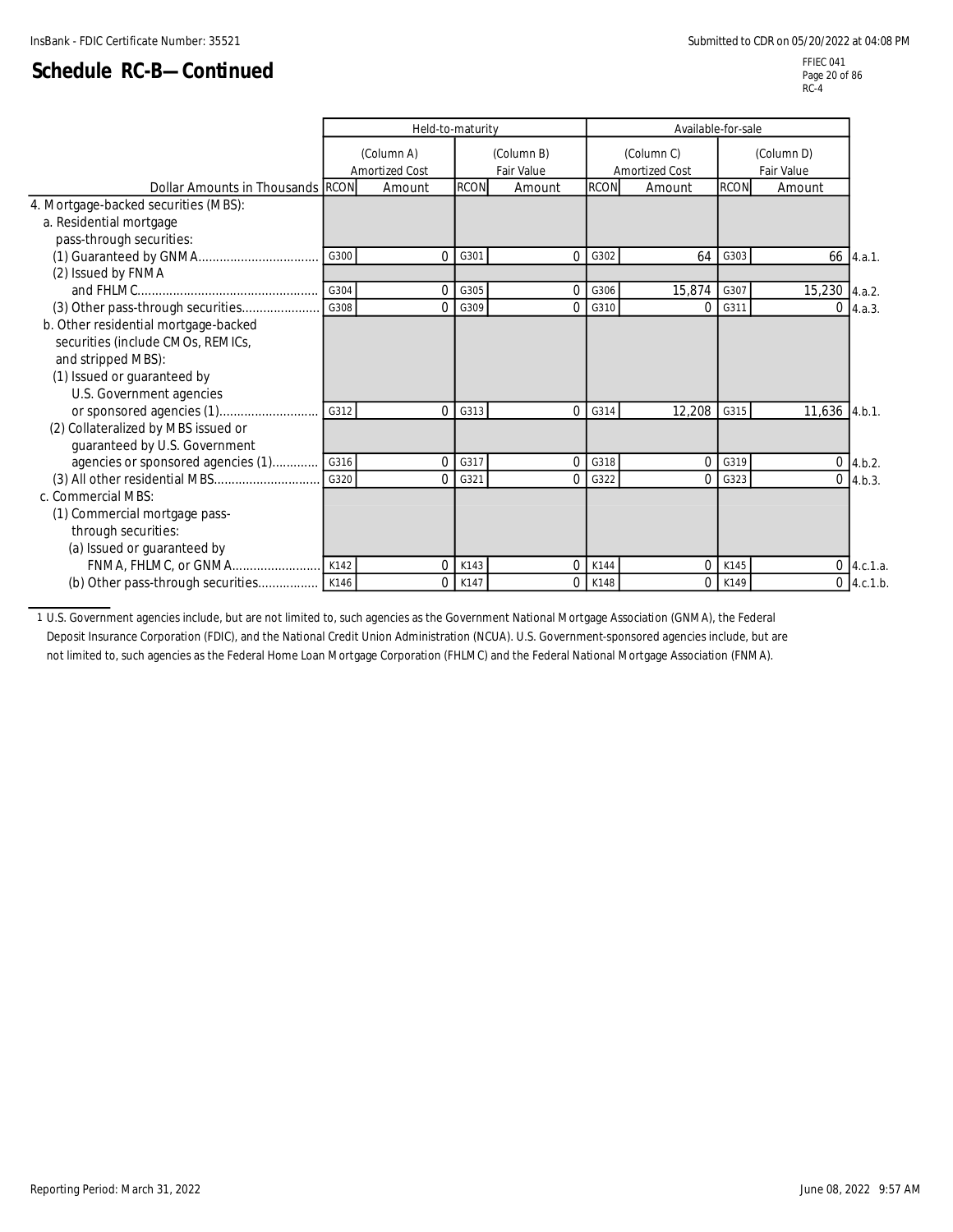FFIEC 041 Page 21 of 86 RC-5

|                                  |                  | Held-to-maturity             |             |                          | Available-for-sale |                              |                          |          |              |
|----------------------------------|------------------|------------------------------|-------------|--------------------------|--------------------|------------------------------|--------------------------|----------|--------------|
|                                  |                  | (Column A)<br>Amortized Cost |             | (Column B)<br>Fair Value |                    | (Column C)<br>Amortized Cost | (Column D)<br>Fair Value |          |              |
| Dollar Amounts in Thousands RCON |                  | Amount                       | <b>RCON</b> | Amount                   | <b>RCON</b>        | Amount                       | <b>RCON</b>              | Amount   |              |
| 4. c.(2) Other commercial MBS:   |                  |                              |             |                          |                    |                              |                          |          |              |
| (a) Issued or guaranteed by      |                  |                              |             |                          |                    |                              |                          |          |              |
| U.S. Government agencies         |                  |                              |             |                          |                    |                              |                          |          |              |
| or sponsored agencies (1)        | K150             | $\Omega$                     | K151        | $\Omega$                 | K152               | 505                          | K153                     |          | 483 4.c.2.a. |
| (b) All other commercial MBS     | K154             | $\Omega$                     | K155        | $\Omega$                 | K156               | 0                            | K157                     | $\Omega$ | 4.c.2.b.     |
| 5. Asset-backed securities and   |                  |                              |             |                          |                    |                              |                          |          |              |
| structured financial products:   |                  |                              |             |                          |                    |                              |                          |          |              |
| a. Asset-backed                  |                  |                              |             |                          |                    |                              |                          |          |              |
|                                  | CO <sub>26</sub> | $\Omega$                     | C988        | $\Omega$                 | C989               | $\Omega$                     | C027                     | $\Omega$ | 5.a.         |
| b. Structured financial          |                  |                              |             |                          |                    |                              |                          |          |              |
|                                  | <b>HT58</b>      | $\Omega$                     | HT59        | $\Omega$                 | HT60               |                              | $0$ HT61                 | $\Omega$ | 5.b.         |
| 6. Other debt securities:        |                  |                              |             |                          |                    |                              |                          |          |              |
| a. Other domestic debt           |                  |                              |             |                          |                    |                              |                          |          |              |
|                                  | 1737             | $\Omega$                     | 1738        | $\Omega$                 | 1739               | 0                            | 1741                     | $\Omega$ | 6.a.         |
| b. Other foreign debt            |                  |                              |             |                          |                    |                              |                          |          |              |
|                                  | 1742             | $\Omega$                     | 1743        | $\mathbf{0}$             | 1744               | $\Omega$                     | 1746                     | $\Omega$ | 6.b          |
| 7. Not applicable                |                  |                              |             |                          |                    |                              |                          |          |              |
| 8. Total (sum of items 1         |                  |                              |             |                          |                    |                              |                          |          |              |
|                                  | 1754             | 0                            | 1771        | $\Omega$                 | 1772               | 28,781                       | 1773                     | 27,545 8 |              |

1 U.S. Government agencies include, but are not limited to, such agencies as the Government National Mortgage Association (GNMA), the Federal Deposit Insurance Corporation (FDIC), and the National Credit Union Administration (NCUA). U.S. Government-sponsored agencies include, but are not limited to, such agencies as the Federal Home Loan Mortgage Corporation (FHLMC) and the Federal National Mortgage Association (FNMA).

2 For institutions that have adopted ASU 2016-13, the total reported in column A must equal Schedule RC, item 2.a, plus Schedule RI-B, Part II, item 7, column B. For institutions that have not adopted ASU 2016-13, the total reported in column A must equal Schedule RC, item 2.a. For all institutions, the total reported in column D must equal Schedule RC, item 2.b.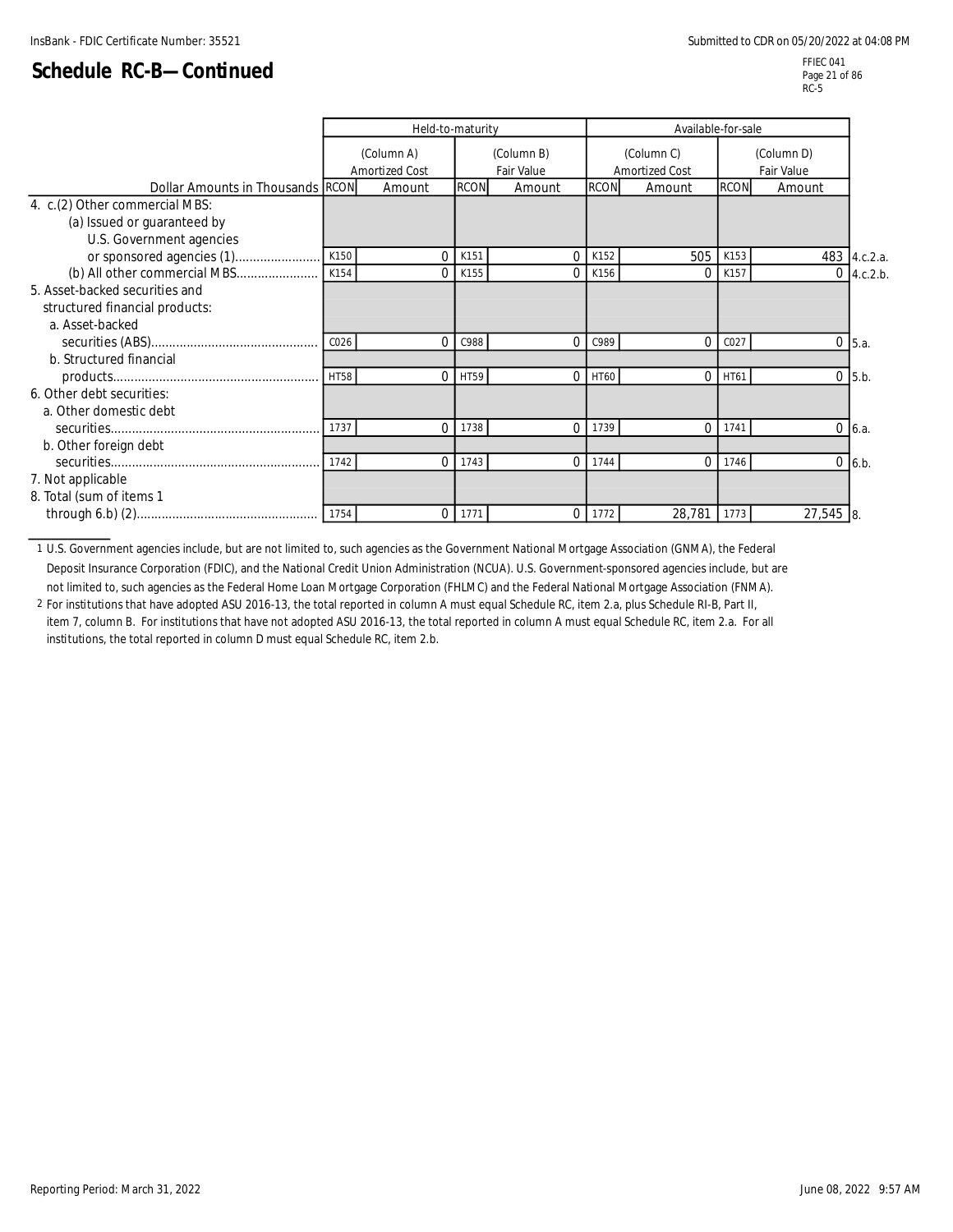**Memoranda**

# **Schedule RC-B—Continued**

|                                                                                                                                                                                                                                                                                                                                                                                                                                                      | Dollar Amounts in Thousands RCON | Amount          |                      |
|------------------------------------------------------------------------------------------------------------------------------------------------------------------------------------------------------------------------------------------------------------------------------------------------------------------------------------------------------------------------------------------------------------------------------------------------------|----------------------------------|-----------------|----------------------|
|                                                                                                                                                                                                                                                                                                                                                                                                                                                      | 0416                             |                 | $0 \, M.1.$          |
| 2. Maturity and repricing data for debt securities (excluding those in nonaccrual status):<br>a. Securities issued by the U.S. Treasury, U.S. Government agencies, and states and political<br>subdivisions in the U.S.; other non-mortgage debt securities; and mortgage pass-through<br>securities other than those backed by closed-end first lien 1-4 family residential mortgages<br>with a remaining maturity or next repricing date of: (2,3) |                                  |                 |                      |
|                                                                                                                                                                                                                                                                                                                                                                                                                                                      | A549                             |                 | $0$ M.2.a.1.         |
|                                                                                                                                                                                                                                                                                                                                                                                                                                                      | A550                             | 21              | M.2.a.2.             |
|                                                                                                                                                                                                                                                                                                                                                                                                                                                      |                                  |                 | 109 M.2.a.3.         |
|                                                                                                                                                                                                                                                                                                                                                                                                                                                      |                                  |                 | $0 \text{ M.2.a.4.}$ |
|                                                                                                                                                                                                                                                                                                                                                                                                                                                      | A553                             |                 | $0$ M.2.a.5.         |
|                                                                                                                                                                                                                                                                                                                                                                                                                                                      | A554                             |                 | $0$ M.2.a.6.         |
| b. Mortgage pass-through securities backed by closed-end first lien 1-4 family residential<br>mortgages with a remaining maturity or next repricing date of: (2,4)                                                                                                                                                                                                                                                                                   |                                  |                 |                      |
|                                                                                                                                                                                                                                                                                                                                                                                                                                                      | A555                             |                 | 268 M.2.b.1.         |
|                                                                                                                                                                                                                                                                                                                                                                                                                                                      | A556                             | 57              | M.2.b.2.             |
|                                                                                                                                                                                                                                                                                                                                                                                                                                                      |                                  |                 | 228 M.2.b.3.         |
|                                                                                                                                                                                                                                                                                                                                                                                                                                                      | A558                             |                 | 980 M.2.b.4.         |
|                                                                                                                                                                                                                                                                                                                                                                                                                                                      | A559                             | 10,530 M.2.b.5. |                      |
|                                                                                                                                                                                                                                                                                                                                                                                                                                                      | A560                             |                 | 3,230 M.2.b.6.       |
| c. Other mortgage-backed securities (include CMOs, REMICs, and stripped MBS; exclude<br>mortgage pass-through securities) with an expected average life of: (5)                                                                                                                                                                                                                                                                                      |                                  |                 |                      |
|                                                                                                                                                                                                                                                                                                                                                                                                                                                      | A561                             |                 | 485 M.2.c.1.         |
|                                                                                                                                                                                                                                                                                                                                                                                                                                                      | A562                             | 11,632 M.2.c.2. |                      |
| d. Debt securities with a REMAINING MATURITY of one year or less (included                                                                                                                                                                                                                                                                                                                                                                           | A248                             |                 | 38 M.2.d.            |
| Memorandum item 3 is to be completed semiannually in the June and December reports only.                                                                                                                                                                                                                                                                                                                                                             |                                  |                 |                      |
| 3. Amortized cost of held-to-maturity securities sold or transferred to available-for-sale or trading<br>4. Structured notes (included in the held-to-maturity and available-for-sale accounts in<br>Schedule RC-B, items 2, 3, 5, and 6):                                                                                                                                                                                                           | 1778                             |                 | <b>NR M.3.</b>       |
|                                                                                                                                                                                                                                                                                                                                                                                                                                                      | 8782                             |                 | $0$ M.4.a.           |
|                                                                                                                                                                                                                                                                                                                                                                                                                                                      | 8783                             |                 | $0 \, M.4.b.$        |

1 Includes held-to-maturity securities at amortized cost, available-for-sale debt securities at fair value, and equity securities with readily determinable fair values not held for trading (reported in Schedule RC, item 2.c) at fair value.

2 Report fixed rate debt securities by remaining maturity and floating rate debt securities by next repricing date.

3 Sum of Memorandum items 2.a.(1) through 2.a.(6) plus any nonaccrual debt securities in the categories of debt securities reported in Memorandum item 2.a that are included in Schedule RC-N, item 10, column C, must equal Schedule RC-B, sum of items 1, 2, 3, 4.c.(1), 5, and 6, columns A and D, plus residential mortgage pass-through securities other than those backed by closed-end first lien 1 –4 family residential mortgages included in Schedule RC-B, item 4.a, columns A and D.

4 Sum of Memorandum items 2.b.(1) through 2.b.(6) plus any nonaccrual mortgage pass-through securities backed by closed-end first lien 1 –4 family residential mortgages included in Schedule RC-N, item 10, column C, must equal Schedule RC-B, item 4.a, sum of columns A and D, less the amount of residential mortgage pass-through securities other than those backed by closed-end first lien 1 –4 family residential mortgages included in Schedule RC-B, item 4.a, columns A and D.

5 Sum of Memorandum items 2.c.(1) and 2.c.(2) plus any nonaccrual "Other mortgage-backed securities" included in Schedule RC-N, item 10, column C, must equal Schedule RC-B, sum of items 4.b and 4.c.(2), columns A and D.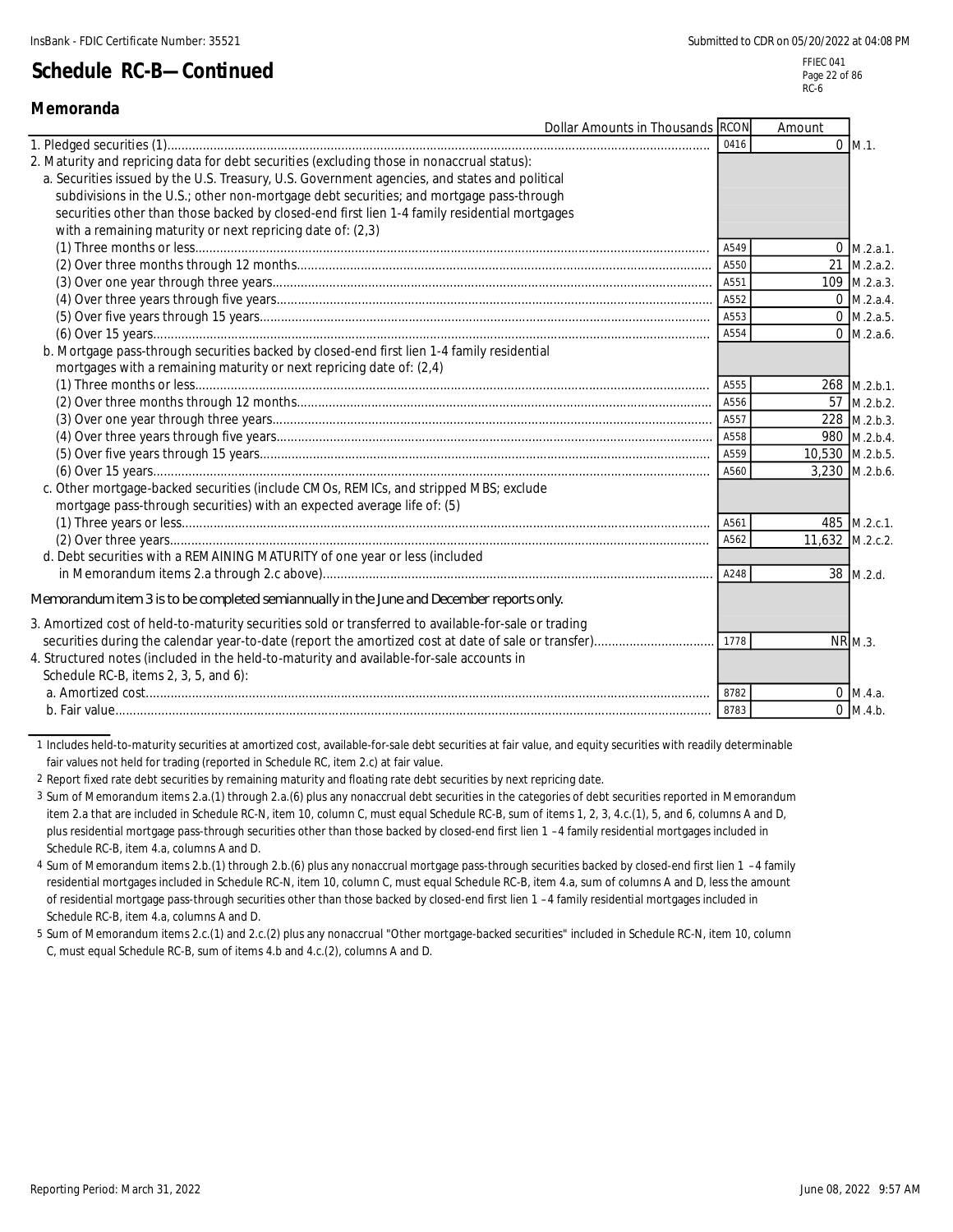### **Memoranda—Continued**

|                                       |             | Held-to-maturity      |             |            |                | Available-for-sale    |                |            |           |
|---------------------------------------|-------------|-----------------------|-------------|------------|----------------|-----------------------|----------------|------------|-----------|
|                                       |             | (Column A)            |             | (Column B) |                | (Column C)            |                | (Column D) |           |
|                                       |             | <b>Amortized Cost</b> |             | Fair Value |                | <b>Amortized Cost</b> |                | Fair Value |           |
| Dollar Amounts in Thousands RCON      |             | Amount                | <b>RCON</b> | Amount     | <b>RCON</b>    | Amount                | <b>RCON</b>    | Amount     |           |
| Memorandum items 5.a through 5.f      |             |                       |             |            |                |                       |                |            |           |
| and 6.a through 6.g are to be         |             |                       |             |            |                |                       |                |            |           |
| completed by banks with \$10 billion  |             |                       |             |            |                |                       |                |            |           |
| or more in total assets. <sup>1</sup> |             |                       |             |            |                |                       |                |            |           |
| 5. Asset-backed securities (ABS)      |             |                       |             |            |                |                       |                |            |           |
| (for each column, sum of              |             |                       |             |            |                |                       |                |            |           |
| Memorandum items 5.a                  |             |                       |             |            |                |                       |                |            |           |
| through 5.f must equal                |             |                       |             |            |                |                       |                |            |           |
| Schedule RC-B, item 5.a):             |             |                       |             |            |                |                       |                |            |           |
| a. Credit card                        |             |                       |             |            |                |                       |                |            |           |
|                                       | <b>B838</b> | <b>NR</b>             | B839        | <b>NR</b>  | B840           | <b>NR</b>             | B841           |            | NR M.5.a. |
|                                       | B842        | <b>NR</b>             | B843        | <b>NR</b>  | <b>B844</b>    | <b>NR</b>             | B845           |            | NR M.5.b. |
|                                       | B846        | <b>NR</b>             | B847        | <b>NR</b>  | <b>B848</b>    | <b>NR</b>             | B849           |            | NR M.5.c. |
|                                       | <b>B850</b> | <b>NR</b>             | B851        | <b>NR</b>  | B852           | <b>NR</b>             | B853           |            | NR M.5.d. |
| e. Commercial and                     |             |                       |             |            |                |                       |                |            |           |
|                                       | B854        | <b>NR</b>             | B855        | <b>NR</b>  | B856           | <b>NR</b>             | B857           |            | NR M.5.e. |
|                                       | B858        | <b>NR</b>             | B859        | <b>NR</b>  | B860           | <b>NR</b>             | B861           |            | NR M.5.f. |
| 6. Structured financial products      |             |                       |             |            |                |                       |                |            |           |
| by underlying collateral or           |             |                       |             |            |                |                       |                |            |           |
| reference assets (for each            |             |                       |             |            |                |                       |                |            |           |
| column, sum of Memorandum             |             |                       |             |            |                |                       |                |            |           |
| items 6.a through 6.g must            |             |                       |             |            |                |                       |                |            |           |
| equal Schedule RC-B, item 5.b):       |             |                       |             |            |                |                       |                |            |           |
| a. Trust preferred                    |             |                       |             |            |                |                       |                |            |           |
| securities issued by                  |             |                       |             |            |                |                       |                |            |           |
|                                       | G348        | <b>NR</b>             | G349        | <b>NR</b>  | G350           | <b>NR</b>             | G351           |            | NR M.6.a. |
| b. Trust preferred securities         |             |                       |             |            |                |                       |                |            |           |
| issued by real estate                 |             |                       |             |            |                |                       |                |            |           |
|                                       | G352        | <b>NR</b>             | G353        | <b>NR</b>  | G354           |                       | <b>NR G355</b> |            | NR M.6.b. |
| c. Corporate and similar              |             |                       |             |            |                |                       |                |            |           |
|                                       | G356        | <b>NR</b>             | G357        | <b>NR</b>  | G358           | <b>NR</b>             | G359           |            | NR M.6.c. |
| d. 1-4 family residential             |             |                       |             |            |                |                       |                |            |           |
| MBS issued or guaran-                 |             |                       |             |            |                |                       |                |            |           |
| teed by U.S.                          |             |                       |             |            |                |                       |                |            |           |
| Government-sponsored                  |             |                       |             |            |                |                       |                |            |           |
|                                       | G360        | <b>NR</b>             | G361        | <b>NR</b>  | G362           |                       | NR G363        |            | NR M.6.d. |
| e. 1-4 family residential             |             |                       |             |            |                |                       |                |            |           |
| MBS not issued or                     |             |                       |             |            |                |                       |                |            |           |
|                                       | G364        | <b>NR</b>             | G365        |            | <b>NR</b> G366 |                       | <b>NR G367</b> |            | NR M.6.e. |
| f. Diversified (mixed)                |             |                       |             |            |                |                       |                |            |           |
| pools of structured                   |             |                       |             |            |                |                       |                |            |           |
| financial products                    | G368        | <b>NR</b>             | G369        |            | <b>NR G370</b> |                       | <b>NR G371</b> | <b>NR</b>  |           |
| g. Other collateral or                |             |                       |             |            |                |                       |                |            | M.6.f.    |
|                                       | G372        |                       | NR G373     |            | <b>NR G374</b> |                       | NR G375        |            | NR M.6.g. |
|                                       |             |                       |             |            |                |                       |                |            |           |

**1 The \$10 billion asset-size test is based on the total assets reported on the June 30, 2021, Report of Condition.**

 $\mathbf{r}$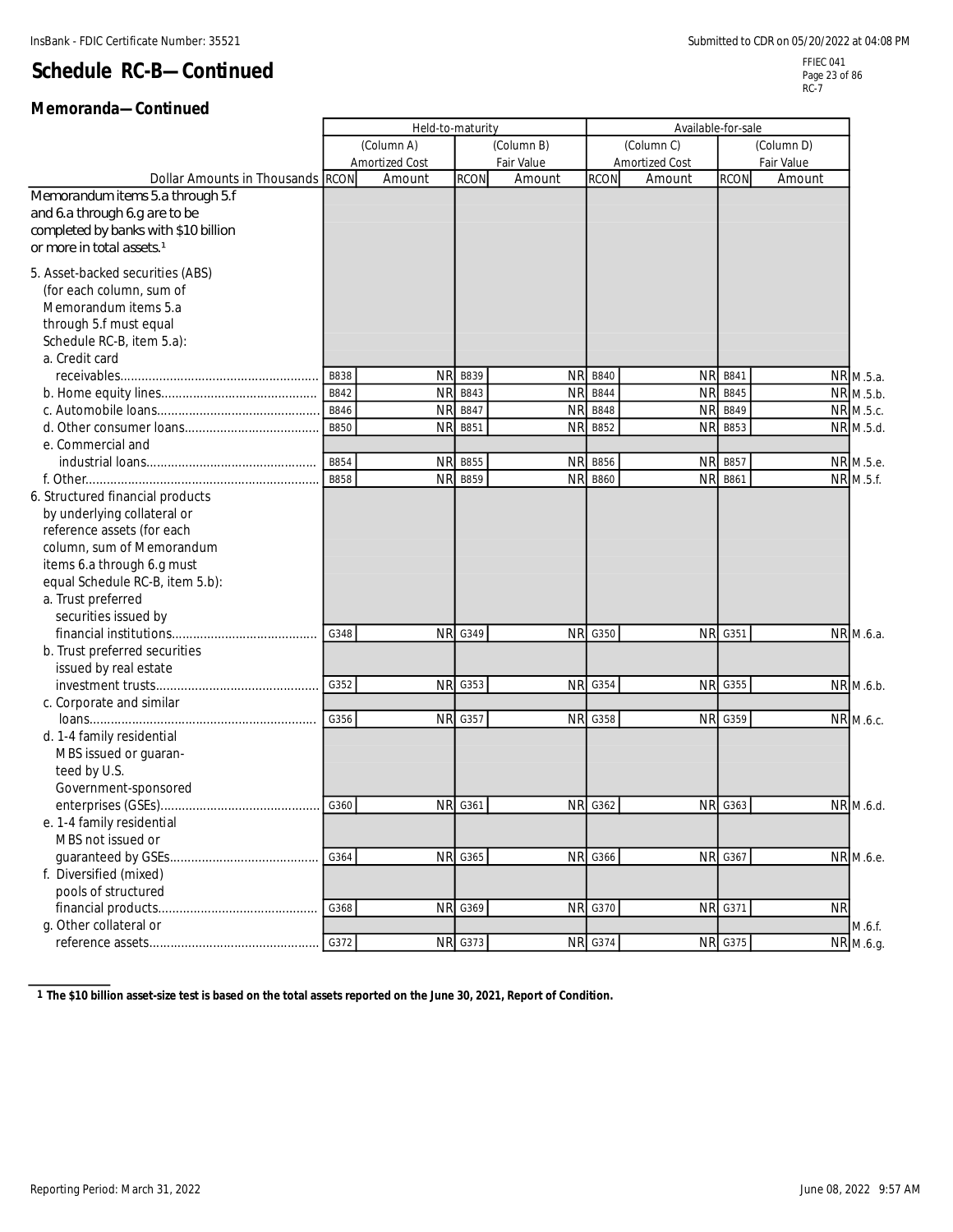Page 24 of 86 RC-8

# **Schedule RC-C—Loans and Lease Financing Receivables**

### **Part I. Loans and Leases**

Do not deduct the allowance for loan and lease losses or the allocated transfer risk reserve from amounts reported in this schedule.<sup>1</sup> Report (1) loans and leases held for sale at the lower of cost or fair value, (2) loans and leases held for investment, net of unearned income, and (3) loans and leases accounted for at fair value under a fair value option. Exclude assets held for trading and commercial paper.

|                                                                                |             | (Column A)                   |             | (Column B)        |             |
|--------------------------------------------------------------------------------|-------------|------------------------------|-------------|-------------------|-------------|
|                                                                                |             | To Be Completed              |             | To Be Completed   |             |
|                                                                                |             | by Banks with                |             | by All Banks      |             |
|                                                                                |             | \$300 Million or More        |             |                   |             |
|                                                                                |             | in Total Assets <sup>2</sup> |             |                   |             |
| Dollar Amounts in Thousands RCON                                               |             | Amount                       | <b>RCON</b> | Amount            |             |
| 1. Loans secured by real estate:                                               |             |                              |             |                   |             |
| a. Construction, land development, and other land loans:                       |             |                              |             |                   |             |
|                                                                                |             |                              | F158        | 4,895             | 1.a.1.      |
| (2) Other construction loans and all land development and other                |             |                              |             |                   |             |
|                                                                                |             |                              | F159        | 39,677            | 1.a.2.      |
| b. Secured by farmland (including farm residential and other                   |             |                              |             |                   |             |
|                                                                                |             |                              | 1420        | 1,898 1.b.        |             |
| c. Secured by 1-4 family residential properties:                               |             |                              |             |                   |             |
| (1) Revolving, open-end loans secured by 1-4 family residential                |             |                              |             |                   |             |
|                                                                                |             |                              | 1797        | $10,364$ 1.c.1.   |             |
| (2) Closed-end loans secured by 1-4 family residential properties:             |             |                              |             |                   |             |
|                                                                                |             |                              | 5367        | 43,751 1.c.2.a.   |             |
|                                                                                |             |                              | 5368        | 1,162 1.c.2.b.    |             |
|                                                                                |             |                              | 1460        | $30,851$ 1.d.     |             |
| e. Secured by nonfarm nonresidential properties:                               |             |                              |             |                   |             |
| (1) Loans secured by owner-occupied nonfarm nonresidential                     |             |                              |             |                   |             |
|                                                                                |             |                              | F160        | 69,312 1.e.1.     |             |
|                                                                                |             |                              | F161        | 188,462 1.e.2.    |             |
|                                                                                |             |                              | 1288        | $253$ 2.          |             |
|                                                                                | B531        | 253                          |             |                   | 2.a.        |
|                                                                                | B534        | $\mathbf 0$                  |             |                   | 2.b.        |
|                                                                                | <b>B535</b> | $\overline{0}$               |             |                   | 2.c.        |
|                                                                                |             |                              | 1590        | $0\overline{3}$ . |             |
|                                                                                |             |                              | 1766        | 144,236 4.        |             |
|                                                                                | 1763        | 144,236                      |             |                   | 4.a.        |
|                                                                                | 1764        | $\Omega$                     |             |                   | 4.b.        |
| 5. Not applicable                                                              |             |                              |             |                   |             |
| 6. Loans to individuals for household, family, and other personal expenditures |             |                              |             |                   |             |
| (i.e., consumer loans) (includes purchased paper):                             |             |                              |             |                   |             |
|                                                                                |             |                              | <b>B538</b> |                   | $0 \, 6.a.$ |
|                                                                                |             |                              | B539        | $1,660$ 6.b.      |             |
|                                                                                |             |                              | K137        | 171 6.c.          |             |
| d. Other consumer loans (includes single payment and installment loans         |             |                              |             |                   |             |
|                                                                                |             |                              | K207        | $6,316$ 6.d.      |             |
| 7. Not applicable                                                              |             |                              |             |                   |             |
| 8. Obligations (other than securities and leases) of states and political      |             |                              |             |                   |             |
|                                                                                |             |                              | 2107        | 0 <sub>8</sub>    |             |

1 Institutions that have adopted ASU 2016-13 should not deduct the allowance for credit losses on loans and leases or the allocated transfer risk reserve from amounts reported on this schedule.

**2 The \$300 million asset-size test is based on the total assets reported on the June 30, 2021, Report of Condition.**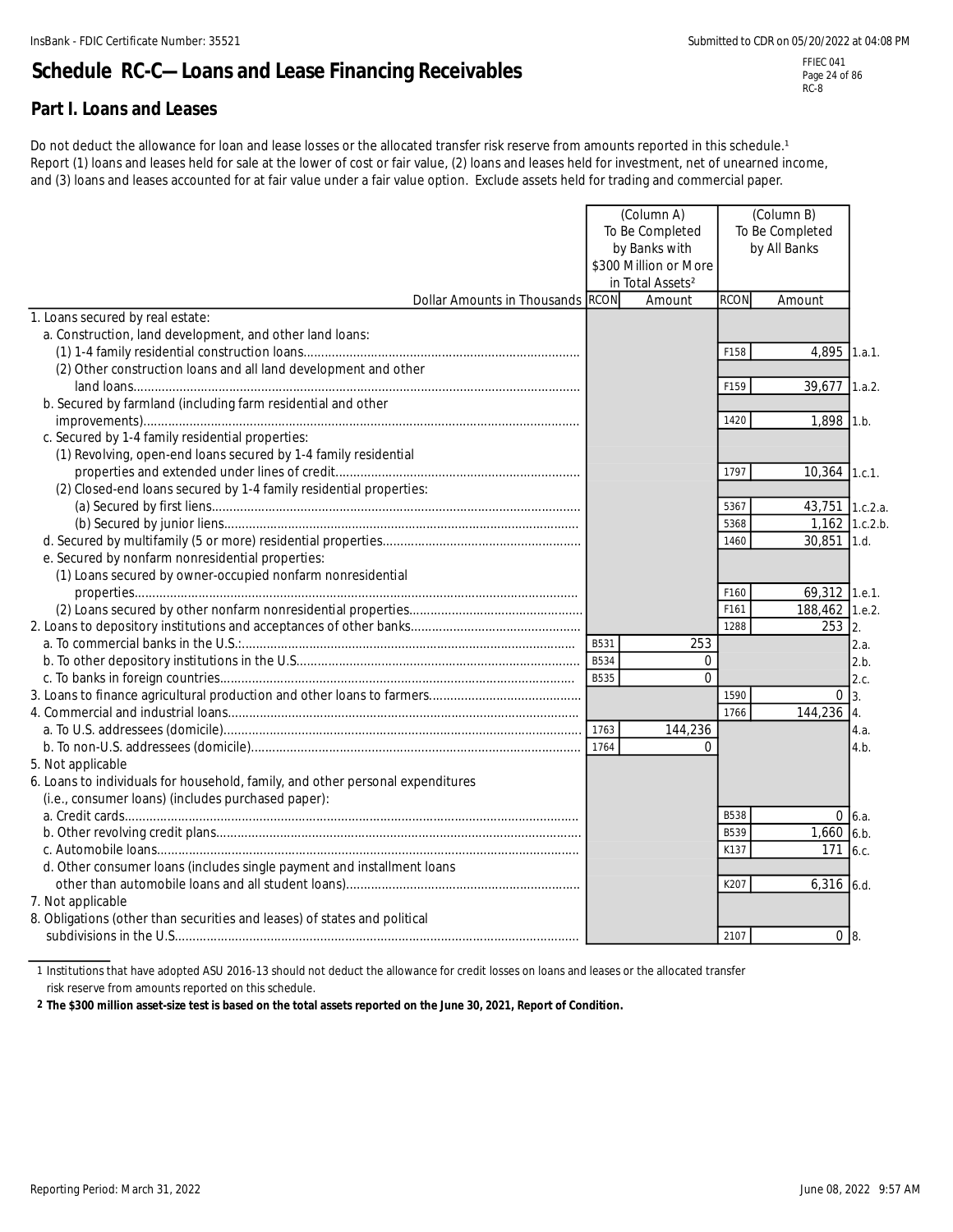### **Part I. Continued**

|                                                                    |      | (Column A)                   |             | (Column B)      |              |
|--------------------------------------------------------------------|------|------------------------------|-------------|-----------------|--------------|
|                                                                    |      | To Be Completed              |             | To Be Completed |              |
|                                                                    |      | by Banks with                |             | by All Banks    |              |
|                                                                    |      | \$300 Million or More        |             |                 |              |
|                                                                    |      | in Total Assets <sup>1</sup> |             |                 |              |
| Dollar Amounts in Thousands RCON                                   |      | Amount                       | <b>RCON</b> | Amount          |              |
| 9. Loans to nondepository financial institutions and other loans:  |      |                              |             |                 |              |
|                                                                    |      |                              | .1454       | $9,465$ 9.a.    |              |
|                                                                    |      |                              | 1464        |                 | $0 \,  9.b.$ |
| (1) Loans for purchasing or carrying securities (secured and       |      |                              |             |                 |              |
|                                                                    | 1545 |                              |             |                 | 9.b.1.       |
|                                                                    | J451 |                              |             |                 | 9.b.2.       |
|                                                                    |      |                              | 2165        |                 | 0110.        |
| a. Leases to individuals for household, family, and other personal |      |                              |             |                 |              |
|                                                                    | F162 |                              |             |                 | 10.a.        |
|                                                                    | F163 |                              |             |                 | 10.b.        |
|                                                                    |      |                              | 2123        |                 | 0111.        |
| 12. Total loans and leases held for investment and held for sale   |      |                              |             |                 |              |
| (sum of items 1 through 10 minus item 11)                          |      |                              |             |                 |              |
|                                                                    |      |                              | 2122        | 552,473 12.     |              |

#### **Memoranda**

|                                                                                                                                                                                                                                                              | Dollar Amounts in Thousands RCON |      | Amount   |                      |
|--------------------------------------------------------------------------------------------------------------------------------------------------------------------------------------------------------------------------------------------------------------|----------------------------------|------|----------|----------------------|
| 1. Loans restructured in troubled debt restructurings that are in compliance with their modified                                                                                                                                                             |                                  |      |          |                      |
| terms (included in Schedule RC-C, Part I, and not reported as past due or nonaccrual in                                                                                                                                                                      |                                  |      |          |                      |
| Schedule RC-N, Memorandum item 1):                                                                                                                                                                                                                           |                                  |      |          |                      |
| a. Construction, land development, and other land loans:                                                                                                                                                                                                     |                                  |      |          |                      |
|                                                                                                                                                                                                                                                              |                                  | K158 |          | M.1.a.1.             |
|                                                                                                                                                                                                                                                              |                                  |      |          | $0$ M.1.a.2.         |
|                                                                                                                                                                                                                                                              |                                  | F576 |          | $0$ M.1.b.           |
|                                                                                                                                                                                                                                                              |                                  | K160 |          | $0$ M.1.c.           |
| d. Secured by nonfarm nonresidential properties:                                                                                                                                                                                                             |                                  |      |          |                      |
|                                                                                                                                                                                                                                                              |                                  | K161 |          | $0$ M.1.d.1.         |
|                                                                                                                                                                                                                                                              |                                  | K162 |          | $0$ M.1.d.2.         |
|                                                                                                                                                                                                                                                              |                                  | K256 |          | 28 M.1.e.            |
| Memorandum items 1.e. (1) and (2) are to be completed by banks with \$300 millon or more in<br>total assets <sup>1</sup> (sum of Memorandum items 1.e. (1) and (2) must equal Memorandum item 1.e):                                                          |                                  |      |          |                      |
|                                                                                                                                                                                                                                                              | 28<br>$\Omega$                   |      |          | M.1.e.1.<br>M.1.e.2. |
| f. All other loans (include loans to individuals for household, family, and other personal                                                                                                                                                                   |                                  |      |          |                      |
|                                                                                                                                                                                                                                                              |                                  | K165 | $\Omega$ | M.1.f.               |
| Itemize Ioan categories included in Memorandum item 1.f, above that exceed 10 percent<br>of total loans restructured in troubled debt restructurings that are in compliance with their<br>modified terms (sum of Memorandum items 1.a through 1.e plus 1.f): |                                  |      |          |                      |
|                                                                                                                                                                                                                                                              | K166<br>0                        |      |          | M.1.f.1.             |

(2) and (3) Not applicable

**1 The \$300 million asset-size test is based on the total assets reported on the June 30, 2021, Report of Condition.**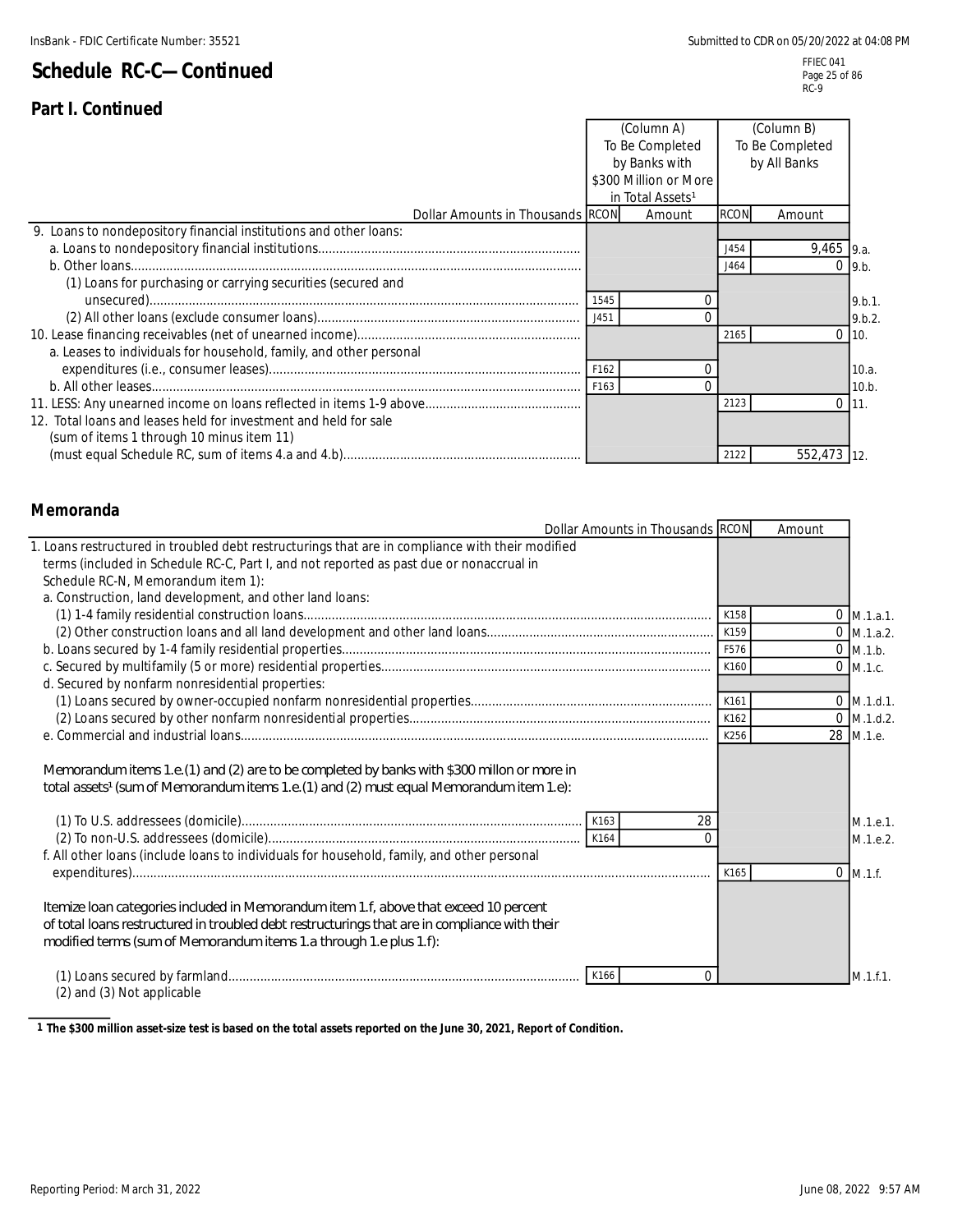#### **Part I—Continued**

#### **Memoranda—Continued**

|                                                                                                  | Dollar Amounts in Thousands RCON |             | Amount           |                  |
|--------------------------------------------------------------------------------------------------|----------------------------------|-------------|------------------|------------------|
| 1.f. (4) Loans to individuals for household, family, and other personal expenditures:            |                                  |             |                  |                  |
|                                                                                                  | K098                             | $\mathbf 0$ |                  | M.1.f.4.a.       |
|                                                                                                  | K203                             | $\Omega$    |                  | M.1.f.4.b.       |
| (c) Other (includes revolving credit plans other than credit cards                               |                                  |             |                  |                  |
|                                                                                                  | K204                             | $\mathbf 0$ |                  | M.1.f.4.c.       |
|                                                                                                  |                                  |             |                  |                  |
| Memorandum item 1.f.(5) is to be completed by: $1$                                               |                                  |             |                  |                  |
| • Banks with \$300 millon or more in total assets                                                |                                  |             |                  |                  |
| • Banks with less than \$300 millon in total assets that have loans to finance agricultural      |                                  |             |                  |                  |
| production and other loans to farmers (Schedule RC-C, Part I, item 3) exceeding 5                |                                  |             |                  |                  |
| percent of total loans                                                                           |                                  |             |                  |                  |
|                                                                                                  |                                  |             |                  |                  |
| (5) Loans to finance agricultural production and other loans to farmers included in              |                                  |             |                  |                  |
|                                                                                                  | K168                             | $\Omega$    |                  | M.1.f.5.         |
| g. Total loans restructured in troubled debt restructurings that are in compliance with their    |                                  |             |                  |                  |
|                                                                                                  |                                  | <b>HK25</b> |                  | 28 M.1.g.        |
| 2. Maturity and repricing data for loans and leases (excluding those in nonaccrual status):      |                                  |             |                  |                  |
| a. Closed-end loans secured by first liens on 1-4 family residential properties                  |                                  |             |                  |                  |
| (reported in Schedule RC-C, Part I, item 1.c.(2)(a), column B, above) with a remaining maturity  |                                  |             |                  |                  |
| or next repricing date of: (2,3)                                                                 |                                  |             |                  |                  |
|                                                                                                  |                                  | A564        |                  | 5,575 M.2.a.1.   |
|                                                                                                  |                                  | A565        |                  | 2,954 M.2.a.2.   |
|                                                                                                  |                                  | A566        |                  | $4,066$ M.2.a.3. |
|                                                                                                  |                                  | A567        |                  | 4,390 M.2.a.4.   |
|                                                                                                  |                                  | A568        |                  | 180 M.2.a.5.     |
|                                                                                                  |                                  | A569        |                  | 26,214 M.2.a.6.  |
| b. All loans and leases (reported in Schedule RC-C, Part I, items 1 through 10, column B, above) |                                  |             |                  |                  |
| EXCLUDING closed-end loans secured by first liens on 1-4 family residential properties           |                                  |             |                  |                  |
| (reported in Schedule RC-C, Part I, item 1.c.(2)(a), column B, above) with a remaining maturity  |                                  |             |                  |                  |
| or next repricing date of: (2,4)                                                                 |                                  |             |                  |                  |
|                                                                                                  |                                  | A570        | 109,985 M.2.b.1. |                  |
|                                                                                                  |                                  | A571        |                  | 54,036 M.2.b.2.  |
|                                                                                                  |                                  |             | 135,017 M.2.b.3. |                  |
|                                                                                                  |                                  | A573        | 124,156 M.2.b.4. |                  |
|                                                                                                  |                                  | A574        | 81,092 M.2.b.5.  |                  |
|                                                                                                  |                                  | A575        |                  | 2,412 M.2.b.6.   |
| c. Loans and leases (reported in Schedule RC-C, Part I, items 1 through 10, column B, above)     |                                  |             |                  |                  |
|                                                                                                  |                                  | A247        | 172,550 M.2.c.   |                  |

#### **1 The \$300 million asset-size test and the 5 percent of total loans test are based on the total assets and total loans reported on the June 30, 2021, Report of Condition.**

2 Report fixed rate loans and leases by remaining maturity and floating rate loans by next repricing date.

3 Sum of Memorandum items 2.a.(1) through 2.a.(6) plus total nonaccrual closed-end loans secured by first liens on 1 –4 family residential properties included in Schedule RC-N, 1.c.(2)(a), column C, must equal total closed-end loans secured by first liens on 1 –4 family residential properties from Schedule RC-C, part I, item 1.c.(2)(a), column B.

4 Sum of Memorandum items 2.b.(1) through 2.b.(6), plus total nonaccrual loans and leases from Schedule RC-N, item 9, column C, minus nonaccrual closed-end loans secured by first liens on 1 –4 family residential properties included in Schedule RC-N, item 1.c.(2)(a), column C, must equal total loans and leases from Schedule RC-C, Part I, sum of items 1 through 10, column B, minus total closed-end loans secured by first liens on 1 -4 family residential properties from Schedule RC-C, Part I, item 1.c.(2)(a), column B.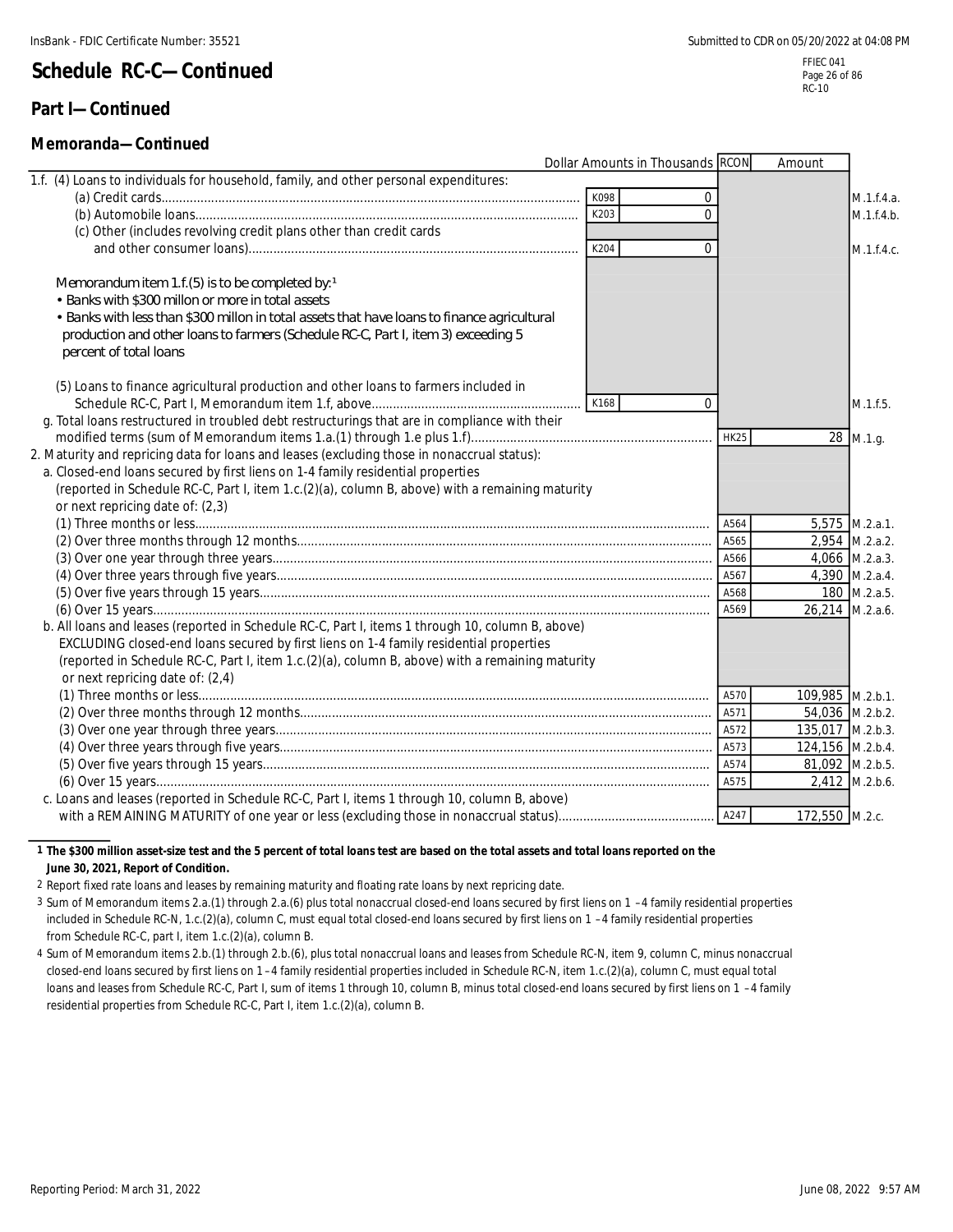### **Part I—Continued**

### **Memoranda—Continued**

| ivici ilui aliua—colitiilucu                                                                                                                                                                                                                                                                                                                                                                                                                                                                                                      | Dollar Amounts in Thousands RCON |              | Amount         |                                    |
|-----------------------------------------------------------------------------------------------------------------------------------------------------------------------------------------------------------------------------------------------------------------------------------------------------------------------------------------------------------------------------------------------------------------------------------------------------------------------------------------------------------------------------------|----------------------------------|--------------|----------------|------------------------------------|
| 3. Loans to finance commercial real estate, construction, and land development activities<br>4. Adjustable rate closed-end loans secured by first liens on 1-4 family residential properties                                                                                                                                                                                                                                                                                                                                      |                                  | 2746<br>5370 | 6,548 M.4.     | $0 \, M.3.$                        |
| 5. To be completed by banks with \$300 million or more in total assets <sup>2</sup><br>Loans secured by real estate to non-U.S. addressees (domicile)                                                                                                                                                                                                                                                                                                                                                                             |                                  | B837         |                | $0$ M.5.                           |
| Memorandum item 6 is to be completed by banks that (1) together with affiliated institutions,<br>have outstanding credit card receivables (as defined in the instructions) that exceed \$500<br>million as of the report date or (2) are credit card specialty banks as defined for Uniform<br>Bank Performance Report purposes.                                                                                                                                                                                                  |                                  |              |                |                                    |
| 6. Outstanding credit card fees and finance charges included in Schedule RC-C, Part I,                                                                                                                                                                                                                                                                                                                                                                                                                                            |                                  | C391         |                | NR <sub>M.6.</sub>                 |
| Memorandum items 7.a, 7.b, and 8.a are to be completed by all banks semiannually in the<br>June and December reports only. <sup>3</sup>                                                                                                                                                                                                                                                                                                                                                                                           |                                  |              |                |                                    |
| 7. Purchased credit-impaired loans held for investment accounted for in accordance with<br>FASB ASC 310-30 (former AICPA Statement of Position 03-3) (exclude loans held for sale):                                                                                                                                                                                                                                                                                                                                               |                                  |              |                |                                    |
| 8. Closed-end loans with negative amortization features secured by 1-4 family residential<br>properties:                                                                                                                                                                                                                                                                                                                                                                                                                          |                                  | C779<br>C780 |                | NR <sub>M.7.a</sub> .<br>NR M.7.b. |
| a. Total amount of closed-end loans with negative amortization features secured by 1-4 family                                                                                                                                                                                                                                                                                                                                                                                                                                     |                                  | F230         |                | NR M.8.a.                          |
| Memorandum items 8 b and 8 c are to be completed semiannually in the June and December<br>reports only by banks that had closed-end loans with negative amortization features secured<br>by 1-4 family residential properties (as reported in Schedule RC-C, Part I, Memorandum item<br>8.a) as of the preceding December 31 report date, that exceeded the lesser of \$100 million<br>or 5 percent of total loans and leases held for investment and held for sale (as reported in<br>Schedule RC-C, Part I, item 12, column B). |                                  |              |                |                                    |
| b. Total maximum remaining amount of negative amortization contractually permitted on                                                                                                                                                                                                                                                                                                                                                                                                                                             |                                  | F231         |                | NR <sub>M.8.b</sub> .              |
| c. Total amount of negative amortization on closed-end loans secured by 1-4 family residential                                                                                                                                                                                                                                                                                                                                                                                                                                    |                                  | F232         |                | <b>NR</b> M.8.c.                   |
| 9. Loans secured by 1-4 family residential properties in process of foreclosure<br>10. and 11. Not applicable                                                                                                                                                                                                                                                                                                                                                                                                                     |                                  | F577         | $\overline{0}$ | M.9.                               |

1 Exclude loans secured by real estate that are included in Schedule RC-C, part I, items 1.a through 1.e, column B.

**2 The \$300 million asset-size test is based on the total assets reported on the June 30, 2021, Report of Condition.**

3 Memorandum item 7 is to be completed only by institutions that have not yet adopted ASU 2016-13.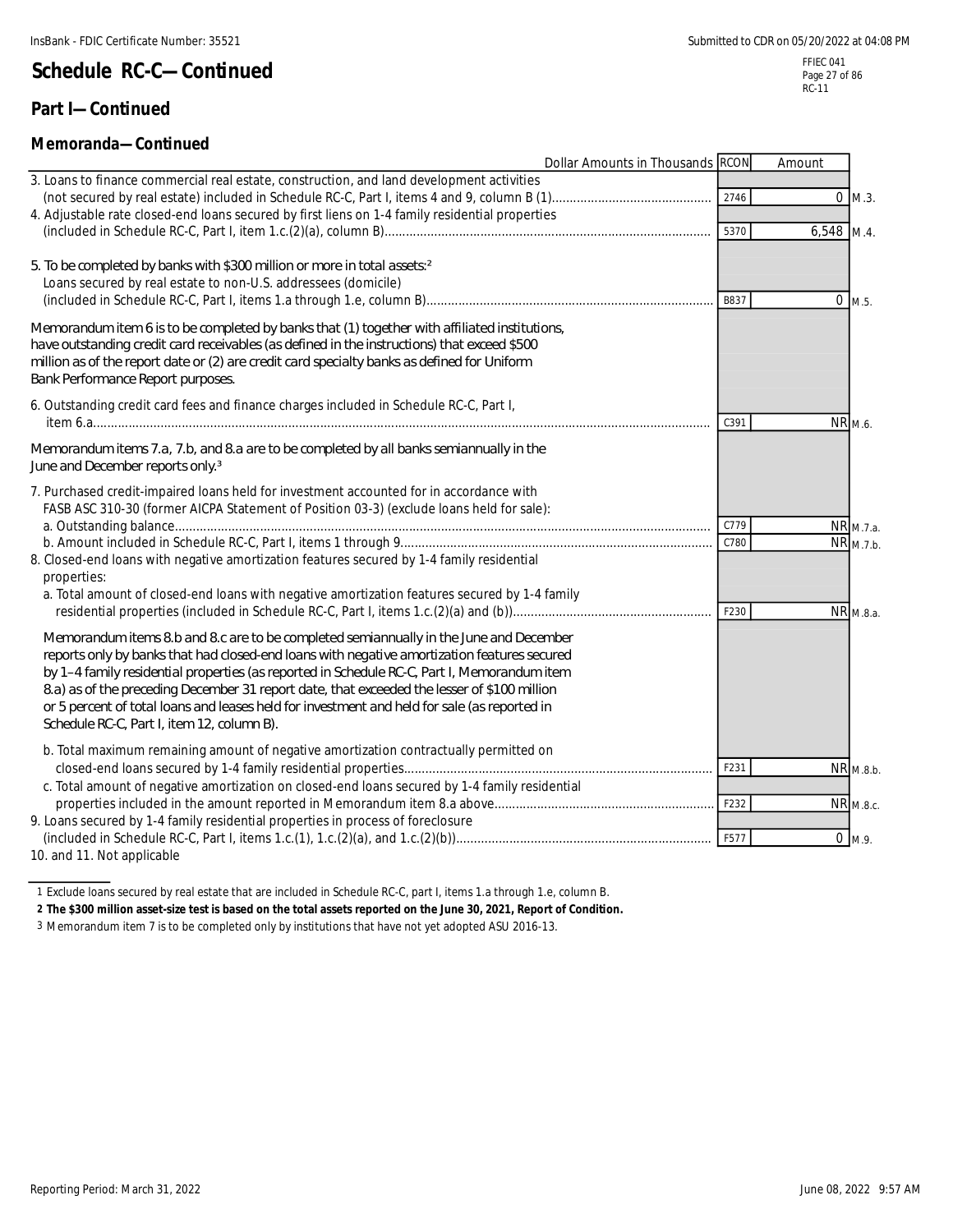### **Part I—Continued**

#### **Memoranda—Continued**

(Column A) (Column B) (Column C)

Page 28 of 86 RC-12

|                                                                                                                                                                                                                                                                                                                                                                                                                                                                                                                                                                          |      | Fair Value of Acquired<br>Loans and Leases at<br><b>Acquisition Date</b> | <b>Gross Contractual</b><br>Amounts Receivable<br>at Acquisition Date |        |                                             | Acquisition Date of<br>Contractual Cash<br>Flows Not Expected<br>to be Collected |                               |
|--------------------------------------------------------------------------------------------------------------------------------------------------------------------------------------------------------------------------------------------------------------------------------------------------------------------------------------------------------------------------------------------------------------------------------------------------------------------------------------------------------------------------------------------------------------------------|------|--------------------------------------------------------------------------|-----------------------------------------------------------------------|--------|---------------------------------------------|----------------------------------------------------------------------------------|-------------------------------|
| Dollar Amounts in Thousands RCON                                                                                                                                                                                                                                                                                                                                                                                                                                                                                                                                         |      | Amount                                                                   | <b>RCON</b>                                                           | Amount | <b>RCON</b>                                 | Amount                                                                           |                               |
| Memorandum items 12.a, 12.b, 12.c, and 12.d are to be completed<br>semiannually in the June and December reports only.                                                                                                                                                                                                                                                                                                                                                                                                                                                   |      |                                                                          |                                                                       |        |                                             |                                                                                  |                               |
| 12. Loans (not subject to the requirements of FASB<br>ASC 310-30 (former AICPA Statement of<br>Position 03-3)) and leases held for investment<br>that were acquired in business combinations with<br>acquisition dates in the current calendar year:1                                                                                                                                                                                                                                                                                                                    | G091 |                                                                          | NR G092                                                               |        | NR G093                                     |                                                                                  | NR <sub>M.12.a.</sub>         |
|                                                                                                                                                                                                                                                                                                                                                                                                                                                                                                                                                                          | G094 |                                                                          | <b>NR G095</b>                                                        |        | <b>NR G096</b>                              |                                                                                  | NR M.12.b.                    |
| c. Loans to individuals for household, family,                                                                                                                                                                                                                                                                                                                                                                                                                                                                                                                           |      |                                                                          |                                                                       |        |                                             |                                                                                  |                               |
|                                                                                                                                                                                                                                                                                                                                                                                                                                                                                                                                                                          | G097 |                                                                          | <b>NR G098</b>                                                        |        | <b>NR G099</b>                              |                                                                                  | NR M.12.c.                    |
|                                                                                                                                                                                                                                                                                                                                                                                                                                                                                                                                                                          | G100 |                                                                          | <b>NR G101</b>                                                        |        | <b>NR G102</b>                              |                                                                                  | NR M.12.d.                    |
| sum of tier 1 capital (as reported in Schedule RC-R, Part I, item 26) plus the allowance for loan                                                                                                                                                                                                                                                                                                                                                                                                                                                                        |      |                                                                          |                                                                       |        |                                             |                                                                                  |                               |
| and lease losses or the allowance for credit losses on loans and leases, as applicable (as<br>reported in Schedule RC, item 4.c) as of the preceding December 31 report date.<br>13. Construction, land development, and other land loans with interest reserves:<br>a. Amount of loans that provide for the use of interest reserves<br>b. Amount of interest capitalized from interest reserves on construction, land<br>development, and other land loans that is included in interest and fee income on loans<br>Memorandum item 14 is to be completed by all banks. |      |                                                                          |                                                                       |        | G376<br>RIAD<br>G377<br><b>RCON</b><br>G378 | 136,641 M.14.                                                                    | $0 \,$ M.13.a.<br>$0$ M.13.b. |
| Memorandum item 15 is to be completed for the December report only.                                                                                                                                                                                                                                                                                                                                                                                                                                                                                                      |      |                                                                          |                                                                       |        |                                             |                                                                                  |                               |
| 15. Reverse mortgages:<br>a. Reverse mortgages outstanding that are held for investment<br>(included in Schedule RC-C, Part I, item 1.c, above):<br>(1) Home Equity Conversion Mortgage (HECM) reverse mortgages<br>b. Estimated number of reverse mortgage loan referrals to other lenders during the year                                                                                                                                                                                                                                                              |      |                                                                          |                                                                       |        | J466<br>J467                                |                                                                                  | NR M 15 a 1<br>NR M.15.a.2.   |
| from whom compensation has been received for services performed in connection with<br>the origination of the reverse mortgages:                                                                                                                                                                                                                                                                                                                                                                                                                                          |      |                                                                          |                                                                       |        |                                             | Number                                                                           |                               |
|                                                                                                                                                                                                                                                                                                                                                                                                                                                                                                                                                                          |      |                                                                          |                                                                       |        | J468                                        |                                                                                  | NR M.15.b.1.                  |
|                                                                                                                                                                                                                                                                                                                                                                                                                                                                                                                                                                          |      |                                                                          |                                                                       |        | J469                                        |                                                                                  | NR M.15.b.2.                  |
| c. Principal amount of reverse mortgage originations that have been sold during the year:                                                                                                                                                                                                                                                                                                                                                                                                                                                                                |      |                                                                          |                                                                       |        |                                             | Amount                                                                           |                               |
|                                                                                                                                                                                                                                                                                                                                                                                                                                                                                                                                                                          |      |                                                                          |                                                                       |        | J470<br>J471                                |                                                                                  | NR M.15.c.1.<br>NR M.15.c.2.  |

1 Institutions that have adopted ASU 2016-13 should report only loans held for investment not considered purchased credit-deteriorated in Memorandum item 12.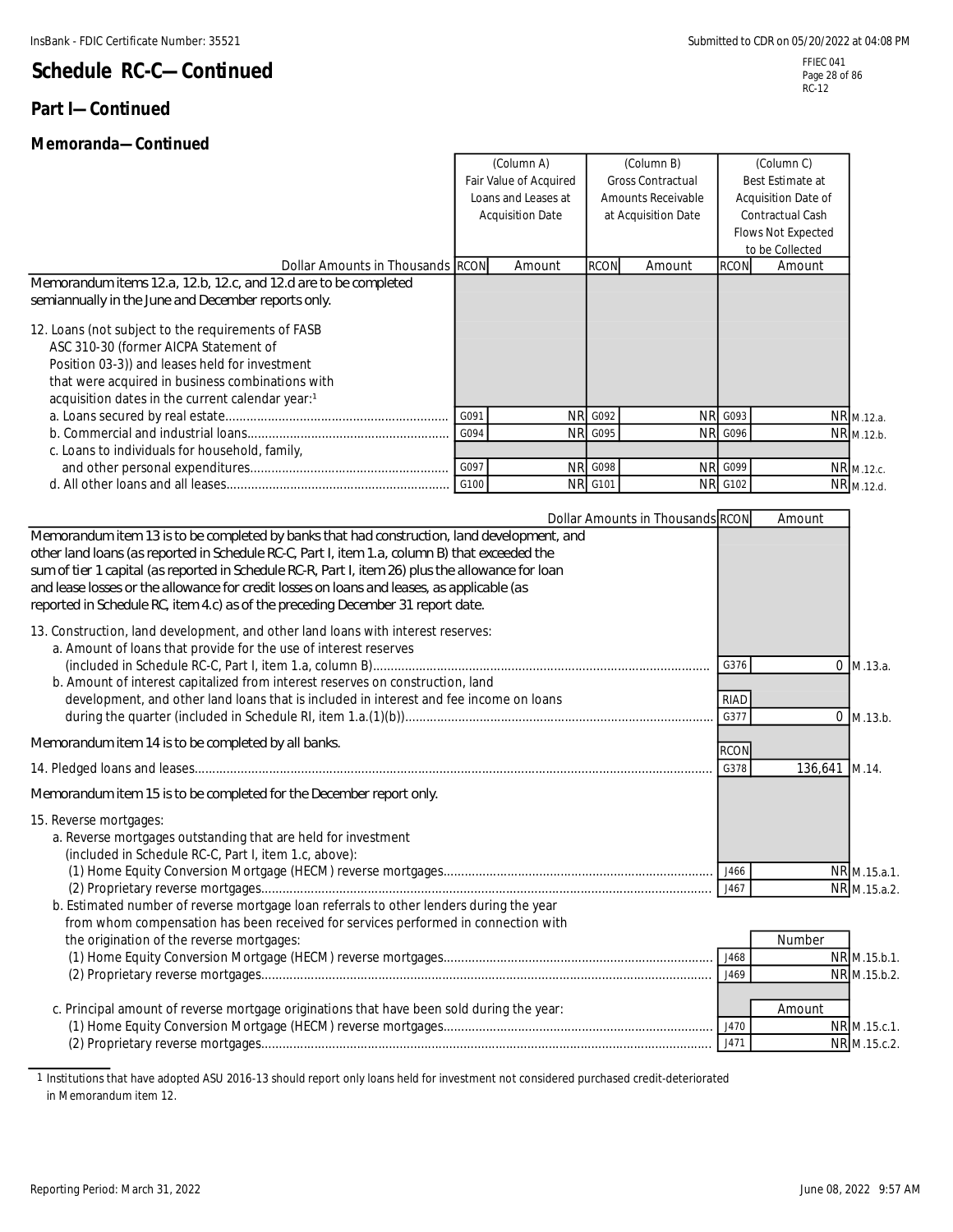### **Part I—Continued**

#### **Memoranda—Continued**

| Dollar Amounts in Thousands RCON                                                                                                                                                  |      | Amount |            |
|-----------------------------------------------------------------------------------------------------------------------------------------------------------------------------------|------|--------|------------|
| Memorandum item 16 is to be completed by all banks.                                                                                                                               |      |        |            |
| 16. Revolving, open-end loans secured by 1-4 family residential properties and extended<br>under lines of credit that have converted to non-revolving closed-end status (included | LE75 |        | M.16.      |
| Amounts reported in Memorandum items 17.a and 17.b will not be made available to the public<br>on an individual institution basis.                                                |      |        |            |
| 17. Eligible loan modifications under Section 4013, Temporary Relief from Troubled Debt<br>Restructurings, of the 2020 Coronavirus Aid, Relief, and Economic Security Act:        |      | Number |            |
|                                                                                                                                                                                   | LG24 |        | 22 M.17.a. |
|                                                                                                                                                                                   |      | Amount |            |
|                                                                                                                                                                                   | LG25 |        | M.17.b.    |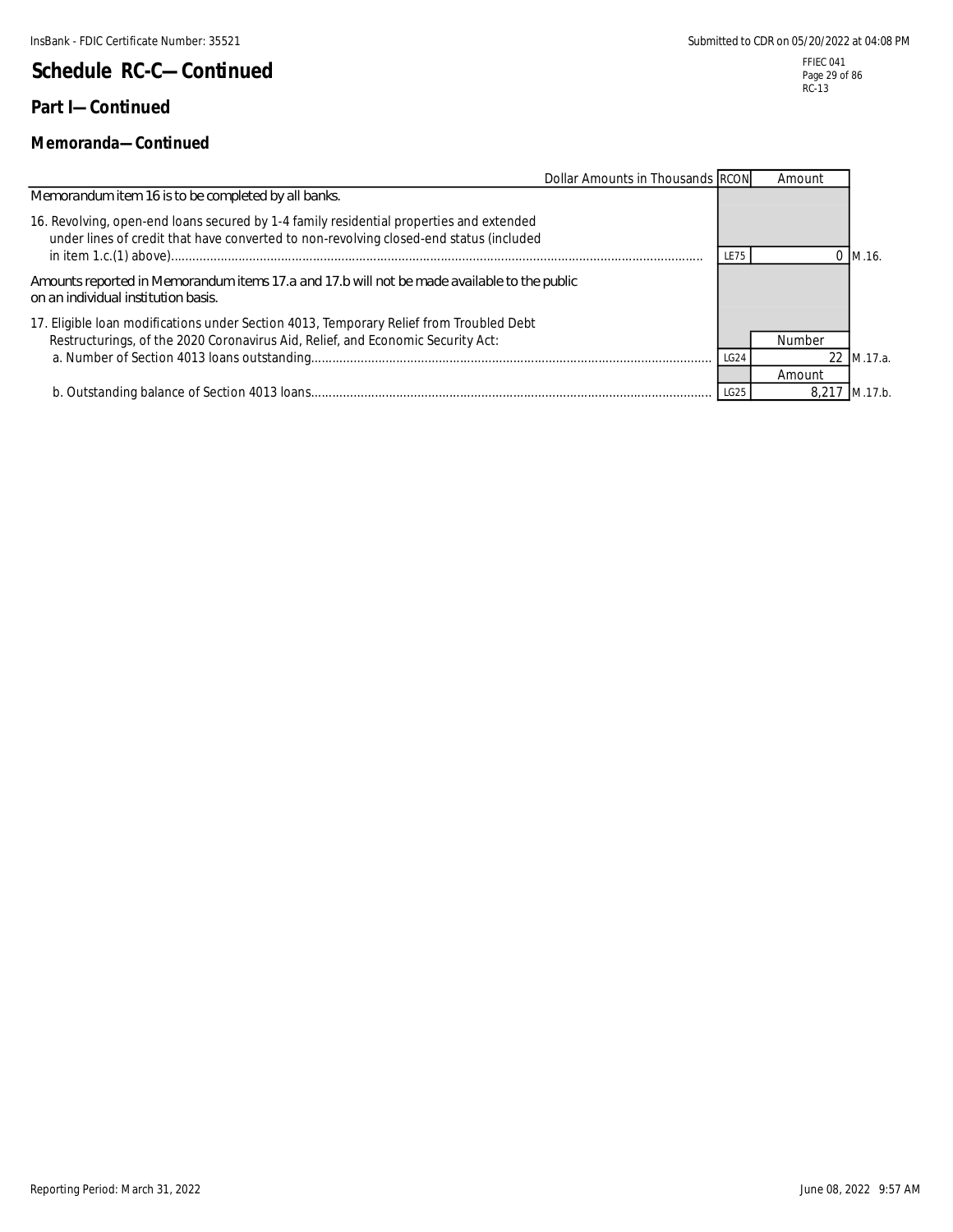FFIEC 041 Page 30 of 86 RC-14

#### **Part II. Loans to Small Businesses and Small Farms**

Report the number and amount currently outstanding as of the report date of business loans with "original amounts" of \$1,000,000 or less and farm loans with "original amounts" of \$500,000 or less. The following guidelines should be used to determine the "original amount" of a loan: (1) For loans drawn down under lines of credit or loan commitments, the "original amount" of the loan is the size of the line of credit or loan

 commitment when the line of credit or loan commitment was most recently approved, extended, or renewed prior to the report date. However, if the amount currently outstanding as of the report date exceeds this size, the "original amount" is the amount currently outstanding on the report date.

(2) For loan participations and syndications, the "original amount" of the loan participation or syndication is the entire amount of the credit originated by the lead lender.

(3) For all other loans, the "original amount" is the total amount of the loan at origination or the amount currently outstanding as of the report date, whichever is larger.

#### **Loans to Small Businesses**

| 1. Indicate in the appropriate box at the right whether all or substantially all of the dollar volume of your |             |          |              |
|---------------------------------------------------------------------------------------------------------------|-------------|----------|--------------|
| bank's "Loans secured by nonfarm nonresidential properties" reported in Schedule RC-C, Part I,                |             |          |              |
| items 1.e.(1) and 1.e.(2), and all or substantially all of the dollar volume of your bank's "Commercial       |             |          |              |
| and industrial loans" reported in Schedule RC-C, Part I, item 4,1 have original amounts of \$100,000 or       |             |          |              |
| less (If your bank has no loans outstanding in both of these two loan categories, place an "X" in the         | <b>RCON</b> | YES / NO |              |
| box marked " $NO."$ )                                                                                         | 6999        | NO.      | $\mathbf{I}$ |

If YES, complete items 2.a and 2.b below, skip items 3 and 4, and go to item 5.

If NO and your bank has loans outstanding in either loan category, skip items 2.a and 2.b, complete items 3 and 4 below, and go to item 5. If NO and your bank has no loans outstanding in both loan categories, skip items 2 through 4, and go to item 5.

| 2. Report the total number of loans currently outstanding for each of the following Schedule RC-C, Part I,<br>loan categories:                                                                        | RCON | Number of Loans<br>Number |  |
|-------------------------------------------------------------------------------------------------------------------------------------------------------------------------------------------------------|------|---------------------------|--|
| a. "Loans secured by nonfarm nonresidential properties" reported in Schedule RC-C, Part I, items<br>1.e.(1) and 1.e.(2) (Note: Sum of items 1.e.(1) and 1.e.(2) divided by the number of loans should |      |                           |  |
| b. "Commercial and industrial loans" reported in Schedule RC-C, Part I, item 4.1                                                                                                                      | 5562 | NR 2.a.                   |  |
|                                                                                                                                                                                                       | 5563 | $NR$ 2.b.                 |  |

|                                                                                 |                 | (Column A)      |             | (Column B)   |      |
|---------------------------------------------------------------------------------|-----------------|-----------------|-------------|--------------|------|
|                                                                                 | Number of Loans |                 | Amount      |              |      |
|                                                                                 |                 |                 |             | Currently    |      |
| Dollar Amounts in Thousands                                                     |                 |                 |             | Outstanding  |      |
| 3. Number and amount currently outstanding of "Loans secured by nonfarm         | <b>RCON</b>     | Number          | <b>RCON</b> | Amount       |      |
| nonresidential properties" reported in Schedule RC-C, Part I, items 1.e.(1) and |                 |                 |             |              |      |
| 1.e.(2) (sum of items 3.a through 3.c must be less than or equal to Schedule    |                 |                 |             |              |      |
| RC-C, Part I, sum of items 1.e.(1) and 1.e.(2)):                                |                 |                 |             |              |      |
|                                                                                 | 5564            | 3               | 5565        | $162$ 3.a.   |      |
|                                                                                 | 5566            | 13              | 5567        | $1,615$ 3.b. |      |
|                                                                                 | 5568            | 53 <sup>1</sup> | 5569        | 24,250 3.c.  |      |
| 4. Number and amount currently outstanding of "Commercial and industrial loans" |                 |                 |             |              |      |
| reported in Schedule RC-C, Part I, item 41                                      |                 |                 |             |              |      |
| (sum of items 4.a through 4.c must be less than or equal to Schedule RC-C,      |                 |                 |             |              |      |
| Part I, item $4$ <sup>1</sup> ):                                                |                 |                 |             |              |      |
|                                                                                 | 5570            | 98              | 5571        | 2,781        | 4.a. |
|                                                                                 | 5572            | 52              | 5573        | 4,973 4.b.   |      |
|                                                                                 | 5574            | 132             | 5575        | 41,354 4.c.  |      |

1 Banks with \$300 million or more in total assets should provide the requested information for "Commercial and industrial loans" based on the loans reported in Schedule RC-C, Part I, item 4.a, column A, "Commercial and industrial loans to U.S. addressees."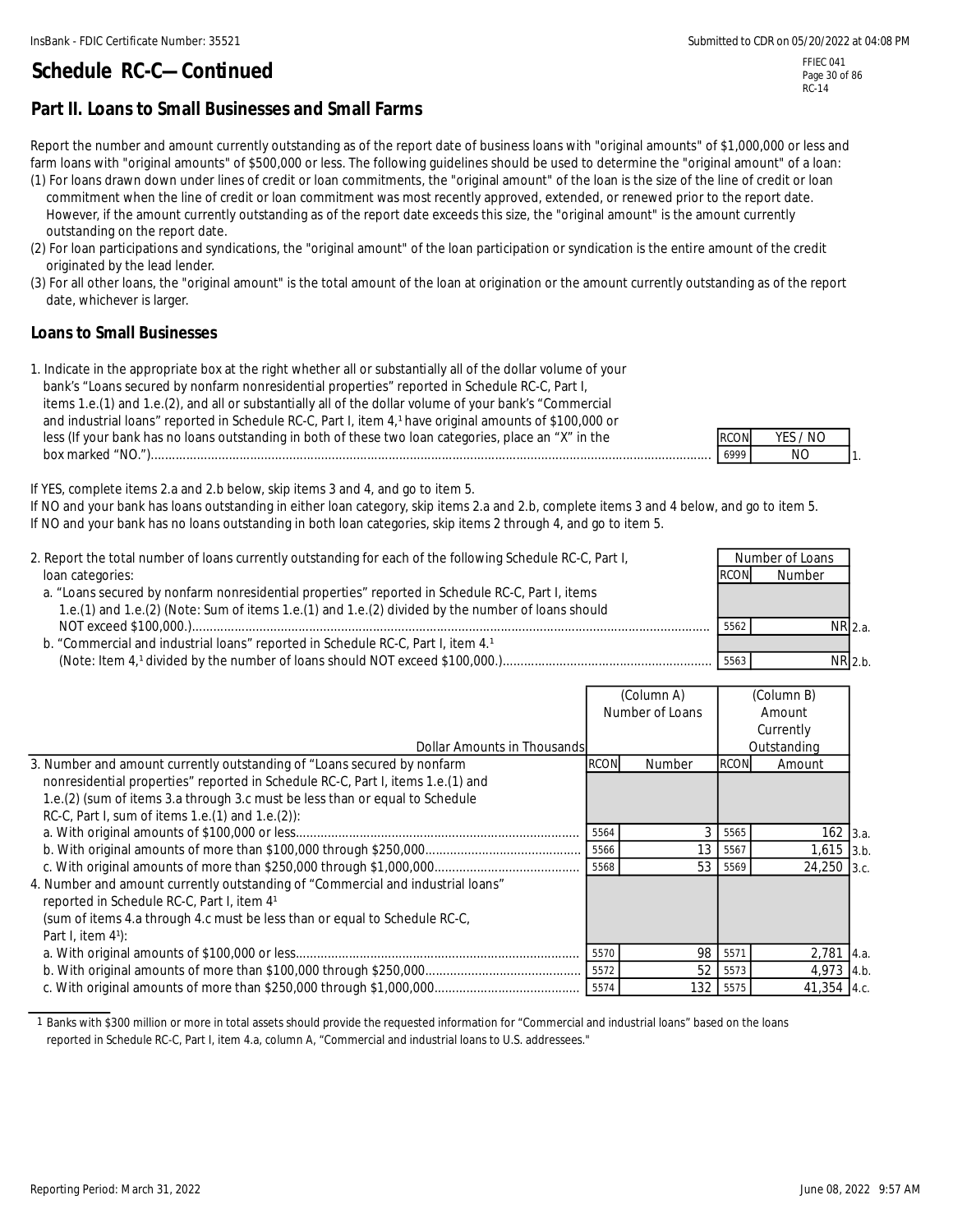#### **Part II—Continued**

#### **Agricultural Loans to Small Farms**

5. Indicate in the appropriate box at the right whether all or substantially all of the dollar volume of your bank's "Loans secured by farmland (including farm residential and other improvements)" reported in Schedule RC-C, Part I, item 1.b, and all or substantially all of the dollar volume of your bank's "Loans to finance agricultural production and other loans to farmers" reported in Schedule RC-C, Part I, item 3, have original amounts of \$100,000 or less (If your bank has no loans outstanding in both of these two loan categories, place an "X" in the box marked "NO.")..................................................................................................... 6860 NO

If YES, complete items 6.a and 6.b below, and do not complete items 7 and 8.

If NO and your bank has loans outstanding in either loan category, skip items 6.a and 6.b and complete items 7 and 8 below. If NO and your bank has no loans outstanding in both loan categories, do not complete items 6 through 8.

6. Report the total number of loans currently outstanding for each of the following Schedule RC-C, Part I, loan categories: . a. "Loans secured by farmland (including farm residential and other improvements)" reported in Schedule RC-C, Part I, item 1.b, (Note: Item 1.b divided by the number of loans should NOT 6.a. b. "Loans to finance agricultural production and other loans to farmers" reported in Schedule RC-C, 6.b. Number of Loans **Number**  exceed \$100,000.).......................................................................................................................................................... 5576 NR Part I, item 3 (Note: Item 3 divided by the number of loans should NOT exceed \$100,000.)........................................ 5577 NR

|                                                                              | <u>iguidhe Al</u> |                 |             | <b>TUULLITE</b> |             |
|------------------------------------------------------------------------------|-------------------|-----------------|-------------|-----------------|-------------|
|                                                                              |                   | Number of Loans |             | Amount          |             |
|                                                                              |                   |                 |             | Currently       |             |
| Dollar Amounts in Thousands                                                  |                   |                 |             | Outstanding     |             |
| 7. Number and amount currently outstanding of "Loans secured by farmland     | <b>RCON</b>       | Number          | <b>RCON</b> | Amount          |             |
| (including farm residential and other improvements)" reported in Schedule    |                   |                 |             |                 |             |
| RC-C, Part I, item 1.b (sum of items 7.a through 7.c must be less than or    |                   |                 |             |                 |             |
| equal to Schedule RC-C, Part I, item 1.b):                                   |                   |                 |             |                 |             |
|                                                                              | 5578              | $\Omega$        | 5579        |                 | 7.a.        |
|                                                                              | 5580              |                 | 5581        | 112             | 7.b.        |
|                                                                              | 5582              |                 | 5583        | 301             | 7.c.        |
| 8. Number and amount currently outstanding of "Loans to finance agricultural |                   |                 |             |                 |             |
| production and other loans to farmers" reported in Schedule RC-C, Part I,    |                   |                 |             |                 |             |
| item 3 (sum of items 8.a through 8.c must be less than or equal to Schedule  |                   |                 |             |                 |             |
| $RC-C$ , Part I, item 3):                                                    |                   |                 |             |                 |             |
|                                                                              | 5584              | $\Omega$        | 5585        |                 | 8.a.        |
|                                                                              | 5586              | $\Omega$        | 5587        |                 | $0$ 8.b.    |
|                                                                              | 5588              | $\Omega$        | 5589        |                 | $0 \, 8.c.$ |

| <b>RCON</b> | YES / NO |  |
|-------------|----------|--|
| 6860        | חוח      |  |

(Column A) (Column B)

FFIEC 041 Page 31 of 86 RC-15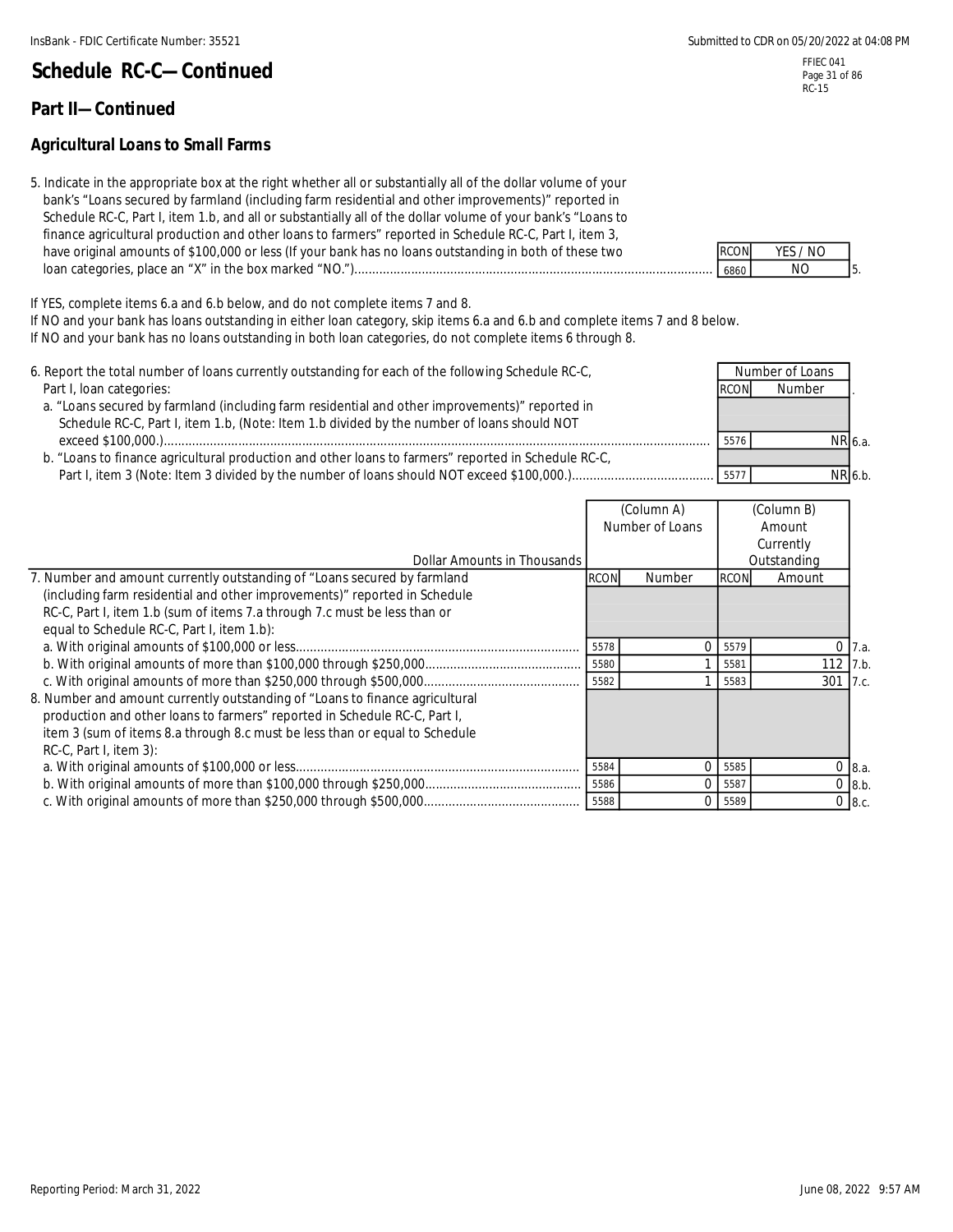# **Schedule RC-D—Trading Assets and Liabilities**

FFIEC 041 Page 32 of 86 RC-16

*Schedule RC-D is to be completed by banks that (1) reported total trading assets of \$10 million or more in any of the four preceding calendar quarters, or (2) meet the FDIC's definition of a large or highly complex institution for deposit insurance assessment purposes.*

|                                                                                      | Dollar Amounts in Thousands RCON |             | Amount  |           |
|--------------------------------------------------------------------------------------|----------------------------------|-------------|---------|-----------|
| <b>Assets</b>                                                                        |                                  |             |         |           |
|                                                                                      |                                  | 3531        | NR 1.   |           |
|                                                                                      |                                  | 3532        | NR 2.   |           |
|                                                                                      |                                  | 3533        | NR 3.   |           |
| 4. Mortgage-backed securities (MBS):                                                 |                                  |             |         |           |
| a. Residential mortgage pass-through securities issued or guaranteed by FNMA, FHLMC, |                                  | G379        |         | NR 4.a.   |
| b. Other residential MBS issued or guaranteed by U.S. Government agencies or         |                                  |             |         |           |
|                                                                                      |                                  | G380        |         | NR 4.b.   |
|                                                                                      |                                  | G381        |         | NR 4.c.   |
| d. Commercial MBS issued or guaranteed by U.S. Government agencies or sponsored      |                                  |             |         |           |
|                                                                                      |                                  | K197        |         | NR 4.d.   |
|                                                                                      |                                  | K198        |         | NR 4.e.   |
| 5. Other debt securities:                                                            |                                  |             |         |           |
|                                                                                      |                                  | HT62        |         | NR 5.a.   |
|                                                                                      |                                  | G386        |         | NR 5.b.   |
| 6. Loans:                                                                            |                                  |             |         |           |
| a. Loans secured by real estate:                                                     |                                  |             |         |           |
|                                                                                      |                                  | HT63        |         | NR 6.a.1. |
|                                                                                      |                                  | <b>HT64</b> |         | NR 6.a.2. |
|                                                                                      |                                  | F614        |         | NR 6.b.   |
| c. Loans to individuals for household, family, and other personal expenditures       |                                  |             |         |           |
|                                                                                      |                                  | <b>HT65</b> | NR 6.c. |           |
|                                                                                      |                                  | F618        |         | NR 6.d.   |
| 7. and 8. Not appplicable                                                            |                                  |             |         |           |
|                                                                                      |                                  | 3541        | NR 9.   |           |
| 10. Not applicable                                                                   |                                  |             |         |           |
|                                                                                      |                                  | 3543        | NR 11.  |           |
|                                                                                      |                                  | 3545        | NR 12.  |           |
| <b>Liabilities</b>                                                                   |                                  |             |         |           |
|                                                                                      |                                  | 3546        |         | NR 13.a.  |
|                                                                                      |                                  | F624        |         | NR 13.b.  |
|                                                                                      |                                  | 3547        |         | NR 14.    |
|                                                                                      |                                  | 3548        | NR 15.  |           |

#### **Memoranda**

| Dollar Amounts in Thousands RCON                                                        |                 | Amount |                 |
|-----------------------------------------------------------------------------------------|-----------------|--------|-----------------|
| 1. Unpaid principal balance of loans measured at fair value (reported in Schedule RC-D, |                 |        |                 |
| items $6.a.(1)$ through $6.d$ ):                                                        |                 |        |                 |
| a. Loans secured by real estate:                                                        |                 |        |                 |
|                                                                                         | HT66            |        | $NR_{M.1.a.1.}$ |
|                                                                                         | HT <sub>6</sub> |        | NR M.1.a.2.     |
|                                                                                         | F63.            |        | NR M.1.b.       |
| c. Loans to individuals for household, family, and other personal expenditures          |                 |        |                 |
|                                                                                         | <b>HT68</b>     |        | $NR$ M.1.c.     |
|                                                                                         | F636            |        | $NR_{M.1.d.}$   |

1 U.S. Government agencies include, but are not limited to, such agencies as the Government National Mortgage Association (GNMA), the Federal Deposit Insurance Corporation (FDIC), and the National Credit Union Administration (NCUA). U.S. Government-sponsored agencies include, but are not limited to, such agencies as the Federal Home Loan Mortgage Corporation (FHLMC) and the Federal National Mortgage Association (FNMA).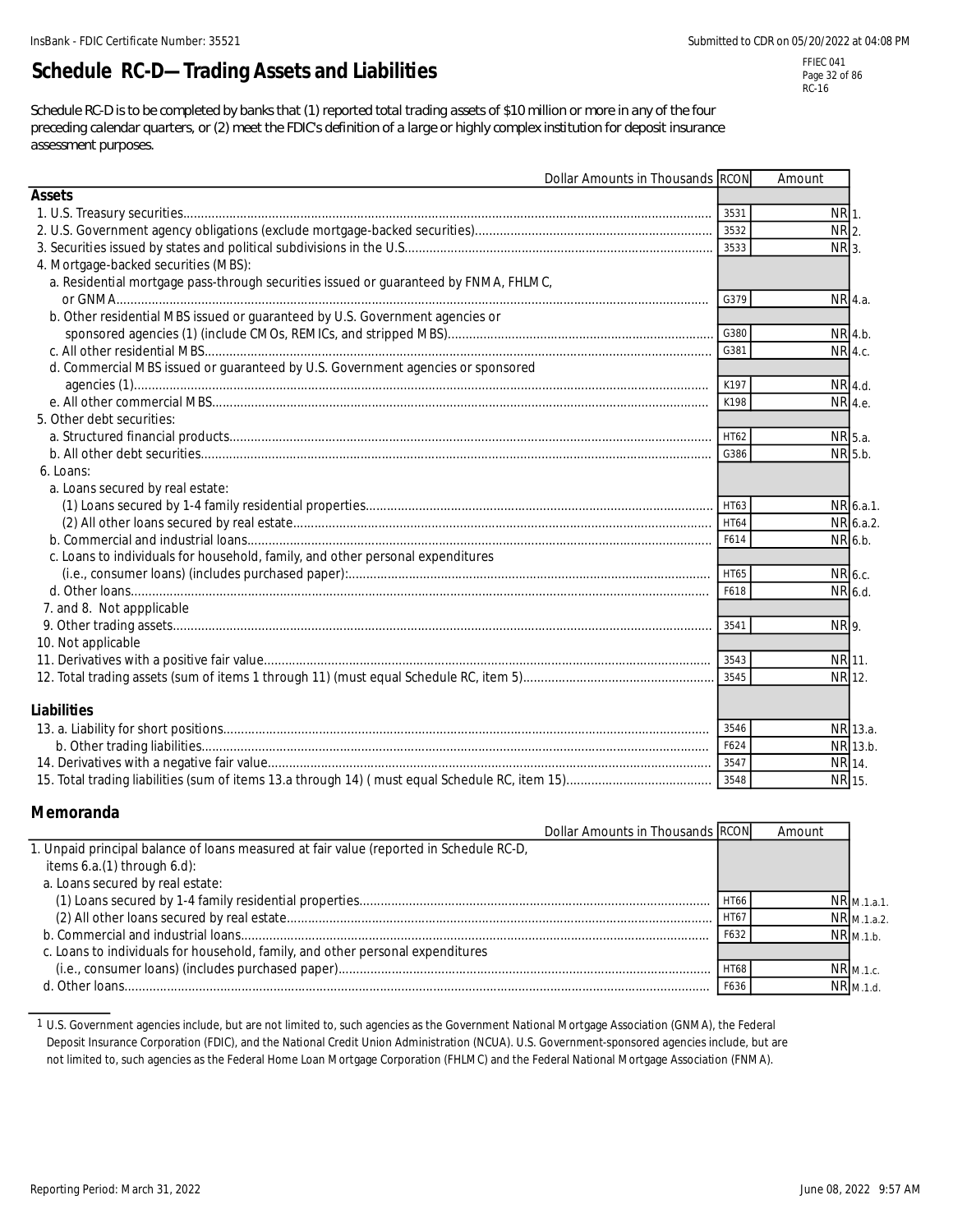# **Schedule RC-E—Deposit Liabilities**

|                                                  | <b>Transaction Accounts</b> |                          |             | Nontransaction<br>Accounts   |             |                                  |
|--------------------------------------------------|-----------------------------|--------------------------|-------------|------------------------------|-------------|----------------------------------|
|                                                  |                             | (Column A)               |             | (Column B)                   | (Column C)  |                                  |
|                                                  |                             | <b>Total Transaction</b> |             | Memo: Total                  |             | Total                            |
|                                                  |                             | Accounts (Including      |             | Demand Deposits <sup>1</sup> |             | Nontransaction                   |
|                                                  |                             | <b>Total Demand</b>      |             | (Included in                 |             | Accounts                         |
|                                                  |                             | Deposits)                |             | Column A)                    |             | (Including MMDAs)                |
| Dollar Amounts in Thousands RCON                 |                             | Amount                   | <b>RCON</b> | Amount                       | <b>RCON</b> | Amount                           |
| Deposits of:                                     |                             |                          |             |                              |             |                                  |
|                                                  | B549                        | 123,915                  |             |                              | <b>B550</b> | 467,559                          |
|                                                  | 2202                        |                          |             |                              | 2520        |                                  |
|                                                  |                             | 5,899                    |             |                              | 2530        | 15,193                           |
| 4. Commercial banks and other depository         |                             |                          |             |                              |             |                                  |
|                                                  | B551                        | 496                      |             |                              | B552        | 497                              |
|                                                  | 2213                        |                          |             |                              | 2236        | $\Omega$                         |
| 6. Foreign governments and official institutions |                             |                          |             |                              |             |                                  |
|                                                  | 2216                        |                          |             |                              | 2377        | $\overline{0}$<br>6 <sub>6</sub> |
| 7. Total (sum of items 1 through 6) (sum of      |                             |                          |             |                              |             |                                  |
| columns A and C must equal Schedule RC,          |                             |                          |             |                              |             |                                  |
|                                                  |                             | 130,310                  | 2210        | 108,191                      | 2385        | 483,249                          |

#### **Memoranda**

| . Selected components of total deposits (i.e., sum of item 7, columns A and C):<br>1,009 M.1.a.<br>6835<br>92,080 M.1.b.<br>2365<br>38,769 M.1.c.<br>d. Maturity data for brokered deposits:<br>(1) Brokered deposits of \$250,000 or less with a remaining maturity of one year or less<br>29,712 M.1.d.1.<br>HK06<br>(2) Not applicable<br>(3) Brokered deposits of more than \$250,000 with a remaining maturity<br>19,129 M.1.d.3.<br>K220<br>e. Preferred deposits (uninsured deposits of states and political subdivisions in the U.S.<br>reported in item 3 above which are secured or collateralized as required under state law)<br>NR M.1.e.<br>5590<br>f. Estimated amount of deposits obtained through the use of deposit listing services<br>$0 \, M.1.f.$<br>K223<br>32,079 M.1.g.<br>JH83<br>h. Sweep deposits:<br>$0$ M.1.h.1.<br>MT87<br>$0$ M.1.h.2.<br>MT89<br>$0$ M.1.h.3.<br>MT91<br>$0$ M.1.h.4.<br>MT93<br>$0$ M.1.i. | Dollar Amounts in Thousands RCON | Amount |  |
|----------------------------------------------------------------------------------------------------------------------------------------------------------------------------------------------------------------------------------------------------------------------------------------------------------------------------------------------------------------------------------------------------------------------------------------------------------------------------------------------------------------------------------------------------------------------------------------------------------------------------------------------------------------------------------------------------------------------------------------------------------------------------------------------------------------------------------------------------------------------------------------------------------------------------------------------|----------------------------------|--------|--|
|                                                                                                                                                                                                                                                                                                                                                                                                                                                                                                                                                                                                                                                                                                                                                                                                                                                                                                                                              |                                  |        |  |
|                                                                                                                                                                                                                                                                                                                                                                                                                                                                                                                                                                                                                                                                                                                                                                                                                                                                                                                                              |                                  |        |  |
|                                                                                                                                                                                                                                                                                                                                                                                                                                                                                                                                                                                                                                                                                                                                                                                                                                                                                                                                              |                                  |        |  |
|                                                                                                                                                                                                                                                                                                                                                                                                                                                                                                                                                                                                                                                                                                                                                                                                                                                                                                                                              |                                  |        |  |
|                                                                                                                                                                                                                                                                                                                                                                                                                                                                                                                                                                                                                                                                                                                                                                                                                                                                                                                                              |                                  |        |  |
|                                                                                                                                                                                                                                                                                                                                                                                                                                                                                                                                                                                                                                                                                                                                                                                                                                                                                                                                              |                                  |        |  |
|                                                                                                                                                                                                                                                                                                                                                                                                                                                                                                                                                                                                                                                                                                                                                                                                                                                                                                                                              |                                  |        |  |
|                                                                                                                                                                                                                                                                                                                                                                                                                                                                                                                                                                                                                                                                                                                                                                                                                                                                                                                                              |                                  |        |  |
|                                                                                                                                                                                                                                                                                                                                                                                                                                                                                                                                                                                                                                                                                                                                                                                                                                                                                                                                              |                                  |        |  |
|                                                                                                                                                                                                                                                                                                                                                                                                                                                                                                                                                                                                                                                                                                                                                                                                                                                                                                                                              |                                  |        |  |
|                                                                                                                                                                                                                                                                                                                                                                                                                                                                                                                                                                                                                                                                                                                                                                                                                                                                                                                                              |                                  |        |  |
|                                                                                                                                                                                                                                                                                                                                                                                                                                                                                                                                                                                                                                                                                                                                                                                                                                                                                                                                              |                                  |        |  |
|                                                                                                                                                                                                                                                                                                                                                                                                                                                                                                                                                                                                                                                                                                                                                                                                                                                                                                                                              |                                  |        |  |
|                                                                                                                                                                                                                                                                                                                                                                                                                                                                                                                                                                                                                                                                                                                                                                                                                                                                                                                                              |                                  |        |  |
|                                                                                                                                                                                                                                                                                                                                                                                                                                                                                                                                                                                                                                                                                                                                                                                                                                                                                                                                              |                                  |        |  |
|                                                                                                                                                                                                                                                                                                                                                                                                                                                                                                                                                                                                                                                                                                                                                                                                                                                                                                                                              |                                  |        |  |
|                                                                                                                                                                                                                                                                                                                                                                                                                                                                                                                                                                                                                                                                                                                                                                                                                                                                                                                                              |                                  |        |  |
|                                                                                                                                                                                                                                                                                                                                                                                                                                                                                                                                                                                                                                                                                                                                                                                                                                                                                                                                              |                                  |        |  |
|                                                                                                                                                                                                                                                                                                                                                                                                                                                                                                                                                                                                                                                                                                                                                                                                                                                                                                                                              |                                  |        |  |
|                                                                                                                                                                                                                                                                                                                                                                                                                                                                                                                                                                                                                                                                                                                                                                                                                                                                                                                                              |                                  |        |  |
|                                                                                                                                                                                                                                                                                                                                                                                                                                                                                                                                                                                                                                                                                                                                                                                                                                                                                                                                              |                                  |        |  |
|                                                                                                                                                                                                                                                                                                                                                                                                                                                                                                                                                                                                                                                                                                                                                                                                                                                                                                                                              |                                  |        |  |

1 Includes interest-bearing and noninterest-bearing demand deposits.

2 The dollar amount used as the basis for reporting in Memorandum item 1.c reflects the deposit insurance limit in effect on the report date.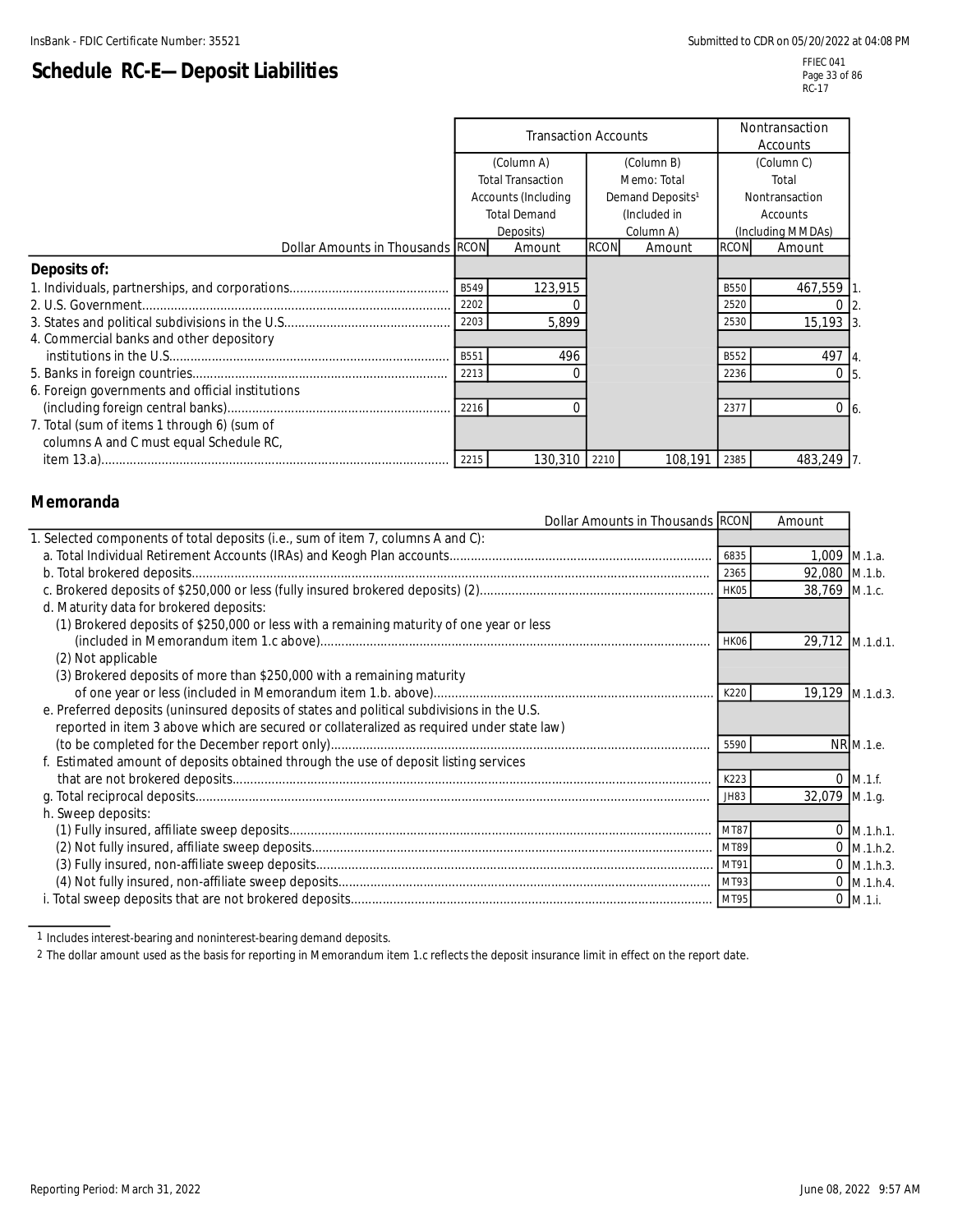### **Memoranda—Continued**

InsBank - FDIC Certificate Number: 35521 Submitted to CDR on 05/20/2022 at 04:08 PM

FFIEC 041 Page 34 of 86 RC-18

| Dollar Amounts in Thousands RCON                                                                   |             | Amount           |                |
|----------------------------------------------------------------------------------------------------|-------------|------------------|----------------|
| 2. Components of total nontransaction accounts                                                     |             |                  |                |
| (sum of Memorandum items 2.a through 2.d must equal item 7, column C above):                       |             |                  |                |
| a. Savings deposits:                                                                               |             |                  |                |
|                                                                                                    | 6810        | 295,021 M.2.a.1. |                |
|                                                                                                    | 0352        |                  | $0$ M.2.a.2.   |
|                                                                                                    | 6648        | 27,231 M.2.b.    |                |
|                                                                                                    |             | 97,345 M.2.c.    |                |
|                                                                                                    | J474        | 63,651 M.2.d.    |                |
| e. Individual Retirement Accounts (IRAs) and Keogh Plan accounts of \$100,000 or more              |             |                  |                |
|                                                                                                    | F233        |                  | $0$ M.2.e.     |
| 3. Maturity and repricing data for time deposits of \$250,000 or less:                             |             |                  |                |
| a. Time deposits of \$250,000 or less with a remaining maturity or next repricing date of: (1,2)   |             |                  |                |
|                                                                                                    | HK07        | 25,490 M.3.a.1.  |                |
|                                                                                                    |             | 53,793 M.3.a.2.  |                |
|                                                                                                    | HK09        | 35,405 M.3.a.3.  |                |
|                                                                                                    | <b>HK10</b> |                  | 9,887 M.3.a.4. |
| b. Time deposits of \$250,000 or less with a REMAINING MATURITY of one year or less                |             |                  |                |
|                                                                                                    | <b>HK11</b> | 79,283 M.3.b.    |                |
| 4. Maturity and repricing data for time deposits of more than \$250,000:                           |             |                  |                |
| a. Time deposits of more than \$250,000 with a remaining maturity or next repricing date of: (1,4) |             |                  |                |
|                                                                                                    | <b>HK12</b> | 14,375 M.4.a.1.  |                |
|                                                                                                    | <b>HK13</b> | 12,977 M.4.a.2.  |                |
|                                                                                                    | <b>HK14</b> | 14,668 M.4.a.3.  |                |
|                                                                                                    | <b>HK15</b> | 21,631 M.4.a.4.  |                |
| b. Time deposits of more than \$250,000 with a REMAINING MATURITY of one year or less              |             |                  |                |
|                                                                                                    | K222        | 27,352 M.4.b.    |                |
|                                                                                                    |             |                  |                |
| 5. Does your institution offer one or more consumer deposit account products, i.e., transaction    |             |                  |                |

| account or nontransaction savings account deposit products intended primarily for | <b>IRCON</b> | $'$ NO<br><b>VFS</b> |        |
|-----------------------------------------------------------------------------------|--------------|----------------------|--------|
| individuals for personal, household, or family use?.                              |              |                      | -IM.S. |

*Memorandum items 6 and 7 are to be completed by institutions with \$1 billion or more in total assets (5) that answered "Yes" to Memorandum item 5 above.*

| Dollar Amounts in Thousands RCON                                                                   |      | Amount |             |
|----------------------------------------------------------------------------------------------------|------|--------|-------------|
| 6. Components of total transaction account deposits of individuals, partnerships, and corporations |      |        |             |
| (sum of Memorandum items 6.a and 6.b must be less than or equal to item 1, column A, above):       |      |        |             |
| a. Total deposits in those noninterest-bearing transaction account deposit products intended       |      |        |             |
|                                                                                                    | P753 |        | NR M.6.a.   |
| b. Total deposits in those interest-bearing transaction account deposit products intended          |      |        |             |
|                                                                                                    | P754 |        | $NR$ M.6.b. |

1 Report fixed rate time deposits by remaining maturity and floating rate time deposits by next repricing date.

2 Sum of Memorandum items 3.a.(1) through 3.a.(4) must equal Schedule RC-E, sum of Memorandum items 2.b and 2.c.

3 Report both fixed-and floating-rate time deposits by remaining maturity. Exclude floating-rate time deposits with a next repricing date of one

year or less that have a remaining maturity of over one year.

4 Sum of Memorandum items 4.a.(1) through 4.a.(4) must equal Schedule RC-E, Memorandum item 2.d.

**5 The \$1 billion asset-size test is based on the total assets reported on the June 30, 2021, Report of Condition.**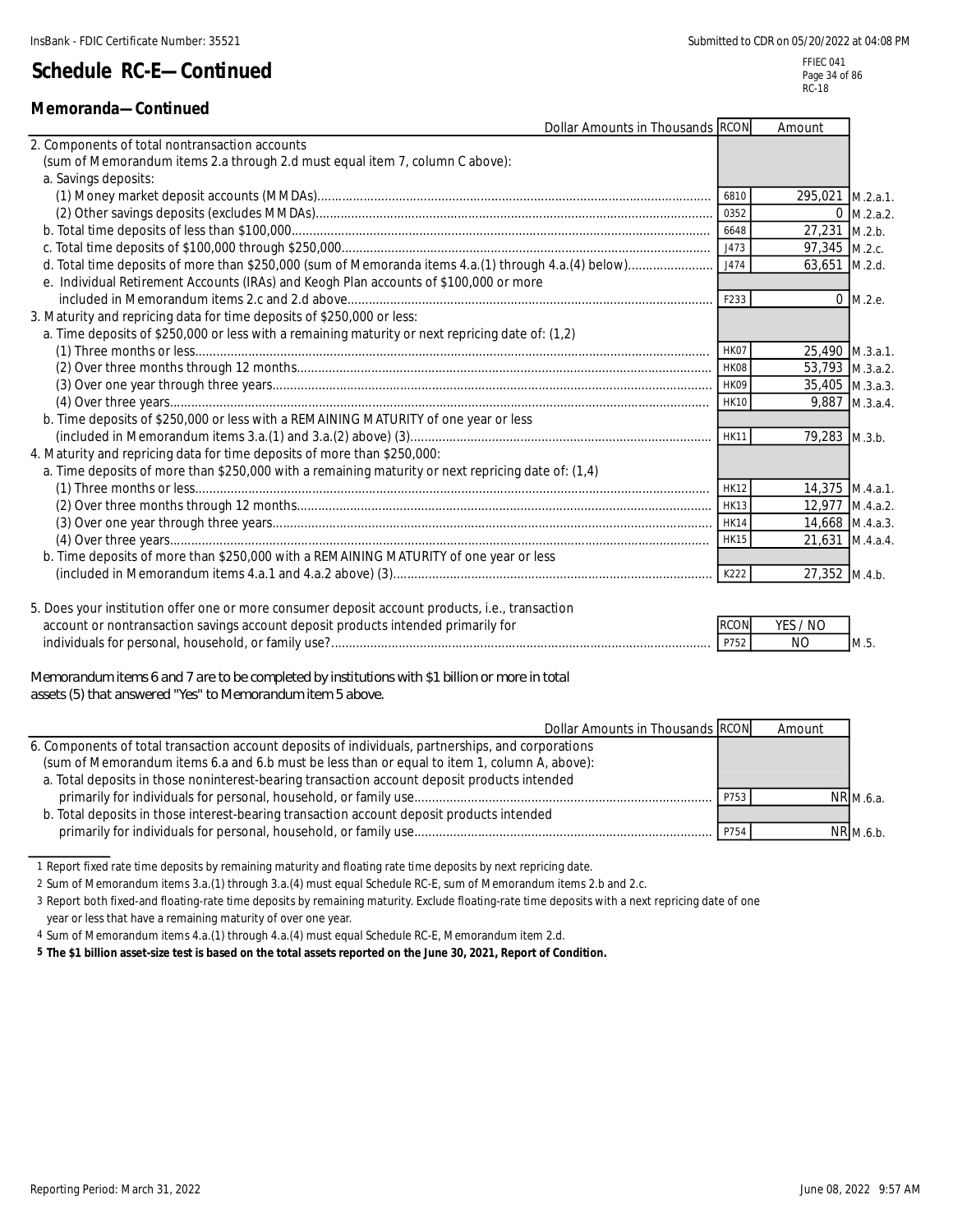FFIEC 041 Page 35 of 86 RC-19

| Memoranda-Continued                                                                          |      |        |             |
|----------------------------------------------------------------------------------------------|------|--------|-------------|
| Dollar Amounts in Thousands RCON                                                             |      | Amount |             |
| 7. Components of total nontransaction account deposits of individuals, partnerships, and     |      |        |             |
| corporations (sum of Memorandum items 7.a.(1), 7.a.(2), 7.b.(1), and 7.b.(2) plus all time   |      |        |             |
| deposits of individuals, partnerships, and corporations must equal item 1, column C, above): |      |        |             |
| a. Money market deposit accounts (MMDAs) of individuals, partnerships, and corporations      |      |        |             |
| (sum of Memorandum items 7.a. (1) and 7.a. (2) must be less than or equal to                 |      |        |             |
| Memorandum item 2.a.(1) above):                                                              |      |        |             |
| (1) Total deposits in those MMDA deposit products intended primarily for individuals         |      |        |             |
|                                                                                              | P756 |        | NR M.7.a.1. |
|                                                                                              | P757 |        | NR M.7.a.2. |
| b. Other savings deposit accounts of individuals, partnerships, and corporations (sum        |      |        |             |
| of Memorandum items 7.b.(1) and 7.b.(2) must be less than or equal to Memorandum             |      |        |             |
| item $2.a.(2) above$ :                                                                       |      |        |             |
| (1) Total deposits in those other savings deposit account deposit products intended          |      |        |             |
|                                                                                              | P758 |        | NR M.7.b.1. |
| (2) Deposits in all other savings deposit accounts of individuals, partnerships, and         |      |        |             |
|                                                                                              | P759 |        | NR M.7.b.2. |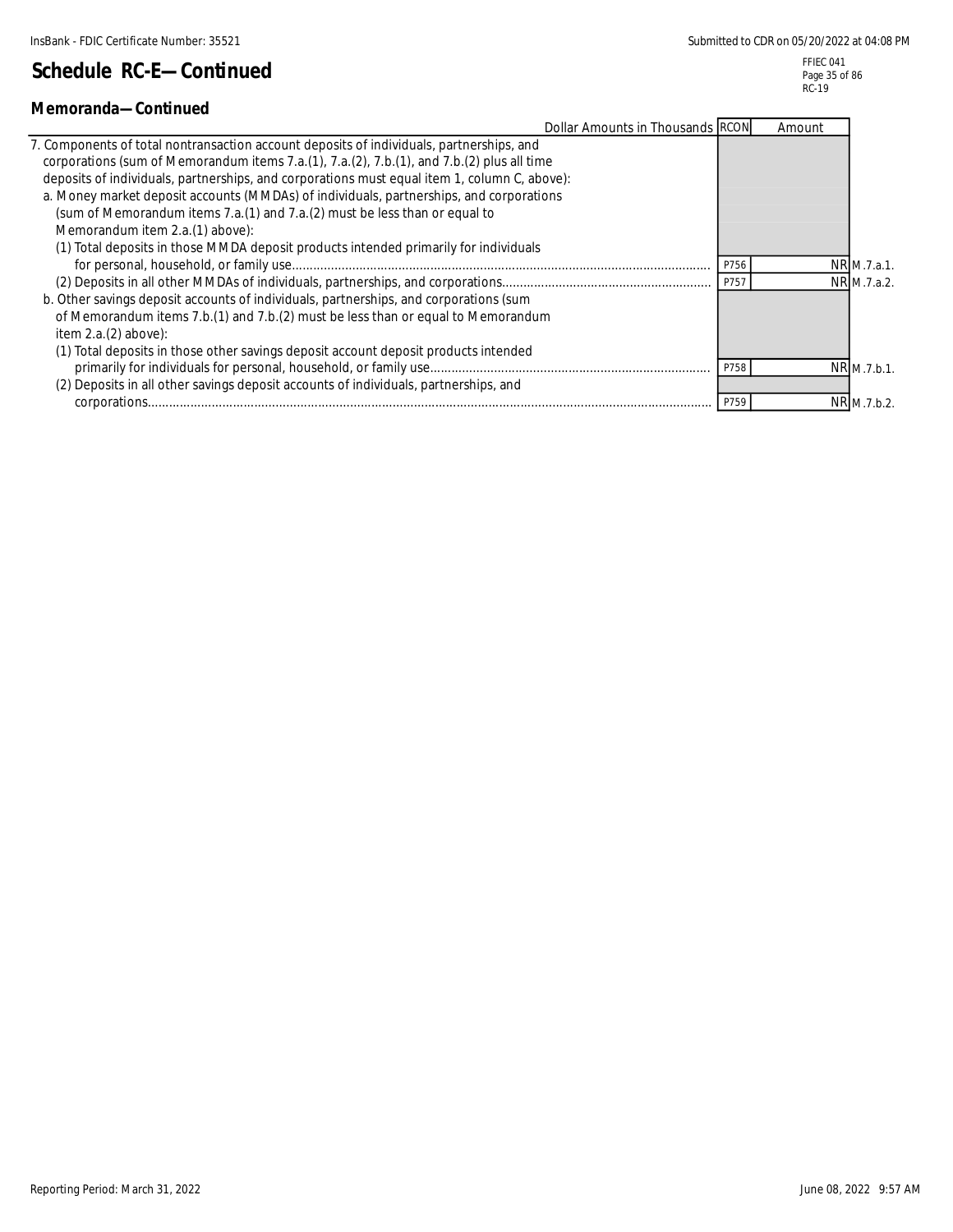# **Schedule RC-F-Other Assets<sup>1</sup>**

FFIEC 041 Page 36 of 86 RC-20

|                                                                                                                                                                                                                                                                                                                                                                                                                                                                                                                            | Dollar Amounts in Thousands RCON |             | Amount        |
|----------------------------------------------------------------------------------------------------------------------------------------------------------------------------------------------------------------------------------------------------------------------------------------------------------------------------------------------------------------------------------------------------------------------------------------------------------------------------------------------------------------------------|----------------------------------|-------------|---------------|
|                                                                                                                                                                                                                                                                                                                                                                                                                                                                                                                            |                                  | B556        | $1,726$ 1.    |
|                                                                                                                                                                                                                                                                                                                                                                                                                                                                                                                            |                                  | 2148        | 374 2.        |
|                                                                                                                                                                                                                                                                                                                                                                                                                                                                                                                            |                                  | <b>HT80</b> | $\Omega$      |
|                                                                                                                                                                                                                                                                                                                                                                                                                                                                                                                            |                                  | 1752        | $9,225$ 4.    |
| 5. Life insurance assets:                                                                                                                                                                                                                                                                                                                                                                                                                                                                                                  |                                  |             |               |
|                                                                                                                                                                                                                                                                                                                                                                                                                                                                                                                            |                                  | K201        | 13,477 5.a.   |
|                                                                                                                                                                                                                                                                                                                                                                                                                                                                                                                            |                                  | K202        | $0 \mid 5.b.$ |
|                                                                                                                                                                                                                                                                                                                                                                                                                                                                                                                            |                                  | K270        | 5.c.          |
|                                                                                                                                                                                                                                                                                                                                                                                                                                                                                                                            |                                  | 2168        | 5,119 6.      |
|                                                                                                                                                                                                                                                                                                                                                                                                                                                                                                                            | 1,043                            |             | 6.a.          |
| 1578                                                                                                                                                                                                                                                                                                                                                                                                                                                                                                                       |                                  |             | 6.b.          |
| c. Derivatives with a positive fair value held for purposes other than                                                                                                                                                                                                                                                                                                                                                                                                                                                     |                                  |             |               |
| C010<br>$\qquad \qquad \textbf{trading} \qquad \qquad \textbf{sum} \qquad \qquad \textbf{max} \qquad \qquad \textbf{max} \qquad \qquad \textbf{max} \qquad \qquad \textbf{max} \qquad \qquad \textbf{max} \qquad \qquad \textbf{max} \qquad \qquad \textbf{max} \qquad \qquad \textbf{max} \qquad \qquad \textbf{max} \qquad \qquad \textbf{max} \qquad \qquad \textbf{max} \qquad \qquad \textbf{max} \qquad \qquad \textbf{max} \qquad \qquad \textbf{max} \qquad \qquad \textbf{max} \qquad \qquad \textbf{max} \qquad$ | 3,654                            |             | 6.c.          |
| J448                                                                                                                                                                                                                                                                                                                                                                                                                                                                                                                       |                                  |             | 6.d.          |
| FT33                                                                                                                                                                                                                                                                                                                                                                                                                                                                                                                       |                                  |             | 6.e.          |
| FT34                                                                                                                                                                                                                                                                                                                                                                                                                                                                                                                       |                                  |             | 6.f.          |
| FT35                                                                                                                                                                                                                                                                                                                                                                                                                                                                                                                       |                                  |             | 6.g.          |
| <b>TEXT</b>                                                                                                                                                                                                                                                                                                                                                                                                                                                                                                                |                                  |             |               |
| h.<br>3549<br>3549                                                                                                                                                                                                                                                                                                                                                                                                                                                                                                         |                                  |             | 6.h.          |
| <b>TEXT</b>                                                                                                                                                                                                                                                                                                                                                                                                                                                                                                                |                                  |             |               |
| 3550<br>3550                                                                                                                                                                                                                                                                                                                                                                                                                                                                                                               |                                  |             | 6.i.          |
| <b>TEXT</b>                                                                                                                                                                                                                                                                                                                                                                                                                                                                                                                |                                  |             |               |
| 3551<br>3551                                                                                                                                                                                                                                                                                                                                                                                                                                                                                                               | $\Omega$                         |             | $6.$ j.       |
|                                                                                                                                                                                                                                                                                                                                                                                                                                                                                                                            |                                  | 2160        | 29,921        |

1 Institutions that have adopted ASU 2016-13 should report asset amounts in Schedule RC-F net of any applicable allowance for credit losses.

2 Includes accrued interest receivable on loans, leases, debt securities, and other interest-bearing assets. Exclude accrued interest receivable on interest-bearing assets that is reported elsewhere on the balance sheet.

3 See discussion of deferred income taxes in Glossary entry on "income taxes."

4 Report interest-only strips receivable in the form of a security as available-for-sale securities in Schedule RC, item 2.b, or as trading assets in Schedule RC, item 5, as appropriate.

5 Includes Federal Reserve stock, Federal Home Loan Bank stock, and bankers' bank stock.

### **Schedule RC-G—Other Liabilities**

|  | Dollar Amounts in Thousands RCON                                                             |             | Amount       |                  |
|--|----------------------------------------------------------------------------------------------|-------------|--------------|------------------|
|  |                                                                                              | 3645        | 347          | 1.2 <sub>1</sub> |
|  |                                                                                              | 3646        | $2,320$ 1.b. |                  |
|  |                                                                                              | 3049        |              |                  |
|  |                                                                                              | <b>B557</b> |              |                  |
|  | 4. All other liabilities                                                                     |             |              |                  |
|  |                                                                                              | 2938        | 86 4.        |                  |
|  | 3066                                                                                         |             |              | 4.a.             |
|  | C011                                                                                         |             |              | 4.b.             |
|  | 2932                                                                                         |             |              | 4.c.             |
|  | d. Derivatives with a negative fair value held for purposes other than trading<br>C012<br>45 |             |              | 4.d.             |
|  | LB56                                                                                         |             |              | 4.e.             |
|  | <b>TEXT</b>                                                                                  |             |              |                  |
|  | 3552<br>3552                                                                                 |             |              | 4.f.             |
|  | TEXT                                                                                         |             |              |                  |
|  | 3553<br>3553<br>$q_{\cdot}$                                                                  |             |              | 4.9.             |
|  | <b>TEXT</b>                                                                                  |             |              |                  |
|  | $h.$ 3554<br>3554                                                                            |             |              | 4.h.             |
|  |                                                                                              |             | $2,753$ 5.   |                  |

<sup>1</sup> For savings banks, include "dividends" accrued and unpaid on deposits.

<sup>2</sup> See discussion of deferred income taxes in Glossary entry on "income taxes."

<sup>3</sup> Institutions that have adopted ASU 2016-13 should report in item 3 the allowance for credit losses on those off-balance sheet credit exposures that fall within the scope of the standard.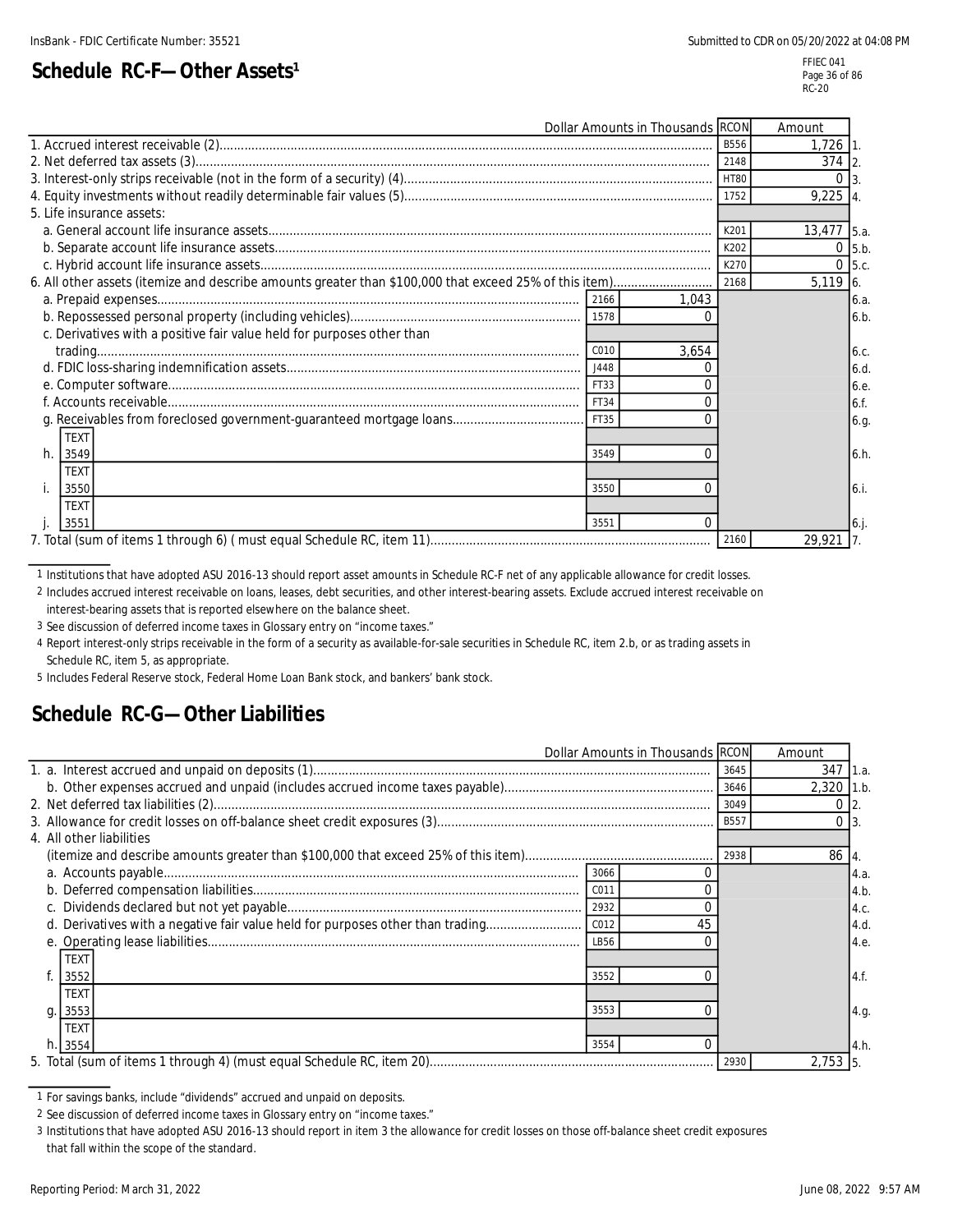# **Schedule RC-K-Quarterly Averages<sup>1</sup>**

| Dollar Amounts in Thousands RCON                                                                                                                                                                                                                                                           |             | Amount         |             |
|--------------------------------------------------------------------------------------------------------------------------------------------------------------------------------------------------------------------------------------------------------------------------------------------|-------------|----------------|-------------|
| Assets                                                                                                                                                                                                                                                                                     |             |                |             |
|                                                                                                                                                                                                                                                                                            | 3381        | $83,776$ 1.    |             |
| 2. U.S. Treasury securities and U.S. Government agency obligations (2)                                                                                                                                                                                                                     |             |                |             |
|                                                                                                                                                                                                                                                                                            | <b>B558</b> | $162$ 2.       |             |
|                                                                                                                                                                                                                                                                                            | <b>B559</b> | $23,006$ 3.    |             |
| 4. All other debt securities (2) and equity securities with readily determinable fair values not held for                                                                                                                                                                                  |             |                |             |
|                                                                                                                                                                                                                                                                                            | B560        | $0\vert 4.$    |             |
|                                                                                                                                                                                                                                                                                            | 3365        | $12,001$ 5.    |             |
| 6. Loans:                                                                                                                                                                                                                                                                                  |             |                |             |
|                                                                                                                                                                                                                                                                                            | 3360        | $548,242$ 6.a. |             |
| b. Loans secured by real estate:                                                                                                                                                                                                                                                           |             |                |             |
|                                                                                                                                                                                                                                                                                            | 3465        | 58,026 6.b.1.  |             |
|                                                                                                                                                                                                                                                                                            | 3466        | 323,591 6.b.2. |             |
|                                                                                                                                                                                                                                                                                            | 3387        | 159,086 6.c.   |             |
| d. Loans to individuals for household, family, and other personal expenditures:                                                                                                                                                                                                            |             |                |             |
|                                                                                                                                                                                                                                                                                            | B561        |                | $0\,6.d.1.$ |
| (2) Other (includes revolving credit plans other than credit cards,                                                                                                                                                                                                                        |             |                |             |
|                                                                                                                                                                                                                                                                                            | B562        | 7,539 6.d.2.   |             |
| Item 7 is to be completed by (1) banks that reported total trading assets of \$10 million or more in any of the<br>four preceding calendar quarters and (2) all banks meeting the FDIC's definition of a large or highly complex<br>institution for deposit insurance assessment purposes. |             |                |             |
|                                                                                                                                                                                                                                                                                            | 3401        | NR 7.          |             |
|                                                                                                                                                                                                                                                                                            | 3484        | $0 \vert 8$ .  |             |
|                                                                                                                                                                                                                                                                                            | 3368        | 707,972 9.     |             |
| Liabilities                                                                                                                                                                                                                                                                                |             |                |             |
| 10. Interest-bearing transaction accounts (interest-bearing demand deposits, NOW accounts,                                                                                                                                                                                                 |             |                |             |
|                                                                                                                                                                                                                                                                                            | 3485        | 21,488 10.     |             |
| 11. Nontransaction accounts:                                                                                                                                                                                                                                                               |             |                |             |
|                                                                                                                                                                                                                                                                                            | B563        | 281,582 11.a.  |             |
|                                                                                                                                                                                                                                                                                            | <b>HK16</b> | 132,674 11.b.  |             |
|                                                                                                                                                                                                                                                                                            | <b>HK17</b> | 85,558 11.c.   |             |
|                                                                                                                                                                                                                                                                                            | 3353        | 88 12.         |             |
| 13. To be completed by banks with \$100 million or more in total assets (5)                                                                                                                                                                                                                |             |                |             |
|                                                                                                                                                                                                                                                                                            | 3355        | 31,695 13.     |             |

1 For all items, banks have the option of reporting either (1) an average of DAILY figures for the quarter, or (2) an average of WEEKLY figures (i.e., the Wednesday of each week of the quarter).

2 Quarterly averages for all debt securities should be based on amortized cost.

3 Quarterly averages for equity securities with readily determinable fair values should be based on fair value.

4 The quarterly average for total assets should reflect securities not held for trading as follows:

a) Debt securities at amortized cost.

b) Equity securities with readily determinable fair values at fair value.

c) Equity investments without readily determinable fair values at their balance sheet carrying values (i.e., fair value or, if elected, cost minus impairment, if any, plus or minus changes resulting from observable price changes).

**5 The \$100 million asset-size test is based on the total assets reported on the June 30, 2021, Report of Condition.**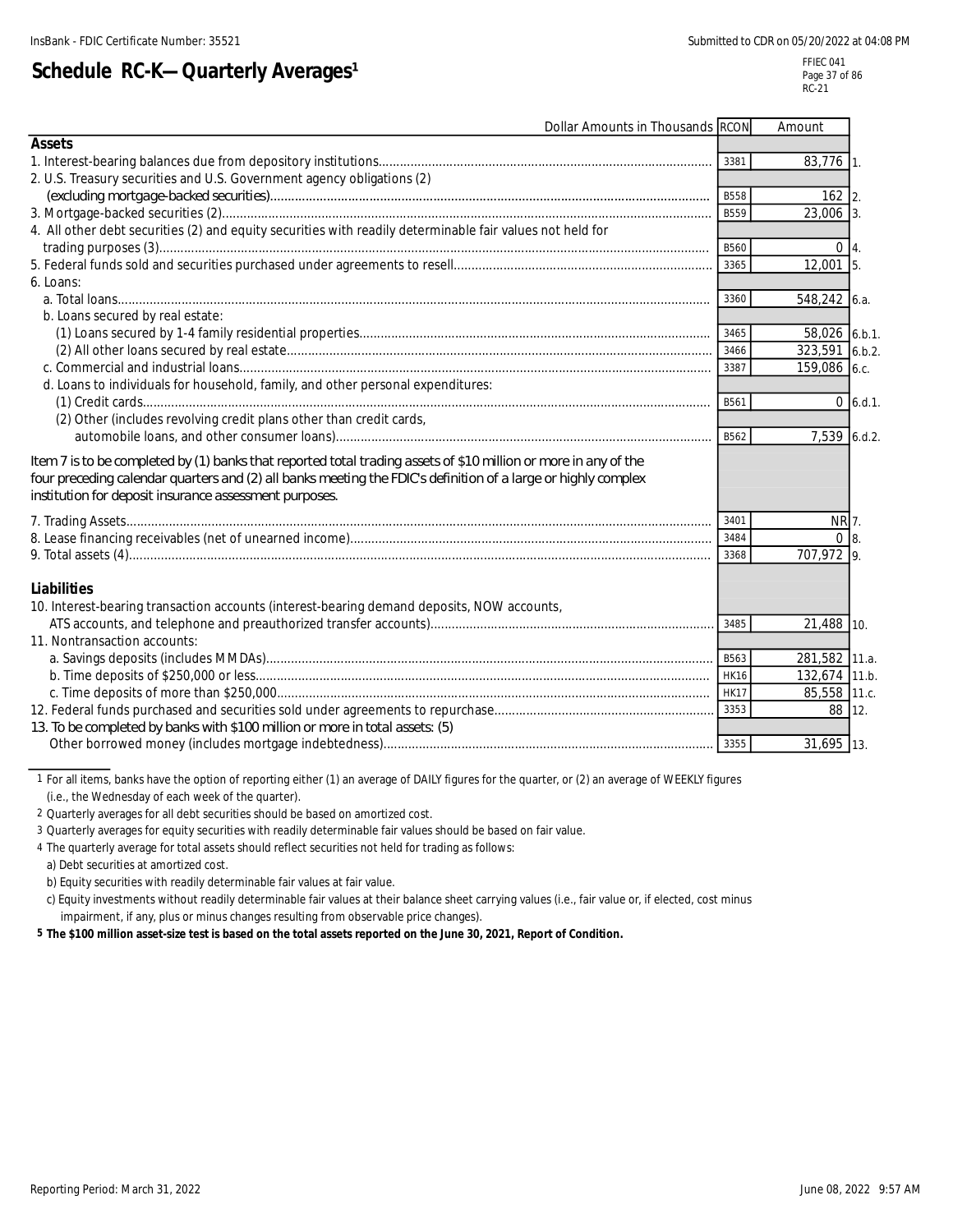# Schedule RC-K--Quarterly Averages<sup>1</sup>-Continued

| Memorandum                                                                                              |      |             |  |
|---------------------------------------------------------------------------------------------------------|------|-------------|--|
| Dollar Amounts in Thousands RCON                                                                        |      | Amount      |  |
| Memorandum item 1 is to be completed by: 2                                                              |      |             |  |
| • banks with \$300 million or more in total assets, and                                                 |      |             |  |
| • banks with less than \$300 million in total assets that have loans to finance agricultural production |      |             |  |
| production and other loans to farmers (Schedule RC-C, Part I, item 3) exceeding 5 percent               |      |             |  |
| of total loans                                                                                          |      |             |  |
|                                                                                                         | 3386 | $0 \,$ M.1. |  |

1 For all items, banks have the option of reporting either (1) an average of DAILY figures for the quarter, or (2) an average of WEEKLY figures (i.e., the Wednesday of each week of the quarter).

**2 The \$300 million asset-size test and the 5 percent of total loans test are based on the total assets and total loans reported on the June 30, 2021, Report of Condition.**

Reporting Period: March 31, 2022 9:57 AM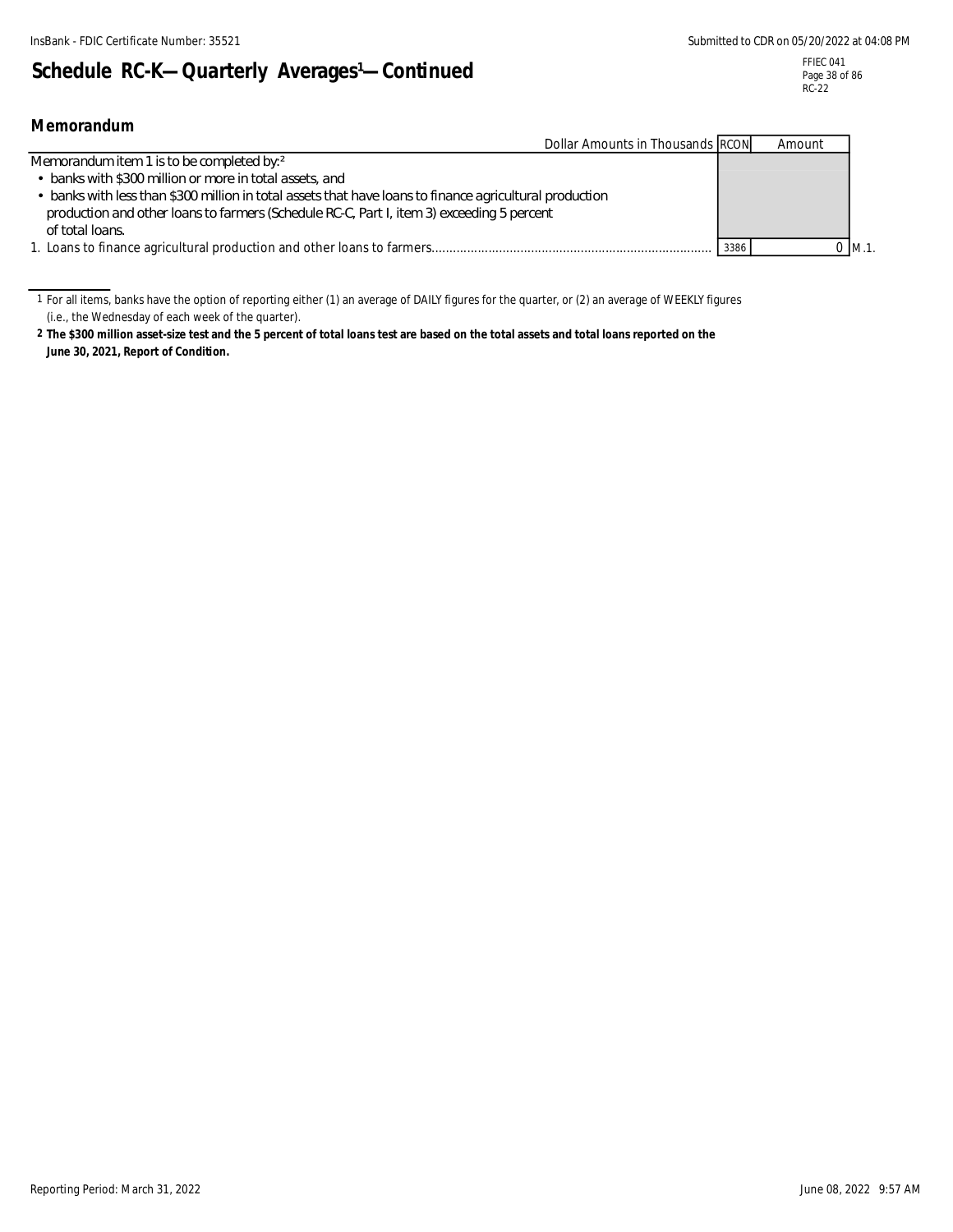# **Schedule RC-L—Derivatives and Off-Balance Sheet Items**

FFIEC 041 Page 39 of 86 RC-23

Please read carefully the instructions for the preparation of Schedule RC-L. Some of the amounts reported in Schedule RC-L are regarded as volume indicators and not necessarily as measures of risk.

|                                                                                                                                                                                                                                                                                        |      |                           |             | Dollar Amounts in Thousands RCON |             | Amount          |                 |
|----------------------------------------------------------------------------------------------------------------------------------------------------------------------------------------------------------------------------------------------------------------------------------------|------|---------------------------|-------------|----------------------------------|-------------|-----------------|-----------------|
| 1. Unused commitments:                                                                                                                                                                                                                                                                 |      |                           |             |                                  |             |                 |                 |
|                                                                                                                                                                                                                                                                                        |      |                           |             |                                  | 3814        | 7,819 1.a.      |                 |
| Item 1.a. (1) is to be completed for the December report only.                                                                                                                                                                                                                         |      |                           |             |                                  |             |                 |                 |
| (1) Unused commitments for reverse mortgages outstanding that are held for investment                                                                                                                                                                                                  |      |                           |             |                                  |             |                 |                 |
|                                                                                                                                                                                                                                                                                        |      |                           |             |                                  | <b>HT72</b> |                 | NR 1.a.1.       |
|                                                                                                                                                                                                                                                                                        |      |                           |             |                                  | 3815        | $\Omega$        | 1.b.            |
| Items 1.b.(1) and 1.b.(2) are to be completed semiannually in the June and December reports only by<br>banks with either \$300 million or more in total assets or \$300 million or more in credit card lines <sup>1</sup><br>(sum of items 1.b. (1) and 1.b. (2) must equal item 1.b). |      |                           |             |                                  |             |                 |                 |
|                                                                                                                                                                                                                                                                                        |      |                           |             |                                  | J455        |                 | NR 1.b.1.       |
|                                                                                                                                                                                                                                                                                        |      |                           |             |                                  | J456        |                 | NR 1.b.2.       |
| c. Commitments to fund commercial real estate, construction, and land development loans:<br>(1) Secured by real estate:                                                                                                                                                                |      |                           |             |                                  |             |                 |                 |
|                                                                                                                                                                                                                                                                                        |      |                           |             |                                  | F164        | 8,720 1.c.1.a.  |                 |
| (b) Commercial real estate, other construction loan, and land development loan                                                                                                                                                                                                         |      |                           |             |                                  |             |                 |                 |
|                                                                                                                                                                                                                                                                                        |      |                           |             |                                  | F165        | 26,064 1.c.1.b. |                 |
|                                                                                                                                                                                                                                                                                        |      |                           |             |                                  | 6550        |                 | $0 \mid 1.c.2.$ |
| e. Other unused commitments:                                                                                                                                                                                                                                                           |      |                           |             |                                  | 3817        |                 | $0$ 1.d.        |
|                                                                                                                                                                                                                                                                                        |      |                           |             |                                  | J457        | 36,942 1.e.1.   |                 |
|                                                                                                                                                                                                                                                                                        |      |                           |             |                                  | J458        | 4,747 1.e.2.    |                 |
|                                                                                                                                                                                                                                                                                        |      |                           |             |                                  | J459        | 1,009 1.e.3.    |                 |
|                                                                                                                                                                                                                                                                                        |      |                           |             |                                  | 3819        | 708 2.          |                 |
| Item 2a is to be completed by banks with \$1 billion or more in total assets 1                                                                                                                                                                                                         |      |                           |             |                                  |             |                 |                 |
|                                                                                                                                                                                                                                                                                        |      |                           |             | <b>NR</b>                        |             |                 | 2.a.            |
|                                                                                                                                                                                                                                                                                        |      |                           |             |                                  | 3821        | 1,275           | 3.              |
| Item 3.a is to be completed by banks with \$1 billion or more in total assets. <sup>1</sup>                                                                                                                                                                                            |      |                           |             |                                  |             |                 |                 |
|                                                                                                                                                                                                                                                                                        |      |                           |             | <b>NR</b>                        |             |                 | 3.a.            |
|                                                                                                                                                                                                                                                                                        |      |                           |             |                                  | 3411        | $0\vert 4$      |                 |
| 5. Not applicable                                                                                                                                                                                                                                                                      |      |                           |             |                                  |             |                 |                 |
| 6. Securities lent and borrowed:<br>a. Securities lent (including customers' securities lent where the customer is indemnified against                                                                                                                                                 |      |                           |             |                                  |             |                 |                 |
|                                                                                                                                                                                                                                                                                        |      |                           |             |                                  | 3433        |                 | $0\,6.a.$       |
|                                                                                                                                                                                                                                                                                        |      |                           |             |                                  | 3432        |                 | $0 \quad 6.b.$  |
|                                                                                                                                                                                                                                                                                        |      |                           |             |                                  |             |                 |                 |
|                                                                                                                                                                                                                                                                                        |      | (Column A)                |             | (Column B)                       |             |                 |                 |
| 7. Credit derivatives:                                                                                                                                                                                                                                                                 | rcon | Sold Protection<br>Amount | <b>RCON</b> | Purchased Protection<br>Amount   |             |                 |                 |
| a. Notional amounts:                                                                                                                                                                                                                                                                   |      |                           |             |                                  |             |                 |                 |
|                                                                                                                                                                                                                                                                                        | C968 | 0                         | C969        | 0                                |             |                 | 7.a.1.          |
|                                                                                                                                                                                                                                                                                        | C970 | 0                         | C971        | 0                                |             |                 | 7.a.2.          |
|                                                                                                                                                                                                                                                                                        | C972 | 0                         | C973        | 0                                |             |                 | 7.a.3.          |
|                                                                                                                                                                                                                                                                                        | C974 | 0                         | C975        | 0                                |             |                 | 7.a.4.          |

**1 The asset-size tests and the \$300 million credit card lines test are based on the total assets and credit card lines reported on the June 30, 2021, Report of Condition.**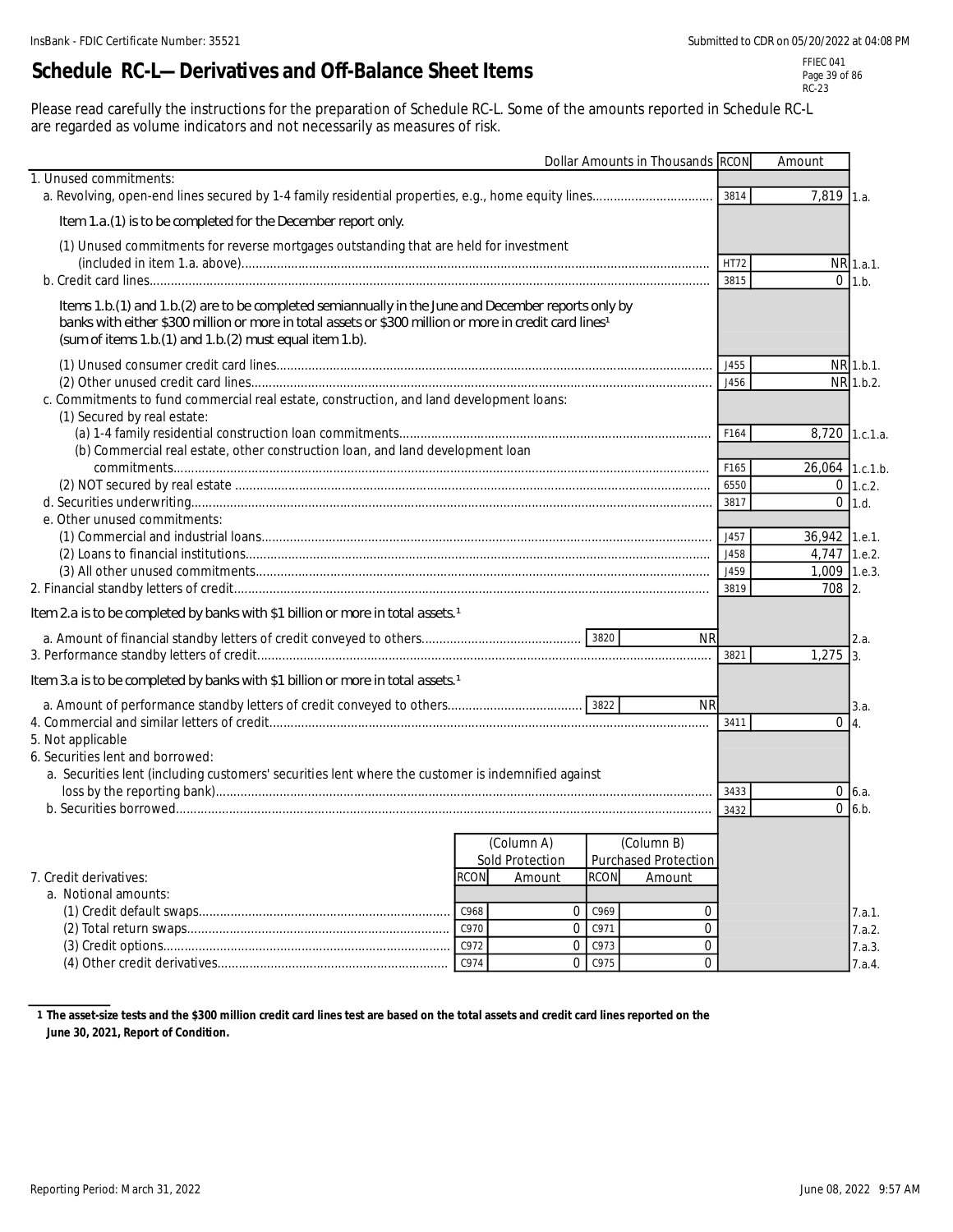#### FFIEC 041 Page 40 of 86 RC-24

|                                                                                                       |      | (Column A)       |                  | (Column B)             |             |                 |              |
|-------------------------------------------------------------------------------------------------------|------|------------------|------------------|------------------------|-------------|-----------------|--------------|
|                                                                                                       |      | Sold Protection  |                  | Purchased Protection   |             |                 |              |
| Dollar Amounts in Thousands RCON                                                                      |      | Amount           | <b>RCON</b>      | Amount                 |             |                 |              |
| 7. b. Gross fair values:                                                                              |      |                  |                  |                        |             |                 |              |
|                                                                                                       |      | $\overline{0}$   | C <sub>221</sub> | $\Omega$               |             |                 | 7.b.1.       |
|                                                                                                       |      | $\Omega$         | C222             | $\Omega$               |             |                 | 7.b.2        |
| 7. c. Notional amounts by regulatory capital treatment: 1                                             |      |                  |                  |                        | <b>RCON</b> | Amount          |              |
| (1) Positions covered under the Market Risk Rule:                                                     |      |                  |                  |                        |             |                 |              |
|                                                                                                       |      |                  |                  |                        | G401        |                 | $0$ 7.c.1.a. |
|                                                                                                       |      |                  |                  |                        | G402        |                 | $0$ 7.c.1.b. |
| (2) All other positions:                                                                              |      |                  |                  |                        |             |                 |              |
| (b) Purchased protection that is recognized as a guarantee for regulatory capital                     |      |                  |                  |                        | G403        |                 | $0$ 7.c.2.a. |
|                                                                                                       |      |                  |                  |                        | G404        |                 | $0$ 7.c.2.b. |
| (c) Purchased protection that is not recognized as a guarantee for regulatory capital                 |      |                  |                  |                        |             |                 |              |
|                                                                                                       |      |                  |                  |                        | G405        |                 | 0 7.c.2.c.   |
|                                                                                                       |      |                  |                  |                        |             |                 |              |
|                                                                                                       |      |                  |                  | Remaining Maturity of: |             |                 |              |
|                                                                                                       |      | (Column A)       |                  | (Column B)             |             | (Column C)      |              |
|                                                                                                       |      | One Year or Less |                  | Over One Year          |             | Over Five Years |              |
|                                                                                                       |      |                  |                  | Through Five Years     | <b>RCON</b> |                 |              |
| Dollar Amounts in Thousands RCON<br>7. d. Notional amounts by remaining maturity:                     |      | Amount           | <b>RCON</b>      | Amount                 |             | Amount          |              |
| (1) Sold credit protection: 2                                                                         |      |                  |                  |                        |             |                 |              |
|                                                                                                       | G406 | $\mathbf{0}$     | G407             |                        | 0 G408      |                 | $0$ 7.d.1.a. |
|                                                                                                       |      | $\mathbf{0}$     | G410             | $\overline{0}$         | G411        |                 | $0$ 7.d.1.b. |
| (2) Purchased credit protection: 3                                                                    |      |                  |                  |                        |             |                 |              |
|                                                                                                       |      | 0                | G413             |                        | 0.6414      |                 | $0$ 7.d.2.a. |
|                                                                                                       | G415 | $\mathbf{0}$     | G416             | $\overline{0}$         | G417        |                 | $0$ 7.d.2.b. |
|                                                                                                       |      |                  |                  |                        | <b>RCON</b> |                 |              |
| 8. Not applicable                                                                                     |      |                  |                  |                        |             | Amount          |              |
| 9. All other off-balance sheet liabilities (exclude derivatives) (itemize and describe each component |      |                  |                  |                        |             |                 |              |
|                                                                                                       |      |                  |                  |                        | 3430        |                 | $0 \mid 9$ . |
| a. Not applicable                                                                                     |      |                  |                  |                        |             |                 |              |
|                                                                                                       |      |                  | 3434             | $\Omega$               |             |                 | 9.b.         |
| c. Standby letters of credit issued by another party (e.g., a Federal                                 |      |                  |                  |                        |             |                 |              |
|                                                                                                       |      |                  | C978             | 0                      |             |                 | 9.c.         |
| <b>TEXT</b><br>d.                                                                                     |      |                  |                  |                        |             |                 |              |
| 3555                                                                                                  |      |                  | 3555             | $\Omega$               |             |                 | 9.d.         |
| <b>TEXT</b><br>e.                                                                                     |      |                  |                  |                        |             |                 |              |
| 3556                                                                                                  |      |                  | 3556             | 0                      |             |                 | 9.e.         |
| f.<br><b>TEXT</b>                                                                                     |      |                  |                  |                        |             |                 |              |
| 3557<br>10. All other off-balance sheet assets (exclude derivatives) (itemize and                     |      |                  | 3557             | 0                      |             |                 | 9.f.         |
| describe each component of this item over 25% of Schedule RC,                                         |      |                  |                  |                        |             |                 |              |
|                                                                                                       |      |                  |                  |                        | 5591        |                 | $0 \mid 10.$ |
|                                                                                                       |      |                  | 3435             | $\overline{0}$         |             |                 | 10.a.        |
| <b>TEXT</b>                                                                                           |      |                  |                  |                        |             |                 |              |
| b.<br>5592                                                                                            |      |                  | 5592             | 0                      |             |                 | 10.b.        |
| <b>TEXT</b>                                                                                           |      |                  |                  |                        |             |                 |              |
| 5593<br>C.                                                                                            |      |                  | 5593             | $\Omega$               |             |                 | 10.c.        |
| <b>TEXT</b>                                                                                           |      |                  |                  |                        |             |                 |              |
| d.<br>5594                                                                                            |      |                  | 5594             | 0                      |             |                 | 10.d.        |
| <b>TEXT</b>                                                                                           |      |                  |                  |                        |             |                 |              |
| e. 5595                                                                                               |      |                  | 5595             | 0                      |             |                 | 10.e.        |

1 Sum of items 7.c.(1)(a) and 7.c.(2)(a) must equal sum of items 7.a.(1) through (4), column A. Sum of items 7.c.(1)(b), 7.c.(2)(b), and 7.c.(2)(c) must equal sum of items 7.a.(1) through (4), column B.

2 Sum of items 7.d.(1)(a) and (b), columns A through C, must equal sum of items 7.a.(1) through (4), column A.

3 Sum of items 7.d.(2)(a) and (b), columns A through C, must equal sum of items 7.a.(1) through (4), column B.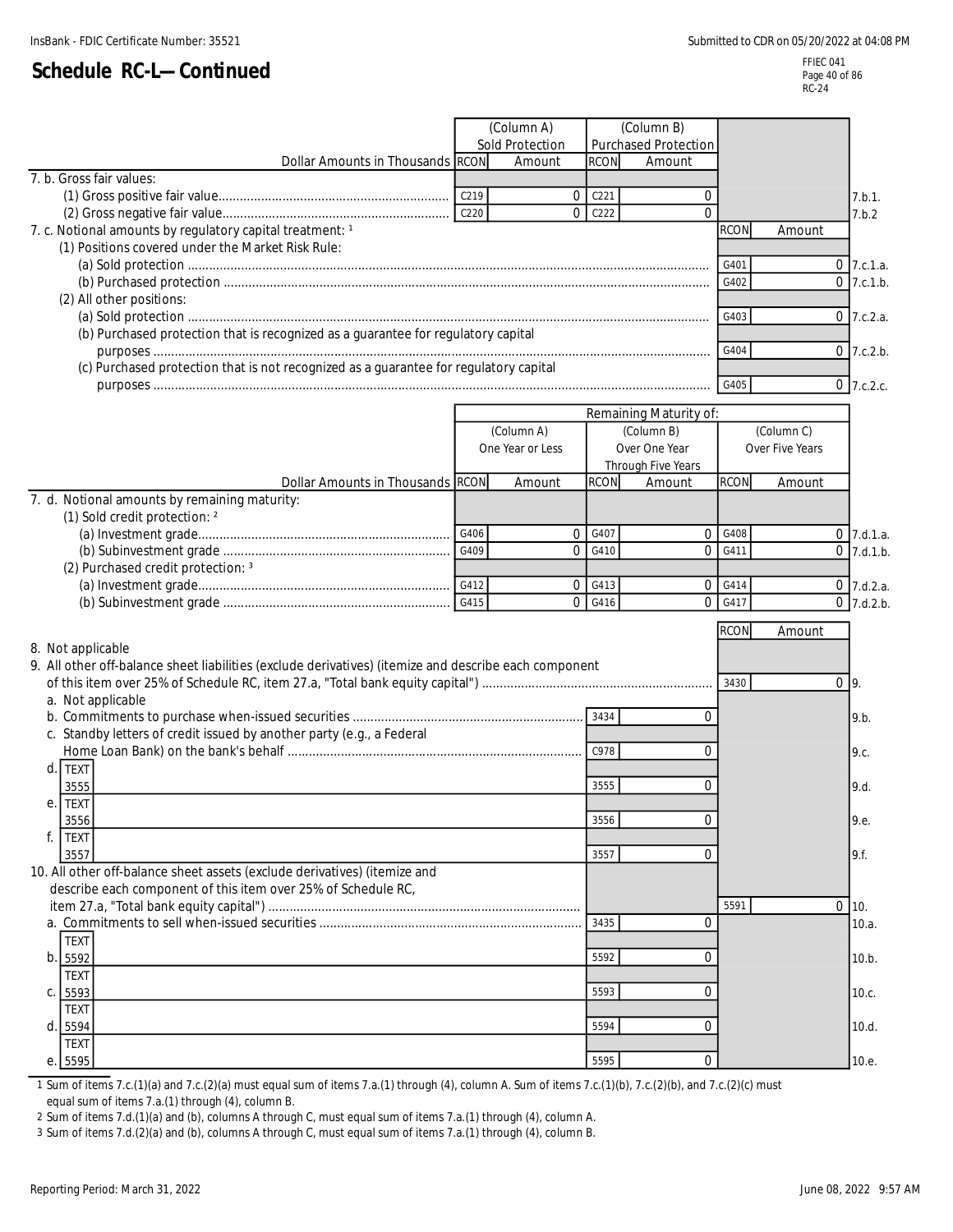| Dollar Amounts in Thousands RCON                                                             |                  | Amount |          |
|----------------------------------------------------------------------------------------------|------------------|--------|----------|
| I tems 11.a and 11.b are to be completed semiannually in the June and December reports only. |                  |        |          |
| 11. Year-to-date merchant credit card sales volume:                                          |                  |        |          |
|                                                                                              | C <sub>223</sub> |        | NR 11.a. |
|                                                                                              | C <sub>224</sub> |        | NR 11.b. |

|                                        | (Column A)           | (Column B)       | (Column C)               | (Column D)       |              |
|----------------------------------------|----------------------|------------------|--------------------------|------------------|--------------|
|                                        | <b>Interest Rate</b> | Foreign Exchange | <b>Equity Derivative</b> | Commodity and    |              |
|                                        | Contracts            | Contracts        | Contracts                | Other Contracts  |              |
| Dollar Amounts in Thousands            | Amount               | Amount           | Amount                   | Amount           |              |
| <b>Derivatives Position Indicators</b> |                      |                  |                          |                  |              |
| 12. Gross amounts (e.g., notional      |                      |                  |                          |                  |              |
| amounts) (for each column,             |                      |                  |                          |                  |              |
| sum of items 12.a through 12.e         |                      |                  |                          |                  |              |
| must equal sum of items                |                      |                  |                          |                  |              |
| 13 and 14):                            | <b>RCON 8693</b>     | <b>RCON 8694</b> | <b>RCON 8695</b>         | <b>RCON 8696</b> |              |
|                                        | $\Omega$             | $\Omega$         | $\Omega$                 | $\Omega$         | 12.a.        |
|                                        | <b>RCON 8697</b>     | <b>RCON 8698</b> | <b>RCON 8699</b>         | <b>RCON 8700</b> |              |
|                                        | $\Omega$             | $\Omega$         | $\Omega$                 |                  | $0$ 12.b.    |
| c. Exchange-traded option              |                      |                  |                          |                  |              |
| contracts:                             | <b>RCON 8701</b>     | <b>RCON 8702</b> | <b>RCON 8703</b>         | <b>RCON 8704</b> |              |
|                                        | $\Omega$             | $\Omega$         | $\Omega$                 |                  | $0$ 12.c.1.  |
|                                        | <b>RCON 8705</b>     | <b>RCON 8706</b> | <b>RCON 8707</b>         | <b>RCON 8708</b> |              |
|                                        | $\mathbf{0}$         | $\mathbf{0}$     | $\mathbf 0$              |                  | $0$ 12.c.2.  |
| d. Over-the-counter option             |                      |                  |                          |                  |              |
| contracts:                             | <b>RCON 8709</b>     | <b>RCON 8710</b> | <b>RCON 8711</b>         | <b>RCON 8712</b> |              |
|                                        | $\Omega$             | $\Omega$         | $\Omega$                 |                  | $0$ 12.d.1.  |
|                                        | <b>RCON 8713</b>     | <b>RCON 8714</b> | <b>RCON 8715</b>         | <b>RCON 8716</b> |              |
|                                        | 50,000               | $\Omega$         | $\Omega$                 | $\overline{0}$   | 12.d.2.      |
|                                        | <b>RCON 3450</b>     | <b>RCON 3826</b> | <b>RCON 8719</b>         | <b>RCON 8720</b> |              |
|                                        | 87,888               | $\Omega$         | $\Omega$                 |                  | $0 \, 12.e.$ |
| 13. Total gross notional amount of     |                      |                  |                          |                  |              |
| derivative contracts held for          | RCON A126            | RCON A127        | <b>RCON 8723</b>         | <b>RCON 8724</b> |              |
|                                        | 57,713               | $\mathbf{0}$     | $\Omega$                 |                  | $0$ 13.      |
| 14. Total gross notional amount of     |                      |                  |                          |                  |              |
| derivative contracts held for          | <b>RCON 8725</b>     | <b>RCON 8726</b> | <b>RCON 8727</b>         | <b>RCON 8728</b> |              |
|                                        | 80.175               | $\Omega$         | $\Omega$                 |                  | $0$ 14.      |
| a. Interest rate swaps where           |                      |                  |                          |                  |              |
| the bank has agreed to pay             | RCON A589            |                  |                          |                  |              |
|                                        | 30,088               |                  |                          |                  | 14.a.        |
| 15. Gross fair values of derivative    |                      |                  |                          |                  |              |
| contracts:                             |                      |                  |                          |                  |              |
| a. Contracts held for trading:         | <b>RCON 8733</b>     | <b>RCON 8734</b> | <b>RCON 8735</b>         | <b>RCON 8736</b> |              |
|                                        | 278                  | $\overline{0}$   | $\overline{0}$           |                  | $0$ 15.a.1.  |
|                                        | <b>RCON 8737</b>     | <b>RCON 8738</b> | <b>RCON 8739</b>         | <b>RCON 8740</b> |              |
|                                        | $\Omega$             | $\Omega$         | $\Omega$                 |                  | $0$ 15.a.2   |
| b. Contracts held for purposes         |                      |                  |                          |                  |              |
| other than trading:                    | <b>RCON 8741</b>     | <b>RCON 8742</b> | <b>RCON 8743</b>         | <b>RCON 8744</b> |              |
|                                        | 3,654                | $\overline{0}$   | $\overline{0}$           |                  | $0$ 15.b.1.  |
|                                        | <b>RCON 8745</b>     | <b>RCON 8746</b> | <b>RCON 8747</b>         | <b>RCON 8748</b> |              |
|                                        | 45                   | 0                | 0                        |                  | $0$ 15.b.2.  |
|                                        |                      |                  |                          |                  |              |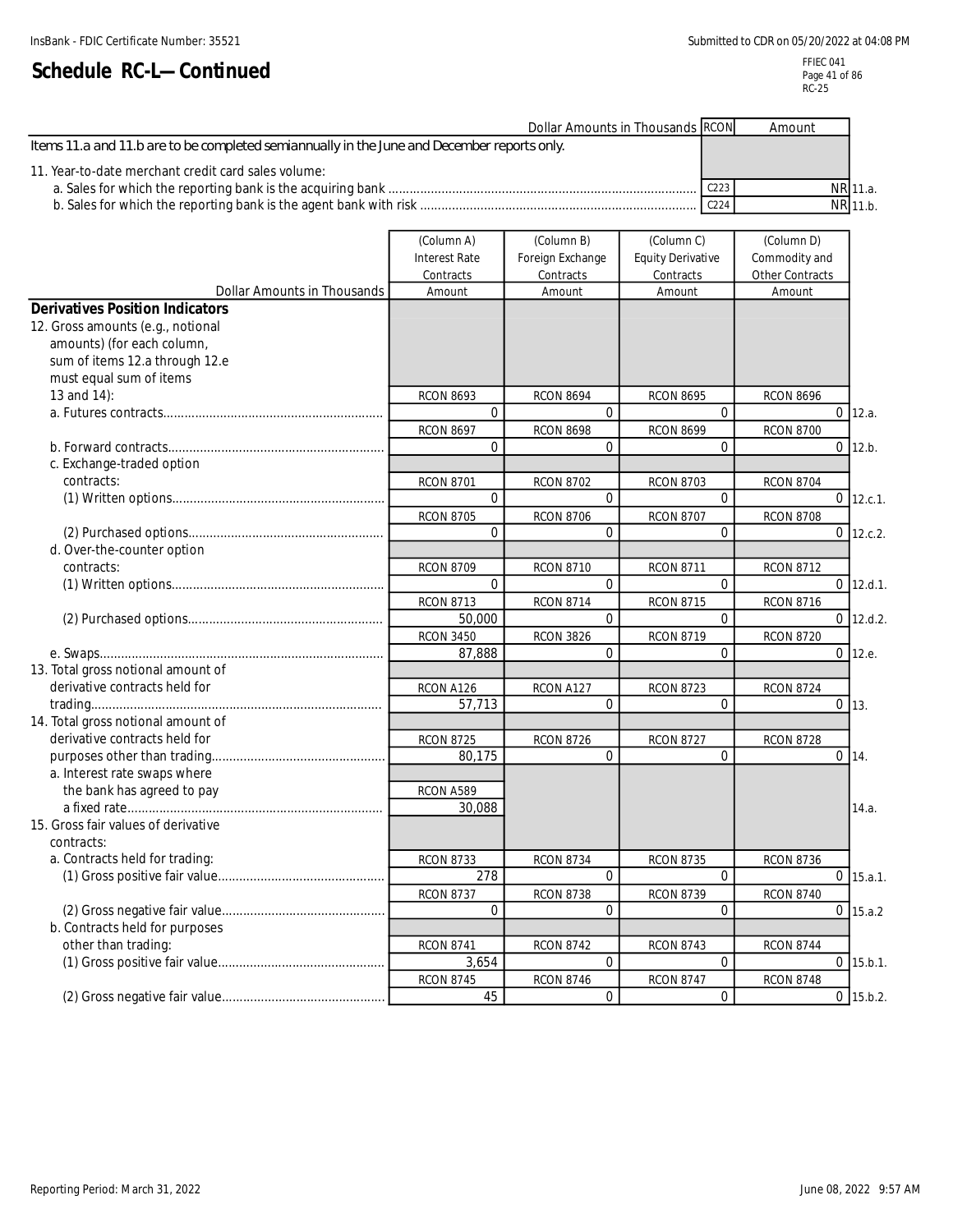FFIEC 041 Page 42 of 86 RC-26

|                                                                                                     | (Column A)                  | (Columns B - D) | (Column E)           |            |
|-----------------------------------------------------------------------------------------------------|-----------------------------|-----------------|----------------------|------------|
|                                                                                                     | <b>Banks and Securities</b> | Not applicable  | Corporations and All |            |
|                                                                                                     | Firms                       |                 | Other Counterparties |            |
| Dollar Amounts in Thousands RCON                                                                    | Amount                      |                 | Amount               |            |
| Item 16 is to be completed only by banks with total<br>assets of \$10 billion or more. <sup>1</sup> |                             |                 |                      |            |
| 16. Over-the counter derivatives:                                                                   |                             |                 |                      |            |
|                                                                                                     |                             |                 |                      | NR 16.a.   |
| b. Fair value of collateral:                                                                        |                             |                 |                      |            |
|                                                                                                     | ΝR                          |                 | G42                  | NR 16.b.1. |
|                                                                                                     |                             |                 | G432                 | NR 16.b.2. |
|                                                                                                     | <b>NR</b>                   |                 |                      | NR 16.b.3. |
| (4) through (6) Not applicable                                                                      |                             |                 |                      |            |
|                                                                                                     | ΝR                          |                 |                      | NR 16.b.7. |
| (8) Total fair value of collateral                                                                  |                             |                 |                      |            |
|                                                                                                     | <b>NR</b>                   |                 | G462                 | NR 16.b.8. |

**1 The \$10 billion asset-size test is based on the total assets reported on the June 30, 2021, Report of Condition.**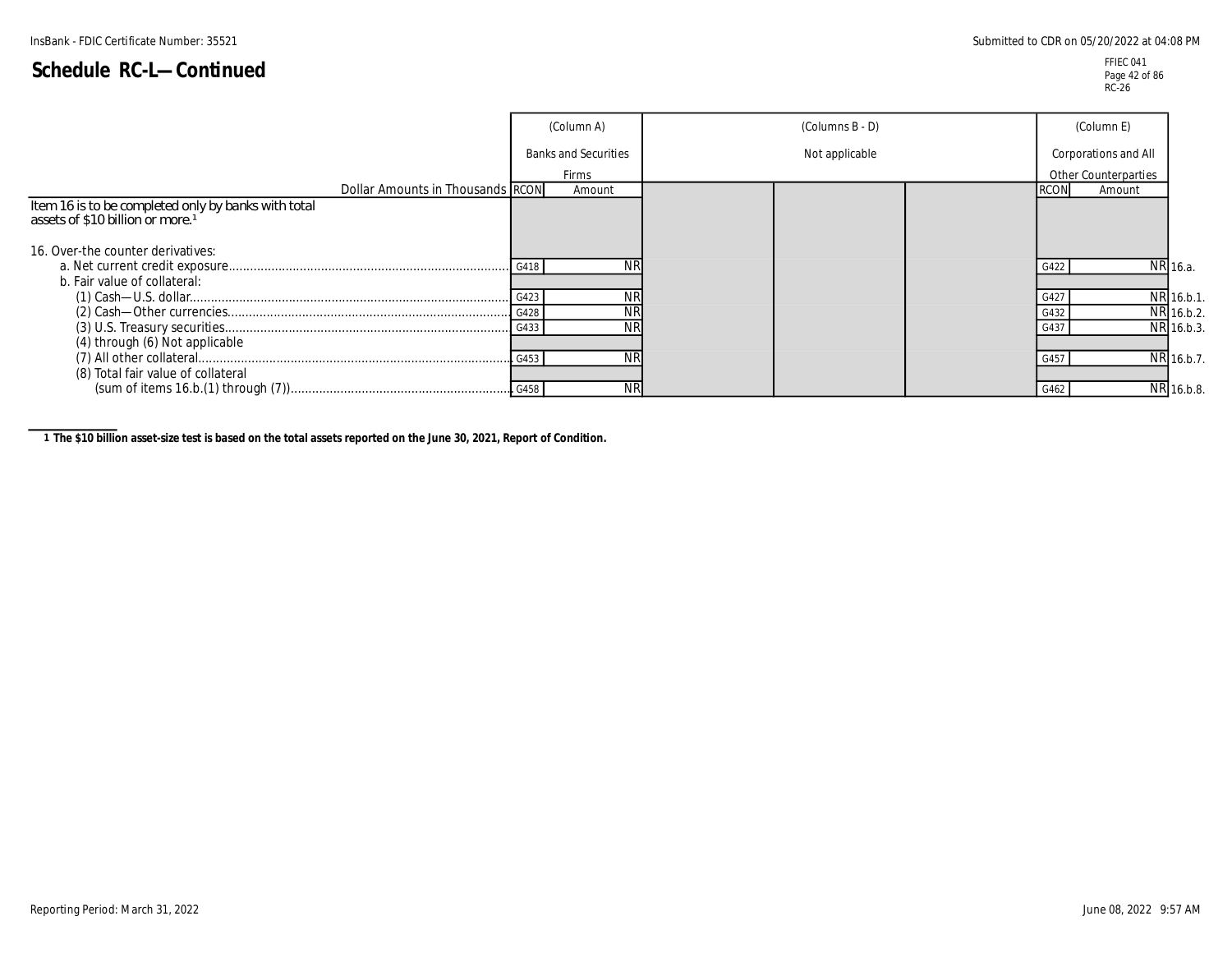**Schedule RC-M—Memoranda**

FFIEC 041 Page 43 of 86 RC-27

| Dollar Amounts in Thousands RCON                                                                     |      | Amount           |                                     |
|------------------------------------------------------------------------------------------------------|------|------------------|-------------------------------------|
| 1. Extensions of credit by the reporting bank to its executive officers, directors, principal        |      |                  |                                     |
| shareholders, and their related interests as of the report date:                                     |      |                  |                                     |
| a. Aggregate amount of all extensions of credit to all executive officers, directors, principal      |      |                  |                                     |
|                                                                                                      | 6164 | $2,638$ 1.a.     |                                     |
| b. Number of executive officers, directors, and principal shareholders to whom the                   |      |                  |                                     |
| amount of all extensions of credit by the reporting bank (including extensions of                    |      |                  |                                     |
| credit to related interests) equals or exceeds the lesser of \$500,000 or 5<br>Number                |      |                  |                                     |
| percent of total capital as defined for this purpose in agency regulations<br>$\overline{2}$<br>6165 |      |                  | 1.b.                                |
| 2. Intangible assets:                                                                                |      |                  |                                     |
|                                                                                                      | 3164 |                  | $0 \vert 2.a.$                      |
| $\Omega$                                                                                             |      |                  | 2.a.1.                              |
|                                                                                                      | 3163 |                  | $0$ 2.b.                            |
|                                                                                                      | JF76 |                  | $0\,$ 2.c.                          |
|                                                                                                      | 2143 |                  | $0 \quad 2.d.$                      |
| 3. Other real estate owned:                                                                          |      |                  |                                     |
|                                                                                                      | 5508 |                  | $0 \, 3.a.$                         |
|                                                                                                      | 5509 |                  | $0 \overline{\smash{\big)}3}$ .b.   |
|                                                                                                      | 5510 |                  | $0 \,$ 3.c.                         |
|                                                                                                      | 5511 |                  | $0 \overline{\smash{\big)}3.d.}$    |
|                                                                                                      | 5512 |                  | $0 \,$ 3.e.                         |
|                                                                                                      | 2150 |                  | $0 \overline{\smash{\big)}\ 3.5}$ . |
| 4. Cost of equity securities with readily determinable fair values not held for trading              |      |                  |                                     |
|                                                                                                      | JA29 |                  | 4.                                  |
| 5. Other borrowed money:                                                                             |      |                  |                                     |
| a. Federal Home Loan Bank advances:                                                                  |      |                  |                                     |
| (1) Advances with a remaining maturity or next repricing date of: (2)                                |      |                  |                                     |
|                                                                                                      | F055 | 3,000 5.a.1.a.   |                                     |
|                                                                                                      | F056 | 23,000 5.a.1.b.  |                                     |
|                                                                                                      | F057 | $4,000$ 5.a.1.c. |                                     |
|                                                                                                      | F058 |                  | $0 \,$ 5.a.1.d.                     |
| (2) Advances with a REMAINING MATURITY of one year or less                                           |      |                  |                                     |
|                                                                                                      | 2651 | $3,000$ 5.a.2.   |                                     |
|                                                                                                      | F059 |                  | $0\,$ 5.a.3.                        |
| b. Other borrowings:                                                                                 |      |                  |                                     |
| (1) Other borrowings with a remaining maturity or next repricing date of: (4)                        |      |                  |                                     |
|                                                                                                      | F060 |                  | 322 5.b.1.a.                        |
|                                                                                                      | F061 |                  | $0$ 5.b.1.b.                        |
|                                                                                                      | F062 |                  | $0\,$ 5.b.1.c.                      |
|                                                                                                      | F063 |                  | $0\,$ 5.b.1.d.                      |
| (2) Other borrowings with a REMAINING MATURITY of one year or less                                   |      |                  |                                     |
|                                                                                                      | B571 |                  | $322$ 5.b.2.                        |
| c. Total (sum of items $5.a.(1)(a) - (d)$ and items $5.b.(1)(a) - (d))$                              |      |                  |                                     |
|                                                                                                      | 3190 | 30,322 5.c.      |                                     |
|                                                                                                      |      |                  |                                     |

1 Item 4 is to be completed only by insured state banks that have been approved by the FDIC to hold grandfathered equity investments. See

instructions for this item and the Glossary entry for "Securities Activities" for further detail on accounting for investments in equity securities.

2 Report fixed rate advances by remaining maturity and floating-rate advances by next repricing date.

3 Report both fixed and floating-rate advances by remaining maturity. Exclude floating-rate advances with a next repricing date of one year or less that have a remaining maturity of over one year.

4 Report fixed rate other borrowings by remaining maturity and floating-rate other borrowings by next repricing date.

5 Report both fixed and floating-rate other borrowings by remaining maturity. Exclude floating-rate other borrowings with a next repricing date of one year or less that have a remaining maturity of over one year.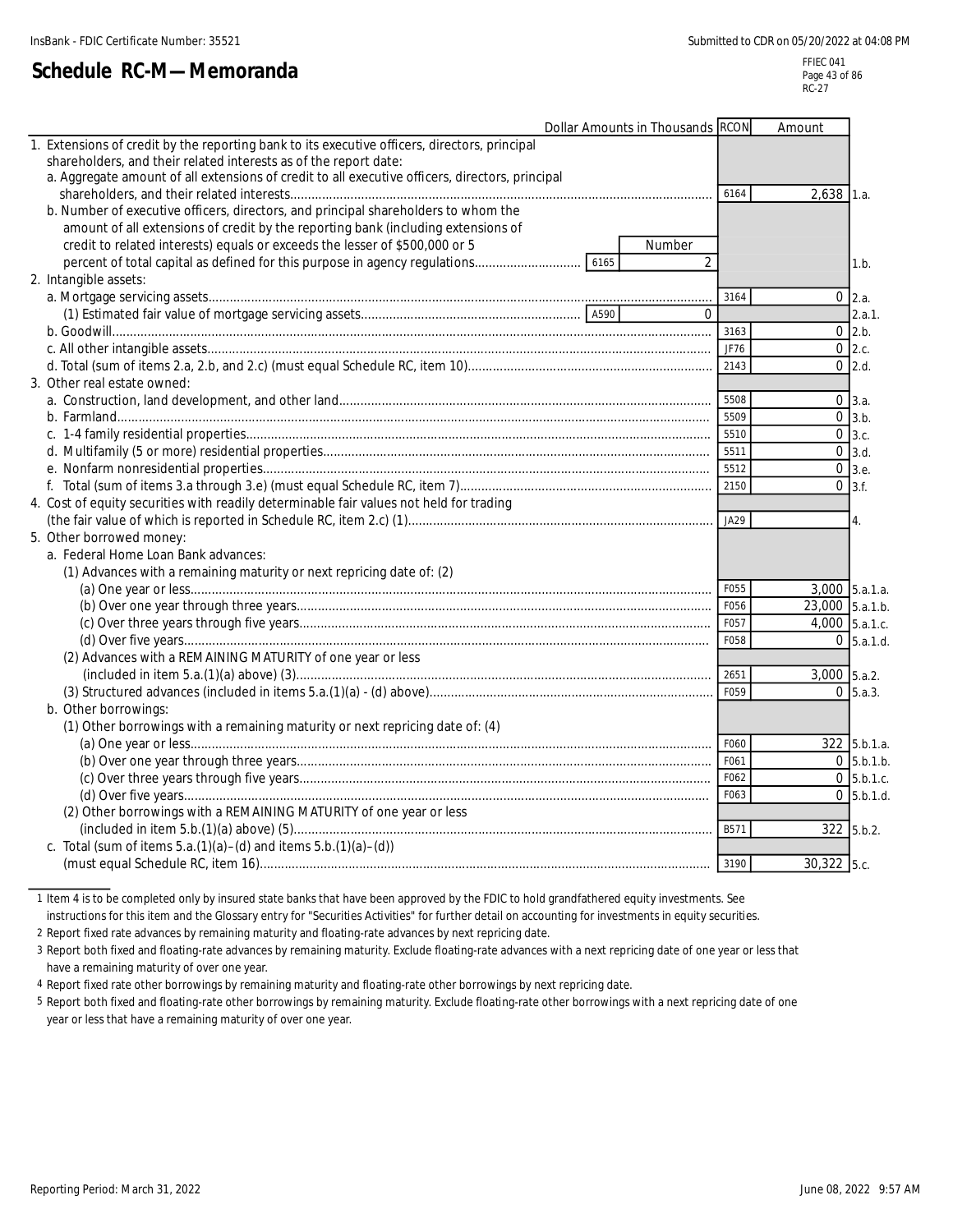| Dollar Amounts in Thousands RCON                                                                                                                                                                                                                                   |                     | YES / NO                 |           |
|--------------------------------------------------------------------------------------------------------------------------------------------------------------------------------------------------------------------------------------------------------------------|---------------------|--------------------------|-----------|
|                                                                                                                                                                                                                                                                    | B569                | NO.                      | 6.        |
|                                                                                                                                                                                                                                                                    | <b>RCON</b>         | Amount                   |           |
|                                                                                                                                                                                                                                                                    | <b>B570</b>         | $\overline{0}$           | 7.        |
| 8. Internet Website addresses and physical office trade names:<br>a. Uniform Resource Locator (URL) of the reporting institution's primary Internet Web site (home page), if any<br>(Example: www.examplebank.com):<br><b>TEXT</b><br>4087 http:// www.insbank.com |                     |                          | 8.a.      |
| b. URLs of all other public-facing Internet websites that the reporting institution uses to accept or solicit deposits from                                                                                                                                        |                     |                          |           |
| the public, if any (Example: www.examplebank.biz):1<br><b>TE01</b>                                                                                                                                                                                                 |                     |                          |           |
| (1) N528 http:// www.insbanktn.com<br><b>TE02</b>                                                                                                                                                                                                                  |                     |                          | 8.b.1.    |
| (2) N528 http:// www.tmamedicalbanking.com                                                                                                                                                                                                                         |                     |                          | 8.b.2.    |
| <b>TE03</b><br>(3) N528 http:// www.medquity.com                                                                                                                                                                                                                   |                     |                          | 8.b.3.    |
| TE <sub>04</sub><br>(4) N528 http://<br><u> 1989 - Johann Barn, amerikan bernama di sebagai bernama dan bernama di sebagai bernama dalam bernama dalam b</u>                                                                                                       |                     |                          | 8.b.4.    |
| <b>TE05</b><br>(5) N528 http://                                                                                                                                                                                                                                    |                     |                          | 8.b.5.    |
| <b>TE06</b>                                                                                                                                                                                                                                                        |                     |                          |           |
| (6) N528 http://<br><b>TE07</b>                                                                                                                                                                                                                                    |                     |                          | 8.b.6.    |
| $(7)$ N528 http://<br><b>TE08</b>                                                                                                                                                                                                                                  |                     |                          | 8.b.7.    |
| (8) N528 http://                                                                                                                                                                                                                                                   |                     |                          | 8.b.8.    |
| <b>TE09</b><br>(9) N528 http://                                                                                                                                                                                                                                    |                     |                          | 8.b.9.    |
| <b>TE10</b><br>(10) N528 http://                                                                                                                                                                                                                                   |                     |                          | 8.b.10    |
| c. Trade names other than the reporting institution's legal title used to identify one or more of the institution's physical                                                                                                                                       |                     |                          |           |
| offices at which deposits are accepted or solicited from the public, if any:<br>TE01                                                                                                                                                                               |                     |                          |           |
| (1) N529 TMA Medical Banking<br><b>TE02</b>                                                                                                                                                                                                                        |                     |                          | 8.c.1.    |
| $(2)$ N <sub>529</sub><br><b>TE03</b>                                                                                                                                                                                                                              |                     |                          | 8.c.2.    |
| $(3)$ N529                                                                                                                                                                                                                                                         |                     |                          | 8.c.3.    |
| TE04<br>N529<br>(4)                                                                                                                                                                                                                                                |                     |                          | 8.c.4.    |
| TF05<br>$(5)$ N529                                                                                                                                                                                                                                                 |                     |                          | 8.c.5.    |
| <b>TE06</b>                                                                                                                                                                                                                                                        |                     |                          |           |
| $(6)$ N529                                                                                                                                                                                                                                                         |                     |                          | 8.c.6.    |
| Item 9 is to be completed annually in the December report only.                                                                                                                                                                                                    |                     |                          |           |
| 9. Do any of the bank's Internet websites have transactional capability, i.e., allow the                                                                                                                                                                           | <b>RCON</b><br>4088 | YES / NO<br><b>NR</b>    | 9.        |
| 10. Secured liabilities:<br>a. Amount of "Federal funds purchased" that are secured                                                                                                                                                                                | <b>RCON</b>         |                          |           |
|                                                                                                                                                                                                                                                                    | F064                | Amount<br>$\overline{0}$ | 10.a.     |
| b. Amount of "Other borrowings" that are secured                                                                                                                                                                                                                   | F065                |                          | 322 10.b. |
| 11. Does the bank act as trustee or custodian for Individual Retirement Accounts, Health                                                                                                                                                                           | <b>RCON</b>         | YES / NO                 |           |
| 12. Does the bank provide custody, safekeeping, or other services involving the acceptance                                                                                                                                                                         | G463                | N <sub>O</sub>           | 11.       |
|                                                                                                                                                                                                                                                                    | G464                | NO                       | 12.       |

1 Report only highest level URLs (for example, report www.examplebank.biz, but do not also report www.examplebank.biz/checking). Report each top level domain name used (for example, report both www.examplebank.biz and www.examplebank.net).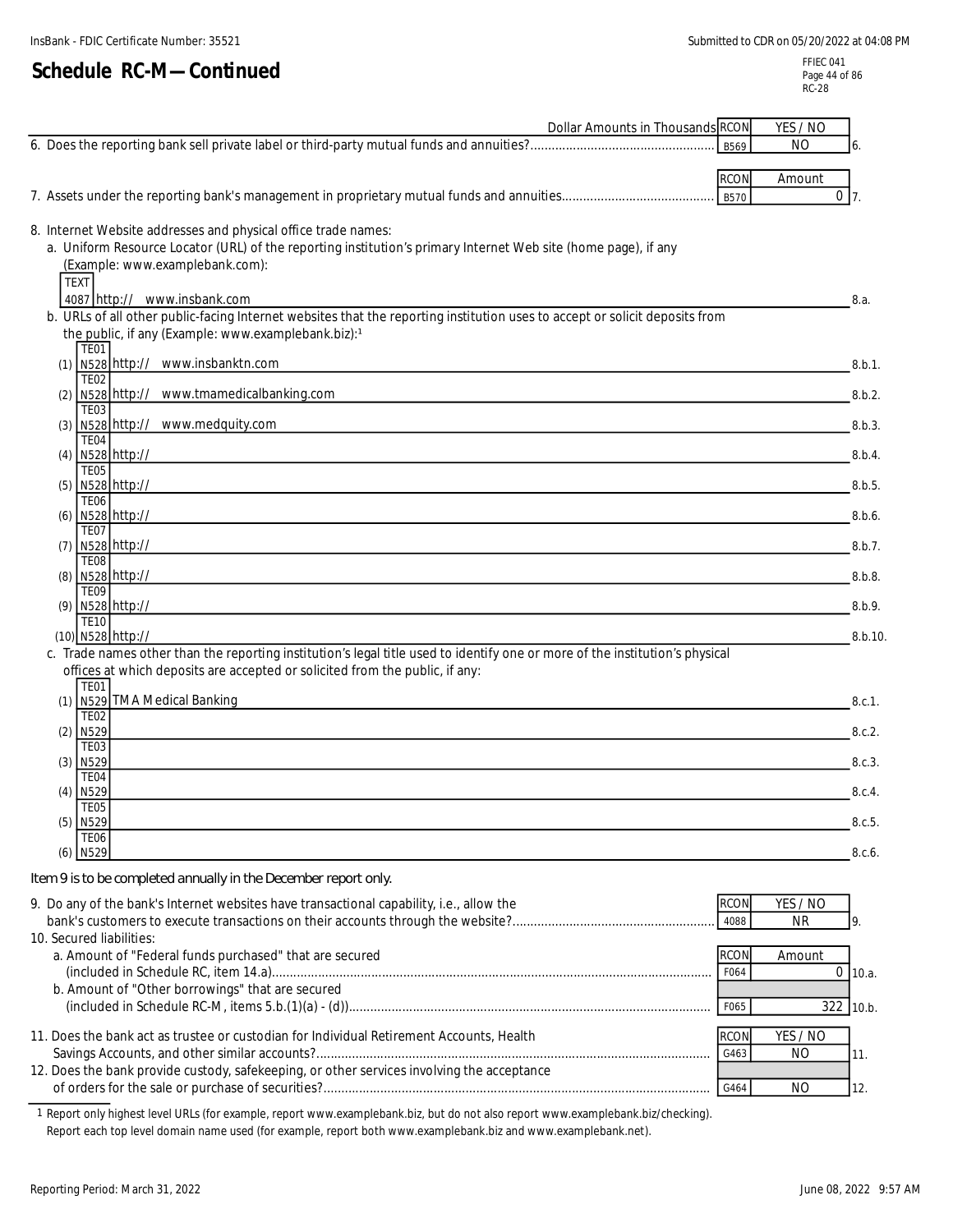|                                                                                                                             | Dollar Amounts in Thousands RCON | Amount                |                |
|-----------------------------------------------------------------------------------------------------------------------------|----------------------------------|-----------------------|----------------|
| 13. Assets covered by loss-sharing agreements with the FDIC:                                                                |                                  |                       |                |
| a. Loans and leases (included in Schedule RC, items 4.a and 4.b):                                                           |                                  |                       |                |
| (1) Loans secured by real estate:                                                                                           |                                  |                       |                |
| (a) Construction, land development, and other land loans:                                                                   |                                  |                       |                |
|                                                                                                                             |                                  | K169                  | $0$ 13.a.1a1   |
|                                                                                                                             |                                  | K170                  | $0$ 13.a.1a2   |
|                                                                                                                             |                                  | K171                  | $0_{13.a.1b}$  |
| (c) Secured by 1-4 family residential properties:                                                                           |                                  |                       |                |
| (1) Revolving, open-end loans secured by 1-4 family residential                                                             |                                  |                       |                |
|                                                                                                                             |                                  | K172                  | $0$ 13.a.1c1   |
| (2) Closed-end loans secured by 1-4 family residential properties:                                                          |                                  |                       |                |
|                                                                                                                             |                                  | K173                  | $0$ 13.a.1.c2a |
|                                                                                                                             |                                  | K174                  | $0$ 13.a.1.c2b |
|                                                                                                                             |                                  | K175                  | $0$ 13.a.1d    |
| (e) Secured by nonfarm nonresidential properties:                                                                           |                                  |                       |                |
|                                                                                                                             |                                  | K176                  | $0$   13.a.1e1 |
|                                                                                                                             |                                  | K177                  | $0$ 13.a.1e2   |
| $(2) - (4)$ Not applicable                                                                                                  |                                  |                       |                |
|                                                                                                                             |                                  | K183                  | $0$ 13.a.5     |
| b. Other real estate owned (included in Schedule RC, item 7):                                                               |                                  |                       |                |
|                                                                                                                             |                                  | K187                  | $0$ 13.b.1.    |
|                                                                                                                             |                                  | K188                  | $0$ 13.b.2.    |
|                                                                                                                             |                                  | K189                  | $0$ 13.b.3.    |
|                                                                                                                             |                                  | K190                  | $0$ 13.b.4.    |
|                                                                                                                             |                                  | K191                  | $0$ 13.b.5.    |
| (6) Not applicable                                                                                                          |                                  |                       |                |
| (7) Portion of covered other real estate owned included in items 13.b.(1) through (5)                                       |                                  |                       |                |
|                                                                                                                             |                                  | K192                  | $0$ 13.b.7.    |
|                                                                                                                             |                                  | J461                  | $0$ 13.c.      |
|                                                                                                                             |                                  | J462                  | $0$ 13.d.      |
| Items 14.a and 14.b are to be completed annually in the December report only.                                               |                                  |                       |                |
| 14. Captive insurance and reinsurance subsidiaries:                                                                         |                                  |                       |                |
|                                                                                                                             |                                  | K193                  | NR 14.a.       |
|                                                                                                                             |                                  | K194                  | NR 14.b.       |
|                                                                                                                             |                                  |                       |                |
| Item 15 is to be completed by institutions that are required or have elected to be treated as<br>a Qualified Thrift Lender. |                                  |                       |                |
|                                                                                                                             |                                  |                       |                |
| 15. Qualified Thrift Lender (QTL) test:                                                                                     |                                  |                       |                |
| a. Does the institution use the Home Owners' Loan Act (HOLA) QTL test or the Internal                                       |                                  |                       |                |
| Revenue Service Domestic Building and Loan Association (IRS DBLA) test to determine                                         |                                  | <b>RCON</b><br>Number |                |
|                                                                                                                             |                                  | L133                  | NR 15.a.       |
| b. Has the institution been in compliance with the HOLA QTL test as of each month end                                       |                                  | YES / NO              |                |
|                                                                                                                             |                                  | L135                  | NR 15.b.       |

1 Report total assets before eliminating intercompany transactions between the consolidated insurance or reinsurance subsidiary and other offices or consolidated subsidiaries of the reporting bank.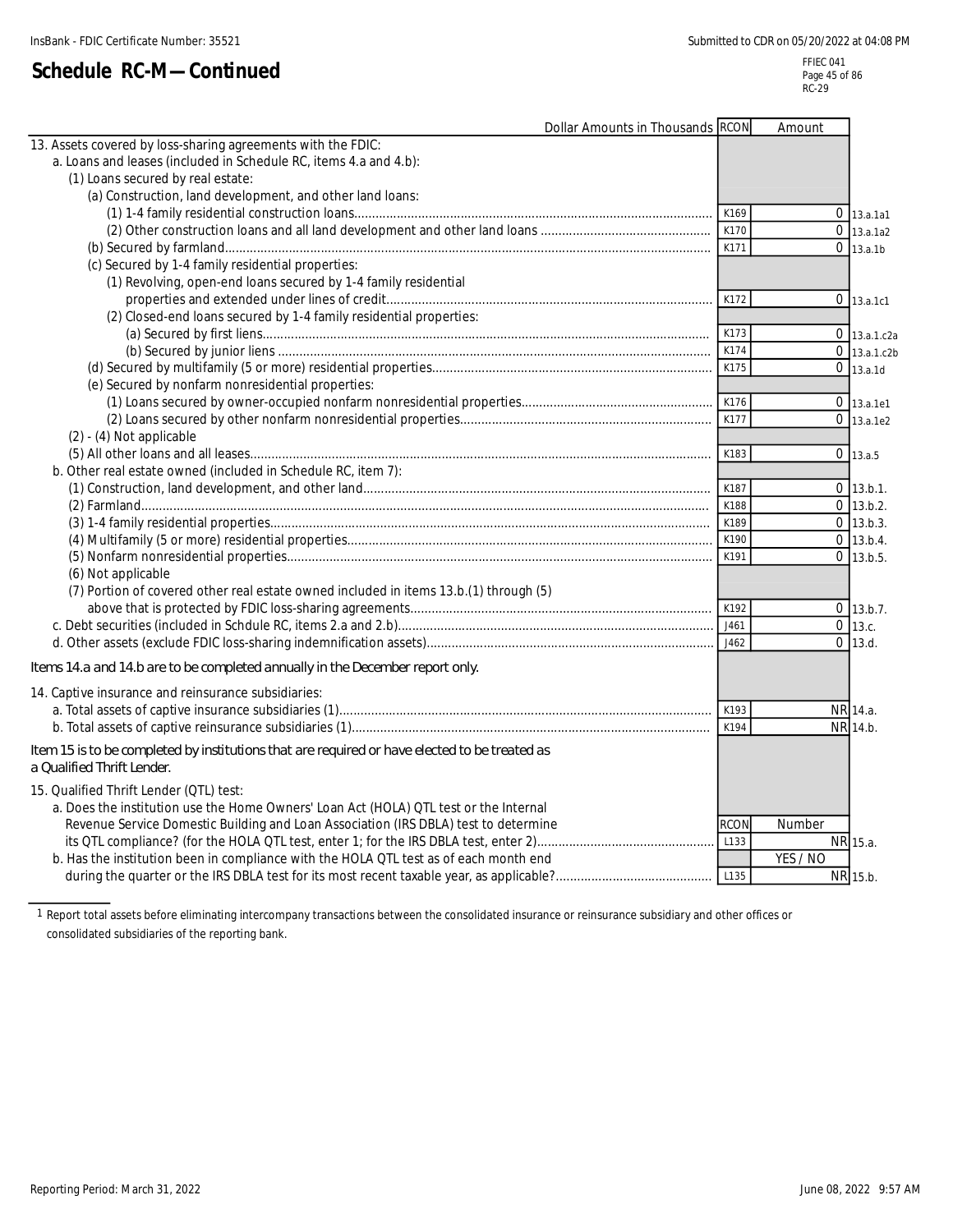|                                                                                                                                                                                                                                                                                | Dollar Amounts in Thousands RCON |                  | Number      |             |
|--------------------------------------------------------------------------------------------------------------------------------------------------------------------------------------------------------------------------------------------------------------------------------|----------------------------------|------------------|-------------|-------------|
| Item 16.a and, if appropriate, items 16.b.(1) through 16.b.(3) are to be completed annually in<br>the December report only.                                                                                                                                                    |                                  |                  |             |             |
| 16. International remittance transfers offered to consumers:1<br>a. Estimated number of international remittance transfers provided by your institution                                                                                                                        |                                  |                  |             |             |
|                                                                                                                                                                                                                                                                                |                                  | N523             |             | NR 16.a.    |
| Items 16.b. (1) through 16.b. (3) are to be completed by institutions that reported 501 or<br>more international remittance transfers in item 16.a in either or both of the current report<br>or the most recent prior report in which item 16.a was required to be completed. |                                  |                  |             |             |
| b. Estimated dollar value of remittance transfers provided by your institution and usage                                                                                                                                                                                       |                                  |                  |             |             |
| of regulatory exceptions during the calendar year ending on the report date:                                                                                                                                                                                                   |                                  |                  | Amount      |             |
| (2) Estimated number of international remittance transfers for which your                                                                                                                                                                                                      |                                  | N524             | Number      | NR 16.b.1.  |
|                                                                                                                                                                                                                                                                                |                                  | MM07             |             | NR 16.b.2.  |
| (3) Estimated number of international remittance transfers for which your                                                                                                                                                                                                      |                                  |                  |             |             |
|                                                                                                                                                                                                                                                                                |                                  | MQ52             |             | NR 16.b.3.  |
| 17. U.S. Small Business Administration Paycheck Protection Program (PPP) loans <sup>2</sup> and                                                                                                                                                                                |                                  |                  |             |             |
| the Federal Reserve PPP Liquidity Facility (PPPLF):                                                                                                                                                                                                                            |                                  |                  |             |             |
|                                                                                                                                                                                                                                                                                |                                  | LG <sub>26</sub> |             | $20$ 17.a.  |
|                                                                                                                                                                                                                                                                                |                                  |                  | Amount      |             |
|                                                                                                                                                                                                                                                                                |                                  | LG27             | 6,898 17.b. |             |
|                                                                                                                                                                                                                                                                                |                                  | <b>LG28</b>      |             | 322 17.c.   |
| d. Outstanding balance of borrowings from Federal Reserve Banks under the PPPLF                                                                                                                                                                                                |                                  |                  |             |             |
| with a remaining maturity of:                                                                                                                                                                                                                                                  |                                  |                  |             |             |
|                                                                                                                                                                                                                                                                                |                                  | LL59             |             | 322 17.d.1. |
|                                                                                                                                                                                                                                                                                |                                  | LL60             |             | $0$ 17.d.2. |
| e. Quarterly average amount of PPP loans pledged to the PPPLF and excluded from                                                                                                                                                                                                |                                  |                  |             |             |
|                                                                                                                                                                                                                                                                                |                                  | <b>LL57</b>      |             | 784 17.e.   |
| 18. Money Market Mutual Fund Liquidity Facility (MMLF):                                                                                                                                                                                                                        |                                  |                  |             |             |
|                                                                                                                                                                                                                                                                                |                                  | LL61             |             | $0$ 18.a.   |
| b. Quarterly average amount of assets purchased under the MMLF and excluded from                                                                                                                                                                                               |                                  |                  |             |             |
|                                                                                                                                                                                                                                                                                |                                  | <b>LL58</b>      |             | $0$ 18.b.   |

1 Report information about international electronic transfers of funds offered to consumers in the United States that:

(a) are "remittance transfers" as defined by subpart B of Regulation E (12 CFR § 1005.30(e)), or

(b) would qualify as "remittance transfers" under subpart B of Regulation E (12 CFR § 1005.30(e)) but are excluded from that

definition only because the provider is not providing those transfers in the normal course of its business. See 12 CFR § 1005.30(f).

For purposes of this item 16, such transfers are referred to as international remittance transfers.

Exclude transfers sent by your institution as a correspondent bank for other providers. Report information only about transfers for which the reporting institution is the provider.

2 Paycheck Protection Program (PPP) covered loans as defined in sections 7(a)(36) and 7(a)(37) of the Small Business Act (15 U.S.C. 636(a)(36) and (37)).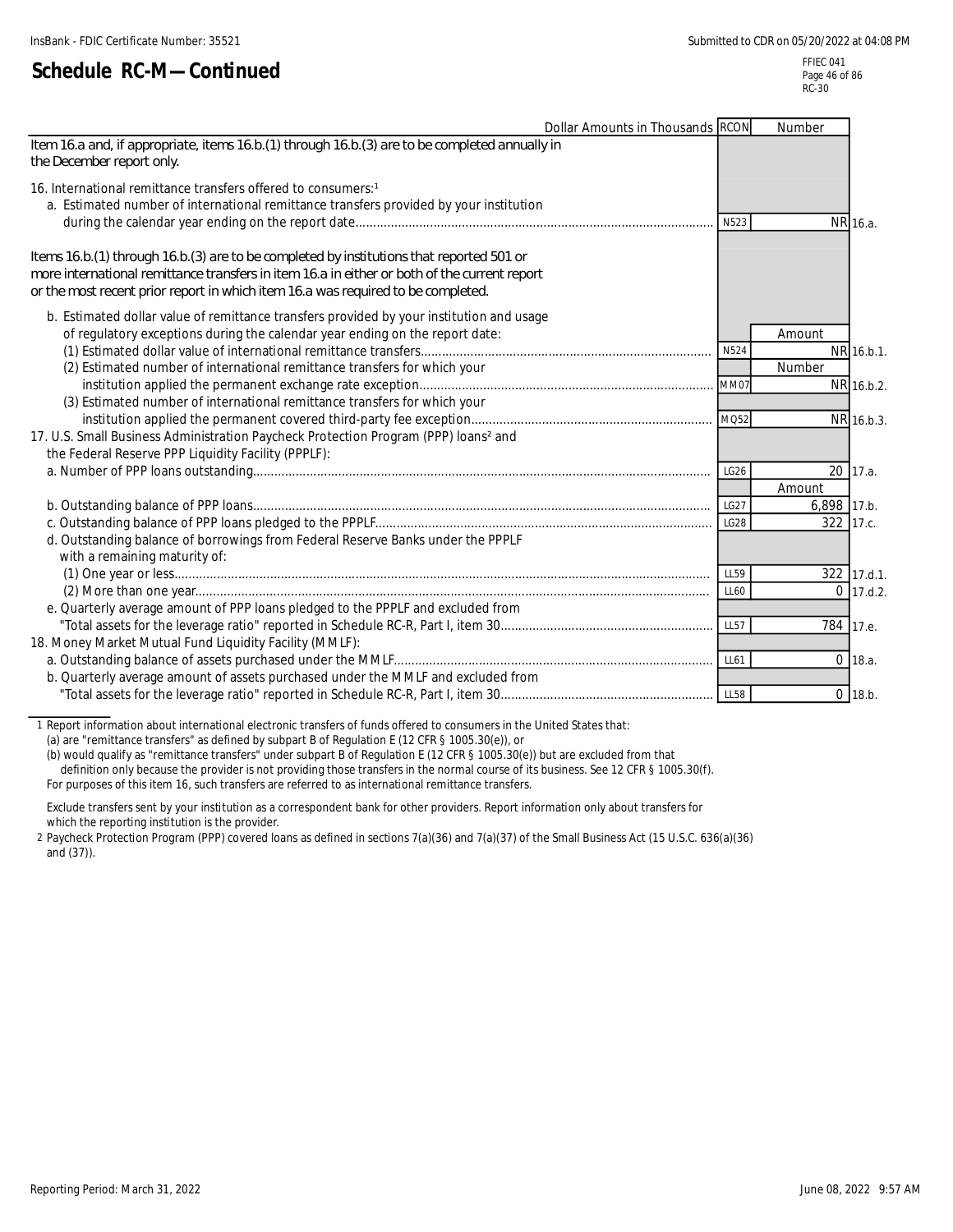# **Schedule RC-N—Past Due and Nonaccrual Loans, Leases, and Other Assets**

FFIEC 041 Page 47 of 86 RC-31

|                                                     |                  | (Column A)<br>Past due<br>30 through 89<br>days and still<br>accruing |             | (Column B)<br>Past due 90<br>days or more<br>and still<br>accruing |                  | (Column C)<br>Nonaccrual |                  |
|-----------------------------------------------------|------------------|-----------------------------------------------------------------------|-------------|--------------------------------------------------------------------|------------------|--------------------------|------------------|
| Dollar Amounts in Thousands RCON                    |                  | Amount                                                                | <b>RCON</b> | Amount                                                             | <b>RCON</b>      | Amount                   |                  |
| 1. Loans secured by real estate:                    |                  |                                                                       |             |                                                                    |                  |                          |                  |
| a. Construction, land development, and other        |                  |                                                                       |             |                                                                    |                  |                          |                  |
| land loans:                                         |                  |                                                                       |             |                                                                    |                  |                          |                  |
|                                                     | F172             | $\Omega$                                                              | F174        | 0                                                                  | F176             | $\mathbf{0}$             | 1.a.1.           |
| (2) Other construction loans and all land           |                  |                                                                       |             |                                                                    |                  |                          |                  |
|                                                     | F173             | $\mathbf{0}$                                                          | F175        | $\overline{0}$                                                     | F177             | $\Omega$                 | 1.a.2.           |
|                                                     | 3493             | $\Omega$                                                              | 3494        | $\Omega$                                                           | 3495             | 301                      | 1.b.             |
| c. Secured by 1-4 family residential properties:    |                  |                                                                       |             |                                                                    |                  |                          |                  |
| (1) Revolving, open-end loans secured by            |                  |                                                                       |             |                                                                    |                  |                          |                  |
| 1-4 family residential properties and               |                  |                                                                       |             |                                                                    |                  |                          |                  |
|                                                     | 5398             | $\Omega$                                                              | 5399        | $\Omega$                                                           | 5400             | 696                      | 1.c.1.           |
| (2) Closed-end loans secured by 1-4 family          |                  |                                                                       |             |                                                                    |                  |                          |                  |
| residential properties:                             | C <sub>236</sub> | 200                                                                   | C237        | 0                                                                  | C229             |                          | 373 1.c.2.a.     |
|                                                     | C238             | $\Omega$                                                              | C239        | $\Omega$                                                           | C <sub>230</sub> | $\Omega$                 | 1.c.2.b.         |
| d. Secured by multifamily (5 or more) residential   |                  |                                                                       |             |                                                                    |                  |                          |                  |
|                                                     | 3499             | $\mathbf 0$                                                           | 3500        | $\overline{0}$                                                     | 3501             | $\mathbf{0}$             | 1.d.             |
| e. Secured by nonfarm nonresidential properties:    |                  |                                                                       |             |                                                                    |                  |                          |                  |
| (1) Loans secured by owner-occupied                 |                  |                                                                       |             |                                                                    |                  |                          |                  |
|                                                     | F178             | $\Omega$                                                              | F180        | $\Omega$                                                           | F182             | 1,027                    | 1.e.1.           |
| (2) Loans secured by other nonfarm                  |                  |                                                                       |             |                                                                    |                  |                          |                  |
|                                                     | F179             | $\mathbf{0}$                                                          | F181        | $\mathbf 0$                                                        | F183             | $\mathbf 0$              | 1.e.2.           |
| 2. Loans to depository institutions and             |                  |                                                                       |             |                                                                    |                  |                          |                  |
|                                                     | B834             | $\Omega$                                                              | B835        | $\Omega$                                                           | B836             | $\overline{0}$           | 2.               |
| 3. Not applicable                                   |                  |                                                                       |             |                                                                    |                  |                          |                  |
|                                                     | 1606             | $\Omega$                                                              | 1607        | $\Omega$                                                           | 1608             | $\mathbf{0}$             | $\overline{4}$ . |
| 5. Loans to individuals for household, family, and  |                  |                                                                       |             |                                                                    |                  |                          |                  |
| other personal expenditures:                        |                  |                                                                       |             |                                                                    |                  |                          |                  |
|                                                     | B575             | $\mathbf 0$                                                           | B576        | $\mathbf 0$                                                        | B577             | $\mathbf{0}$             | 5.a.             |
|                                                     | K213             | $\Omega$                                                              | K214        | 0                                                                  | K215             | $\overline{0}$           | 5.b.             |
| c. Other (includes revolving credit plans other     |                  |                                                                       |             |                                                                    |                  |                          |                  |
|                                                     | K216             | $\Omega$                                                              | K217        | $\Omega$                                                           | K218             | $\Omega$                 | 5.c.             |
| 6. Not applicable                                   |                  |                                                                       |             |                                                                    |                  |                          |                  |
|                                                     | 5459             | $\mathbf 0$                                                           | 5460        | $\mathbf 0$                                                        | 5461             | $\mathbf{0}$             |                  |
|                                                     | 1226             | $\Omega$                                                              | 1227        | $\Omega$                                                           | 1228             | $\Omega$                 | 8                |
|                                                     | 1406             | 200                                                                   | 1407        | $\Omega$                                                           | 1403             | 2,397                    | $\overline{Q}$   |
| 10. Debt securities and other assets (exclude other |                  |                                                                       |             |                                                                    |                  |                          |                  |
|                                                     | 3505             | $\Omega$                                                              | 3506        | $\Omega$                                                           | 3507             |                          | $0 \mid 10.$     |

1 Includes past due and nonaccrual "Loans to finance agricultural production and other loans to farmers," "Obligations (other than securities and leases) of states and political subdivisions in the U.S.," and "Loans to nondepository financial institutions and other loans."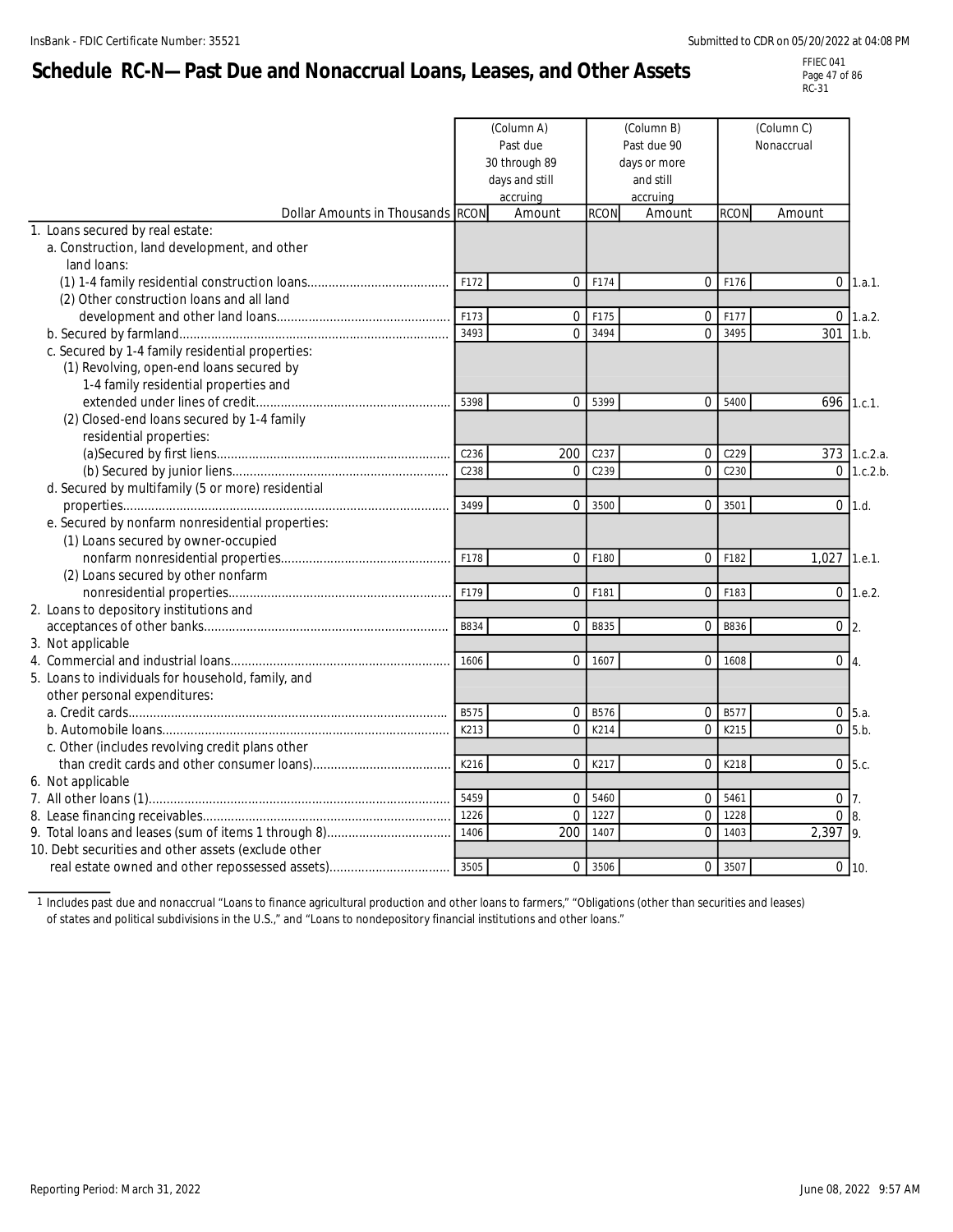FFIEC 041 Page 48 of 86 RC-32

Amounts reported by loan and lease category in Schedule RC-N, items 1 through 8, include guaranteed and unguaranteed portions of past due and nonaccrual loans and leases. Report in items 11 and 12 below certain guaranteed loans and leases that have already been included in the amounts reported in items 1 through 8.

| days and still<br>and still<br>accruing<br>accruing<br><b>RCON</b><br><b>RCON</b><br>Dollar Amounts in Thousands RCON<br>Amount<br>Amount<br>Amount<br>8 above that are wholly or partially guaranteed<br>by the U.S. Government, excluding loans and<br>leases covered by loss-sharing agreements<br>K037<br>K038<br>0<br>$\Omega$<br>0<br>K036<br>111.<br>a. Guaranteed portion of loans and leases<br>included in item 11 above, excluding<br>K039<br>$\mathbf 0$<br>K040<br>$\mathbf 0$<br>K041<br>$0$ 11.a.<br>b. Rebooked "GNMA loans" that have been<br>repurchased or are eligible for repurchase<br>K042<br>K043<br>K044<br>$\mathbf 0$<br>0<br>$\mathbf 0$<br>11.b.<br>12. Loans and leases reported in items 1 through<br>8 above that are covered by loss-sharing<br>agreements with the FDIC:<br>a. Loans secured by real estate:<br>(1) Construction, land development, and<br>other land loans:<br>(a) 1-4 family residential construction<br>0<br>K045<br>0<br>K046<br>K047<br>$0$ 12.a.1.a.<br>(b) Other construction loans and all<br>land development and other land<br>K049<br>$\mathbf 0$<br>K050<br>K048<br>$\mathbf 0$<br>$0$ 12.a.1.b.<br>$\mathbf{0}$<br>$0$ 12.a.2.<br>K051<br>0<br>K052<br>K053<br>(3) Secured by 1-4 family residential<br>properties:<br>(a) Revolving, open-end loans secured<br>by 1-4 family residential properties<br>0<br>K054<br>$\mathbf{0}$<br>K055<br>K056<br>$0$ 12.a.3.a.<br>(b) Closed-end loans secured by 1-4<br>family residential properties:<br>K057<br>$\mathbf{0}$<br>K058<br>$\mathbf 0$<br>K059<br>$0$ 12.a.3.b1.<br>K060<br>$\mathbf 0$<br>K062<br>$0$ 12.a.3.b2.<br>0<br>K061<br>(4) Secured by multifamily (5 or more)<br>K063<br>$\mathbf{0}$<br>K065<br>$\mathbf{0}$<br>K064<br>$0$ 12.a.4.<br>(5) Secured by nonfarm nonresidential<br>properties:<br>(a) Loans secured by owner-occupied<br>K066<br>K068<br>0<br>K067<br>$\overline{0}$<br>$0$ 12.a.5.a.<br>(b) Loans secured by other nonfarm<br>K069<br>K070<br>K071<br>$\mathbf 0$<br>$\overline{0}$<br>$0$ 12.a.5.b.<br>b. - d. Not applicable<br>K087<br>K088<br>$\overline{0}$<br>K089<br>0 12.e.<br>0<br>f. Portion of covered loans and leases included<br>in items 12.a through 12.e above that is<br>K102<br>K103<br>K104<br>$0$ 12.f.<br>0<br>$\mathbf 0$ |                                                  |  | (Column A)<br>Past due<br>30 through 89 | (Column B)<br>Past due 90<br>days or more | (Column C)<br>Nonaccrual |  |  |
|-----------------------------------------------------------------------------------------------------------------------------------------------------------------------------------------------------------------------------------------------------------------------------------------------------------------------------------------------------------------------------------------------------------------------------------------------------------------------------------------------------------------------------------------------------------------------------------------------------------------------------------------------------------------------------------------------------------------------------------------------------------------------------------------------------------------------------------------------------------------------------------------------------------------------------------------------------------------------------------------------------------------------------------------------------------------------------------------------------------------------------------------------------------------------------------------------------------------------------------------------------------------------------------------------------------------------------------------------------------------------------------------------------------------------------------------------------------------------------------------------------------------------------------------------------------------------------------------------------------------------------------------------------------------------------------------------------------------------------------------------------------------------------------------------------------------------------------------------------------------------------------------------------------------------------------------------------------------------------------------------------------------------------------------------------------------------------------------------------------------------------------------------------------------------------------------------------------------------------------------------------------------------------------------------|--------------------------------------------------|--|-----------------------------------------|-------------------------------------------|--------------------------|--|--|
|                                                                                                                                                                                                                                                                                                                                                                                                                                                                                                                                                                                                                                                                                                                                                                                                                                                                                                                                                                                                                                                                                                                                                                                                                                                                                                                                                                                                                                                                                                                                                                                                                                                                                                                                                                                                                                                                                                                                                                                                                                                                                                                                                                                                                                                                                               |                                                  |  |                                         |                                           |                          |  |  |
|                                                                                                                                                                                                                                                                                                                                                                                                                                                                                                                                                                                                                                                                                                                                                                                                                                                                                                                                                                                                                                                                                                                                                                                                                                                                                                                                                                                                                                                                                                                                                                                                                                                                                                                                                                                                                                                                                                                                                                                                                                                                                                                                                                                                                                                                                               |                                                  |  |                                         |                                           |                          |  |  |
|                                                                                                                                                                                                                                                                                                                                                                                                                                                                                                                                                                                                                                                                                                                                                                                                                                                                                                                                                                                                                                                                                                                                                                                                                                                                                                                                                                                                                                                                                                                                                                                                                                                                                                                                                                                                                                                                                                                                                                                                                                                                                                                                                                                                                                                                                               | 11. Loans and leases reported in items 1 through |  |                                         |                                           |                          |  |  |
|                                                                                                                                                                                                                                                                                                                                                                                                                                                                                                                                                                                                                                                                                                                                                                                                                                                                                                                                                                                                                                                                                                                                                                                                                                                                                                                                                                                                                                                                                                                                                                                                                                                                                                                                                                                                                                                                                                                                                                                                                                                                                                                                                                                                                                                                                               |                                                  |  |                                         |                                           |                          |  |  |
|                                                                                                                                                                                                                                                                                                                                                                                                                                                                                                                                                                                                                                                                                                                                                                                                                                                                                                                                                                                                                                                                                                                                                                                                                                                                                                                                                                                                                                                                                                                                                                                                                                                                                                                                                                                                                                                                                                                                                                                                                                                                                                                                                                                                                                                                                               |                                                  |  |                                         |                                           |                          |  |  |
|                                                                                                                                                                                                                                                                                                                                                                                                                                                                                                                                                                                                                                                                                                                                                                                                                                                                                                                                                                                                                                                                                                                                                                                                                                                                                                                                                                                                                                                                                                                                                                                                                                                                                                                                                                                                                                                                                                                                                                                                                                                                                                                                                                                                                                                                                               |                                                  |  |                                         |                                           |                          |  |  |
|                                                                                                                                                                                                                                                                                                                                                                                                                                                                                                                                                                                                                                                                                                                                                                                                                                                                                                                                                                                                                                                                                                                                                                                                                                                                                                                                                                                                                                                                                                                                                                                                                                                                                                                                                                                                                                                                                                                                                                                                                                                                                                                                                                                                                                                                                               |                                                  |  |                                         |                                           |                          |  |  |
|                                                                                                                                                                                                                                                                                                                                                                                                                                                                                                                                                                                                                                                                                                                                                                                                                                                                                                                                                                                                                                                                                                                                                                                                                                                                                                                                                                                                                                                                                                                                                                                                                                                                                                                                                                                                                                                                                                                                                                                                                                                                                                                                                                                                                                                                                               |                                                  |  |                                         |                                           |                          |  |  |
|                                                                                                                                                                                                                                                                                                                                                                                                                                                                                                                                                                                                                                                                                                                                                                                                                                                                                                                                                                                                                                                                                                                                                                                                                                                                                                                                                                                                                                                                                                                                                                                                                                                                                                                                                                                                                                                                                                                                                                                                                                                                                                                                                                                                                                                                                               |                                                  |  |                                         |                                           |                          |  |  |
|                                                                                                                                                                                                                                                                                                                                                                                                                                                                                                                                                                                                                                                                                                                                                                                                                                                                                                                                                                                                                                                                                                                                                                                                                                                                                                                                                                                                                                                                                                                                                                                                                                                                                                                                                                                                                                                                                                                                                                                                                                                                                                                                                                                                                                                                                               |                                                  |  |                                         |                                           |                          |  |  |
|                                                                                                                                                                                                                                                                                                                                                                                                                                                                                                                                                                                                                                                                                                                                                                                                                                                                                                                                                                                                                                                                                                                                                                                                                                                                                                                                                                                                                                                                                                                                                                                                                                                                                                                                                                                                                                                                                                                                                                                                                                                                                                                                                                                                                                                                                               |                                                  |  |                                         |                                           |                          |  |  |
|                                                                                                                                                                                                                                                                                                                                                                                                                                                                                                                                                                                                                                                                                                                                                                                                                                                                                                                                                                                                                                                                                                                                                                                                                                                                                                                                                                                                                                                                                                                                                                                                                                                                                                                                                                                                                                                                                                                                                                                                                                                                                                                                                                                                                                                                                               |                                                  |  |                                         |                                           |                          |  |  |
|                                                                                                                                                                                                                                                                                                                                                                                                                                                                                                                                                                                                                                                                                                                                                                                                                                                                                                                                                                                                                                                                                                                                                                                                                                                                                                                                                                                                                                                                                                                                                                                                                                                                                                                                                                                                                                                                                                                                                                                                                                                                                                                                                                                                                                                                                               |                                                  |  |                                         |                                           |                          |  |  |
|                                                                                                                                                                                                                                                                                                                                                                                                                                                                                                                                                                                                                                                                                                                                                                                                                                                                                                                                                                                                                                                                                                                                                                                                                                                                                                                                                                                                                                                                                                                                                                                                                                                                                                                                                                                                                                                                                                                                                                                                                                                                                                                                                                                                                                                                                               |                                                  |  |                                         |                                           |                          |  |  |
|                                                                                                                                                                                                                                                                                                                                                                                                                                                                                                                                                                                                                                                                                                                                                                                                                                                                                                                                                                                                                                                                                                                                                                                                                                                                                                                                                                                                                                                                                                                                                                                                                                                                                                                                                                                                                                                                                                                                                                                                                                                                                                                                                                                                                                                                                               |                                                  |  |                                         |                                           |                          |  |  |
|                                                                                                                                                                                                                                                                                                                                                                                                                                                                                                                                                                                                                                                                                                                                                                                                                                                                                                                                                                                                                                                                                                                                                                                                                                                                                                                                                                                                                                                                                                                                                                                                                                                                                                                                                                                                                                                                                                                                                                                                                                                                                                                                                                                                                                                                                               |                                                  |  |                                         |                                           |                          |  |  |
|                                                                                                                                                                                                                                                                                                                                                                                                                                                                                                                                                                                                                                                                                                                                                                                                                                                                                                                                                                                                                                                                                                                                                                                                                                                                                                                                                                                                                                                                                                                                                                                                                                                                                                                                                                                                                                                                                                                                                                                                                                                                                                                                                                                                                                                                                               |                                                  |  |                                         |                                           |                          |  |  |
|                                                                                                                                                                                                                                                                                                                                                                                                                                                                                                                                                                                                                                                                                                                                                                                                                                                                                                                                                                                                                                                                                                                                                                                                                                                                                                                                                                                                                                                                                                                                                                                                                                                                                                                                                                                                                                                                                                                                                                                                                                                                                                                                                                                                                                                                                               |                                                  |  |                                         |                                           |                          |  |  |
|                                                                                                                                                                                                                                                                                                                                                                                                                                                                                                                                                                                                                                                                                                                                                                                                                                                                                                                                                                                                                                                                                                                                                                                                                                                                                                                                                                                                                                                                                                                                                                                                                                                                                                                                                                                                                                                                                                                                                                                                                                                                                                                                                                                                                                                                                               |                                                  |  |                                         |                                           |                          |  |  |
|                                                                                                                                                                                                                                                                                                                                                                                                                                                                                                                                                                                                                                                                                                                                                                                                                                                                                                                                                                                                                                                                                                                                                                                                                                                                                                                                                                                                                                                                                                                                                                                                                                                                                                                                                                                                                                                                                                                                                                                                                                                                                                                                                                                                                                                                                               |                                                  |  |                                         |                                           |                          |  |  |
|                                                                                                                                                                                                                                                                                                                                                                                                                                                                                                                                                                                                                                                                                                                                                                                                                                                                                                                                                                                                                                                                                                                                                                                                                                                                                                                                                                                                                                                                                                                                                                                                                                                                                                                                                                                                                                                                                                                                                                                                                                                                                                                                                                                                                                                                                               |                                                  |  |                                         |                                           |                          |  |  |
|                                                                                                                                                                                                                                                                                                                                                                                                                                                                                                                                                                                                                                                                                                                                                                                                                                                                                                                                                                                                                                                                                                                                                                                                                                                                                                                                                                                                                                                                                                                                                                                                                                                                                                                                                                                                                                                                                                                                                                                                                                                                                                                                                                                                                                                                                               |                                                  |  |                                         |                                           |                          |  |  |
|                                                                                                                                                                                                                                                                                                                                                                                                                                                                                                                                                                                                                                                                                                                                                                                                                                                                                                                                                                                                                                                                                                                                                                                                                                                                                                                                                                                                                                                                                                                                                                                                                                                                                                                                                                                                                                                                                                                                                                                                                                                                                                                                                                                                                                                                                               |                                                  |  |                                         |                                           |                          |  |  |
|                                                                                                                                                                                                                                                                                                                                                                                                                                                                                                                                                                                                                                                                                                                                                                                                                                                                                                                                                                                                                                                                                                                                                                                                                                                                                                                                                                                                                                                                                                                                                                                                                                                                                                                                                                                                                                                                                                                                                                                                                                                                                                                                                                                                                                                                                               |                                                  |  |                                         |                                           |                          |  |  |
|                                                                                                                                                                                                                                                                                                                                                                                                                                                                                                                                                                                                                                                                                                                                                                                                                                                                                                                                                                                                                                                                                                                                                                                                                                                                                                                                                                                                                                                                                                                                                                                                                                                                                                                                                                                                                                                                                                                                                                                                                                                                                                                                                                                                                                                                                               |                                                  |  |                                         |                                           |                          |  |  |
|                                                                                                                                                                                                                                                                                                                                                                                                                                                                                                                                                                                                                                                                                                                                                                                                                                                                                                                                                                                                                                                                                                                                                                                                                                                                                                                                                                                                                                                                                                                                                                                                                                                                                                                                                                                                                                                                                                                                                                                                                                                                                                                                                                                                                                                                                               |                                                  |  |                                         |                                           |                          |  |  |
|                                                                                                                                                                                                                                                                                                                                                                                                                                                                                                                                                                                                                                                                                                                                                                                                                                                                                                                                                                                                                                                                                                                                                                                                                                                                                                                                                                                                                                                                                                                                                                                                                                                                                                                                                                                                                                                                                                                                                                                                                                                                                                                                                                                                                                                                                               |                                                  |  |                                         |                                           |                          |  |  |
|                                                                                                                                                                                                                                                                                                                                                                                                                                                                                                                                                                                                                                                                                                                                                                                                                                                                                                                                                                                                                                                                                                                                                                                                                                                                                                                                                                                                                                                                                                                                                                                                                                                                                                                                                                                                                                                                                                                                                                                                                                                                                                                                                                                                                                                                                               |                                                  |  |                                         |                                           |                          |  |  |
|                                                                                                                                                                                                                                                                                                                                                                                                                                                                                                                                                                                                                                                                                                                                                                                                                                                                                                                                                                                                                                                                                                                                                                                                                                                                                                                                                                                                                                                                                                                                                                                                                                                                                                                                                                                                                                                                                                                                                                                                                                                                                                                                                                                                                                                                                               |                                                  |  |                                         |                                           |                          |  |  |
|                                                                                                                                                                                                                                                                                                                                                                                                                                                                                                                                                                                                                                                                                                                                                                                                                                                                                                                                                                                                                                                                                                                                                                                                                                                                                                                                                                                                                                                                                                                                                                                                                                                                                                                                                                                                                                                                                                                                                                                                                                                                                                                                                                                                                                                                                               |                                                  |  |                                         |                                           |                          |  |  |
|                                                                                                                                                                                                                                                                                                                                                                                                                                                                                                                                                                                                                                                                                                                                                                                                                                                                                                                                                                                                                                                                                                                                                                                                                                                                                                                                                                                                                                                                                                                                                                                                                                                                                                                                                                                                                                                                                                                                                                                                                                                                                                                                                                                                                                                                                               |                                                  |  |                                         |                                           |                          |  |  |
|                                                                                                                                                                                                                                                                                                                                                                                                                                                                                                                                                                                                                                                                                                                                                                                                                                                                                                                                                                                                                                                                                                                                                                                                                                                                                                                                                                                                                                                                                                                                                                                                                                                                                                                                                                                                                                                                                                                                                                                                                                                                                                                                                                                                                                                                                               |                                                  |  |                                         |                                           |                          |  |  |
|                                                                                                                                                                                                                                                                                                                                                                                                                                                                                                                                                                                                                                                                                                                                                                                                                                                                                                                                                                                                                                                                                                                                                                                                                                                                                                                                                                                                                                                                                                                                                                                                                                                                                                                                                                                                                                                                                                                                                                                                                                                                                                                                                                                                                                                                                               |                                                  |  |                                         |                                           |                          |  |  |
|                                                                                                                                                                                                                                                                                                                                                                                                                                                                                                                                                                                                                                                                                                                                                                                                                                                                                                                                                                                                                                                                                                                                                                                                                                                                                                                                                                                                                                                                                                                                                                                                                                                                                                                                                                                                                                                                                                                                                                                                                                                                                                                                                                                                                                                                                               |                                                  |  |                                         |                                           |                          |  |  |
|                                                                                                                                                                                                                                                                                                                                                                                                                                                                                                                                                                                                                                                                                                                                                                                                                                                                                                                                                                                                                                                                                                                                                                                                                                                                                                                                                                                                                                                                                                                                                                                                                                                                                                                                                                                                                                                                                                                                                                                                                                                                                                                                                                                                                                                                                               |                                                  |  |                                         |                                           |                          |  |  |
|                                                                                                                                                                                                                                                                                                                                                                                                                                                                                                                                                                                                                                                                                                                                                                                                                                                                                                                                                                                                                                                                                                                                                                                                                                                                                                                                                                                                                                                                                                                                                                                                                                                                                                                                                                                                                                                                                                                                                                                                                                                                                                                                                                                                                                                                                               |                                                  |  |                                         |                                           |                          |  |  |
|                                                                                                                                                                                                                                                                                                                                                                                                                                                                                                                                                                                                                                                                                                                                                                                                                                                                                                                                                                                                                                                                                                                                                                                                                                                                                                                                                                                                                                                                                                                                                                                                                                                                                                                                                                                                                                                                                                                                                                                                                                                                                                                                                                                                                                                                                               |                                                  |  |                                         |                                           |                          |  |  |
|                                                                                                                                                                                                                                                                                                                                                                                                                                                                                                                                                                                                                                                                                                                                                                                                                                                                                                                                                                                                                                                                                                                                                                                                                                                                                                                                                                                                                                                                                                                                                                                                                                                                                                                                                                                                                                                                                                                                                                                                                                                                                                                                                                                                                                                                                               |                                                  |  |                                         |                                           |                          |  |  |
|                                                                                                                                                                                                                                                                                                                                                                                                                                                                                                                                                                                                                                                                                                                                                                                                                                                                                                                                                                                                                                                                                                                                                                                                                                                                                                                                                                                                                                                                                                                                                                                                                                                                                                                                                                                                                                                                                                                                                                                                                                                                                                                                                                                                                                                                                               |                                                  |  |                                         |                                           |                          |  |  |
|                                                                                                                                                                                                                                                                                                                                                                                                                                                                                                                                                                                                                                                                                                                                                                                                                                                                                                                                                                                                                                                                                                                                                                                                                                                                                                                                                                                                                                                                                                                                                                                                                                                                                                                                                                                                                                                                                                                                                                                                                                                                                                                                                                                                                                                                                               |                                                  |  |                                         |                                           |                          |  |  |
|                                                                                                                                                                                                                                                                                                                                                                                                                                                                                                                                                                                                                                                                                                                                                                                                                                                                                                                                                                                                                                                                                                                                                                                                                                                                                                                                                                                                                                                                                                                                                                                                                                                                                                                                                                                                                                                                                                                                                                                                                                                                                                                                                                                                                                                                                               |                                                  |  |                                         |                                           |                          |  |  |
|                                                                                                                                                                                                                                                                                                                                                                                                                                                                                                                                                                                                                                                                                                                                                                                                                                                                                                                                                                                                                                                                                                                                                                                                                                                                                                                                                                                                                                                                                                                                                                                                                                                                                                                                                                                                                                                                                                                                                                                                                                                                                                                                                                                                                                                                                               |                                                  |  |                                         |                                           |                          |  |  |
|                                                                                                                                                                                                                                                                                                                                                                                                                                                                                                                                                                                                                                                                                                                                                                                                                                                                                                                                                                                                                                                                                                                                                                                                                                                                                                                                                                                                                                                                                                                                                                                                                                                                                                                                                                                                                                                                                                                                                                                                                                                                                                                                                                                                                                                                                               |                                                  |  |                                         |                                           |                          |  |  |
|                                                                                                                                                                                                                                                                                                                                                                                                                                                                                                                                                                                                                                                                                                                                                                                                                                                                                                                                                                                                                                                                                                                                                                                                                                                                                                                                                                                                                                                                                                                                                                                                                                                                                                                                                                                                                                                                                                                                                                                                                                                                                                                                                                                                                                                                                               |                                                  |  |                                         |                                           |                          |  |  |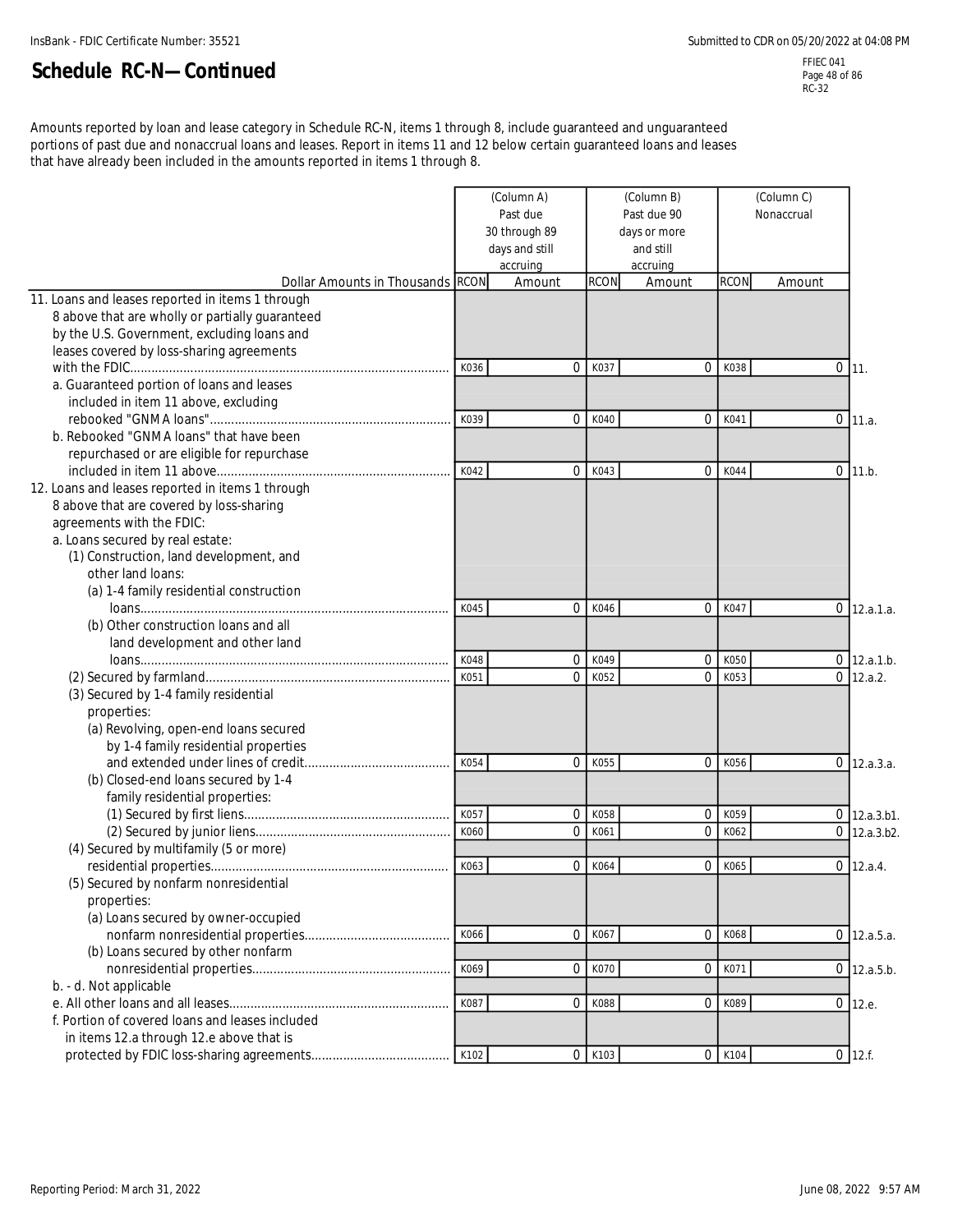| Memoranda                                                                                                                                                                                                                                                                                       |      | (Column A)<br>Past due<br>30 through 89<br>days and still<br>accruing | (Column B)<br>Past due 90<br>days or more<br>and still<br>accruing |                |             | (Column C)<br>Nonaccrual |              |
|-------------------------------------------------------------------------------------------------------------------------------------------------------------------------------------------------------------------------------------------------------------------------------------------------|------|-----------------------------------------------------------------------|--------------------------------------------------------------------|----------------|-------------|--------------------------|--------------|
| Dollar Amounts in Thousands RCON                                                                                                                                                                                                                                                                |      | Amount                                                                | <b>RCON</b>                                                        | Amount         | <b>RCON</b> | Amount                   |              |
| 1. Loans restructured in troubled debt<br>restructurings included in Schedule RC-N,<br>items 1 through 7, above (and not<br>reported in Schedule RC-C, Part I,<br>Memorandum item 1):<br>a. Construction, land development, and<br>other land loans:                                            |      |                                                                       |                                                                    |                |             |                          |              |
|                                                                                                                                                                                                                                                                                                 | K105 | $\Omega$                                                              | K106                                                               | $\mathbf 0$    | K107        |                          | $0$ M.1.a.1. |
| (2) Other construction loans and all land                                                                                                                                                                                                                                                       |      |                                                                       |                                                                    |                |             |                          |              |
| development and other land loans                                                                                                                                                                                                                                                                | K108 | $\overline{0}$                                                        | K109                                                               | $\overline{0}$ | K110        |                          | $0$ M.1.a.2. |
| b. Loans secured by 1-4 family residential                                                                                                                                                                                                                                                      |      |                                                                       |                                                                    |                |             |                          |              |
|                                                                                                                                                                                                                                                                                                 | F661 | $\overline{0}$                                                        | F662                                                               | $\mathbf 0$    | F663        |                          | $0$ M.1.b.   |
| c. Secured by multifamily (5 or more)                                                                                                                                                                                                                                                           |      |                                                                       |                                                                    |                |             |                          |              |
|                                                                                                                                                                                                                                                                                                 | K111 | $\overline{0}$                                                        | K112                                                               | $\mathbf 0$    | K113        |                          | $0$ M.1.c.   |
| d. Secured by nonfarm nonresidential<br>properties:<br>(1) Loans secured by owner-occupied                                                                                                                                                                                                      | K114 | $\overline{0}$                                                        | K115                                                               | $\mathbf{0}$   | K116        |                          | $0$ M.1.d.1. |
| (2) Loans secured by other nonfarm                                                                                                                                                                                                                                                              |      |                                                                       |                                                                    |                |             |                          |              |
|                                                                                                                                                                                                                                                                                                 | K117 | $\boldsymbol{0}$                                                      | K118                                                               | $\mathbf 0$    | K119        |                          | $0$ M.1.d.2. |
|                                                                                                                                                                                                                                                                                                 | K257 | $\overline{0}$                                                        | K258                                                               | $\overline{0}$ | K259        |                          | 0 M.1.e.     |
| Memorandum items 1.e. $(1)$ and $(2)$ are to be<br>completed by banks with \$300 millon or more in<br>total assets (sum of Memorandum items 1.e. (1)<br>and (2) must equal Memorandum item 1.e):1                                                                                               |      |                                                                       |                                                                    |                |             |                          |              |
|                                                                                                                                                                                                                                                                                                 | K120 | $\overline{0}$                                                        | K121                                                               | $\mathbf 0$    | K122        |                          | $0$ M.1.e.1. |
| f. All other loans (include loans to                                                                                                                                                                                                                                                            | K123 | $\Omega$                                                              | K124                                                               | $\Omega$       | K125        |                          | $0$ M.1.e.2. |
| individuals for household, family, and                                                                                                                                                                                                                                                          |      |                                                                       |                                                                    |                |             |                          |              |
|                                                                                                                                                                                                                                                                                                 | K126 | 0                                                                     | K127                                                               | $\mathbf 0$    | K128        |                          | $0$ M.1.f.   |
| Itemize Ioan categories included in<br>Memorandum item 1.f, above that exceed<br>10% of total loans restructured in troubled<br>debt restructurings that are past due 30<br>days or more or in nonaccural status (sum of<br>Memorandum items 1.a through 1.e plus 1.f,<br>columns A through C): |      |                                                                       |                                                                    |                |             |                          |              |
| (2) and (3) Not applicable                                                                                                                                                                                                                                                                      | K130 | $\overline{0}$                                                        | K131                                                               | $\overline{0}$ | K132        |                          | $0$ M.1.f.1. |

**1 The \$300 million asset-size test is based on the total assets reported on the June 30, 2021, Report of Condition.**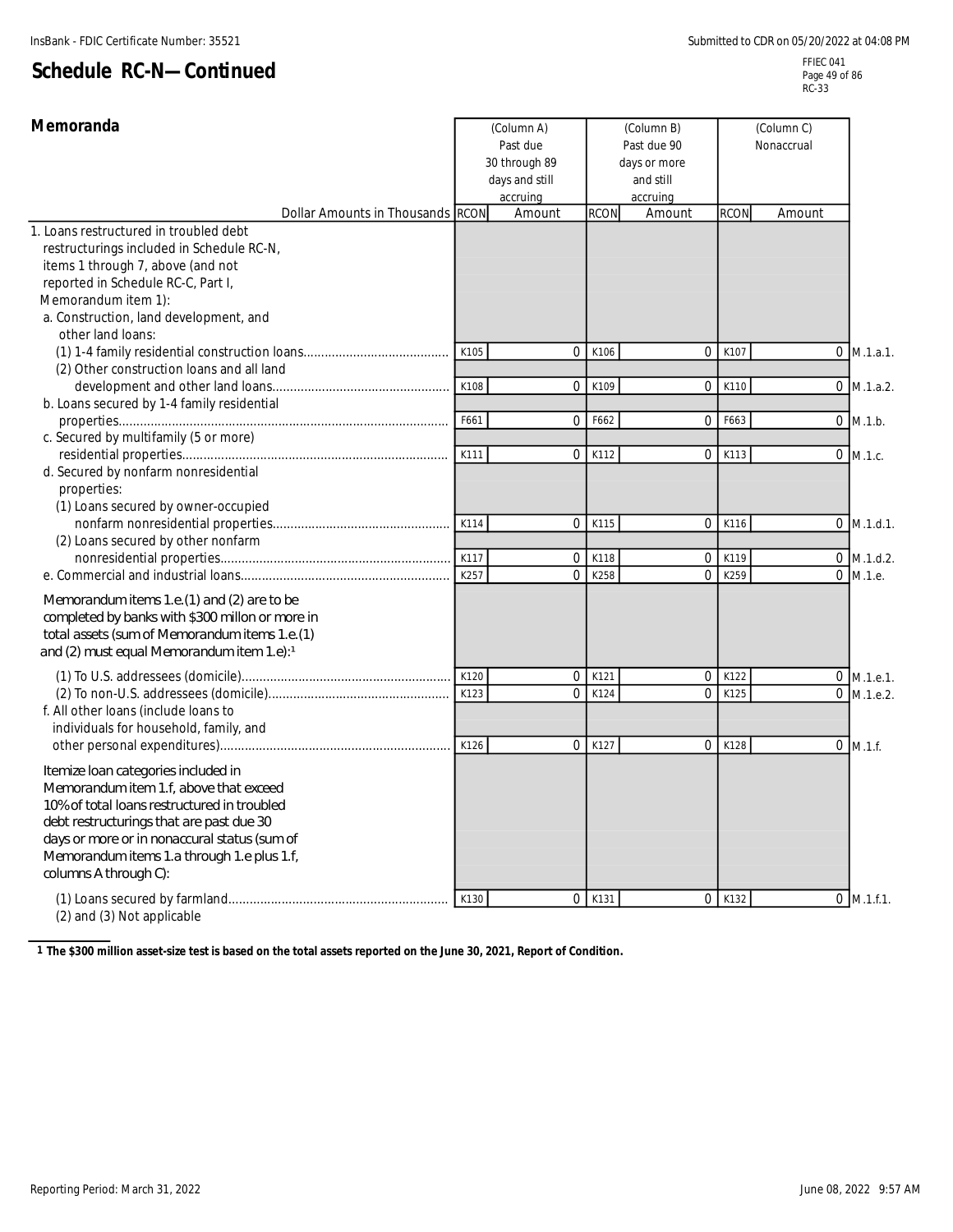| Memoranda-Continued                                                                                                                                                                                                                                                                                                       |             | (Column A)<br>Past due<br>30 through 89<br>days and still<br>accruing | (Column B)<br>Past due 90<br>days or more<br>and still<br>accruing |                |              | (Column C)<br>Nonaccrual |                |
|---------------------------------------------------------------------------------------------------------------------------------------------------------------------------------------------------------------------------------------------------------------------------------------------------------------------------|-------------|-----------------------------------------------------------------------|--------------------------------------------------------------------|----------------|--------------|--------------------------|----------------|
| Dollar Amounts in Thousands RCON                                                                                                                                                                                                                                                                                          |             | Amount                                                                | <b>RCON</b>                                                        | Amount         | <b>RCON</b>  | Amount                   |                |
| 1. f. (4) Loans to individuals for household, family,                                                                                                                                                                                                                                                                     |             |                                                                       |                                                                    |                |              |                          |                |
| and other personal expenditures:                                                                                                                                                                                                                                                                                          |             |                                                                       |                                                                    |                |              |                          |                |
|                                                                                                                                                                                                                                                                                                                           | K274        | 0                                                                     | K275                                                               | $\mathbf 0$    | K276<br>K279 |                          | $0$ M.1.f.4.a. |
| (c) Other (includes revolving credit plans                                                                                                                                                                                                                                                                                | K277        | $\overline{0}$                                                        | K278                                                               | $\mathbf{0}$   |              |                          | $0$ M.1.f.4.b. |
| other than credit cards and other                                                                                                                                                                                                                                                                                         |             |                                                                       |                                                                    |                |              |                          |                |
|                                                                                                                                                                                                                                                                                                                           | K280        | 0                                                                     | K281                                                               | $\mathbf 0$    | K282         |                          | $0$ M.1.f.4.c. |
| Memorandum item 1.f.5. is to be completed by: 1<br>• Banks with \$300 million or more in total assets<br>• Banks with less than \$300 milion in total<br>assets that have loans to finance<br>agricultural production and other loans to<br>farmers (Schedule RC-C, Part I, item 3)<br>exceeding 5 percent of total loans |             |                                                                       |                                                                    |                |              |                          |                |
| (5) Loans to finance agricultural pro-<br>duction and other loans to farmers<br>included in Schedule RC-N,                                                                                                                                                                                                                |             |                                                                       |                                                                    |                |              |                          |                |
|                                                                                                                                                                                                                                                                                                                           | K138        |                                                                       | 0K139                                                              | $\mathbf 0$    | K140         |                          | $0$ M.1.f.5.   |
| 1.g. Total loans restructured in troubled debt                                                                                                                                                                                                                                                                            |             |                                                                       |                                                                    |                |              |                          |                |
| restructurings included in Schedule RC-N                                                                                                                                                                                                                                                                                  |             |                                                                       |                                                                    |                |              |                          |                |
| items 1 through 7, above (sum of Memorandum                                                                                                                                                                                                                                                                               | <b>HK26</b> |                                                                       | $0$ HK27                                                           | $\overline{0}$ | <b>HK28</b>  |                          |                |
| 2. Loans to finance commercial real estate,                                                                                                                                                                                                                                                                               |             |                                                                       |                                                                    |                |              |                          | $0$ M.1.g.     |
| construction, and land development activities                                                                                                                                                                                                                                                                             |             |                                                                       |                                                                    |                |              |                          |                |
| (not secured by real estate) included in                                                                                                                                                                                                                                                                                  |             |                                                                       |                                                                    |                |              |                          |                |
| Schedule RC-N, items 4 and 7, above                                                                                                                                                                                                                                                                                       | 6558        | $\overline{0}$                                                        | 6559                                                               | $\mathbf{0}$   | 6560         |                          | $0$ M.2.       |
| 3. Memorandum items 3.a through 3.d are to be                                                                                                                                                                                                                                                                             |             |                                                                       |                                                                    |                |              |                          |                |
| completed by banks with \$300 million or more                                                                                                                                                                                                                                                                             |             |                                                                       |                                                                    |                |              |                          |                |
| in total assets:1                                                                                                                                                                                                                                                                                                         |             |                                                                       |                                                                    |                |              |                          |                |
| a. Loans secured by real estate to non-U.S.                                                                                                                                                                                                                                                                               |             |                                                                       |                                                                    |                |              |                          |                |
| addressees (domicile) (included in                                                                                                                                                                                                                                                                                        |             |                                                                       |                                                                    |                |              |                          |                |
|                                                                                                                                                                                                                                                                                                                           | 1248        |                                                                       | 0 1249                                                             | $\mathbf 0$    | 1250         |                          | $0$ M.3.a.     |
| b. Loans to and acceptances of foreign banks                                                                                                                                                                                                                                                                              |             |                                                                       |                                                                    |                |              |                          |                |
| c. Commercial and industrial loans to non-                                                                                                                                                                                                                                                                                | 5380        | $\overline{0}$                                                        | 5381                                                               | $\mathbf{0}$   | 5382         |                          | $0$ M.3.b.     |
| U.S. addressees (domicile) (included in                                                                                                                                                                                                                                                                                   |             |                                                                       |                                                                    |                |              |                          |                |
|                                                                                                                                                                                                                                                                                                                           | 1254        |                                                                       | 0 1255                                                             | $\mathbf 0$    | 1256         |                          | $0$ M.3.c.     |
|                                                                                                                                                                                                                                                                                                                           |             |                                                                       |                                                                    |                |              |                          |                |

**1 The \$300 million asset-size test and the 5 percent of total loans test are based on the total assets and total loans reported on the**

**June 30, 2021, Report of Condition.**

2 Exclude amounts reported in Memorandum items 1.e.(1), 1.e.(2), and 1.f.(1) through 1.f.(5) when calculating the total in Memorandum item 1.g.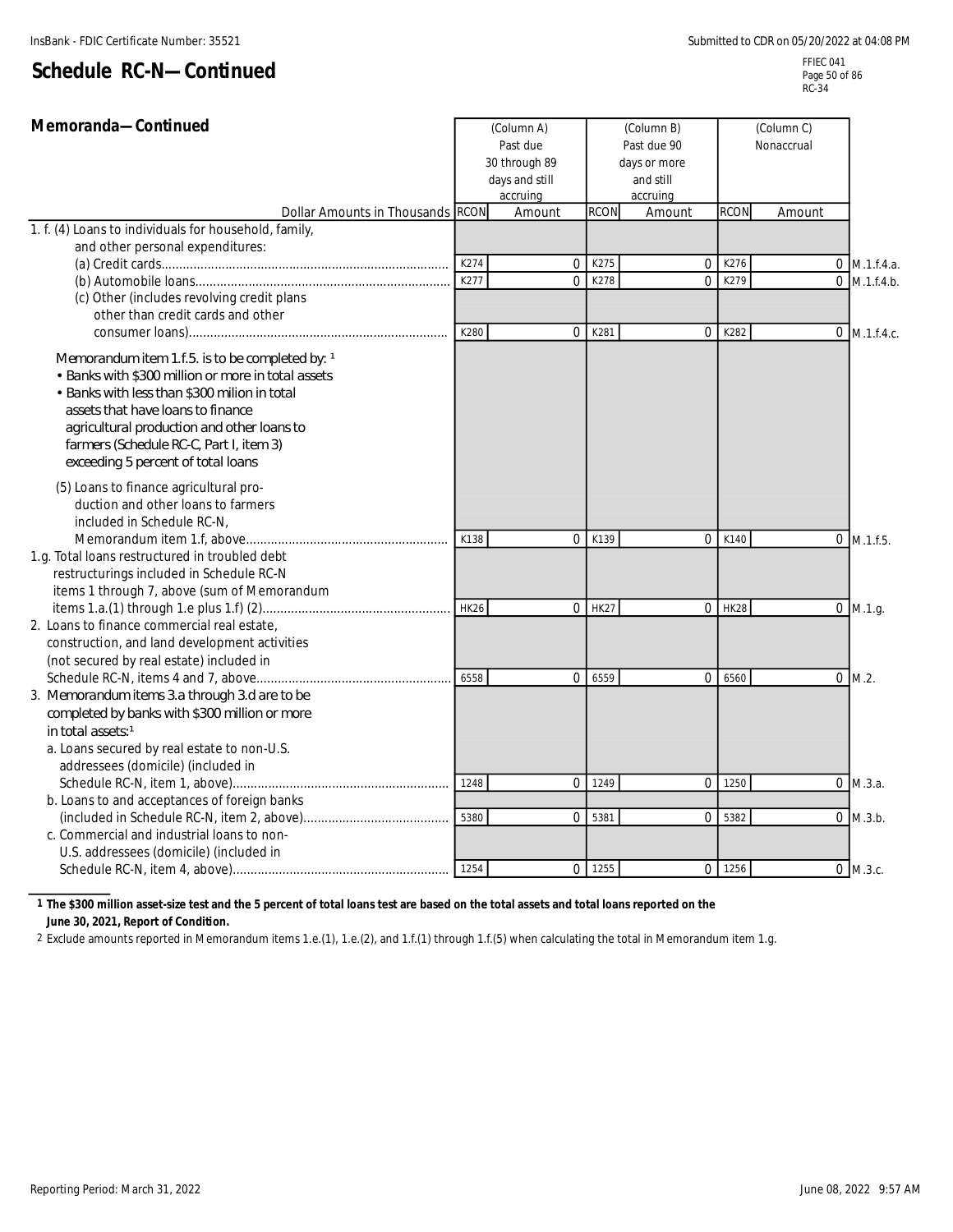#### FFIEC 041 Page 51 of 86 RC-35

|  | Schedule RC-N-Continued |
|--|-------------------------|
|--|-------------------------|

| Memoranda-Continued<br>(Column A)<br>Past due                                                                                                                                                                                                                                                                                   |      |                               | (Column B)<br>Past due 90 | (Column C)<br>Nonaccrual |                  |              |                      |
|---------------------------------------------------------------------------------------------------------------------------------------------------------------------------------------------------------------------------------------------------------------------------------------------------------------------------------|------|-------------------------------|---------------------------|--------------------------|------------------|--------------|----------------------|
|                                                                                                                                                                                                                                                                                                                                 |      | 30 through 89<br>days or more |                           |                          |                  |              |                      |
|                                                                                                                                                                                                                                                                                                                                 |      | days and still                |                           | and still                |                  |              |                      |
|                                                                                                                                                                                                                                                                                                                                 |      | accruing                      |                           | accruing                 |                  |              |                      |
| Dollar Amounts in Thousands RCON                                                                                                                                                                                                                                                                                                |      | Amount                        | <b>RCON</b>               | Amount                   | <b>RCON</b>      | Amount       |                      |
| 3 d. Leases to individuals for household, family,                                                                                                                                                                                                                                                                               |      |                               |                           |                          |                  |              |                      |
| and other personal expenditures (included                                                                                                                                                                                                                                                                                       |      |                               |                           |                          |                  |              |                      |
|                                                                                                                                                                                                                                                                                                                                 | F166 | $\Omega$                      | F167                      | $\overline{0}$           | F168             | $\mathbf{0}$ | M.3.d.               |
| Memorandum item 4 is to be completed by: 1<br>banks with \$300 million or more in total assets<br>banks with less than \$300 million in total<br>$\bullet$<br>assets that have loans to finance agricultural<br>production and other loans to farmers<br>(Schedule RC-C, Part I, item 3) exceeding<br>5 percent of total loans: |      |                               |                           |                          |                  |              |                      |
| 4. Loans to finance agricultural production and<br>other loans to farmers (included in Schedule                                                                                                                                                                                                                                 | 1594 | $\Omega$                      | 1597                      | $\mathbf{0}$             | 1583             | $\mathbf{0}$ | M.4.                 |
| 5. Loans and leases held for sale (included in                                                                                                                                                                                                                                                                                  |      |                               |                           |                          |                  |              |                      |
| 6. Not applicable                                                                                                                                                                                                                                                                                                               | C240 | $\Omega$                      | C <sub>241</sub>          | $\Omega$                 | C <sub>226</sub> |              | $0$ M.5.             |
|                                                                                                                                                                                                                                                                                                                                 |      |                               |                           |                          |                  |              |                      |
| Memorandum items 7, 8, 9.a, and 9.b are to be completed semiannually in the June and December reports only.                                                                                                                                                                                                                     |      |                               |                           |                          | <b>RCON</b>      | Amount       |                      |
|                                                                                                                                                                                                                                                                                                                                 |      |                               |                           |                          | C410             |              | $N\overline{R}$ M.7. |
|                                                                                                                                                                                                                                                                                                                                 |      |                               |                           |                          | C411             |              | NR M.8.              |
|                                                                                                                                                                                                                                                                                                                                 |      |                               |                           |                          |                  |              |                      |
|                                                                                                                                                                                                                                                                                                                                 |      | (Column A)                    |                           | (Column B)               |                  | (Column C)   |                      |
|                                                                                                                                                                                                                                                                                                                                 |      | Past due                      |                           | Past due 90              |                  | Nonaccrual   |                      |
|                                                                                                                                                                                                                                                                                                                                 |      | 30 through 89                 |                           | days or more             |                  |              |                      |
|                                                                                                                                                                                                                                                                                                                                 |      | days and still                |                           | and still                |                  |              |                      |
|                                                                                                                                                                                                                                                                                                                                 |      | accruing                      |                           | accruing                 |                  |              |                      |
| Dollar Amounts in Thousands RCON                                                                                                                                                                                                                                                                                                |      | Amount                        | <b>RCON</b>               | Amount                   | <b>RCON</b>      | Amount       |                      |
| 9. Purchased credit-impaired loans accounted for<br>in accordance with FASB ASC 310-30 (former<br>AICPA Statement of Position 03-3):2                                                                                                                                                                                           |      |                               |                           |                          |                  |              |                      |

a. M.9.a Outstanding balance............................................................................ L183 NR L184 NR L185 NR b. Amount included in Schedule RC-N, items 1  $\overline{\text{NR}}$  M.9.b through 7, above................................................................................. L186 NR L187 NR L188 NR

#### **1 The \$300 million asset-size test and the 5 percent of total loans test are based on the total assets and total loans reported on the June 30, 2021, Report of Condition.**

2 Memorandum items 9.a and 9.b should be completed only by institutions that have not yet adopted ASU 2016-13.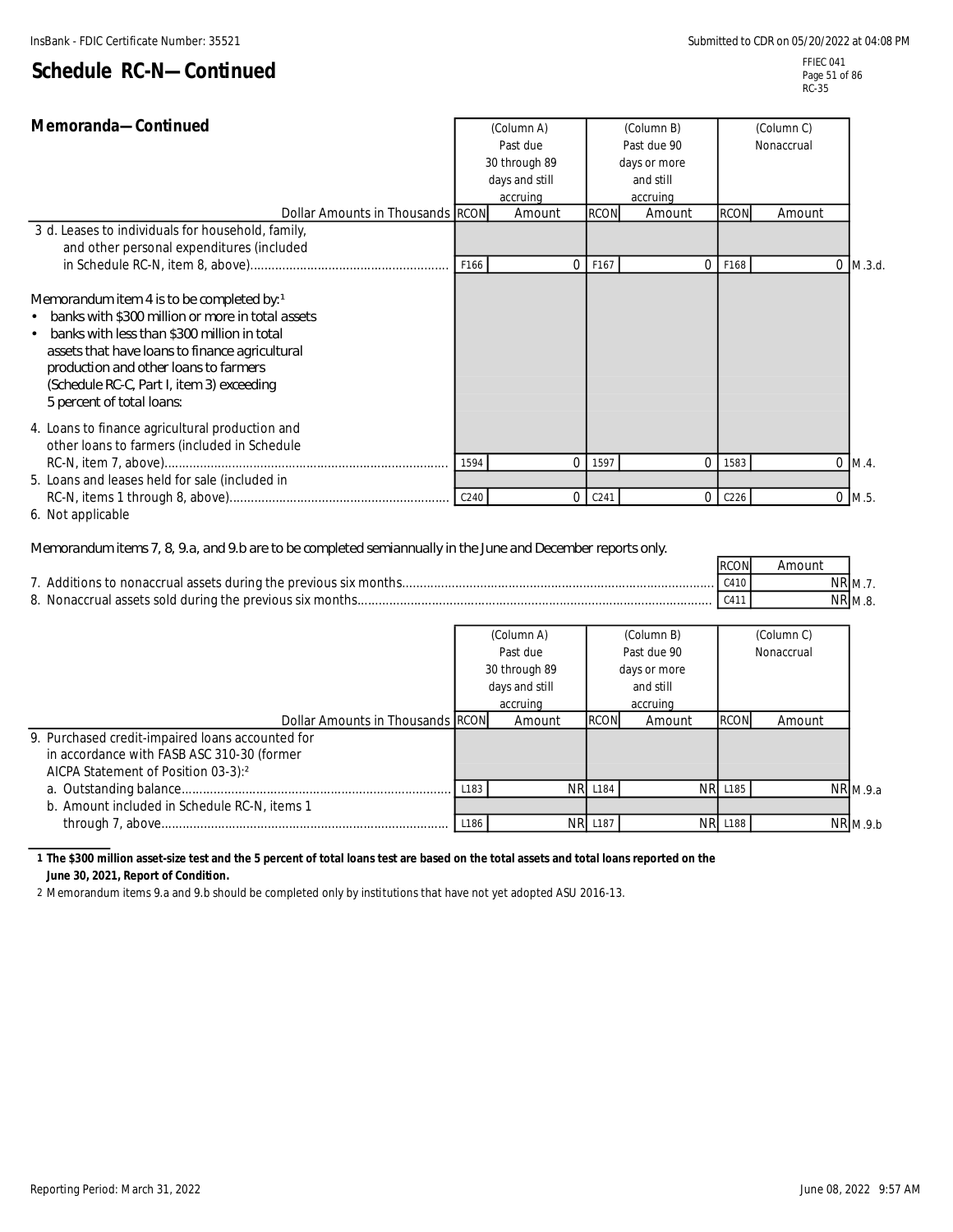# **Schedule RC-O—Other Data for Deposit Insurance Assessments**

FFIEC 041 Page 52 of 86 RC-36

*All FDIC-insured depository institutions must complete items 1 and 2, 4 through 9, 10, and 11, Memorandum item 1, and, if applicable, item 9.a, Memorandum items 2, 3, and 5 through 18 each quarter. Unless otherwise indicated, complete items 1 through 11 and Memorandum items 1 through 3 on an "unconsolidated single FDIC certificate number basis" (see instructions) and complete Memorandum items 5 through 18 on a fully consolidated basis.*

| Dollar Amounts in Thousands RCON                                                                       |              | Amount         |                     |
|--------------------------------------------------------------------------------------------------------|--------------|----------------|---------------------|
| 1. Total deposit liabilities before exclusions (gross) as defined in Section 3(I) of the Federal       |              |                |                     |
|                                                                                                        |              | 613,927 1.     |                     |
|                                                                                                        | F237         | $0\vert 2$ .   |                     |
| 3. Not applicable                                                                                      |              |                |                     |
|                                                                                                        | K652         | 707,972 4.     |                     |
| Number<br>a. Averaging method used                                                                     |              |                |                     |
|                                                                                                        | $\mathbf{1}$ |                | 4.a                 |
|                                                                                                        |              | Amount         |                     |
|                                                                                                        | K654         | 73,726 5.      |                     |
|                                                                                                        | K655         | $0\,6$         |                     |
| 7. Unsecured "Other borrowings" with a remaining maturity of (sum of items 7.a through 7.d must be     |              |                |                     |
| less than or equal to Schedule RC-M, items 5.b.(1)(a)-(d) minus item 10.b):                            |              |                |                     |
|                                                                                                        | G465         |                | $0 \, 7.a.$         |
|                                                                                                        | G466         |                | $0 \t 7.b.$         |
|                                                                                                        | G467         |                | $\overline{0}$ 7.c. |
|                                                                                                        | G468         |                | $0$ 7.d.            |
| 8. Subordinated notes and debentures with a remaining maturity of                                      |              |                |                     |
| (sum of items 8.a. through 8.d. must equal Schedule RC, item 19):                                      |              |                |                     |
|                                                                                                        | G469         |                | $0 \, 8.a.$         |
|                                                                                                        | G470         |                | $0 \, 8.b.$         |
|                                                                                                        | G471         |                | $0$ 8.c.            |
|                                                                                                        | G472         |                | $0 \t 8.d.$         |
|                                                                                                        | G803         | 0 <sub>9</sub> |                     |
| Item 9.a is to be completed on a fully consolidated basis by all institutions that own another insured |              |                |                     |
| depository institution.                                                                                |              |                |                     |
|                                                                                                        | L190         | NR 9.a         |                     |
| 10. Banker's bank certification:                                                                       |              |                |                     |
| Does the reporting institution meet both the statutory definition of a banker's bank and the           |              | YES / NO       |                     |
|                                                                                                        | K656         | <b>NO</b>      | 10.                 |
| If the answer to item 10 is "YES", complete items 10.a and 10.b.                                       |              | Amount         |                     |
|                                                                                                        | K657         |                | NR 10.a             |
|                                                                                                        | K658         |                | NR 10.b             |
| 11. Custodial bank certification:                                                                      |              |                |                     |
| Does the reporting institution meet the definition of a custodial bank set forth in FDIC               |              | YES / NO       |                     |
|                                                                                                        | K659         | <b>NO</b>      | 11.                 |
| If the answer to item 11 is "YES", complete items 11.a and 11.b. <sup>2</sup>                          |              | Amount         |                     |
|                                                                                                        | K660         |                | NR 11.a             |
|                                                                                                        | K661         |                | NR 11.b             |
|                                                                                                        |              |                |                     |

1 See instructions for averaging methods. For deposit insurance assessment purposes, tangible equity is defined as Tier 1 capital as set forth in the

banking agencies' regulatory capital standards and reported in Schedule RC-R, Part I, item 26, except as described in the instructions.

2 If the amount reported in item 11.b is zero, item 11.a may be left blank.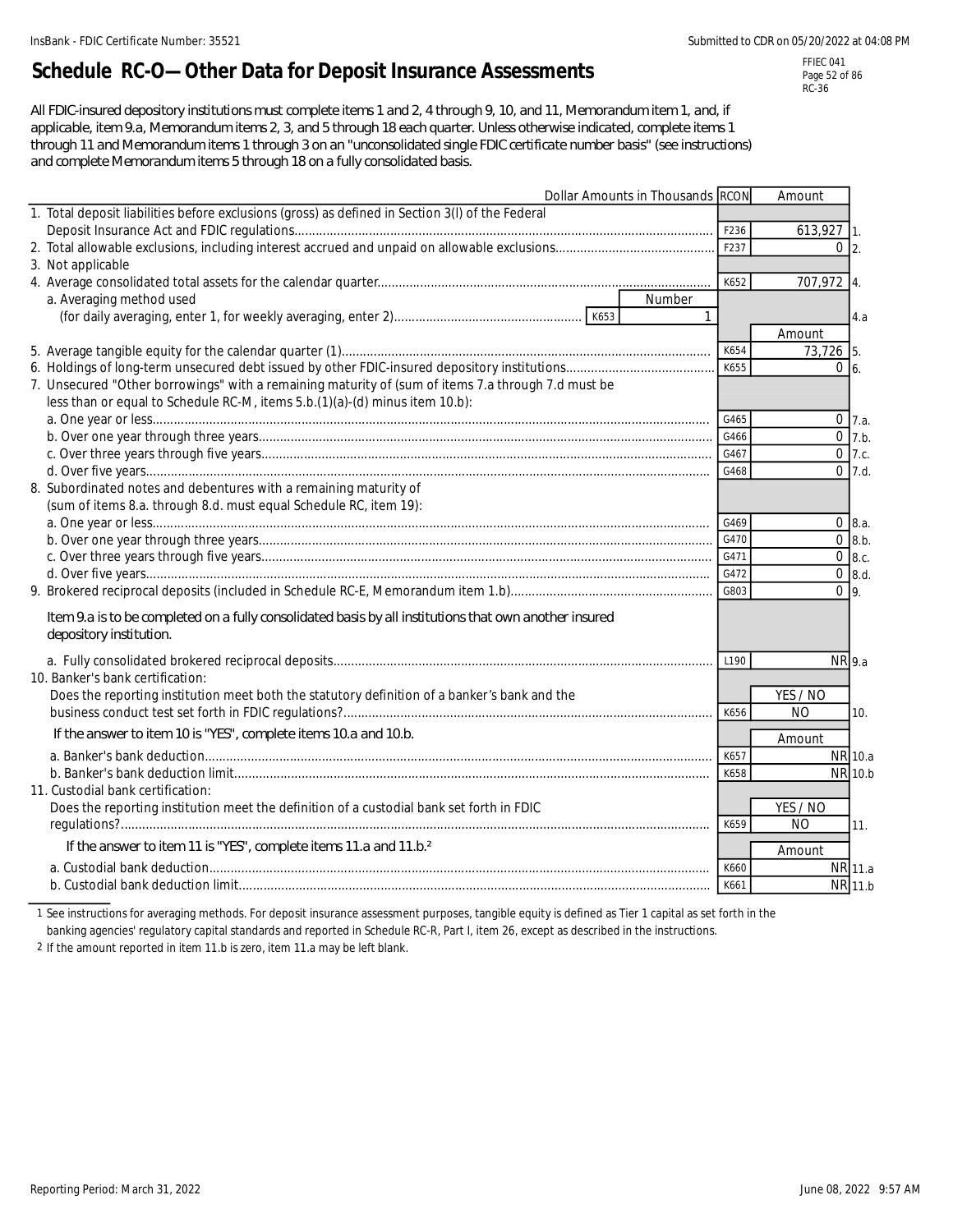| Memoranda                                                                                                                                                                                                                                                                                                                                                         |                     |                              |                |
|-------------------------------------------------------------------------------------------------------------------------------------------------------------------------------------------------------------------------------------------------------------------------------------------------------------------------------------------------------------------|---------------------|------------------------------|----------------|
| Dollar Amounts in Thousands RCON                                                                                                                                                                                                                                                                                                                                  |                     | Amount                       |                |
| Total deposit liabilities of the bank, including related interest accrued and unpaid, less<br>allowable exclusions, including related interest accrued and unpaid (sum of Memorandum<br>items 1.a.(1), 1.b.(1), 1.c.(1), and 1.d.(1) must equal Schedule RC-O, item 1 less item 2):<br>a. Deposit accounts (excluding retirement accounts) of \$250,000 or less:1 |                     |                              |                |
| (2) Number of deposit accounts (excluding retirement accounts)<br>Number                                                                                                                                                                                                                                                                                          | F049                | 244,974 M.1.a.1.             |                |
| F050<br>2,686<br>b. Deposit accounts (excluding retirement accounts) of more than \$250,000:1                                                                                                                                                                                                                                                                     |                     |                              | M.1.a.2.       |
| (2) Number of deposit accounts (excluding retirement accounts)<br>Number                                                                                                                                                                                                                                                                                          | F051                | 367,944 M.1.b.1.             |                |
| F052<br>414<br>c. Retirement deposit accounts of \$250,000 or less:1                                                                                                                                                                                                                                                                                              |                     |                              | M.1.b.2.       |
| Number                                                                                                                                                                                                                                                                                                                                                            | F045                |                              | 735 M.1.c.1.   |
| 9<br>d. Retirement deposit accounts of more than \$250,000:1                                                                                                                                                                                                                                                                                                      |                     |                              | M.1.c.2.       |
| Number                                                                                                                                                                                                                                                                                                                                                            | F047                |                              | $274$ M.1.d.1. |
| F048                                                                                                                                                                                                                                                                                                                                                              |                     |                              | M.1.d.2.       |
| Memorandum item 2 is to be completed by banks with \$1 billion or more in total assets $2^{\circ}$                                                                                                                                                                                                                                                                |                     |                              |                |
| 2. Estimated amount of uninsured assessable deposits, including related interest accrued and unpaid<br>3. Has the reporting institution been consolidated with a parent bank or savings association in                                                                                                                                                            | 5597                |                              | NR M.2.        |
| that parent bank's or parent savings association's Call Report?<br>If so, report the legal title and FDIC Certificate Number of the parent bank or parent savings association:<br><b>TEXT</b><br>A545                                                                                                                                                             | <b>RCON</b><br>A545 | FDIC Cert. No.<br>00000 M.3. |                |

4. Not applicable

**2 The \$1 billion asset-size test is based on the total assets reported on the June 30, 2021, Report of Condition.**

3 Uninsured deposits should be estimated based on the deposit insurance limits set forth in Memorandum items 1.a through 1.d.

<sup>1</sup> The dollar amounts used as the basis for reporting in Memorandum items 1.a through 1.d reflect the deposit insurance limits in effect on the report date.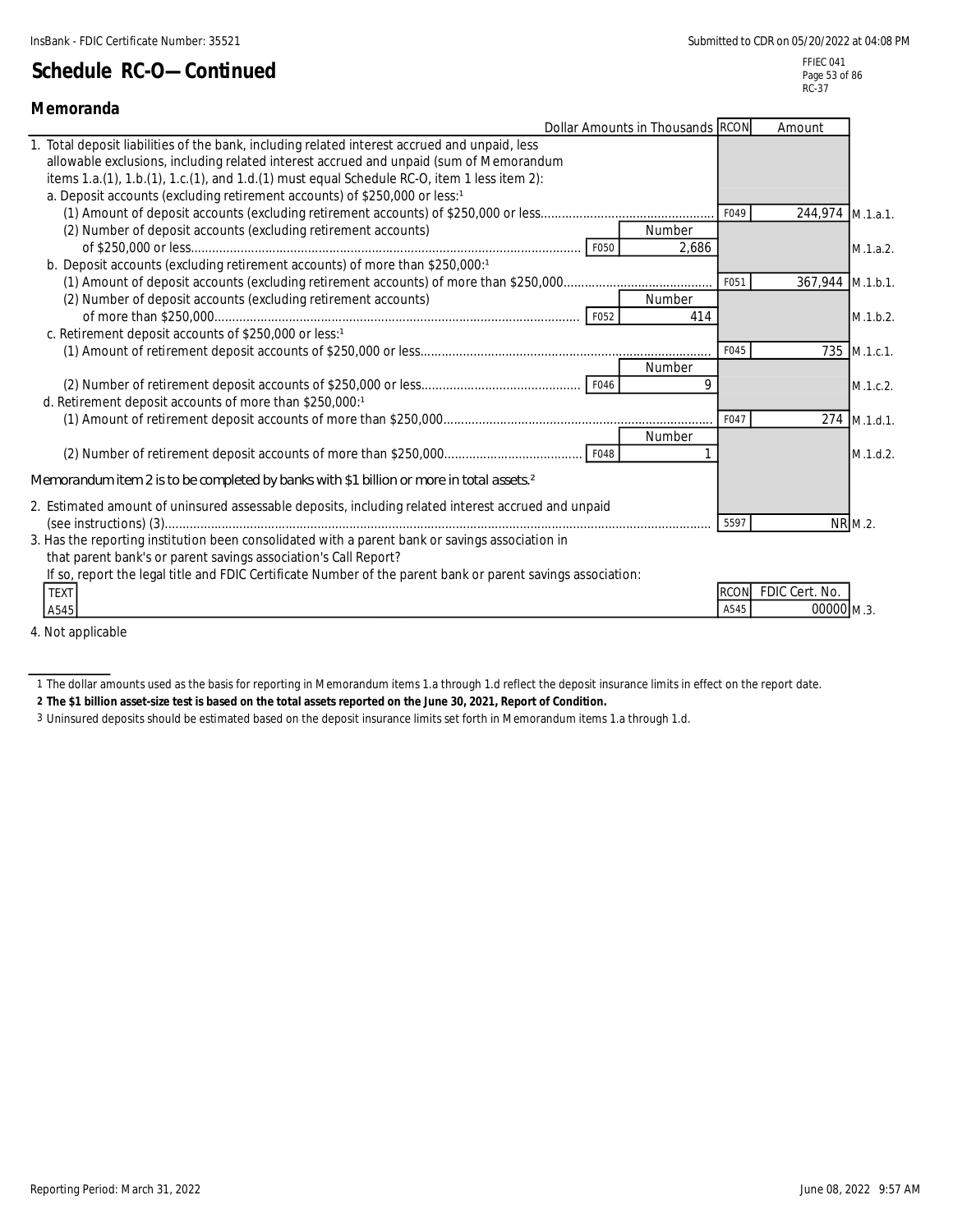*Amounts reported in Memorandum items 6 through 9, 14, and 15 will not be made available to the public on an individual institution basis.*

#### **Memoranda—Continued**

| Dollar Amounts in Thousands RCON                                                                                                               |              | Amount |                        |
|------------------------------------------------------------------------------------------------------------------------------------------------|--------------|--------|------------------------|
| Memorandum items 5 through 12 are to be completed by "large institutions" and "highly complex<br>institutions" as defined in FDIC regulations. |              |        |                        |
|                                                                                                                                                |              |        |                        |
| 5. Applicable portion of the CECL transitional amount or modified CECL transitional amount that                                                |              |        |                        |
| has been added to retained earnings for regulatory capital purposes as of the current report                                                   |              |        |                        |
|                                                                                                                                                | MW53         |        | NR M.5.                |
| 6. Criticized and classified items:                                                                                                            |              |        |                        |
|                                                                                                                                                | K663         |        | NR M.6.a.              |
|                                                                                                                                                | K664<br>K665 |        | NR M.6.b.              |
|                                                                                                                                                | K666         |        | NR M.6.c.<br>NR M.6.d. |
| 7. "Nontraditional 1-4 family residential mortgage loans" as defined for assessment purposes                                                   |              |        |                        |
| only in FDIC regulations:                                                                                                                      |              |        |                        |
|                                                                                                                                                | N025         |        | NR M.7.a.              |
|                                                                                                                                                | N026         |        | NR M.7.b.              |
| 8. "Higher-risk consumer loans" as defined for assessment purposes only in FDIC regulations:                                                   |              |        |                        |
|                                                                                                                                                | N027         |        | NR M.8.a.              |
|                                                                                                                                                | N028         |        | NR M.8.b.              |
| 9. "Higher-risk commercial and industrial loans and securities" as defined for assessment<br>purposes only in FDIC regulations:                |              |        |                        |
|                                                                                                                                                | N029         |        | NR M.9.a.              |
|                                                                                                                                                | N030         |        | NR M.9.b.              |
| 10. Commitments to fund construction, land development, and other land loans secured by real                                                   |              |        |                        |
| estate:                                                                                                                                        |              |        |                        |
|                                                                                                                                                | K676         |        | NR M.10.a.             |
| b. Portion of unfunded commitments guaranteed or insured by the U.S. government (including                                                     |              |        |                        |
|                                                                                                                                                | K677         |        | NR M.10.b.             |
| 11. Amount of other real estate owned recoverable from the U.S. government under guarantee                                                     |              |        |                        |
|                                                                                                                                                | K669         |        | NR M.11.               |
| 12. Nonbrokered time deposits of more than \$250,000                                                                                           |              |        |                        |
|                                                                                                                                                | K678         |        | NR M.12.               |
| Memorandum item 13.a is to be completed by "large institutions" and "highly complex institutions"                                              |              |        |                        |
| as defined in FDIC regulations. Memorandum items 13.b through 13.h are to be completed by                                                      |              |        |                        |
| "large institutions" only.                                                                                                                     |              |        |                        |
|                                                                                                                                                |              |        |                        |
| 13. Portion of funded loans and securities guaranteed or insured by the U.S. government<br>(including FDIC loss-sharing agreements):           |              |        |                        |
|                                                                                                                                                | N177         |        | NR M.13.a.             |
|                                                                                                                                                | N178         |        | NR M.13.b.             |
|                                                                                                                                                |              |        | NR M.13.c.             |
| d. Closed-end loans secured by junior liens on 1-4 family residential properties and                                                           |              |        |                        |
| revolving, open-end loans secured by 1-4 family residential properties and extended                                                            |              |        |                        |
|                                                                                                                                                | N180         |        | NR M.13.d.             |
|                                                                                                                                                | N181         |        | NR M.13.e.             |
|                                                                                                                                                | N182         |        | NR M.13.f.             |
|                                                                                                                                                | N183         |        | NR M.13.g.             |
|                                                                                                                                                | M963         |        | NR M.13.h.             |
| Memorandum items 14 and 15 are to be completed by "highly complex institutions" as defined in<br>FDIC regulations.                             |              |        |                        |
|                                                                                                                                                | K673         |        | NR M.14.               |
|                                                                                                                                                | K674         |        | NR M.15.               |
|                                                                                                                                                |              |        |                        |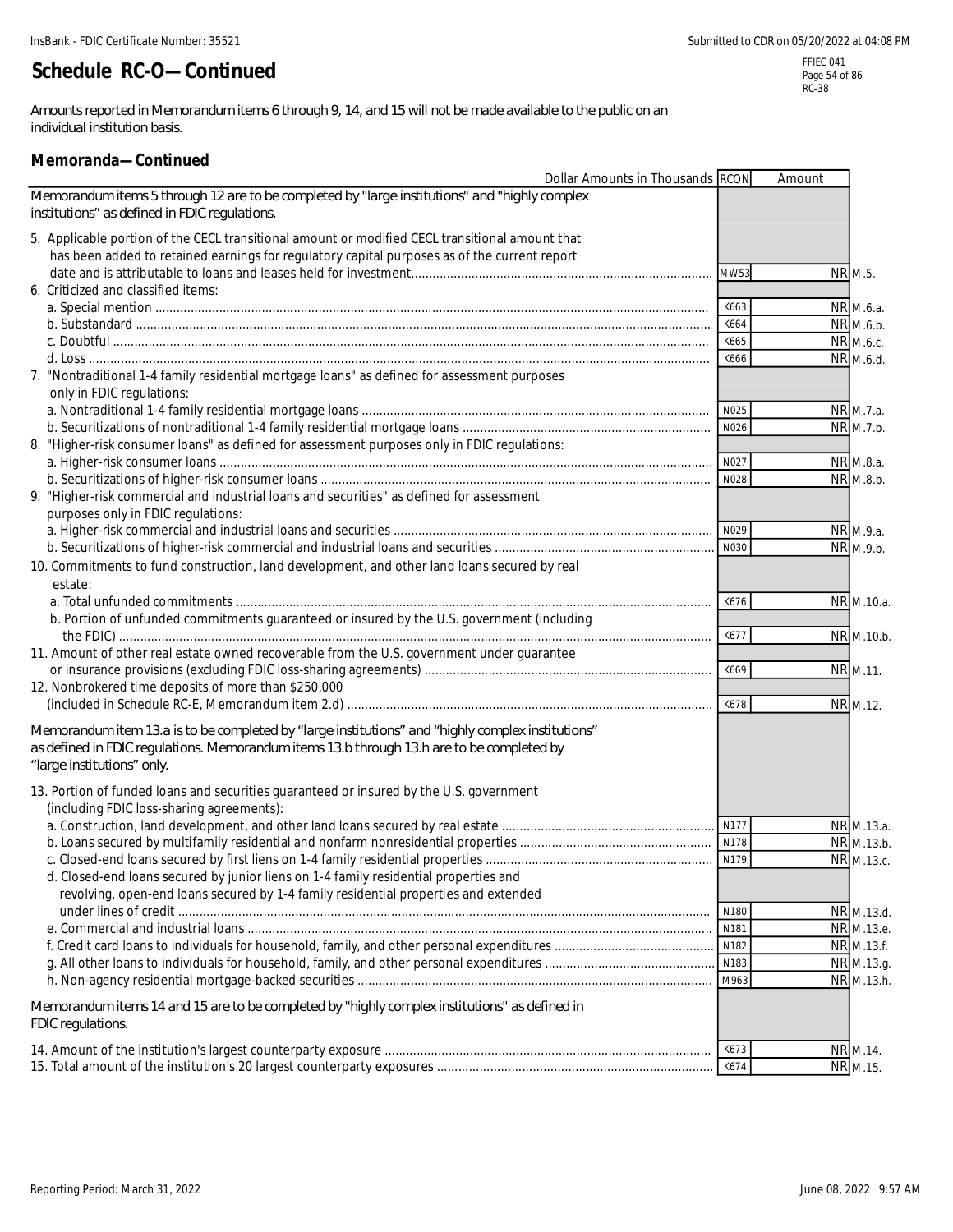### **Memoranda—Continued**

FFIEC 041 Page 55 of 86 RC-39

| <u>ivielijulailua—Culiliiueu</u>                                                                                                                                                                                             |      |        |           |
|------------------------------------------------------------------------------------------------------------------------------------------------------------------------------------------------------------------------------|------|--------|-----------|
| Dollar Amounts in Thousands RCON                                                                                                                                                                                             |      | Amount |           |
| Memorandum item 16 is to be completed by "large institutions" and "highly complex institutions"<br>as defined in FDIC regulations.                                                                                           |      |        |           |
| 16. Portion of loans restructured in troubled debt restructurings that are in compliance with their<br>modified terms and are guaranteed or insured by the U.S. government (including the FDIC)                              | L189 |        | NR M.16.  |
| "Memorandum item 17 is to be completed on a fully consolidated basis by those "large institutions"<br>and "highly complex institutions" as defined in FDIC regulations that own another insured deposi-<br>tory institution. |      |        |           |
| 17. Selected fully consolidated data for deposit insurance assessment purposes:<br>a. Total deposit liabilities before exclusions (gross) as defined in Section 3(I) of the Federal                                          |      |        |           |
|                                                                                                                                                                                                                              | L194 |        | NR M.17.a |
|                                                                                                                                                                                                                              | L195 |        | NR M.17.b |
|                                                                                                                                                                                                                              | L196 |        | NR M.17.c |
|                                                                                                                                                                                                                              |      |        | NR M.17.d |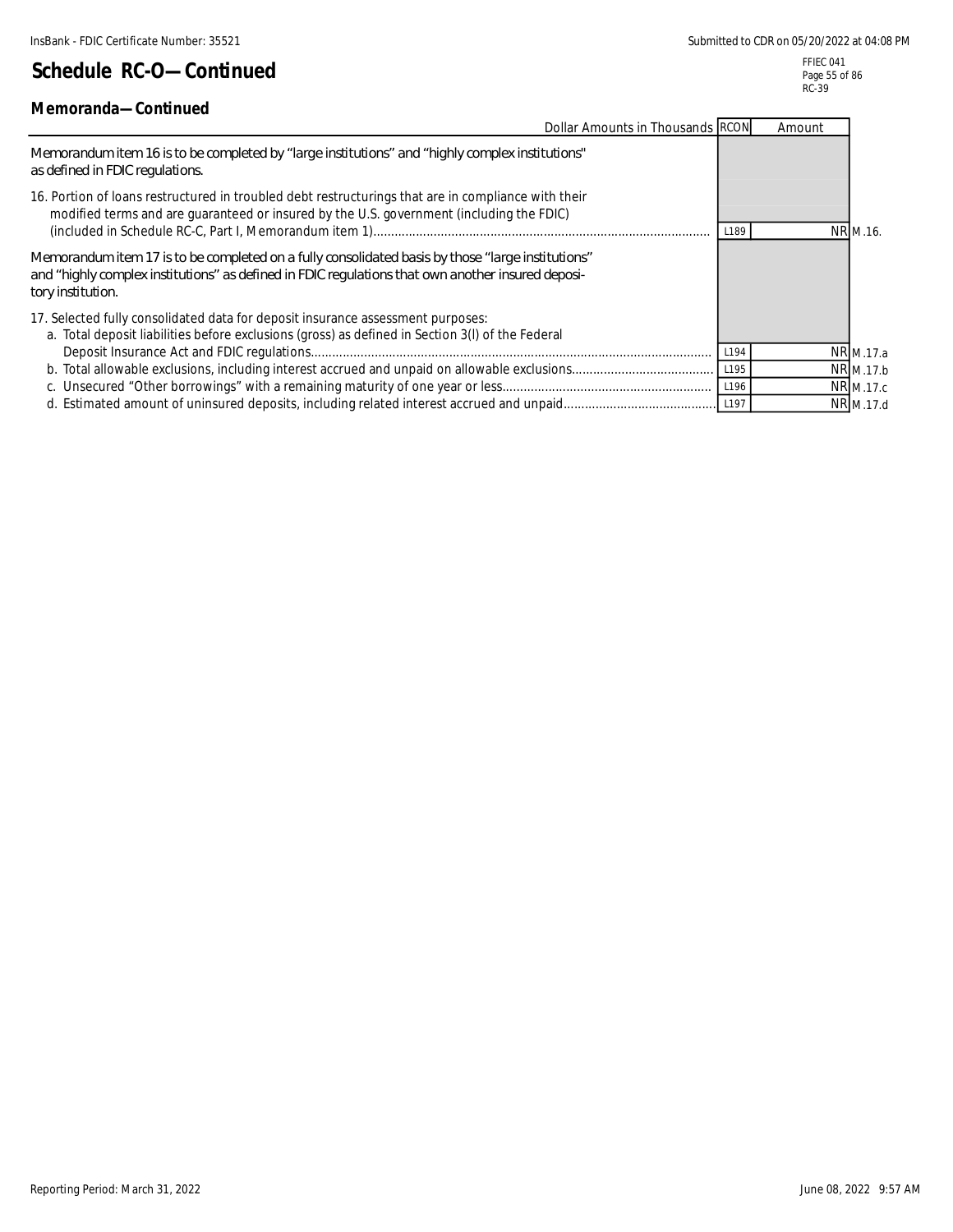*Memorandum item 18 is to be completed by "large institutions" and "highly complex institutions" as defined in FDIC regulations. Amounts reported in Memorandum item 18 will not be made available to the public on an individual institution basis.*

|                                       |            |                        |             | Two-Year Probability of Default (PD) |            |            |            |                  |
|---------------------------------------|------------|------------------------|-------------|--------------------------------------|------------|------------|------------|------------------|
|                                       | (Column A) | (Column B)             | (Column C)  | (Column D)                           | (Column E` | (Column F) | (Column G) |                  |
|                                       | $\leq$ 1%  | $1.01 - 4%$            | $4.01 - 7%$ | 7.01-10%                             | 10.01-14%  | 14.01-16%  | 16.01-18%  |                  |
| Dollar Amounts in Thousands           | Amount     | Amount                 | Amount      | Amount                               | Amount     | Amount     | Amount     |                  |
| 18. Outstanding balance of 1-4 family |            |                        |             |                                      |            |            |            |                  |
| residential mortgage loans, consumer  |            |                        |             |                                      |            |            |            |                  |
| loans, and consumer leases by         |            |                        |             |                                      |            |            |            |                  |
| two-year probability of default:      |            |                        |             |                                      |            |            |            |                  |
| a. "Nontraditional 1-4 family         |            |                        |             |                                      |            |            |            |                  |
| residential mortgage loans" as        |            |                        |             |                                      |            |            |            |                  |
| defined for assessment purposes       | RCON M964  | RCON M965              | RCON M966   | RCON M967                            | RCON M968  | RCON M969  | RCON M970  |                  |
|                                       | <b>NR</b>  | <b>NR</b>              | <b>NR</b>   | <b>NR</b>                            | <b>NR</b>  | <b>NR</b>  |            | NR M.18.a        |
| b. Closed-end loans secured by        |            |                        |             |                                      |            |            |            |                  |
| first liens on 1-4 family             | RCON M979  | RCON M980              | RCON M981   | RCON M982                            | RCON M983  | RCON M984  | RCON M985  |                  |
|                                       | <b>NR</b>  | <b>NR</b>              | <b>NR</b>   | <b>NR</b>                            | <b>NR</b>  | <b>NR</b>  |            | NR M.18.b        |
| c. Closed-end loans secured by        |            |                        |             |                                      |            |            |            |                  |
| junior liens on 1-4 family            | RCON M994  | RCON M995              | RCON M996   | RCON M997                            | RCON M998  | RCON M999  | RCON N001  |                  |
|                                       | <b>NR</b>  | <b>NR</b>              | <b>NR</b>   | <b>NR</b>                            | <b>NR</b>  | <b>NR</b>  |            | <b>NR</b> M.18.c |
| d. Revolving, open-end loans secured  |            |                        |             |                                      |            |            |            |                  |
| by 1-4 family residential properties  | RCON N010  | RCON N011              | RCON N012   | RCON N013                            | RCON N014  | RCON N015  | RCON N016  |                  |
|                                       | <b>NR</b>  | <b>NR</b>              | <b>NR</b>   | <b>NR</b>                            | <b>NR</b>  | <b>NR</b>  |            | NR M.18.d        |
|                                       | RCON N040  | RCON N041              | RCON N042   | RCON N043                            | RCON N044  | RCON N045  | RCON N046  |                  |
|                                       | <b>NR</b>  | <b>NR</b>              | <b>NR</b>   | <b>NR</b>                            | <b>NR</b>  | <b>NR</b>  |            | <b>NR</b> M.18.e |
|                                       | RCON N055  | RCON N056              | RCON N057   | RCON N058                            | RCON N059  | RCON N060  | RCON N061  |                  |
|                                       | <b>NR</b>  | <b>NR</b>              | <b>NR</b>   | <b>NR</b>                            | <b>NR</b>  | <b>NR</b>  |            | <b>NR</b> M.18.f |
|                                       | RCON N070  | RCON N071              | RCON N072   | RCON N073                            | RCON N074  | RCON N075  | RCON N076  |                  |
|                                       | <b>NR</b>  | <b>NR</b>              | <b>NR</b>   | <b>NR</b>                            | <b>NR</b>  | <b>NR</b>  |            | <b>NR</b> M.18.g |
|                                       | RCON N085  | RCON N086              | RCON N087   | RCON N088                            | RCON N089  | RCON N090  | RCON N091  |                  |
|                                       | <b>NR</b>  | <b>NR</b>              | <b>NR</b>   | <b>NR</b>                            | <b>NR</b>  | <b>NR</b>  |            | NR M.18.h        |
|                                       |            |                        |             |                                      |            |            |            |                  |
|                                       | <b>NR</b>  | <b>NR</b>              | <b>NR</b>   | <b>NR</b>                            | <b>NR</b>  | <b>NR</b>  |            | <b>NR</b> M.18.i |
|                                       | RCON N115  |                        | RCON N117   | RCON N118                            | RCON N119  | RCON N120  | RCON N121  |                  |
|                                       | <b>NR</b>  | <b>NR</b>              | <b>NR</b>   | <b>NR</b>                            | <b>NR</b>  | <b>NR</b>  |            | <b>NR</b> M.18.j |
| h. Other consumer loans and revolving | RCON N100  | RCON N101<br>RCON N116 | RCON N102   | RCON N103                            | RCON N104  | RCON N105  | RCON N106  |                  |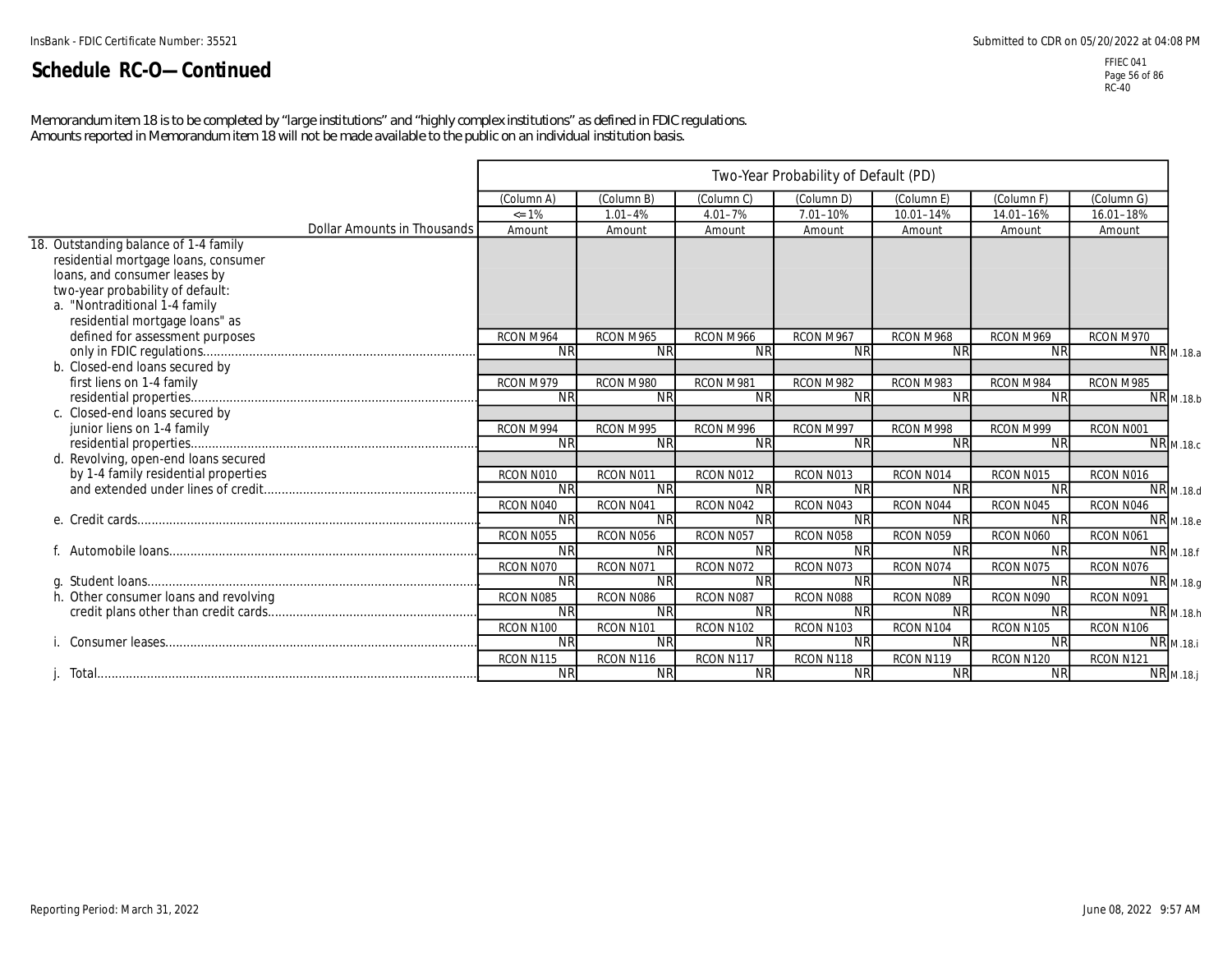*Memorandum item 18 is to be completed by "large institutions" and "highly complex institutions" as defined in FDIC regulations. Amounts reported in Memorandum item 18 will not be made available to the public on an individual institution basis.*

|                                       |            |            |            | Two-Year Probability of Default (PD) |           |                        |            | (Column O)<br>PDs Were |                      |
|---------------------------------------|------------|------------|------------|--------------------------------------|-----------|------------------------|------------|------------------------|----------------------|
|                                       | (Column H) | (Column I) | (Column J) | (Column K)                           | (Column L | (Column M)             | (Column N) | Derived                |                      |
|                                       | 18.01-20%  | 20.01-22%  | 22.01-26%  | 26.01-30%                            | >30%      | Unscoreable            | Total      | Using <sup>1</sup>     |                      |
| Dollar Amounts in Thousands           | Amount     | Amount     | Amount     | Amount                               | Amount    | Amount                 | Amount     | Number                 |                      |
| 18. Outstanding balance of 1-4 family |            |            |            |                                      |           |                        |            |                        |                      |
| residential mortgage loans, consumer  |            |            |            |                                      |           |                        |            |                        |                      |
| loans, and consumer leases by         |            |            |            |                                      |           |                        |            |                        |                      |
| two-year probability of default:      |            |            |            |                                      |           |                        |            |                        |                      |
| a. "Nontraditional 1-4 family         |            |            |            |                                      |           |                        |            |                        |                      |
| residential mortgage loans" as        |            |            |            |                                      |           |                        |            |                        |                      |
| defined for assessment purposes       | RCON M971  | RCON M972  | RCON M973  | RCON M974                            | RCON M975 | RCON M976              | RCON M977  | RCON M978              |                      |
|                                       | <b>NR</b>  | <b>NR</b>  | <b>NR</b>  | $\overline{\text{NR}}$               | <b>NR</b> | $\overline{\text{NR}}$ | <b>NR</b>  |                        | <b>NR</b> M.18.a     |
| b. Closed-end loans secured by        |            |            |            |                                      |           |                        |            |                        |                      |
| first liens on 1-4 family             | RCON M986  | RCON M987  | RCON M988  | RCON M989                            | RCON M990 | RCON M991              | RCON M992  | RCON M993              |                      |
|                                       | <b>NR</b>  | <b>NR</b>  | <b>NR</b>  | <b>NR</b>                            | <b>NR</b> | <b>NR</b>              | <b>NR</b>  |                        | NR M.18.b            |
| c. Closed-end loans secured by        |            |            |            |                                      |           |                        |            |                        |                      |
| junior liens on 1-4 family            | RCON N002  | RCON N003  | RCON N004  | RCON N005                            | RCON N006 | RCON N007              | RCON N008  | RCON N009              |                      |
|                                       | <b>NR</b>  | <b>NR</b>  | <b>NR</b>  | <b>NR</b>                            | <b>NR</b> | <b>NR</b>              | <b>NR</b>  |                        | <b>NR</b> M.18.c     |
| d. Revolving, open-end loans secured  |            |            |            |                                      |           |                        |            |                        |                      |
| by 1-4 family residential properties  | RCON N017  | RCON N018  | RCON N019  | RCON N020                            | RCON N021 | RCON N022              | RCON N023  | RCON N024              |                      |
|                                       | <b>NR</b>  | <b>NR</b>  | <b>NR</b>  | <b>NR</b>                            | <b>NR</b> | <b>NR</b>              | <b>NR</b>  |                        | NR M.18.d            |
|                                       | RCON N047  | RCON N048  | RCON N049  | RCON N050                            | RCON N051 | RCON N052              | RCON N053  | RCON N054              |                      |
|                                       | <b>NR</b>  | <b>NR</b>  | <b>NR</b>  | <b>NR</b>                            | <b>NR</b> | <b>NR</b>              | <b>NR</b>  |                        | <b>NR</b> M.18.e     |
|                                       | RCON N062  | RCON N063  | RCON N064  | RCON N065                            | RCON N066 | RCON N067              | RCON N068  | RCON N069              |                      |
|                                       | NR         | <b>NR</b>  | <b>NR</b>  | <b>NR</b>                            | <b>NR</b> | <b>NR</b>              | <b>NR</b>  |                        | NR <sub>M.18.f</sub> |
|                                       | RCON N077  | RCON N078  | RCON N079  | RCON N080                            | RCON N081 | RCON N082              | RCON N083  | RCON N084              |                      |
|                                       | <b>NR</b>  | <b>NR</b>  | <b>NR</b>  | <b>NR</b>                            | <b>NR</b> | <b>NR</b>              | <b>NR</b>  |                        | NR M.18.g            |
| h. Other consumer loans and revolving | RCON N092  | RCON N093  | RCON N094  | RCON N095                            | RCON N096 | RCON N097              | RCON N098  | RCON N099              |                      |
|                                       | <b>NR</b>  | <b>NR</b>  | <b>NR</b>  | <b>NR</b>                            | <b>NR</b> | <b>NR</b>              | <b>NR</b>  |                        | <b>NR</b> M.18.h     |
|                                       | RCON N107  | RCON N108  | RCON N109  | RCON N110                            | RCON N111 | RCON N112              | RCON N113  | RCON N114              |                      |
|                                       | <b>NR</b>  | <b>NR</b>  | <b>NR</b>  | <b>NR</b>                            | <b>NR</b> | <b>NR</b>              | <b>NR</b>  |                        | <b>NR</b> M.18.i     |
|                                       | RCON N122  | RCON N123  | RCON N124  | RCON N125                            | RCON N126 | RCON N127              | RCON N128  |                        |                      |
|                                       | <b>NR</b>  | <b>NR</b>  | <b>NR</b>  | <b>NR</b>                            | <b>NR</b> | <b>NR</b>              | <b>NR</b>  |                        | M.18.j               |

1 For PDs derived using scores and default rate mappings provided by a third-party vendor, enter 1; for PDs derived using an internal approach, enter 2; for PDs derived using third-party vendor mappings for some loans within a product type and an internal approach for other loans within the same product type, enter 3.

If the total reported in Column N for a product type is zero, enter 0.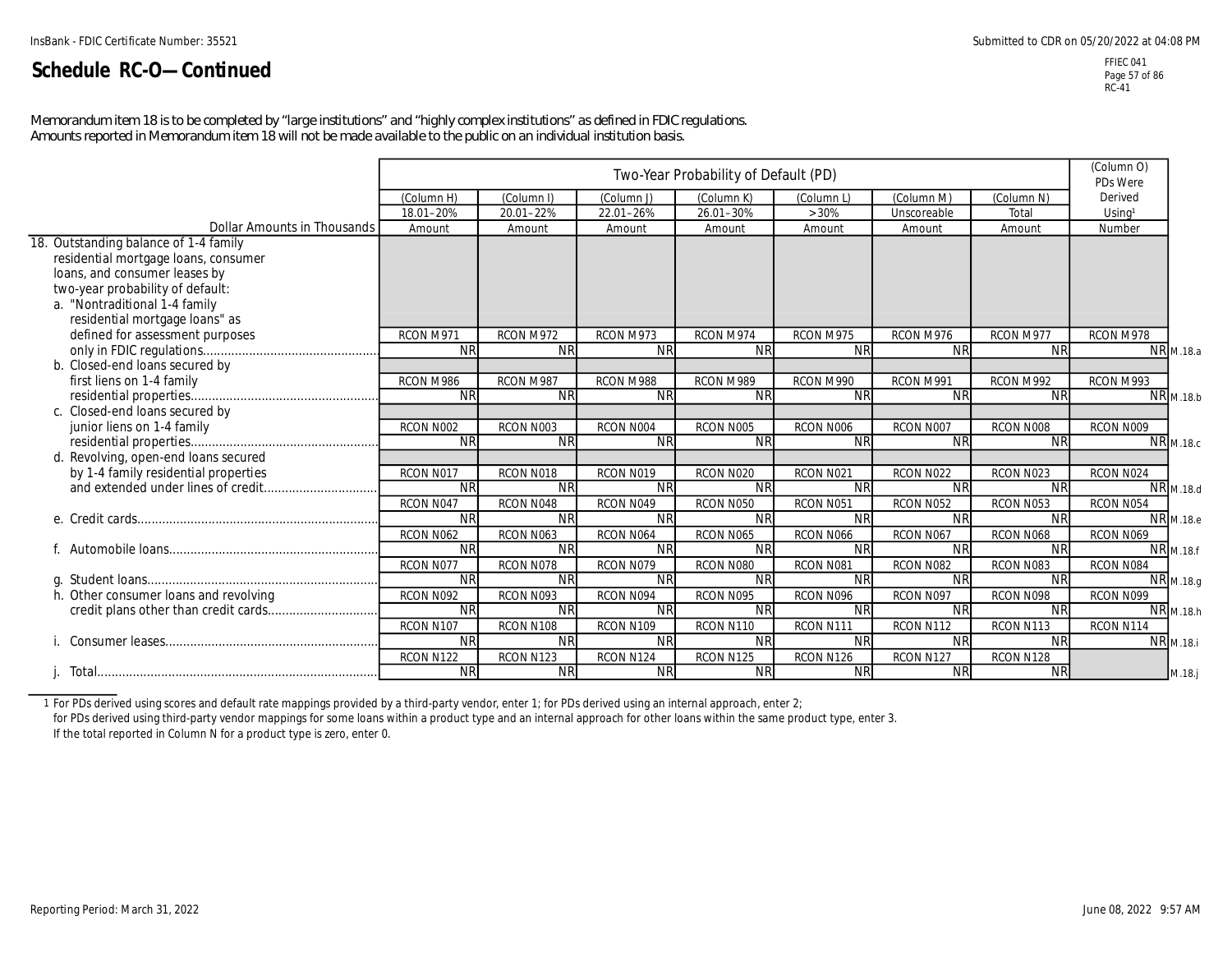# **Schedule RC-P—1-4 Family Residential Mortgage Banking Activities**

FFIEC 041 Page 58 of 86 RC-42

Schedule RC-P is to be completed by banks with at which either 1-4 family residential mortgage loan originations and purchases for resale<sup>1</sup> from all sources, loan sales, or quarter-end loans held for sale or trading exceed \$10 million for two consecutive quarters.

| Dollar Amounts in Thousands RCON                                                                 |                  | Amount          |         |
|--------------------------------------------------------------------------------------------------|------------------|-----------------|---------|
|                                                                                                  |                  | <b>NR1</b>      |         |
| 2. Wholesale originations and purchases during the quarter of 1-4 family residential             |                  |                 |         |
|                                                                                                  | <b>HT82</b>      | NR 2.           |         |
|                                                                                                  | FT04             | NR <sub>3</sub> |         |
| 4. 1-4 family residential mortgage loans held for sale or trading at quarter-end                 |                  |                 |         |
|                                                                                                  | FT <sub>05</sub> | NR 4.           |         |
| 5. Noninterest income for the quarter from the sale, securitization, and servicing of 1-4 family | RIAD             |                 |         |
|                                                                                                  | HT85             | NR 5.           |         |
| 6. Repurchases and indemnifications of 1-4 family residential mortgage loans during              | <b>RCON</b>      |                 |         |
|                                                                                                  | <b>HT86</b>      | NR 6.           |         |
| 7. Representation and warranty reserves for 1-4 family residential mortgage loans sold:          |                  |                 |         |
| a. For representations and warranties made to U.S. government agencies                           |                  |                 |         |
|                                                                                                  | L191             |                 | NR 7.a. |
|                                                                                                  | L <sub>192</sub> |                 | NR 7.b. |
|                                                                                                  |                  |                 | NR 7.c. |

1 Exclude originations and purchases of 1 –4 family residential mortgage loans that are held for investment.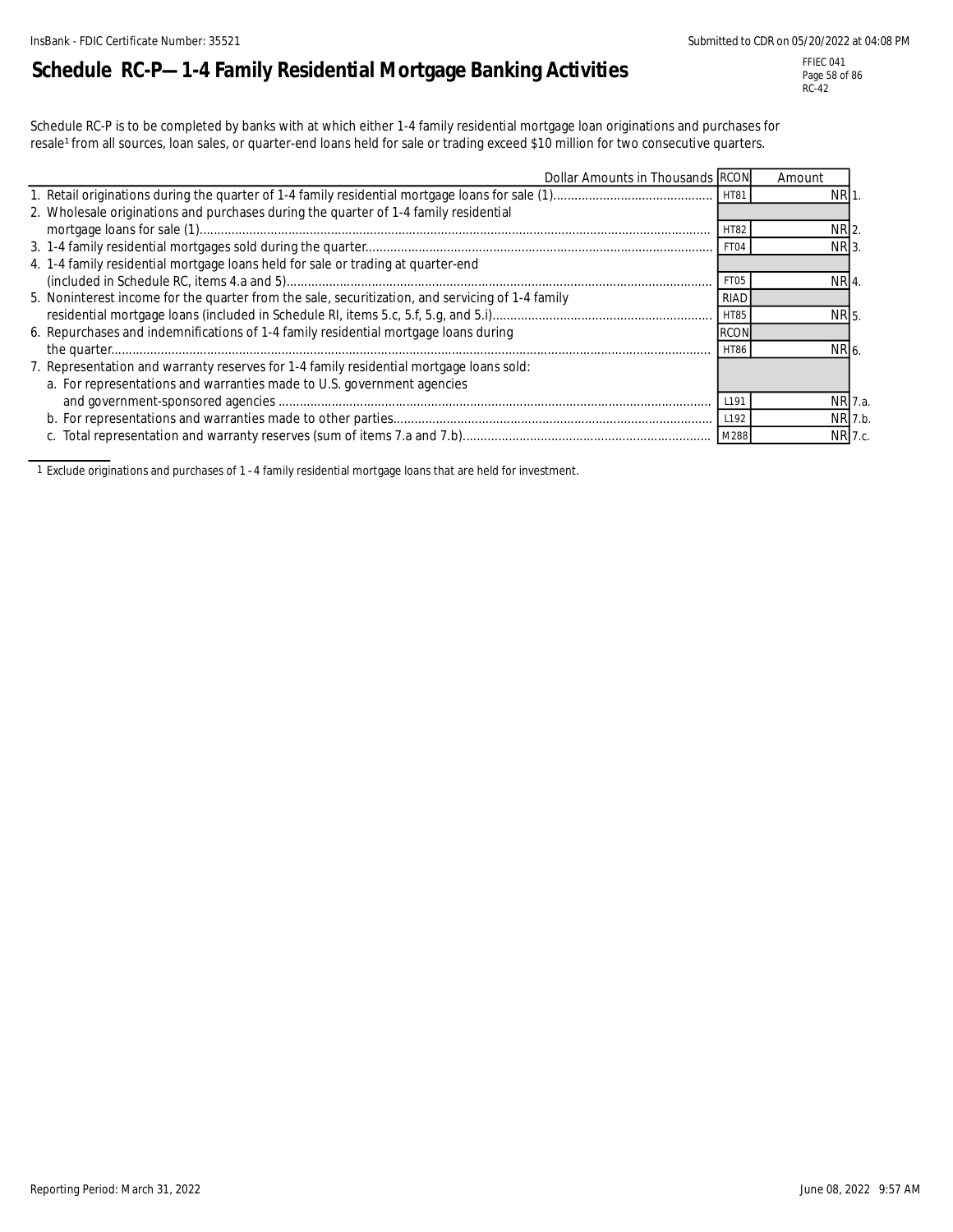# **Schedule RC-Q—Assets and Liabilities Measured at Fair Value on a Recurring Basis**

FFIEC 041 Page 59 of 86 RC-43

Schedule RC-Q is to be completed by banks that:

(1) Have elected to report financial instruments or servicing assets and liabilities at fair value under a fair value option with changes in fair value recognized in earnings, or

(2) Are required to complete Schedule RC-D, Trading Assets and Liabilities.

|                                                                          |                          | (Column A)<br><b>Total Fair Value</b> |                | (Column B)<br><b>LESS: Amounts Netted</b>   |                             | (Column C)<br>Level 1 Fair Value |                | (Column D)<br>Level 2 Fair Value | Level 3 Fair Value |                 |               |
|--------------------------------------------------------------------------|--------------------------|---------------------------------------|----------------|---------------------------------------------|-----------------------------|----------------------------------|----------------|----------------------------------|--------------------|-----------------|---------------|
|                                                                          |                          | Reported on<br>Schedule RC            |                | in the Determination<br>of Total Fair Value |                             | Measurements                     |                | Measurements                     |                    | Measurements    |               |
| Dollar Amounts in Thousands RCON                                         |                          | Amount                                | <b>RCON</b>    | Amount                                      | <b>RCON</b>                 | Amount                           | <b>RCON</b>    | Amount                           | <b>RCON</b>        | Amount          |               |
| <b>Assets</b>                                                            |                          |                                       |                |                                             |                             |                                  |                |                                  |                    |                 |               |
| 1. Available-for-sale debt securities and equity securities with readily |                          |                                       |                |                                             |                             |                                  |                |                                  |                    |                 |               |
|                                                                          | JA36                     |                                       | <b>NR</b> G474 |                                             | <b>NR</b> G475              |                                  | <b>NR</b> G476 |                                  | <b>NR</b> G477     | NR <sub>1</sub> |               |
| 2. Not applicable                                                        |                          |                                       |                |                                             |                             |                                  |                |                                  |                    |                 |               |
|                                                                          | $\cdot$ G483             |                                       | <b>NR</b> G484 |                                             | <b>NR</b> G485              |                                  | <b>NR</b> G486 |                                  | <b>NR</b> G487     | NR <sub>3</sub> |               |
|                                                                          | G488                     |                                       | <b>NR</b> G489 |                                             | $\overline{\text{NR}}$ G490 |                                  | <b>NR</b> G491 |                                  | <b>NR</b> G492     | NR <sub>4</sub> |               |
| 5. Trading assets:                                                       |                          |                                       |                |                                             |                             |                                  |                |                                  |                    |                 |               |
|                                                                          | .3543                    |                                       | <b>NR</b> G493 |                                             | <b>NR G494</b>              |                                  | <b>NR</b> G495 |                                  | <b>NR</b> G496     |                 | NR 5.a.       |
|                                                                          | . 6497                   |                                       | <b>NR G498</b> |                                             | <b>NR</b> G499              |                                  | <b>NR</b> G500 |                                  | <b>NR G501</b>     |                 | NR 5.b.       |
| (1) Nontrading securities at fair value                                  |                          |                                       |                |                                             |                             |                                  |                |                                  |                    |                 |               |
| with changes in fair value reported                                      |                          |                                       |                |                                             |                             |                                  |                |                                  |                    |                 |               |
| in current earnings (included in                                         |                          |                                       |                |                                             |                             |                                  |                |                                  |                    |                 |               |
|                                                                          | F240                     |                                       | <b>NR F684</b> |                                             | <b>NR F692</b>              |                                  | <b>NR</b> F241 |                                  | <b>NR F242</b>     |                 | NR 5.b.1.     |
|                                                                          | $\overline{\text{G}391}$ |                                       | <b>NR</b> G392 |                                             | <b>NR</b> G395              |                                  | <b>NR</b> G396 |                                  | <b>NR</b> G804     | NR 6.           |               |
| 7. Total assets measured at fair value on a                              |                          |                                       |                |                                             |                             |                                  |                |                                  |                    |                 |               |
| recurring basis (sum of items 1 through                                  |                          |                                       |                |                                             |                             |                                  |                |                                  |                    |                 |               |
|                                                                          |                          |                                       | NR G503        |                                             | <b>NR G504</b>              |                                  | <b>NR</b> G505 |                                  | <b>NR</b> G506     | <b>NR7</b>      |               |
|                                                                          |                          |                                       |                |                                             |                             |                                  |                |                                  |                    |                 |               |
| Liabilities                                                              |                          |                                       |                |                                             |                             |                                  |                |                                  |                    |                 |               |
|                                                                          | .L F252                  |                                       | NR F686        |                                             | <b>NR F694</b>              |                                  | <b>NR</b> F253 |                                  | <b>NR F254</b>     | NR 8.           |               |
| 9. Not applicable                                                        |                          |                                       |                |                                             |                             |                                  |                |                                  |                    |                 |               |
| 10. Trading liabilities:                                                 |                          |                                       |                |                                             |                             |                                  |                |                                  |                    |                 |               |
|                                                                          | 3547                     |                                       | NR G512        |                                             | <b>NR G513</b>              |                                  | <b>NR</b> G514 |                                  | <b>NR</b> G515     |                 | NR 10.a.      |
|                                                                          |                          |                                       | <b>NR</b> G517 |                                             | <b>NR G518</b>              |                                  | <b>NR</b> G519 |                                  | <b>NR</b> G520     |                 | NR 10.b.      |
| 11. and 12. not applicable                                               |                          |                                       |                |                                             |                             |                                  |                |                                  |                    |                 |               |
|                                                                          | G805                     |                                       | <b>NR G806</b> |                                             | <b>NR</b> G807              |                                  | <b>NR G808</b> |                                  | <b>NR G809</b>     |                 | <b>NR</b> 13. |
| 14. Total liabilities measured at fair value                             |                          |                                       |                |                                             |                             |                                  |                |                                  |                    |                 |               |
| on a recurring basis (sum of items 8                                     |                          |                                       |                |                                             |                             |                                  |                |                                  |                    |                 |               |
|                                                                          |                          |                                       | <b>NR</b> G532 |                                             | <b>NR</b> G533              |                                  | <b>NR</b> G534 |                                  | <b>NR</b> G535     |                 | NR 14.        |

1 The amount reported in item 1, column A, must equal the sum of Schedule RC, items 2.b and 2.c.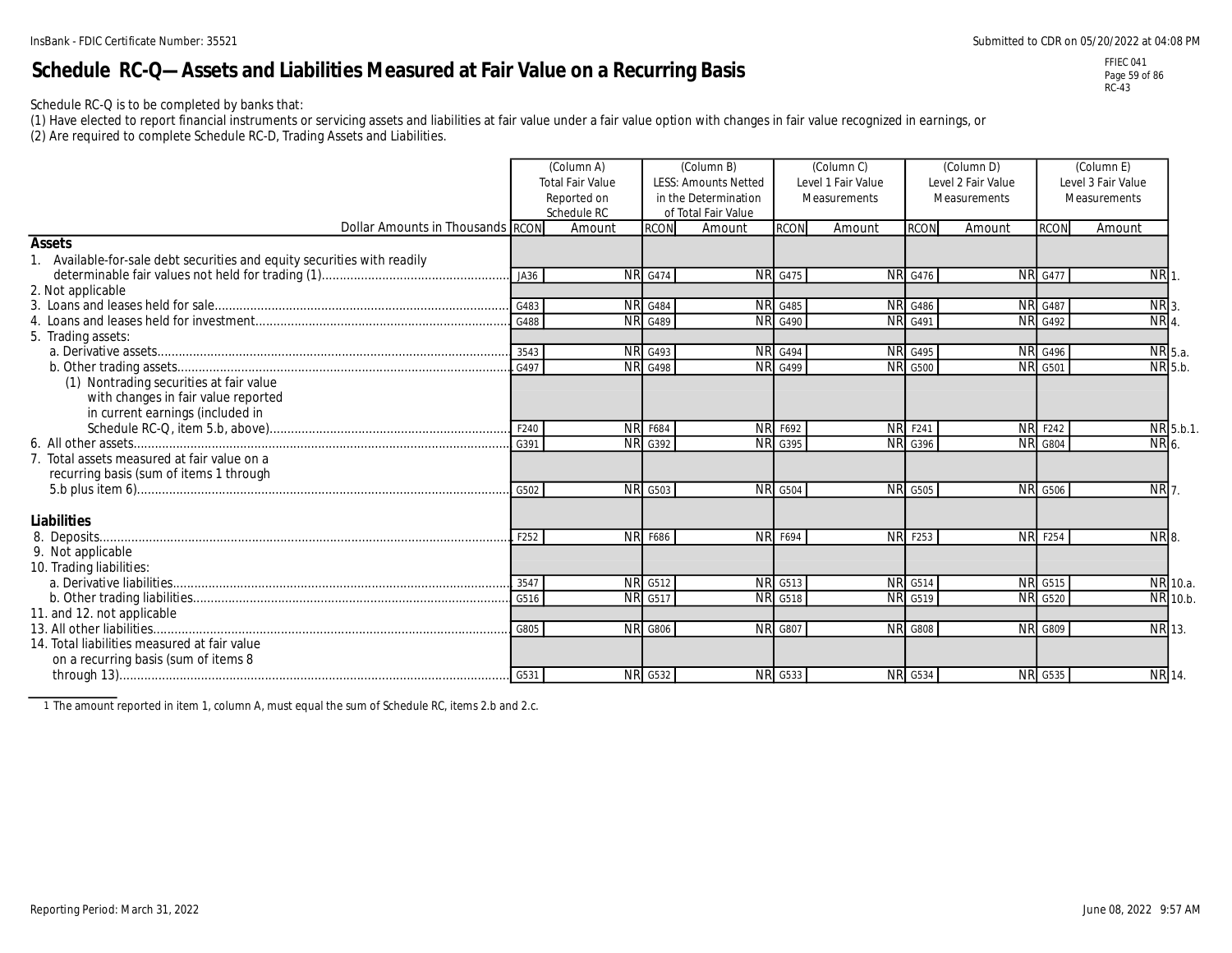|                                                                                                                                                                                                           |       | (Column A)<br><b>Total Fair Value</b><br>Reported on |                      | (Column B)<br><b>LESS: Amounts Netted</b><br>in the Determination<br>Schedule RC<br>of Total Fair Value |                                 | (Column C)<br>Level 1 Fair Value<br>Measurements |                                 |        | (Column D)<br>Level 2 Fair Value<br>Measurements |                       | (Column E)<br>Level 3 Fair Value<br>Measurements |  |
|-----------------------------------------------------------------------------------------------------------------------------------------------------------------------------------------------------------|-------|------------------------------------------------------|----------------------|---------------------------------------------------------------------------------------------------------|---------------------------------|--------------------------------------------------|---------------------------------|--------|--------------------------------------------------|-----------------------|--------------------------------------------------|--|
| Dollar Amounts in Thousands RCON                                                                                                                                                                          |       | Amount                                               | <b>RCON</b>          | Amount                                                                                                  | <b>RCON</b>                     | Amount                                           | <b>RCON</b>                     | Amount | <b>RCON</b>                                      | Amount                |                                                  |  |
| Memoranda<br>1. All other assets (itemize and describe<br>amounts included in Schedule RC-Q,<br>item 6, that are greater than \$100,000<br>and exceed 25% of item 6):                                     |       |                                                      |                      |                                                                                                         |                                 |                                                  |                                 |        |                                                  |                       |                                                  |  |
|                                                                                                                                                                                                           | .G536 | $\Omega$                                             | G537                 |                                                                                                         | O G538                          |                                                  | 0.6539                          |        | 0 G540                                           | $\overline{0}$ M.1.a. |                                                  |  |
|                                                                                                                                                                                                           | G541  | $\Omega$                                             | G542                 |                                                                                                         | 0.6543                          |                                                  | 0.6544                          |        | 0 G545                                           | $0$ M.1.b.            |                                                  |  |
| <b>TEXT</b><br>G546<br>C.                                                                                                                                                                                 | G546  | $\Omega$                                             | G547                 |                                                                                                         | $\overline{0}$ G <sub>548</sub> |                                                  | $\overline{0}$ G <sub>549</sub> |        | $0$ G <sub>550</sub>                             | $0$ M.1.c.            |                                                  |  |
| <b>TEXT</b><br>G551<br>d.                                                                                                                                                                                 | G551  |                                                      | 0 G552               |                                                                                                         | $0 \quad 6553$                  |                                                  | 0 G554                          |        | $0$ G <sub>555</sub>                             | $0$ M.1.d.            |                                                  |  |
| <b>TEXT</b><br>е.<br>G556                                                                                                                                                                                 | G556  |                                                      | $0$ G <sub>557</sub> |                                                                                                         | 0 G558                          |                                                  | $0$ $G559$                      |        | 0 G560                                           | 0 M.1.e.              |                                                  |  |
| <b>TEXT</b><br>G561                                                                                                                                                                                       | G561  | $\Omega$                                             | G562                 |                                                                                                         | $0 \quad 6563$                  |                                                  | 0.6564                          |        | 0 G565                                           | $0$ M.1.f.            |                                                  |  |
| 2. All other liabilities (itemize and describe<br>amounts included in Schedule RC-Q.<br>item 13, that are greater than \$100,000 and<br>exceed 25% of item 13):<br>a. Loan commitments (not accounted for |       |                                                      |                      |                                                                                                         |                                 |                                                  |                                 |        |                                                  |                       |                                                  |  |
|                                                                                                                                                                                                           | F261  |                                                      | $0$ F689             | $\Omega$                                                                                                | F697                            |                                                  | 0 F262                          |        | $\overline{0}$ F263                              | $0$ M.2.a.            |                                                  |  |
| <b>TEXT</b>                                                                                                                                                                                               | G566  | $\Omega$                                             | G567                 | $\Omega$                                                                                                | G568                            |                                                  | 0.6569                          |        | 0 G570                                           | $0$ M.2.b.            |                                                  |  |
| G571<br>C.                                                                                                                                                                                                | G571  | $\overline{0}$                                       | G572                 |                                                                                                         | $0$ G <sub>573</sub>            |                                                  | 0 G574                          |        | 0 G575                                           | $0$ M.2.c.            |                                                  |  |
| <b>TEXT</b><br>d.<br>G576                                                                                                                                                                                 | G576  |                                                      | 0 G577               |                                                                                                         | $0$ $G578$                      |                                                  | $\overline{0}$ G <sub>579</sub> |        | $\overline{0}$ G <sub>580</sub>                  | $0$ M.2.d.            |                                                  |  |
| <b>TEXT</b><br>G581<br>е.                                                                                                                                                                                 | G581  |                                                      | 0 G582               |                                                                                                         | $0$ G <sub>5</sub> 83           |                                                  | 0 G584                          |        | 0 G585                                           | 0 M.2.e.              |                                                  |  |
| <b>TEXT</b><br>G586                                                                                                                                                                                       | G586  |                                                      | $0$ G <sub>587</sub> |                                                                                                         | $0$ G <sub>588</sub>            |                                                  | 0 G589                          |        | $0$ $G590$                                       | $0$ M.2.f.            |                                                  |  |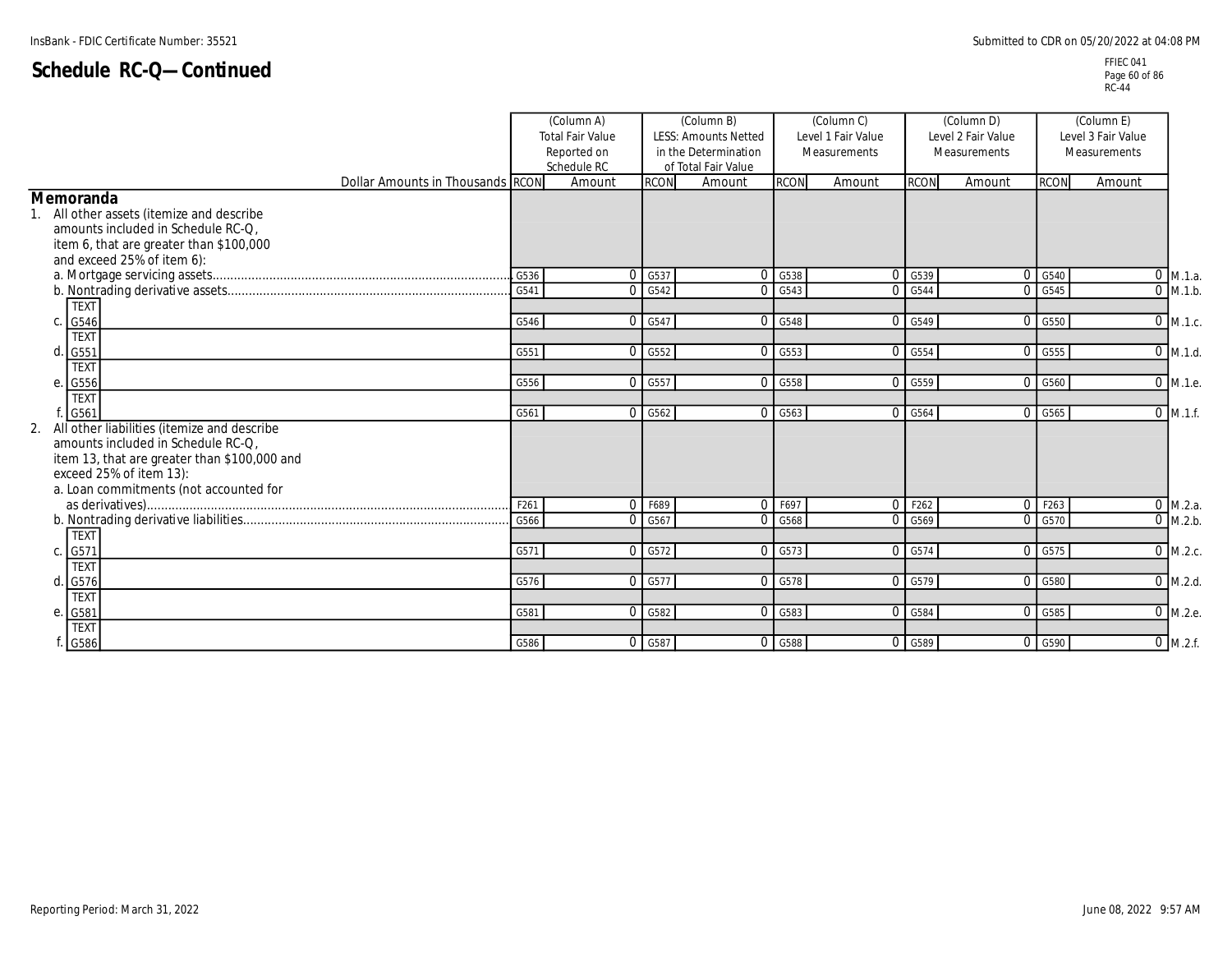#### **Memoranda—Continued**

| Dollar Amounts in Thousands RCON                                                        |                  | Amount |                         |
|-----------------------------------------------------------------------------------------|------------------|--------|-------------------------|
| 3. Loans measured at fair value (included in Schedule RC-C, Part I, items 1 through 9): |                  |        |                         |
| a. Loans secured by real estate:                                                        |                  |        |                         |
|                                                                                         | HT87             |        | $NR_{M.3.a.1.}$         |
|                                                                                         | <b>HT88</b>      |        | NR M.3.a.2.             |
|                                                                                         | F585             |        | $NR_{M.3.b.}$           |
| c. Loans to individuals for household, family, and other personal expenditures          |                  |        |                         |
|                                                                                         | HT89             |        | $NR_{M.3.c.}$           |
|                                                                                         | F589             |        | NR M.3.d.               |
| 4. Unpaid principal balance of loans measured at fair value                             |                  |        |                         |
| (reported in Schedule RC-Q, Memorandum item 3):                                         |                  |        |                         |
| a. Loans secured by real estate:                                                        |                  |        |                         |
|                                                                                         |                  |        | NR M.4.a.1.             |
|                                                                                         | HT92             |        | $NR$ <sub>M.4.a.2</sub> |
|                                                                                         | F597             |        | NR M.4.b.               |
| c. Loans to individuals for household, family, and other personal expenditures          |                  |        |                         |
|                                                                                         | HT93             |        | NR <sub>M.4.c.</sub>    |
|                                                                                         | F60 <sup>-</sup> |        | $NR$ <sub>M.4.d.</sub>  |
|                                                                                         |                  |        |                         |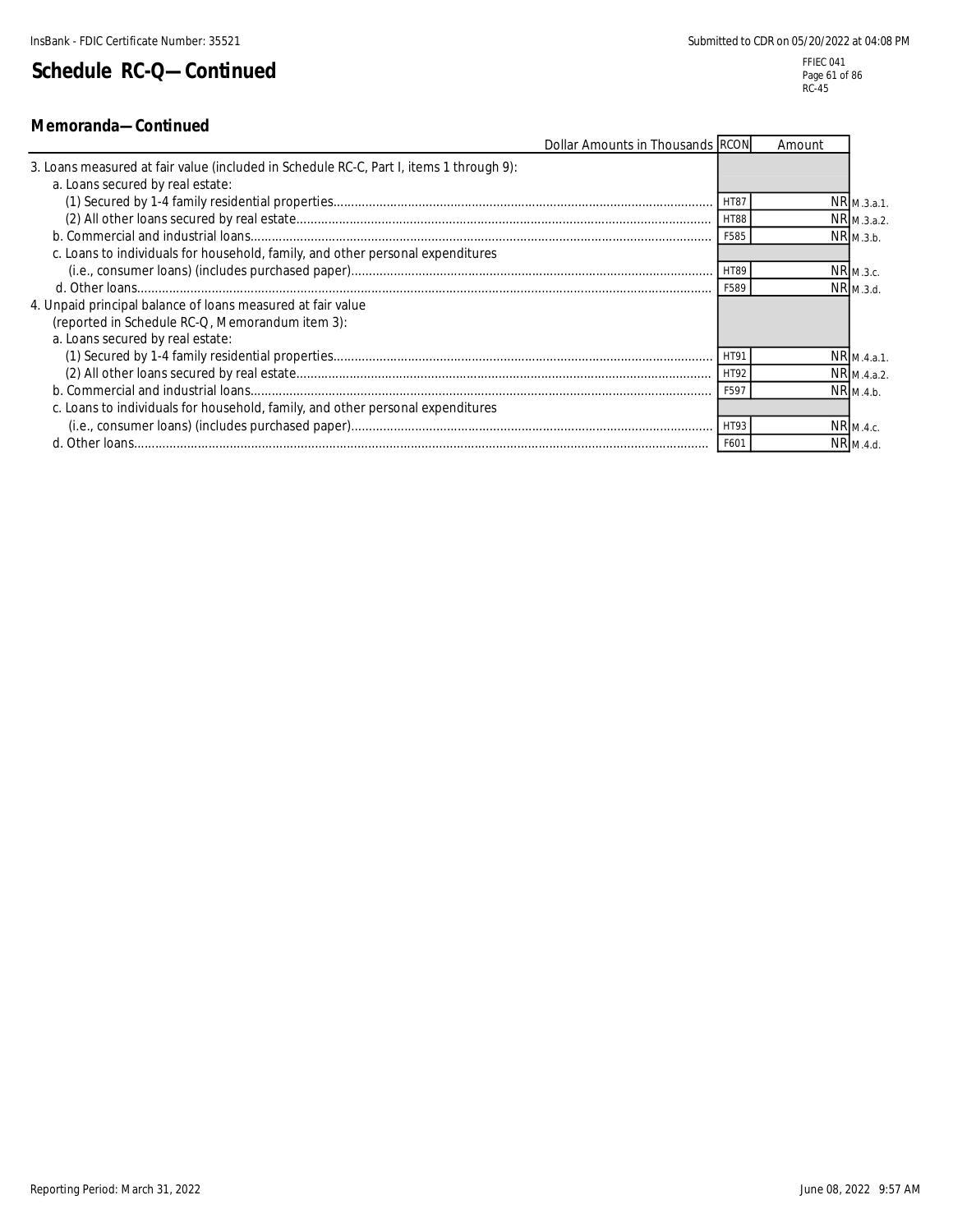# **Schedule RC-R—Regulatory Capital Part I. Regulatory Capital Components and Ratios**

RC-46

#### **Part I is to be completed on a consolidated basis.**

|                                                                                                    | Dollar Amounts in Thousands RCOA | Amount             |
|----------------------------------------------------------------------------------------------------|----------------------------------|--------------------|
| <b>Common Equity Tier 1 Capital</b>                                                                |                                  |                    |
| 1. Common stock plus related surplus, net of treasury stock and unearned employee                  |                                  |                    |
|                                                                                                    | P742                             | 41,860 1.          |
|                                                                                                    | KW00                             | 33,250 2.          |
| a. To be completed only by institutions that have adopted ASU 2016-13:                             |                                  |                    |
| Does your institution have a CECL transition election in effect as of the quarter-end report date? |                                  |                    |
| (enter "0" for No; enter "1" for Yes with a 3-year CECL transition election;                       | <b>RCOA</b>                      | Number             |
|                                                                                                    | JJ29                             | <b>NR</b><br>2.a.  |
|                                                                                                    | <b>RCOA</b>                      | Amount             |
|                                                                                                    | B530                             | $582$ 3.           |
|                                                                                                    |                                  |                    |
|                                                                                                    | 0=No RCOA                        |                    |
|                                                                                                    | $1 = Yes$ P838                   | 3.a.               |
|                                                                                                    | <b>RCOA</b>                      | Amount             |
|                                                                                                    | P839                             | $0\vert 4.$        |
|                                                                                                    | P840                             | 75,692 5.          |
|                                                                                                    |                                  |                    |
| <b>Common Equity Tier 1 Capital: Adjustments and Deductions</b>                                    |                                  |                    |
|                                                                                                    | P841                             | $0\,6.$            |
| 7. LESS: Intangible assets (other than goodwill and mortgage servicing assets (MSAs)), net of      |                                  |                    |
|                                                                                                    | P842                             | $0\overline{7}$ .  |
| 8. LESS: Deferred tax assets (DTAs) that arise from net operating loss and tax credit              |                                  |                    |
|                                                                                                    | P843                             | $0 \overline{8}$ . |
| 9. AOCI-related adjustments (if entered "1" for Yes in item 3.a, complete only items 9.a through   |                                  |                    |
| 9.e; if entered "0" for No in item 3.a, complete only item 9.f):                                   |                                  |                    |
| a. LESS: Net unrealized gains (losses) on available-for-sale debt securities (if a gain, report    |                                  |                    |
|                                                                                                    | P844                             | $(928)$ 9.a.       |
| b. Not applicable                                                                                  |                                  |                    |
| c. LESS: Accumulated net gains (losses) on cash flow hedges (if a gain, report as a positive       |                                  |                    |
|                                                                                                    | P846                             | 1,510 9.c.         |
| d. LESS: Amounts recorded in AOCI attributed to defined benefit postretirement plans               |                                  |                    |
| resulting from the initial and subsequent application of the relevant GAAP standards that          |                                  |                    |
|                                                                                                    | P847                             | $0 \, 9.d.$        |
| e. LESS: Net unrealized gains (losses) on held-to-maturity securities that are included in         |                                  |                    |
|                                                                                                    | P848                             | 0 9.e.             |
| f. To be completed only by institutions that entered "0" for No in item 3.a:                       |                                  |                    |
| LESS: Accumulated net gain (loss) on cash flow hedges included in AOCI, net of applicable          |                                  |                    |
| income taxes, that relates to the hedging of items that are not recognized at fair value on the    |                                  |                    |
|                                                                                                    | P849                             | NR 9.f.            |

1 Institutions that have adopted ASU 2016-13 and have elected to apply the 3-year or the 5-year 2020 CECL transition provision should include the applicable portion of the CECL transitional amount or the modified CECL transitional amount, respectively, in this item.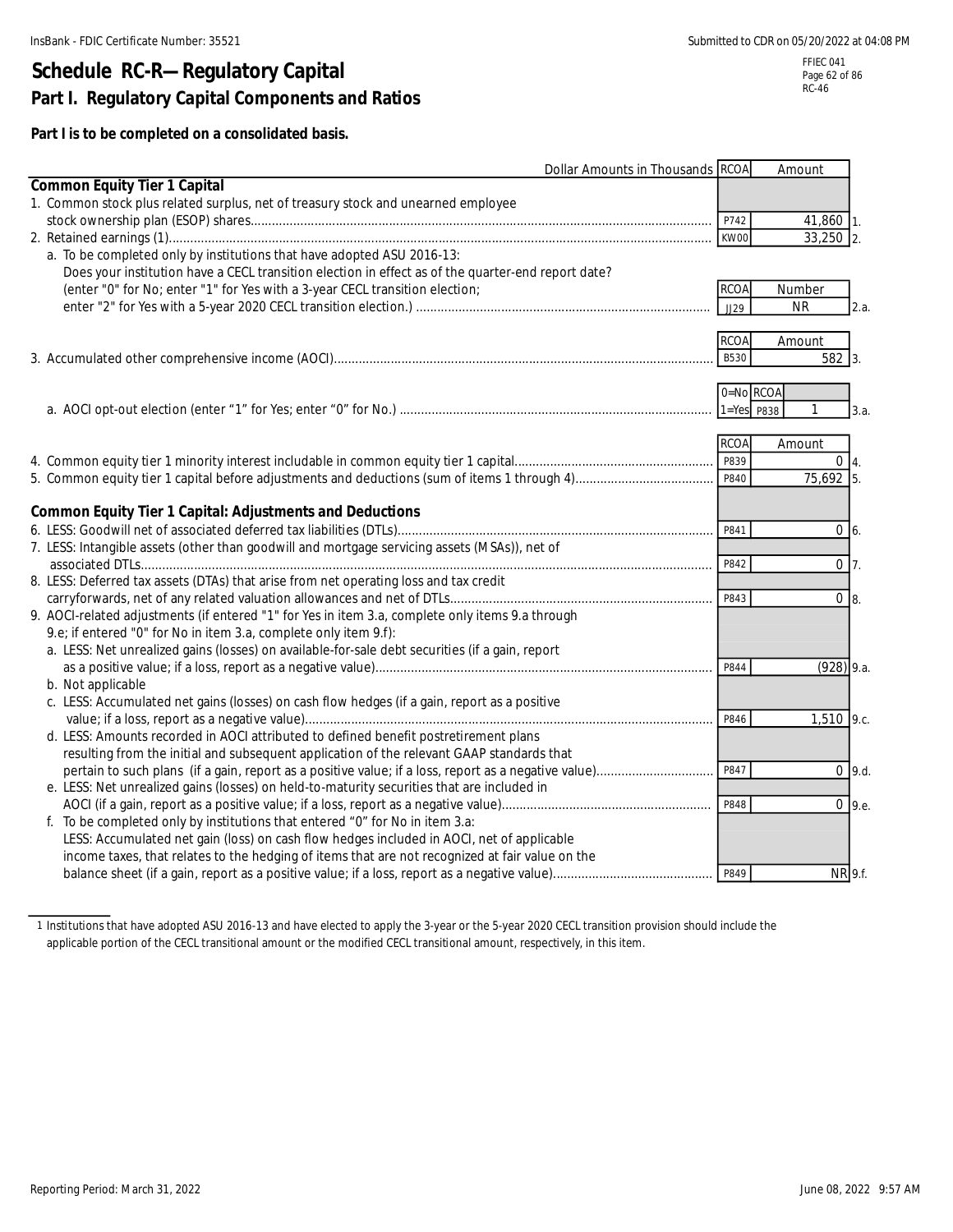### **Part I - Continued**

Page 63 of 86 RC-47

| Dollar Amounts in Thousands RCOA                                                                         |             | Amount      |                    |
|----------------------------------------------------------------------------------------------------------|-------------|-------------|--------------------|
| 10. Other deductions from (additions to) common equity tier 1 capital before threshold-based deductions: |             |             |                    |
| a. LESS: Unrealized net gain (loss) related to changes in the fair value of liabilities that are         |             |             |                    |
| due to changes in own credit risk (if a gain, report as a positive value; if a loss, report as           |             |             |                    |
|                                                                                                          | Q258        |             | $0$ 10.a.          |
| b. LESS: All other deductions from (additions to) common equity tier 1 capital before                    |             |             |                    |
|                                                                                                          | P850        |             | $0$ 10.b.          |
| 11. Not applicable                                                                                       |             |             |                    |
|                                                                                                          | P852        | 75,110 12.  |                    |
| 13. LESS: Investments in the capital of unconsolidated financial institutions, net of associated DTLs,   |             |             |                    |
|                                                                                                          | LB58        |             | $0$ 13.            |
|                                                                                                          | LB59        |             | $0 \, 14.$         |
| 15. LESS: DTAs arising from temporary differences that could not be realized through net operating       |             |             |                    |
| loss carrybacks, net of related valuation allowances and net of DTLs, that exceed 25 percent             |             |             |                    |
|                                                                                                          | LB60        |             | $0 \mid 15.$       |
| 16. Not applicable                                                                                       |             |             |                    |
| 17. LESS: Deductions applied to common equity tier 1 capital due to insufficient amounts of              |             |             |                    |
|                                                                                                          | P857        |             | $0 \mid 17.$       |
|                                                                                                          | P858        |             | $0$ 18.            |
|                                                                                                          | P859        | 75,110 19.  |                    |
| <b>Additional Tier 1 Capital</b>                                                                         |             |             |                    |
|                                                                                                          | P860        |             | $0$ 20.            |
|                                                                                                          | P861        |             | $0$ 21.            |
|                                                                                                          | P862        |             | $0$ 22.            |
|                                                                                                          | P863        |             | $0 \, 23.$         |
|                                                                                                          | P864        |             | $\overline{0}$ 24. |
|                                                                                                          | P865        |             | $0$ 25.            |
| <b>Tier 1 Capital</b>                                                                                    |             |             |                    |
|                                                                                                          | 8274        | 75,110 26.  |                    |
|                                                                                                          |             |             |                    |
| <b>Total Assets for the Leverage Ratio</b>                                                               |             |             |                    |
|                                                                                                          | KW03        | 707,972 27. |                    |
| 28. LESS: Deductions from common equity tier 1 capital and additional tier 1 capital (sum of             |             |             |                    |
|                                                                                                          | P875        |             | $0 \, 28.$         |
|                                                                                                          | <b>B596</b> | 784 29.     |                    |
|                                                                                                          | A224        | 707,188 30. |                    |

1 An institution that has a CBLR framework election in effect as of the quarter-end report date is neither required to calculate tier 2 capital nor make any deductions that would have been taken from tier 2 capital as of the report date.

2 Institutions that have adopted ASU 2016-13 and have elected to apply the 3-year or the 5-year 2020 CECL transition provision should

include the applicable portion of the CECL transitional amount or the modified CECL transitional amount, respectively, in item 27.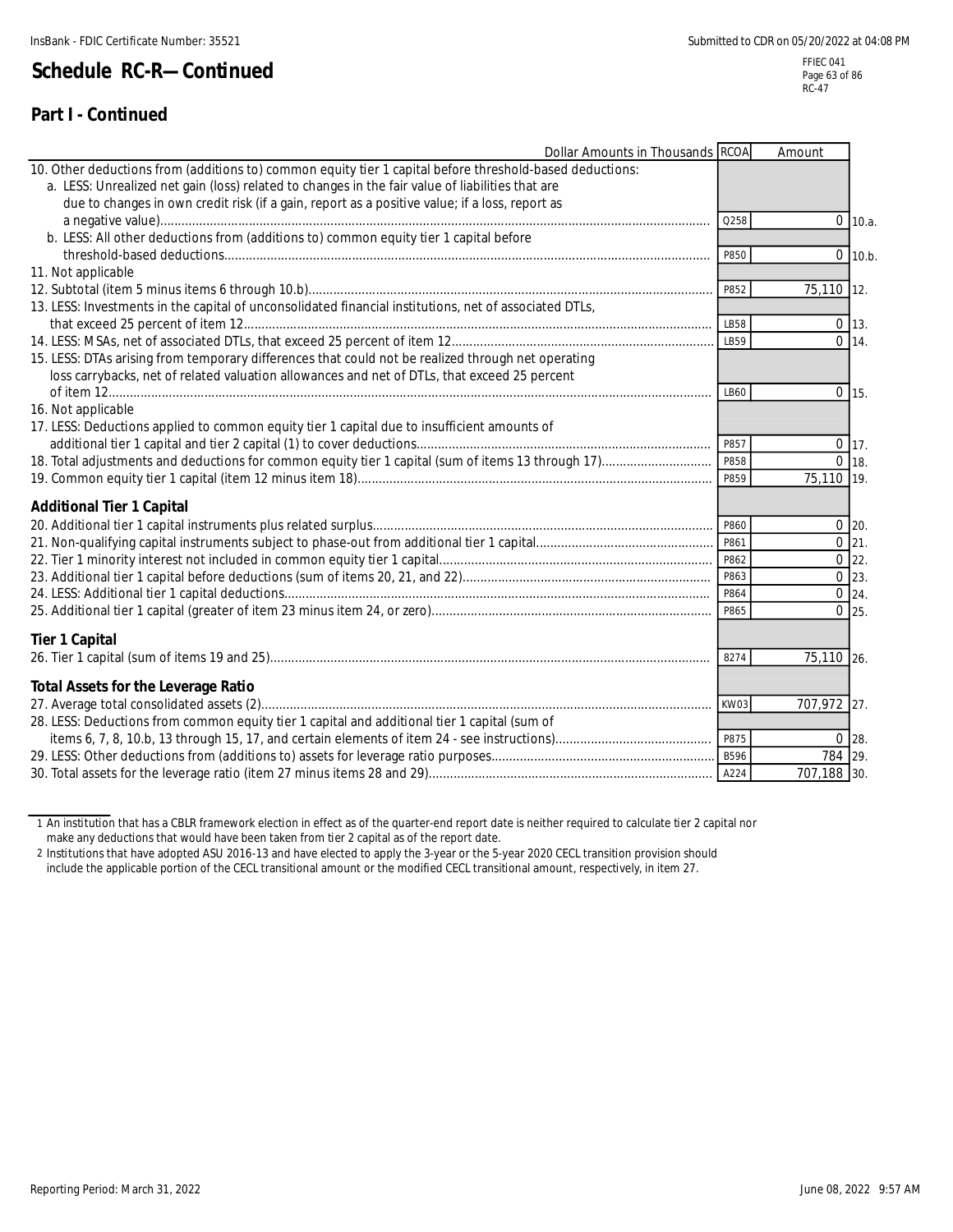FFIEC 041 Page 64 of 86 RC-48

31.b.

RCOA

#### **Part I - Continued**

#### **Leverage Ratio\*** 31. a. Does your institution have a community bank leverage ratio (CBLR) framework election in  $0=$ No  $_{\rm NCOA}$ 31.a. If your institution entered "1" for Yes in item 31.a: • Complete items 32 through 37 and, if applicable, items 38.a through 38.c, RCOA Percentage 31. Leverage ratio (item 26 divided by item 30) .................................................................................................................... 7204 10.6209% effect as of the quarter-end report date? (enter "1" for Yes; enter "0" for No) .......................................................... 1=Yes LE74 0

- Do not complete items 39 through 55.b, and
- Do not complete Part II of Schedule RC-R.

If your institution entered "0" for No in item 31.a:

- Skip (do not complete) items 32 through 38.c,
- Complete items 39 through 55.b, as applicable, and
- Complete Part II of Schedule RC-R.

| Item 31.b is to be completed only by non-advanced approaches institutions that elect to use the |
|-------------------------------------------------------------------------------------------------|
| Standardized Approach for Counterparty Credit Risk (SA-CCR) for purposes of the standardized    |
| approach and supplementary leverage ratio.                                                      |

b. Standardized Approach for Counterparty Credit Risk opt-in election (enter "1" for Yes; leave blank for No)........................................................................................................................... 1=Yes NC99

#### **Qualifying Criteria and Other Information for CBLR Institutions\***

|                                                                             | (Column A)  |                                  |             |            |          |
|-----------------------------------------------------------------------------|-------------|----------------------------------|-------------|------------|----------|
| Dollar Amounts in Thousands RCOA                                            |             | Amount                           | <b>RCOA</b> | Percentage |          |
|                                                                             | 2170        | NF                               |             |            | 32.      |
| 33. Trading assets and trading liabilities (Schedule RC, sum of items 5 and |             |                                  |             |            |          |
| 15). Report as a dollar amount in column A and as a percentage of total     |             |                                  |             |            |          |
|                                                                             | <b>KX77</b> |                                  | NR KX78     |            | NR 33.   |
| 34. Off-balance sheet exposures:                                            |             |                                  |             |            |          |
|                                                                             |             | ΝR                               |             |            | 34.a.    |
|                                                                             |             |                                  |             |            |          |
|                                                                             | <b>KX80</b> | ΝR                               |             |            | 34.b.    |
|                                                                             | KX81        |                                  |             |            | 34.c.    |
| d. Total off-balance sheet exposures (sum of items 34.a through             |             |                                  |             |            |          |
| 34.c). Report as a dollar amount in column A and as a                       |             |                                  |             |            |          |
|                                                                             | <b>KX82</b> | <b>NRI</b>                       | KX83        |            | NR 34.d. |
|                                                                             |             |                                  |             |            |          |
|                                                                             |             | Dollar Amounts in Thousands RCOA |             | Amount     |          |
|                                                                             |             |                                  | S540        |            | NR 35    |
|                                                                             |             |                                  |             |            |          |

|                                                                                                  | - 224U          |              | INT 35.  |
|--------------------------------------------------------------------------------------------------|-----------------|--------------|----------|
|                                                                                                  | LB61            |              | NR 36.   |
|                                                                                                  | 3128            | <b>NR</b> 37 |          |
| 38. Amount of allowances for credit losses on purchased credit-deteriorated assets: <sup>1</sup> |                 |              |          |
|                                                                                                  | JJ30            |              | NR 38.a. |
|                                                                                                  | $\frac{113}{7}$ |              | NR 38.b. |
|                                                                                                  | JJ32            |              | NR 38.c. |
|                                                                                                  |                 |              |          |

Report each ratio as a percentage, rounded to four decimal places, e.g., 12.3456.

1 Items 38.a through 38.c should be completed only by institutions have adopted ASU 2016-13.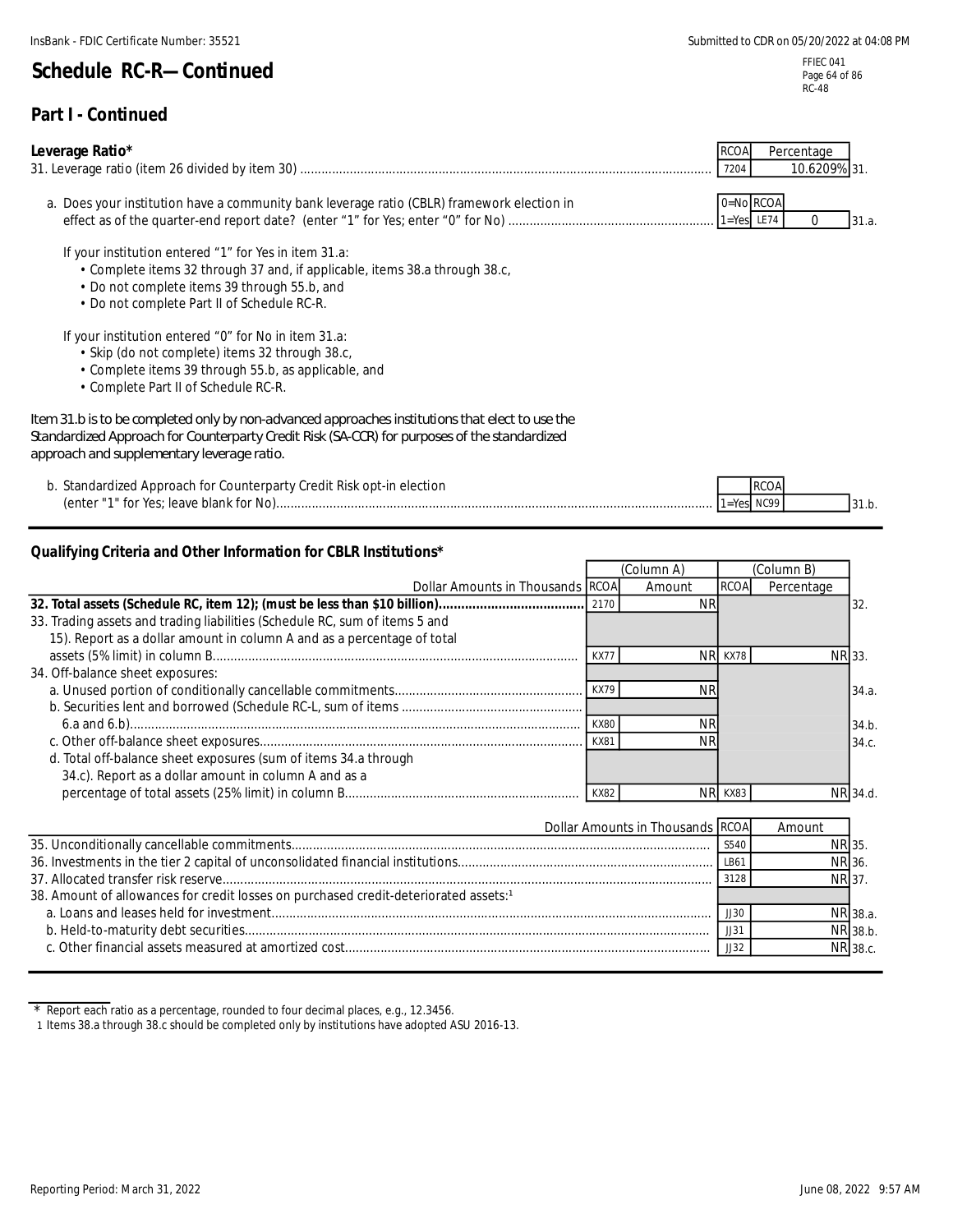RC-49

# **Schedule RC-R—Continued**

### **Part I - Continued**

*If your institution entered "0" for No in item 31.a, complete items 39 through 55.b, as applicable, and Part II of Schedule RC-R. If your institution entered "1" for Yes in item 31.a, do not complete items 39 through 55.b or Part II of Schedule RC-R.*

|                                                                                             | Dollar Amounts in Thousands RCOA |             | Amount                 |  |
|---------------------------------------------------------------------------------------------|----------------------------------|-------------|------------------------|--|
| Tier 2 Capital <sup>1</sup>                                                                 |                                  |             |                        |  |
|                                                                                             |                                  | P866        | $0 \overline{39}$ .    |  |
|                                                                                             |                                  | P867        | $0 \, 40.$             |  |
|                                                                                             |                                  | P868        | $0 \, 41.$             |  |
|                                                                                             |                                  | 5310        | 7,630 42.              |  |
| 43. Not applicable                                                                          |                                  |             |                        |  |
|                                                                                             |                                  | P870        | 7,630 44.              |  |
|                                                                                             |                                  | P872        | 0.45.                  |  |
|                                                                                             |                                  | 5311        | 7,630 46.              |  |
| <b>Total Capital</b>                                                                        |                                  |             |                        |  |
|                                                                                             |                                  | 3792        | 82,740 47.             |  |
| <b>Total Risk-Weighted Assets</b>                                                           |                                  |             |                        |  |
|                                                                                             |                                  | A223        | 609,903 48.            |  |
|                                                                                             |                                  |             |                        |  |
| Risk-Based Capital Ratios*                                                                  |                                  | <b>RCOA</b> | Percentage             |  |
|                                                                                             |                                  | P793        | 12.3151% 49.           |  |
|                                                                                             |                                  | 7206        | 12.3151% 50.           |  |
|                                                                                             |                                  | 7205        | 13.5661% 51.           |  |
| Capital Buffer*                                                                             |                                  |             |                        |  |
| 52. Institution-specific capital buffer necessary to avoid limitations on distributions and |                                  |             |                        |  |
| discretionary bonus payments:                                                               |                                  |             |                        |  |
|                                                                                             |                                  | H311        | 5.5661% 52.a.          |  |
|                                                                                             |                                  | <b>RCOW</b> |                        |  |
|                                                                                             |                                  | H312        | NR 52.b.               |  |
|                                                                                             |                                  | <b>RCOA</b> | Amount                 |  |
|                                                                                             |                                  | H313        | NR 53.                 |  |
|                                                                                             |                                  | H314        | NR 54.                 |  |
|                                                                                             |                                  |             |                        |  |
| Supplementary Leverage Ratio*                                                               |                                  |             |                        |  |
| 55. Institutions subject to Category III capital standards only: Supplementary leverage     |                                  |             |                        |  |
| ratio information:                                                                          |                                  |             |                        |  |
|                                                                                             |                                  | H015        | NR 55.a.<br>Percentage |  |
|                                                                                             |                                  | H036        | NR 55.b.               |  |
|                                                                                             |                                  |             |                        |  |

\* Report each ratio and buffer as a percentage, rounded to four decimal places, e.g., 12.3456.

1 An institution that has a CBLR framework election in effect as of the quarter-end report date is neither required to calculate tier 2 capital nor make any deductions that would have been taken from tier 2 capital as of the report date.

- 2 Institutions that have adopted ASU 2016-13 should report the amount of adjusted allowances for credit losses (AACL), as defined in the regulatory capital rule, includable in tier 2 capital in item 42.
- 3 Institutions that have adopted ASU 2016-13 and have elected to apply the 3-year or the 5-year 2020 CECL transition provision should subtract the applicable portion of the AACL transitional amount or the modified AACL transitional amount, respectively, from the AACL, as defined in the regulatory capital rule, before determining the amount of AACL includable in tier 2 capital. See instructions for further detail on the CECL transition provisions.
- 4 Non-advanced approaches institutions other than Category III institutions must complete item 53 only if the amount reported in item 52.a above is less than or equal to 2.5000 percent. Category III institutions must complete item 53 only if the amount reported in item 52.a above is less than or equal to the amount reported in item 52.b above.
- 5 Non-advanced approaches institutions other than Category III institutions must complete item 54 only if the amount reported in Schedule RC-R, Part I, item 52.a, in the Call Report for the previous calendar quarter-end report date was less than or equal to 2.5000 percent. Category III institutions must complete item 54 only if the amount reported in Schedule RC-R, Part I, item 52.a, in the Call Report for the previous calendar quarter-end report date was less than or equal to the amount reported in Schedule RC-R, Part I, item 52.b, in the Call Report for that previous report date.

6 Institutions that have adopted ASU 2016-13 and have elected to apply the 3-year or the 5-year 2020 CECL transition provision should include the applicable portion of the CECL transitional amount or the modified CECL transitional amount, respectively, in item 55.a.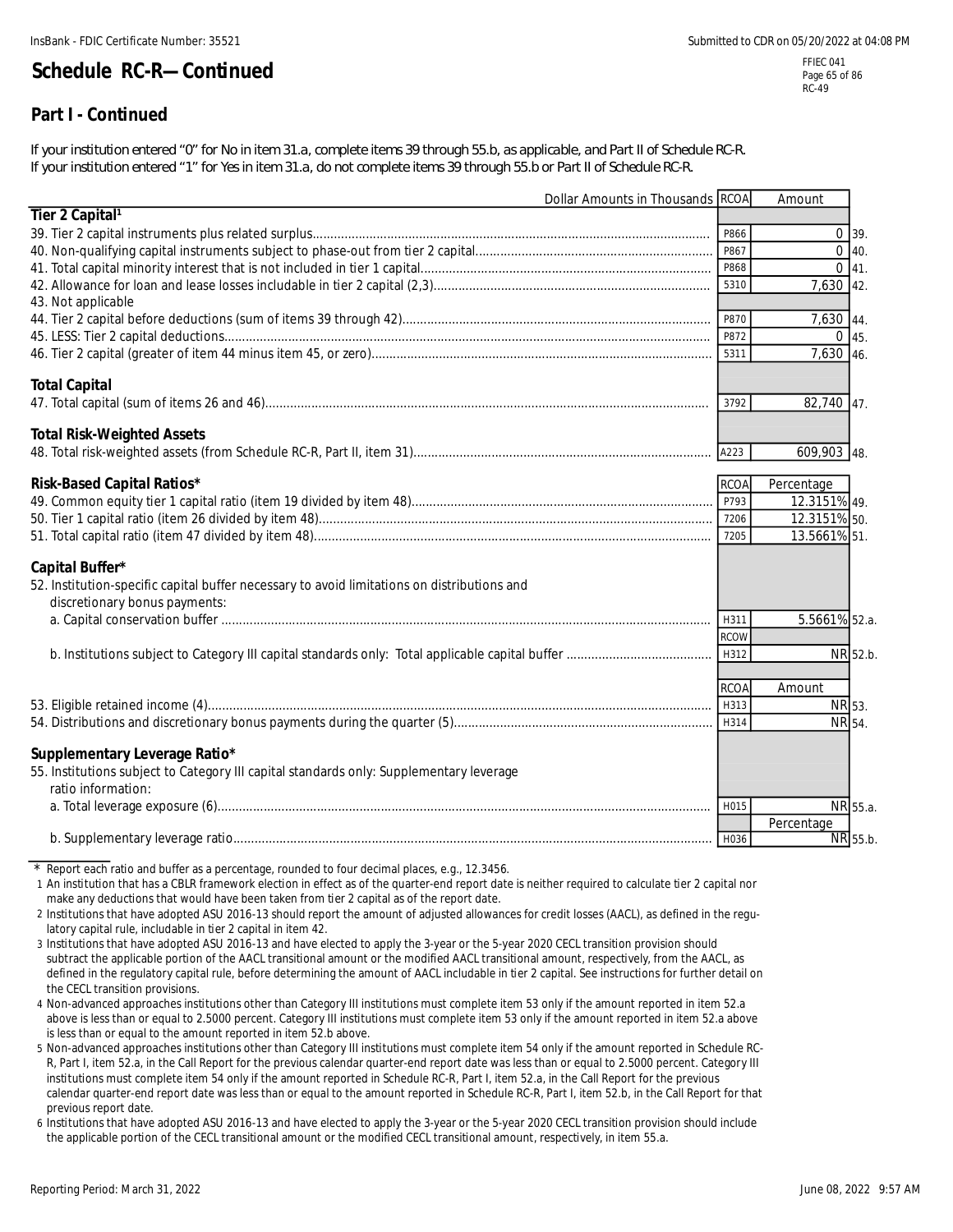#### **Part II. Risk-Weighted Assets**

Institutions that entered "1" for Yes in Schedule RC-R, Part I, item 31.a, do not have to complete Schedule RC-R, Part II.

Institutions are required to assign a 100 percent risk weight to all assets not specifically assigned a risk weight under Subpart D of the federal banking agencies' regulatory capital rules<sup>1</sup> and not deducted from tier 1 or tier 2 capital.

|                                                  | (Column A) | (Column B)                                   | (Column C) | (Column D) | (Column E) | (Column F) | (Column G)                         | (Column H) | (Column I) | (Column J) |                   |  |
|--------------------------------------------------|------------|----------------------------------------------|------------|------------|------------|------------|------------------------------------|------------|------------|------------|-------------------|--|
|                                                  | Totals     | Adjustments to                               |            |            |            |            | Allocation by Risk-Weight Category |            |            |            |                   |  |
|                                                  | RC         | From Schedule Totals Reported<br>in Column A | 0%         | 2%         | 4%         | 10%        | 20%                                | 50%        | 100%       | 150%       |                   |  |
| Dollar Amounts in Thousands                      | Amount     | Amount                                       | Amount     | Amount     | Amount     | Amount     | Amount                             | Amount     | Amount     | Amount     |                   |  |
| Balance Sheet Asset Categories <sup>2</sup>      |            |                                              |            |            |            |            |                                    |            |            |            |                   |  |
| Cash and balances due from                       | RCON D957  | RCON S396                                    | RCON D958  |            |            |            | RCON D959                          | RCON S397  | RCON D960  | RCON S398  |                   |  |
|                                                  | 95,545     |                                              | 82,335     |            |            |            | 13,210                             |            |            |            |                   |  |
| 2. Securities:                                   | RCON D961  | RCON S399                                    | RCON D962  | RCON HJ74  | RCON HJ75  |            | RCON D963                          | RCON D964  | RCON D965  | RCON S400  |                   |  |
|                                                  |            |                                              |            |            |            |            |                                    |            |            |            | $0 \, 2.a.$       |  |
| b. Available-for-sale debt securities and equity |            |                                              |            |            |            |            |                                    |            |            |            |                   |  |
| securities with readily determinable fair        | RCON JA21  | RCON S402                                    | RCON D967  | RCON HJ76  | RCON HJ77  |            | RCON D968                          | RCON D969  | RCON D970  | RCON S403  |                   |  |
|                                                  | 27,545     | (1, 236)                                     | 64         |            |            |            | 28,717                             |            |            |            | $0$ 2.b.          |  |
| 3. Federal funds sold and securities             |            |                                              |            |            |            |            |                                    |            |            |            |                   |  |
| purchased under agreements                       |            |                                              |            |            |            |            |                                    |            |            |            |                   |  |
| to resell:                                       | RCON D971  |                                              | RCON D972  |            |            |            | RCON D973                          | RCON S410  | RCON D974  | RCON S411  |                   |  |
|                                                  | 12,001     |                                              |            |            |            |            | 12,001                             |            |            |            | 0 <sup>3.a.</sup> |  |
| b. Securities purchased under                    | RCON H171  | RCON H172                                    |            |            |            |            |                                    |            |            |            |                   |  |
|                                                  |            |                                              |            |            |            |            |                                    |            |            |            | 3.b               |  |
| 4. Loans and leases held for sale:               | RCON S413  | RCON S414                                    | RCON H173  |            |            |            | RCON S415                          | RCON S416  | RCON S417  |            |                   |  |
|                                                  |            |                                              |            |            |            |            |                                    |            |            |            | 4.a.              |  |
| b. High volatility commercial                    | RCON S419  | RCON S420                                    | RCON H174  |            |            |            | RCON H175                          | RCON H176  | RCON H177  | RCON S421  |                   |  |
|                                                  |            |                                              |            |            |            |            |                                    |            |            |            | $0\,4.b.$         |  |

1 For national banks and federal savings associations, 12 CFR Part 3; for state member banks, 12 CFR Part 217; and for state nonmember banks and state savings associations, 12 CFR Part 324.

2 All securitization exposures held as on-balance sheet assets of the reporting institution are to be excluded from items 1 through 8 and are to be reported instead in item 9.

3 Institutions that have adopted ASU 2016-13 and have reported held-to-maturity securities net of allowances for credit losses in item 2.a, column A, should report as a negative number in item 2.a., column B, those allowances for credit losses eligible for inclusion in tier 2 capital, which excludes allowances for credit losses on purchased credit-deteriorated assets.

FFIEC 041 Page 66 of 86 RC-50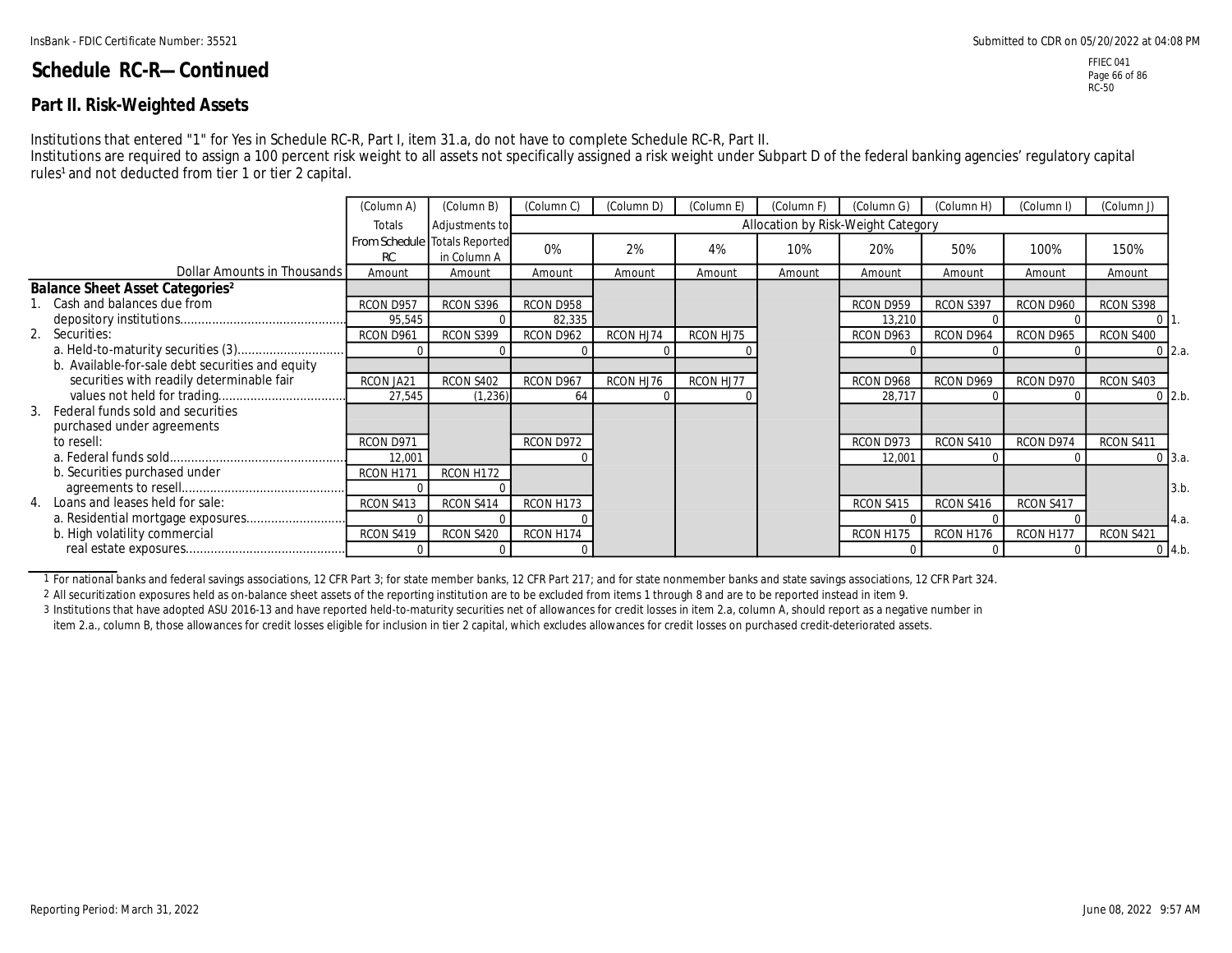#### **Part II—Continued**

FFIEC 041 Page 67 of 86 RC-51

|                                                                                                               | (Column K) | (Column L) | (Column M) | (Column N)                         | (Column O) | (Column P) | (Column Q) | (Column R)                                                      | (Column S)                    |             |  |  |
|---------------------------------------------------------------------------------------------------------------|------------|------------|------------|------------------------------------|------------|------------|------------|-----------------------------------------------------------------|-------------------------------|-------------|--|--|
|                                                                                                               |            |            |            | Allocation by Risk-Weight Category |            |            |            | Application of Other Risk-<br>Weighting Approaches <sup>1</sup> |                               |             |  |  |
|                                                                                                               | 250%       | 300%       | 400%       | 600%                               | 625%       | 937.5%     | 1250%      | Exposure<br>Amount                                              | Risk-Weighted<br>Asset Amount |             |  |  |
| Dollar Amounts in Thousands                                                                                   | Amount     | Amount     | Amount     | Amount                             | Amount     | Amount     | Amount     | Amount                                                          | Amount                        |             |  |  |
| <b>Balance Sheet Asset</b>                                                                                    |            |            |            |                                    |            |            |            |                                                                 |                               |             |  |  |
| Categories (continued)<br>1. Cash and balances due from                                                       |            |            |            |                                    |            |            |            |                                                                 |                               |             |  |  |
| 2. Securities:                                                                                                |            |            |            |                                    |            |            |            |                                                                 |                               | 1.          |  |  |
| a. Held-to-maturity securities<br>b. Available-for-sale debt securities<br>and equity securities with readily |            |            |            |                                    |            |            |            |                                                                 |                               | 2.a.        |  |  |
| determinable fair values not held                                                                             |            | RCON S405  |            | RCON S406                          |            |            |            | RCON H271                                                       | RCON H272                     | $0 \, 2.b.$ |  |  |
| 3. Federal funds sold and securities<br>purchased under agreements<br>to resell:                              |            |            |            |                                    |            |            |            |                                                                 |                               |             |  |  |
| b. Securities purchased under                                                                                 |            |            |            |                                    |            |            |            |                                                                 |                               | 3.a.        |  |  |
| 4. Loans and leases held for sale:                                                                            |            |            |            |                                    |            |            |            | RCON H273                                                       | RCON H274                     | 3.b.        |  |  |
| a. Residential mortgage exposures                                                                             |            |            |            |                                    |            |            |            | $\Omega$                                                        |                               | $0\,$ 4.a.  |  |  |
| b. High volatility commercial                                                                                 |            |            |            |                                    |            |            |            | RCON H275                                                       | RCON H276                     |             |  |  |
|                                                                                                               |            |            |            |                                    |            |            |            | $\Omega$                                                        |                               | 04.b.       |  |  |

1 Includes, for example, investments in mutual funds/investment funds, exposures collateralized by securitization exposures or mutual funds, separate account bank-owned life insurance, and default fund contributions to central counterparties.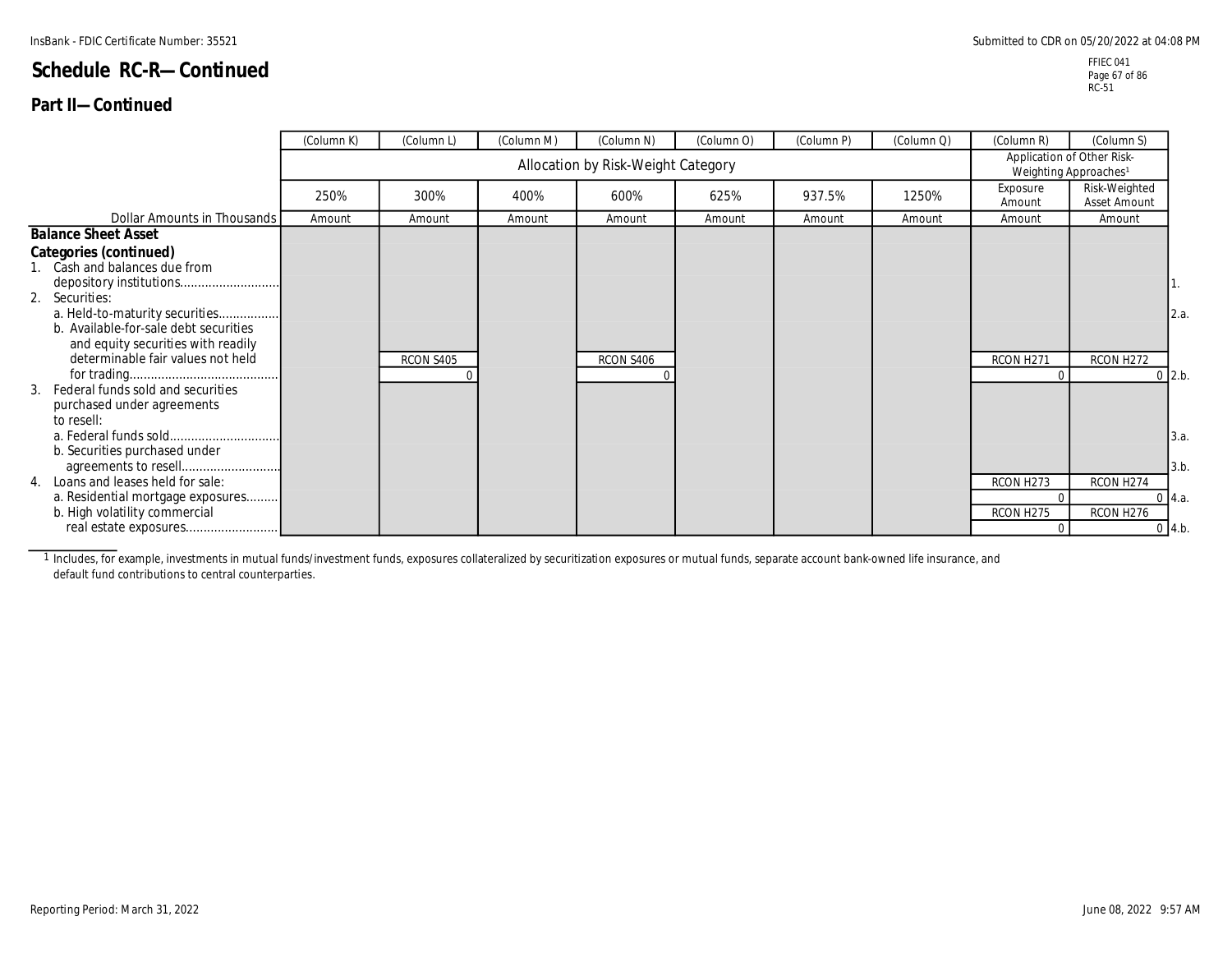#### **Part II—Continued**

|                                                   | (Column A)                     | (Column B)               | (Column C) | (Column D) | (Column E) | (Column F)                         | (Column G) | (Column H) | (Column I) | (Column J)   |               |
|---------------------------------------------------|--------------------------------|--------------------------|------------|------------|------------|------------------------------------|------------|------------|------------|--------------|---------------|
|                                                   | <b>Totals From</b><br>Schedule | Adjustments<br>to Totals |            |            |            | Allocation by Risk-Weight Category |            |            |            |              |               |
|                                                   | <b>RC</b>                      | Reported in<br>Column A  | 0%         | 2%         | 4%         | 10%                                | 20%        | 50%        | 100%       | 150%         |               |
| Dollar Amounts in Thousands                       | Amount                         | Amount                   | Amount     | Amount     | Amount     | Amount                             | Amount     | Amount     | Amount     | Amount       |               |
| 4. Loans and leases held for sale<br>(continued): |                                |                          |            |            |            |                                    |            |            |            |              |               |
| c. Exposures past due 90 days or                  | RCON S423                      | RCON S424                | RCON S425  | RCON HJ78  | RCON HJ79  |                                    | RCON S426  | RCON S427  | RCON S428  | RCON S429    |               |
|                                                   |                                |                          |            |            |            |                                    |            |            |            | $0\,$ 4.c.   |               |
|                                                   | RCON S431                      | RCON S432                | RCON S433  | RCON HJ80  | RCON HJ81  |                                    | RCON S434  | RCON S435  | RCON S436  | RCON S437    |               |
|                                                   |                                |                          |            |            |            |                                    |            |            |            | $0\,$ 4.d.   |               |
| 5. Loans and leases held for investment (2):      | RCON S439                      | RCON S440                | RCON H178  |            |            |                                    | RCON S441  | RCON S442  | RCON S443  |              |               |
|                                                   | 55,277                         |                          |            |            |            |                                    |            | 54,208     | 1,069      |              | <b>1</b> 5.a. |
| b. High volatility commercial                     | RCON S445                      | RCON S446                | RCON H179  |            |            |                                    | RCON H180  | RCON H181  | RCON H182  | RCON S447    |               |
|                                                   | 6,724                          |                          |            |            |            |                                    |            |            |            | $6,724$ 5.b. |               |
| c. Exposures past due 90 days or                  | RCON S449                      | RCON S450                | RCON S451  | RCON HJ82  | RCON HJ83  |                                    | RCON S452  | RCON S453  | RCON S454  | RCON S455    |               |
|                                                   | 1,328                          |                          |            |            |            |                                    |            |            | 1,328      | $0\,$ 5.c.   |               |
|                                                   | RCON S457                      | RCON S458                | RCON S459  | RCON HJ84  | RCON HJ85  |                                    | RCON S460  | RCON S461  | RCON S462  | RCON S463    |               |
|                                                   | 489,144                        |                          | 6,898      |            |            |                                    |            |            | 482,246    | $0$ 5.d.     |               |
|                                                   | <b>RCON 3123</b>               | <b>RCON 3123</b>         |            |            |            |                                    |            |            |            |              |               |
| 6. LESS: Allowance for loan and lease losses (4)  | 8,193                          | 8,193                    |            |            |            |                                    |            |            |            |              |               |

1 For loans and leases held for sale, exclude residential mortgage exposures, high volatility commercial real estate exposures, or sovereign exposures that are past due 90 days or more or on nonaccrual.

2 Institutions that have adopted ASU 2016-13 should report as a positive number in column B of items 5.a through 5.d, as appropriate, any allowances for credit losses on purchased credit-deteriorated assets reported in column A of items 5.a through 5.d, as appropriate.

3 For loans and leases held for investment, exclude residential mortgage exposures, high volatility commercial real estate exposures, or sovereign exposures that are past due 90 days or more or on nonaccrual.

4 Institutions that have adopted ASU 2016-13 should report the allowance for credit losses on loans and leases in item 6, columns A and B.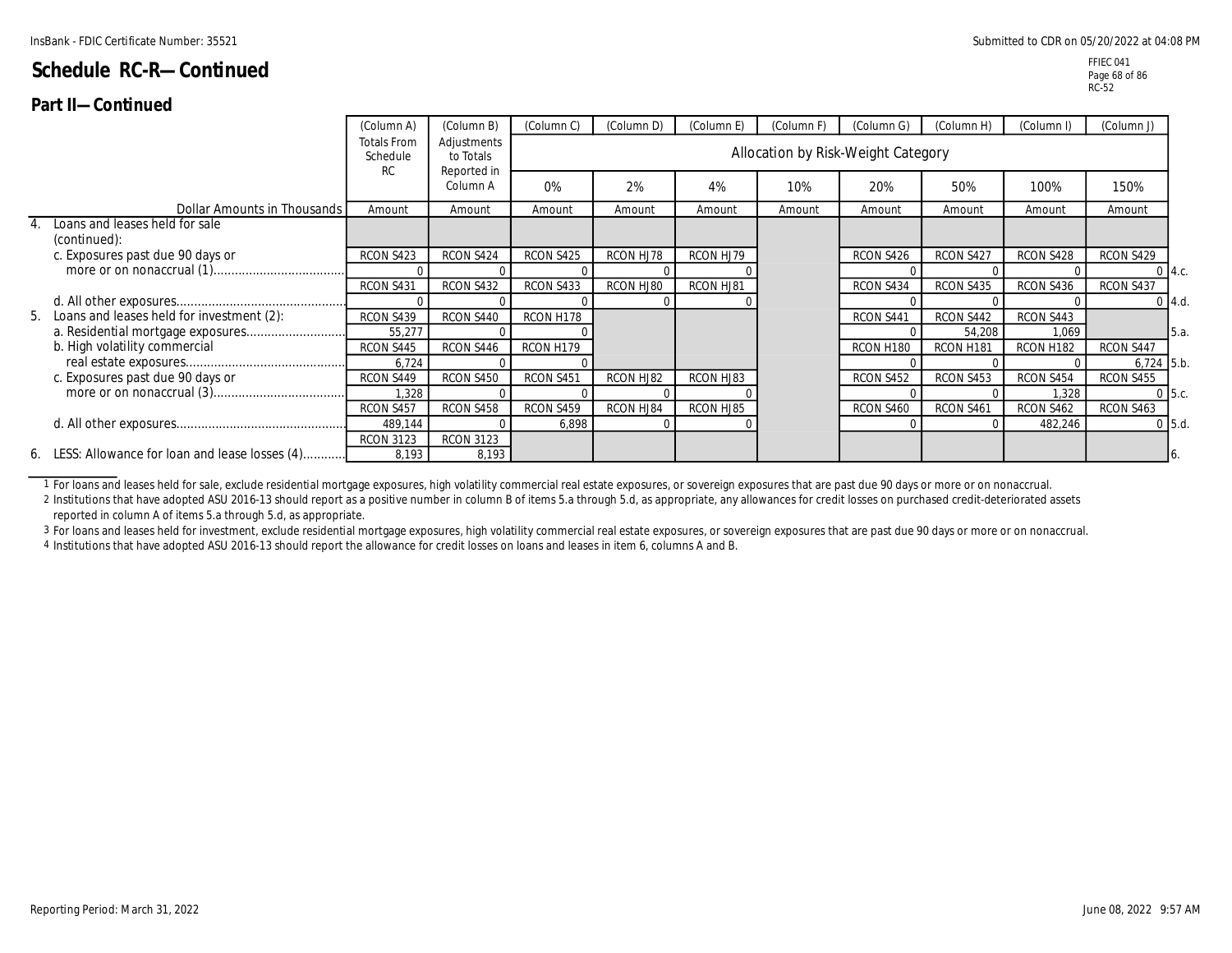#### **Part II—Continued**

|    |                                                | (Column K) | (Column L)                         | (Column M) | (Column N) | (Column O) | (Column P) | (Column Q) | (Column R)            | (Column S)                                                      |             |
|----|------------------------------------------------|------------|------------------------------------|------------|------------|------------|------------|------------|-----------------------|-----------------------------------------------------------------|-------------|
|    |                                                |            | Allocation by Risk-Weight Category |            |            |            |            |            |                       | Application of Other Risk-<br>Weighting Approaches <sup>1</sup> |             |
|    |                                                | 250%       | 300%                               | 400%       | 600%       | 625%       | 937.5%     | 1250%      | Exposure<br>Amount    | Risk-Weighted<br>Asset Amount                                   |             |
|    | Dollar Amounts in Thousands                    | Amount     | Amount                             | Amount     | Amount     | Amount     | Amount     | Amount     | Amount                | Amount                                                          |             |
| 4. | Loans and leases held for sale<br>(continued): |            |                                    |            |            |            |            |            |                       |                                                                 |             |
|    | c. Exposures past due 90 days or               |            |                                    |            |            |            |            |            | RCON H277             | RCON H278                                                       |             |
|    | or more or on nonaccrual (2)                   |            |                                    |            |            |            |            |            |                       |                                                                 | $0 \, 4.c.$ |
|    |                                                |            |                                    |            |            |            |            |            | RCON H <sub>279</sub> | RCON H280                                                       |             |
|    | 5. Loans and leases held                       |            |                                    |            |            |            |            |            |                       |                                                                 | $0 \, 4.d.$ |
|    | for investment:                                |            |                                    |            |            |            |            |            | RCON H <sub>281</sub> | RCON H282                                                       |             |
|    | a. Residential mortgage exposures              |            |                                    |            |            |            |            |            |                       |                                                                 | $0\,5.a.$   |
|    | b. High volatility commercial                  |            |                                    |            |            |            |            |            | RCON H283             | RCON H284                                                       |             |
|    |                                                |            |                                    |            |            |            |            |            |                       |                                                                 | $0\,5.b.$   |
|    | c. Exposures past due 90 days or               |            |                                    |            |            |            |            |            | RCON H285             | RCON H286                                                       |             |
|    | more or on nonaccrual (3)                      |            |                                    |            |            |            |            |            |                       |                                                                 | $0\,$ 5.c.  |
|    |                                                |            |                                    |            |            |            |            |            | RCON H287             | RCON H288                                                       |             |
|    |                                                |            |                                    |            |            |            |            |            |                       |                                                                 | $0$ 5.d.    |
|    | 6. LESS: Allowance for loan and                |            |                                    |            |            |            |            |            |                       |                                                                 | 16.         |

1 Includes, for example, investments in mutual funds/investment funds, exposures collateralized by securitization exposures or mutual funds, separate account bank-owned life insurance, and default fund contributions to central counterparties.

2 For loans and leases held for sale, exclude residential mortgage exposures, high volatility commercial real estate exposures, or sovereign exposures that are past due 90 days or more or on nonaccrual.

3 For loans and leases held for investment, exclude residential mortgage exposures, high volatility commercial real estate exposures, or sovereign exposures that are past due 90 days or more or on nonaccrual.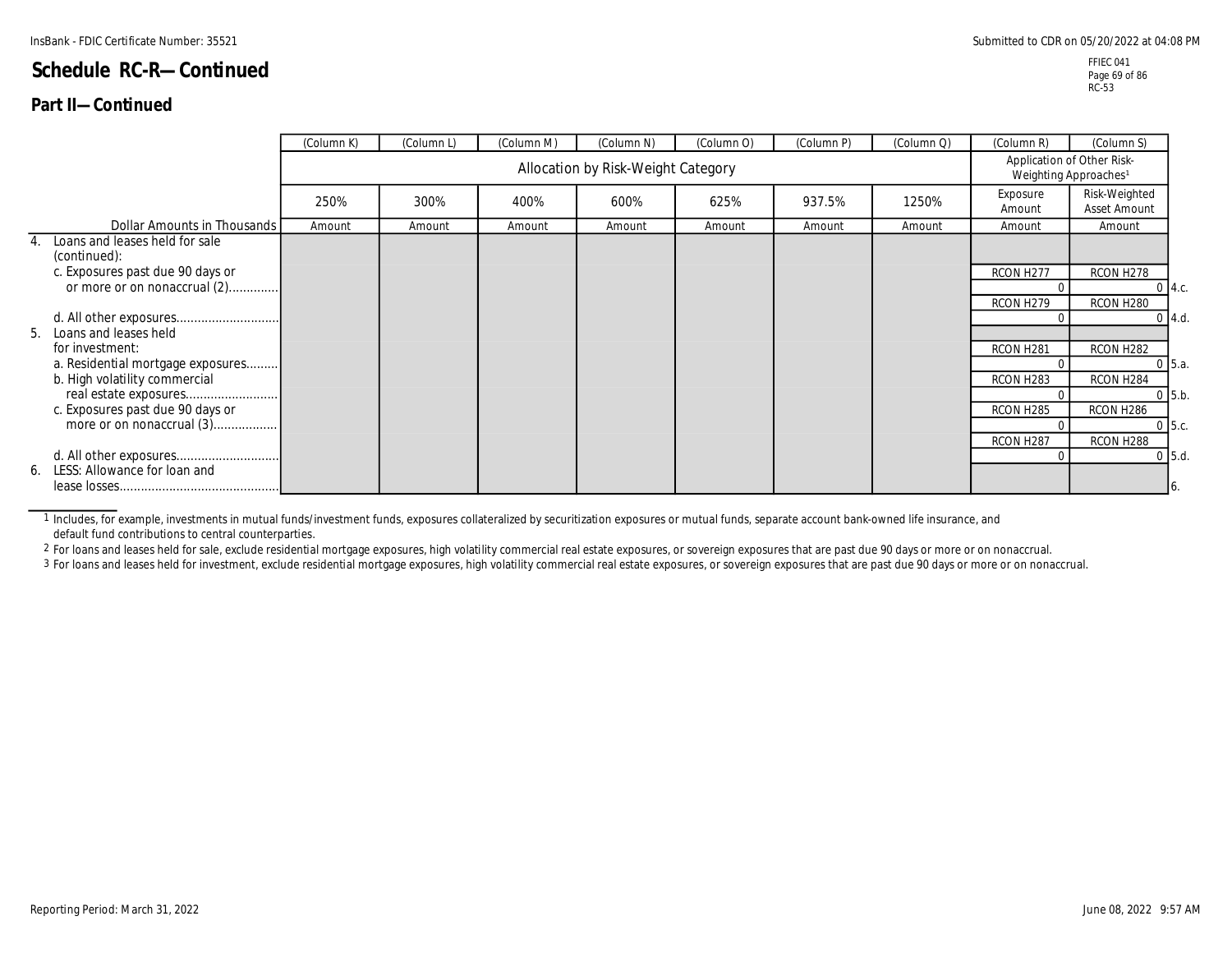|                                                                 | (Column A)                                  | (Column B)                              | (Column C) | (Column D) | (Column E | (Column F) | (Column G)                         | (Column H) | (Column I) | (Column J)     |
|-----------------------------------------------------------------|---------------------------------------------|-----------------------------------------|------------|------------|-----------|------------|------------------------------------|------------|------------|----------------|
|                                                                 | <b>Totals From</b><br>Schedule<br><b>RC</b> | Adjustments<br>to Totals<br>Reported in |            |            |           |            | Allocation by Risk-Weight Category |            |            |                |
|                                                                 |                                             | Column A                                | 0%         | 2%         | 4%        | 10%        | 20%                                | 50%        | 100%       | 150%           |
| Dollar Amounts in Thousands                                     | Amount                                      | Amount                                  | Amount     | Amount     | Amount    | Amount     | Amount                             | Amount     | Amount     | Amount         |
|                                                                 | RCON D976                                   | RCON S466                               | RCON D977  | RCON HJ86  | RCON HJ87 |            | RCON D978                          | RCON D979  | RCON D980  | RCON S467      |
|                                                                 |                                             |                                         |            |            |           |            |                                    |            |            |                |
|                                                                 | RCON D981                                   | RCON S469                               | RCON D982  | RCON HJ88  | RCON HJ89 |            | RCON D983                          | RCON D984  | RCON D985  | RCON H185      |
|                                                                 | 42,955                                      |                                         | ,256       |            |           |            | 2,358                              |            | 39,341     | $0$ $\vert$ 8. |
| a. Separate account bank-owned<br>b. Default fund contributions |                                             |                                         |            |            |           |            |                                    |            |            | 8.a.<br>8.b    |

1 Includes premises and fixed assets; other real estate owned; investments in unconsolidated subsidiaries and associated companies; direct and indirect investments in real estate ventures; intangible assets; and other assets.

2 Institutions that have adopted ASU 2016-13 and have elected to apply the 3-year or the 5-year 2020 CECL transition provision should report as a positive number in item 8, column B, the applicable portion of the DTA transitional amount as determined in accordance with the 3-year or the 5-year 2020 CECL transition rule, respectively.

3 Institutions that have adopted ASU 2016-13 and have reported any assets, net of allowances for credit losses in item 8, column A, should report as a negative number in item 8, column B, those allowances for credit losses eligible for inclusion in tier 2 capital, which excludes allowances for credit losses on purchased credit-deteriorated assets.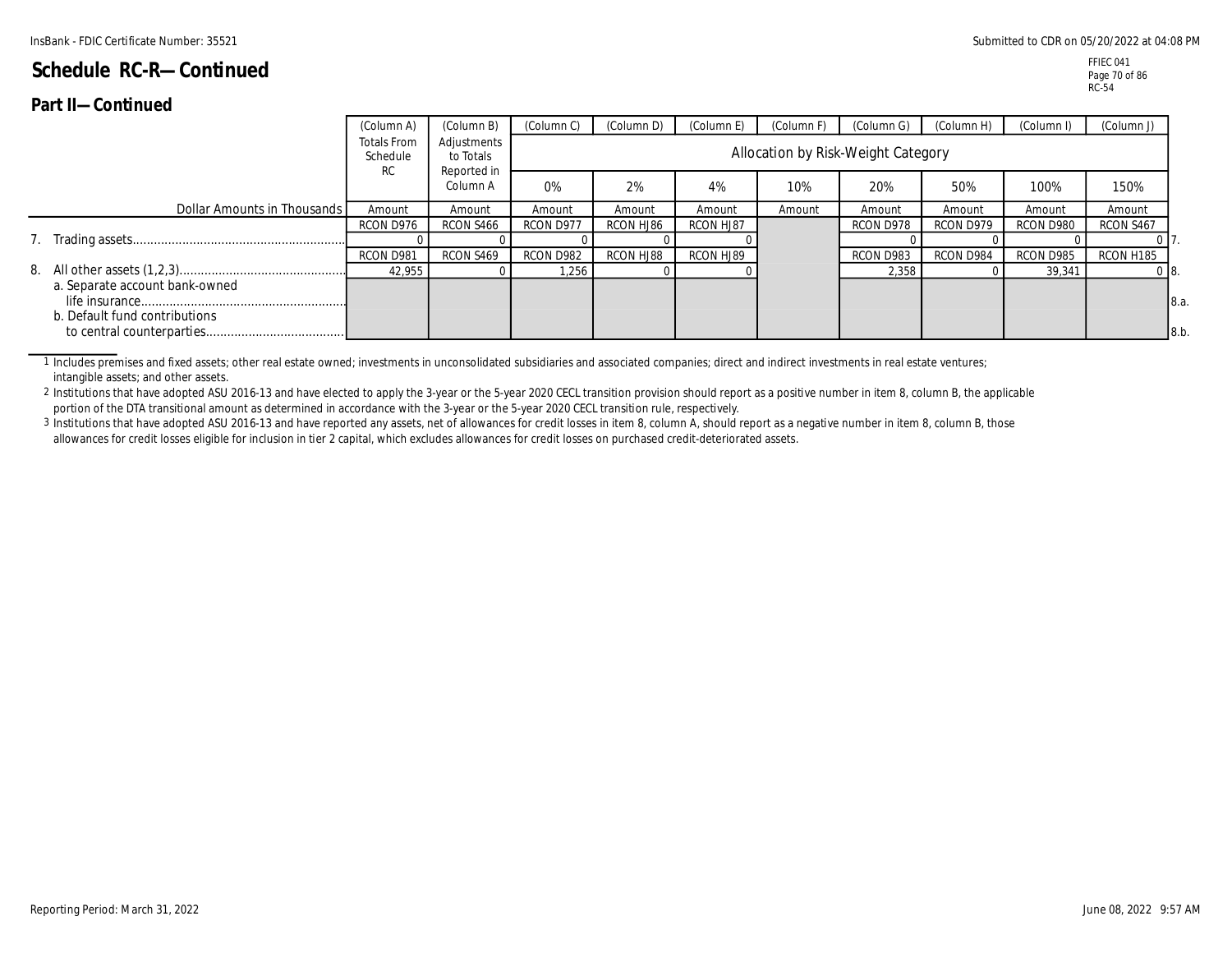#### **Part II—Continued**

|                                | (Column K) | (Column L)                         | (Column M)            | (Column N) | (Column O) | (Column P) | (Column Q) | (Column R)            | (Column S)                                                      |  |
|--------------------------------|------------|------------------------------------|-----------------------|------------|------------|------------|------------|-----------------------|-----------------------------------------------------------------|--|
|                                |            | Allocation by Risk-Weight Category |                       |            |            |            |            |                       | Application of Other Risk-<br>Weighting Approaches <sup>1</sup> |  |
|                                | 250%       | 300%                               | 400%                  | 600%       | 625%       | 937.5%     | 1250%      | Exposure<br>Amount    | Risk-Weighted<br>Asset Amount                                   |  |
| Dollar Amounts in Thousands    | Amount     | Amount                             | Amount                | Amount     | Amount     | Amount     | Amount     | Amount                | Amount                                                          |  |
|                                |            | RCON H186                          | RCON H <sub>290</sub> | RCON H187  |            |            |            | RCON H <sub>291</sub> | RCON H <sub>292</sub>                                           |  |
|                                |            |                                    |                       |            |            |            |            |                       |                                                                 |  |
|                                | RCON H293  | RCON H188                          | RCON S470             | RCON S471  |            |            |            | RCON H <sub>294</sub> | RCON H <sub>295</sub>                                           |  |
|                                |            |                                    |                       |            |            |            |            |                       | 018.                                                            |  |
| a. Separate account bank-owned |            |                                    |                       |            |            |            |            | RCON H296             | RCON H <sub>297</sub>                                           |  |
|                                |            |                                    |                       |            |            |            |            |                       | $0\,8.a.$                                                       |  |
| b. Default fund contributions  |            |                                    |                       |            |            |            |            | RCON H298             | RCON H <sub>299</sub>                                           |  |
| to central counterparties      |            |                                    |                       |            |            |            |            |                       | 0.8 b.                                                          |  |

1 Includes, for example, investments in mutual funds/investment funds, exposures collateralized by securitization exposures or mutual funds, separate account bank-owned life insurance, and default fund contributions to central counterparties.

2 Includes premises and fixed assets; other real estate owned; investments in unconsolidated subsidiaries and associated companies; direct and indirect investments in real estate ventures; intangible assets; and other assets.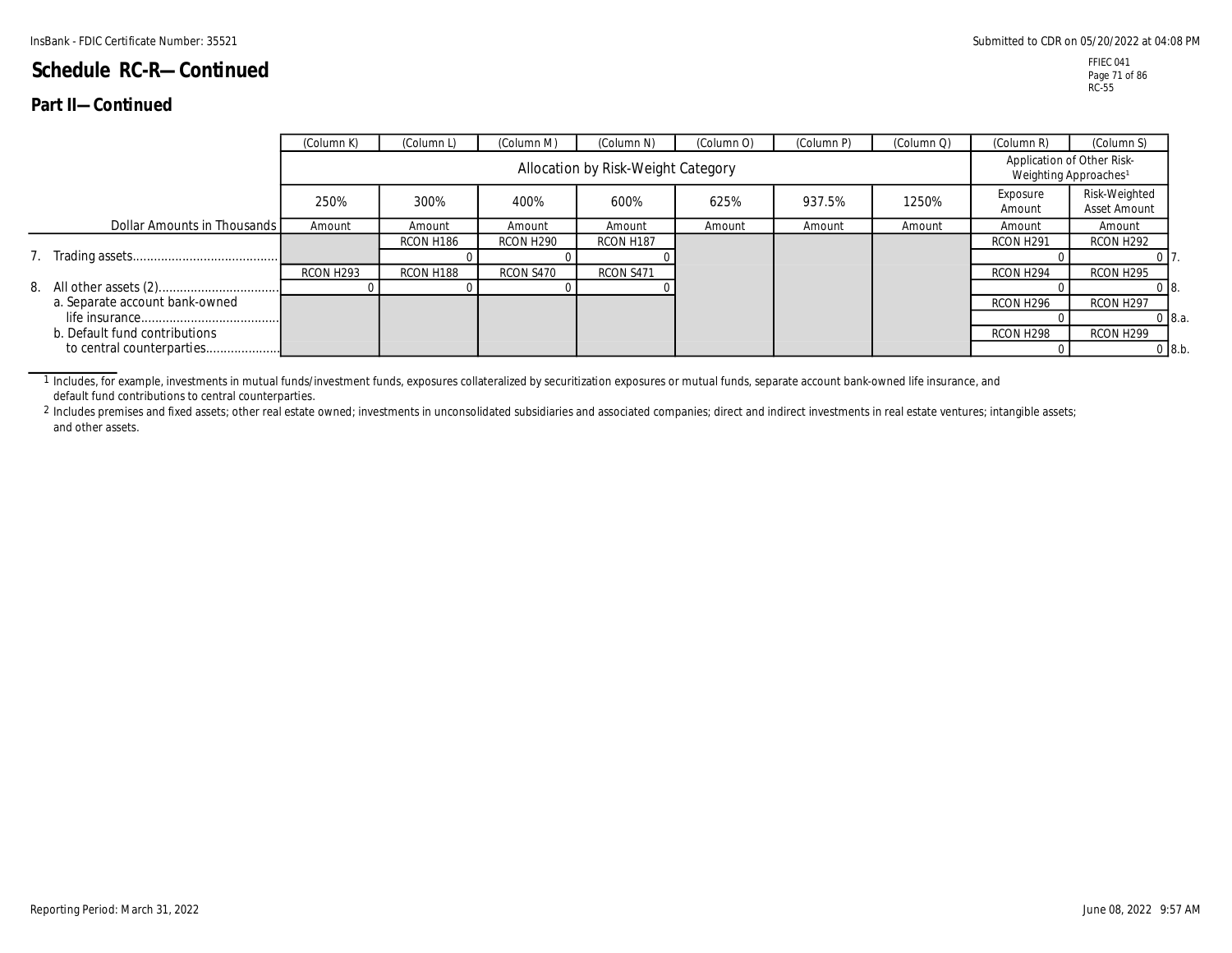#### **Part II—Continued**

|                                                     | (Column A) | (Column B)                                              | (Column Q)                                                    | (Column T)        | (Column U)                                                        |
|-----------------------------------------------------|------------|---------------------------------------------------------|---------------------------------------------------------------|-------------------|-------------------------------------------------------------------|
|                                                     | Totals     | Adjustments to<br><b>Totals Reported</b><br>in Column A | Allocation by<br>Risk-Weight<br>Category<br>(Exposure Amount) |                   | Total Risk-Weighted Asset<br>Amount by Calculation<br>Methodology |
|                                                     |            |                                                         | 1250%                                                         | SSFA <sup>1</sup> | Gross-Up                                                          |
| Dollar Amounts in Thousands                         | Amount     | Amount                                                  | Amount                                                        | Amount            | Amount                                                            |
| Securitization Exposures: On- and Off-Balance Sheet |            |                                                         |                                                               |                   |                                                                   |
| 9. On-balance sheet securitization exposures:       | RCON S475  | RCON S476                                               | RCON S477                                                     | RCON S478         | RCON S479                                                         |
|                                                     |            |                                                         |                                                               |                   | $0\,9.a.$                                                         |
|                                                     | RCON S480  | RCON S481                                               | RCON S482                                                     | RCON S483         | RCON S484                                                         |
|                                                     |            |                                                         |                                                               |                   | 0.9 b.                                                            |
|                                                     | RCON S485  | RCON S486                                               | RCON S487                                                     | RCON S488         | RCON S489                                                         |
|                                                     |            |                                                         |                                                               |                   | $0\,9.c.$                                                         |
|                                                     | RCON S490  | RCON S491                                               | RCON S492                                                     | RCON S493         | RCON S494                                                         |
|                                                     |            |                                                         |                                                               |                   | 0.9.d.                                                            |
|                                                     | RCON S495  | RCON S496                                               | RCON S497                                                     | RCON S498         | RCON S499                                                         |
|                                                     |            |                                                         |                                                               |                   | $0$ 10.                                                           |

|                             | (Column A)                | (Column B)               | Column C)                          | (Column D) | (Column E) | (Column F) | (Column G) | (Column H) | (Column I) | (Column J) |  |  |
|-----------------------------|---------------------------|--------------------------|------------------------------------|------------|------------|------------|------------|------------|------------|------------|--|--|
|                             | Total From<br>Schedule RC | Adjustments<br>to Totals | Allocation by Risk-Weight Category |            |            |            |            |            |            |            |  |  |
|                             |                           | Reported in<br>Column A  | 0%                                 | 2%         | 4%         | 10%        | 20%        | 50%        | 100%       | 150%       |  |  |
| Dollar Amounts in Thousands | Amount                    | Amount                   | Amount                             | Amount     | Amount     | Amount     | Amount     | Amount     | Amount     | Amount     |  |  |
|                             | <b>RCON 2170</b>          | <b>RCON S500</b>         | RCON D987                          | RCON HJ90  | RCON HJ91  |            | RCON D988  | RCON D989  | RCON D990  | RCON S503  |  |  |
|                             | 722,326                   | (9, 429)                 | 90,553                             |            |            |            | 56,286     | 54,208     | 523,984    | $6,724$ 11 |  |  |

|                             | (Column K) | (Column L)                                                                        | (Column M) | (Column N)       | (Column O) | (Column P) | (Column Q) | (Column R)         |  |  |  |  |
|-----------------------------|------------|-----------------------------------------------------------------------------------|------------|------------------|------------|------------|------------|--------------------|--|--|--|--|
|                             |            | Application of<br>Other Risk-<br>Allocation by Risk-Weight Category<br>Approaches |            |                  |            |            |            |                    |  |  |  |  |
|                             | 250%       | 300%                                                                              | 400%       | 600%             | 625%       | 937.5%     | 1250%      | Exposure<br>Amount |  |  |  |  |
| Dollar Amounts in Thousands | Amount     | Amount                                                                            | Amount     | Amount           | Amount     | Amount     | Amount     | Amount             |  |  |  |  |
|                             | RCON S504  | <b>RCON S505</b>                                                                  | RCON S506  | <b>RCON S507</b> |            |            | RCON S510  | RCON H300          |  |  |  |  |
|                             |            |                                                                                   |            |                  |            |            |            |                    |  |  |  |  |

1 Simplified Supervisory Formula Approach.

2 Institutions that have adopted ASU 2016-13 and have reported held-to-maturity securities, net of allowances for credit losses in item 9.a, column A, should report as a negative number in item 9.a., column B, those allowances for credit losses eligible for inclusion in tier 2 capital, which excludes allowances for credit losses on purchased credit-deteriorated assets.

3 For each of columns A through R of item 11, report the sum of items 1 through 9. For item 11, the sum of columns B through R must equal column A. Item 11, column A, must equal Schedule RC, item 12.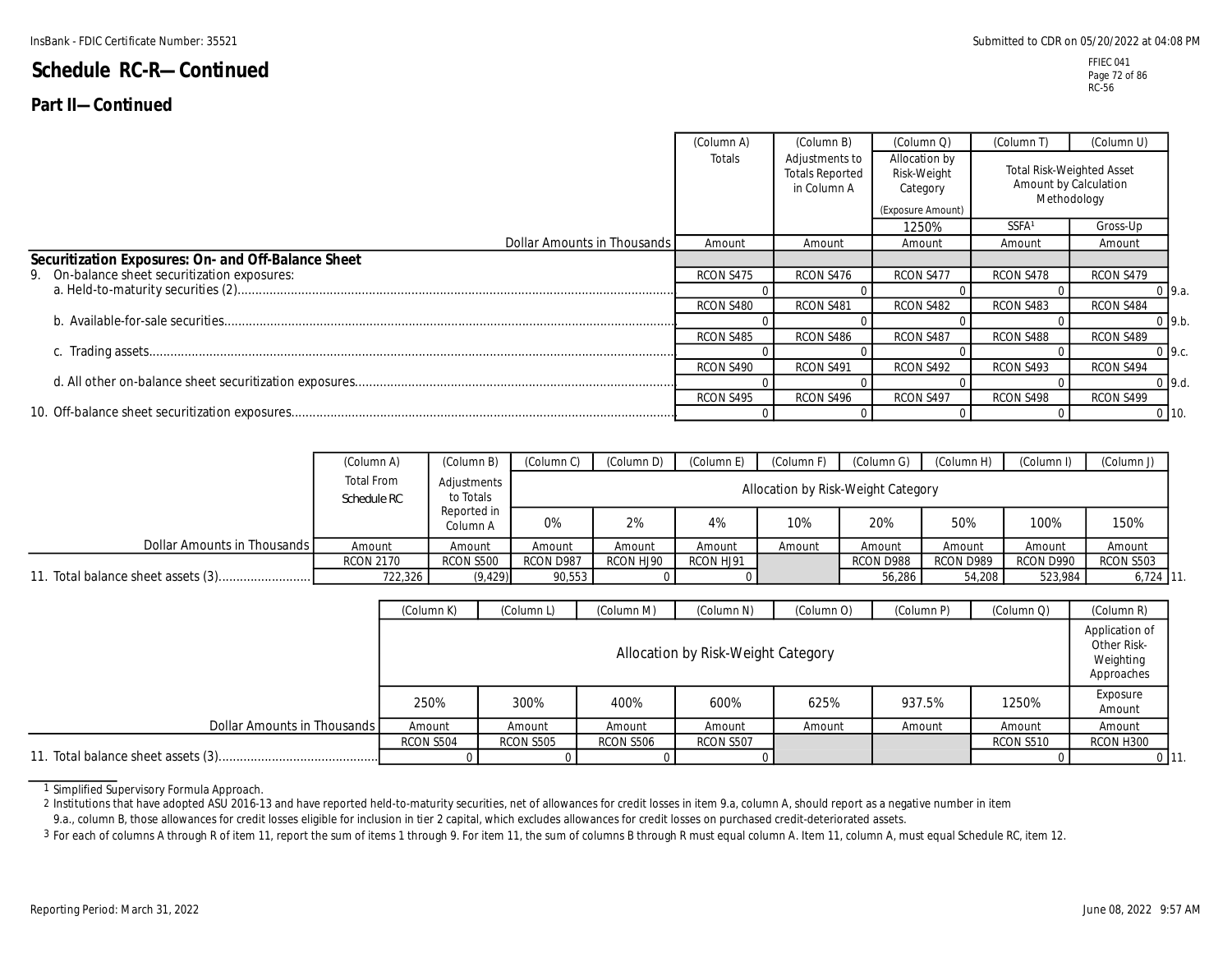### **Part II—Continued**

|                                                                                                                                                   | (Column A)                    |                  |                                    | (Column C) | (Column D) | (Column E) | (Col F)                            | (Column G) | (Column H) | (Column I) | (Column J)       |             |
|---------------------------------------------------------------------------------------------------------------------------------------------------|-------------------------------|------------------|------------------------------------|------------|------------|------------|------------------------------------|------------|------------|------------|------------------|-------------|
|                                                                                                                                                   | Face.<br>Notional<br>or Other | CCF <sup>®</sup> | (Column B)<br>Credit<br>Equivalent |            |            |            | Allocation by Risk-Weight Category |            |            |            |                  |             |
|                                                                                                                                                   | Amount                        |                  | Amount <sup>2</sup>                | 0%         | 2%         | 4%         | 10%                                | 20%        | 50%        | 100%       | 150%             |             |
| Dollar Amounts in Thousands                                                                                                                       | Amount                        |                  | Amount                             | Amount     | Amount     | Amount     | Amount                             | Amount     | Amoun      | Amount     | Amount           |             |
| Derivatives, Off-Balance Sheet Items,<br>and Other Items Subject to Risk<br><b>Weighting (Excluding Securitization</b><br>Exposures) <sup>3</sup> |                               |                  |                                    |            |            |            |                                    |            |            |            |                  |             |
| 12. Financial standby                                                                                                                             | RCON D991                     |                  | RCON D992                          | RCON D993  | RCON HJ92  | RCON HJ93  |                                    | RCON D994  | RCON D995  | RCON D996  | <b>RCON S511</b> |             |
|                                                                                                                                                   | 708                           | 1.0              | 708                                |            |            |            |                                    |            |            | 708        |                  | $0 \mid 12$ |
| 13. Performance standby<br>letters of credit and                                                                                                  |                               |                  |                                    |            |            |            |                                    |            |            |            |                  |             |
| transaction-related                                                                                                                               | RCON D997                     |                  | RCON D998                          | RCON D999  |            |            |                                    | RCON G603  | RCON G604  | RCON G605  | <b>RCON S512</b> |             |
| 14. Commercial and<br>similar letters of<br>credit with an                                                                                        | 1,275                         | 0.5              | 638                                |            |            |            |                                    |            |            | 638        |                  | $0 \mid 13$ |
| original maturity of                                                                                                                              | RCON G606                     |                  | RCON G607                          | RCON G608  | RCON HJ94  | RCON HJ95  |                                    | RCON G609  | RCON G610  | RCON G611  | RCON S513        |             |
| 15. Retained recourse on<br>small business                                                                                                        | $\Omega$                      | 0.2              | $\Omega$                           |            |            |            |                                    |            |            |            |                  | $0 \mid 14$ |
| obligations sold                                                                                                                                  | RCON G612                     |                  | RCON G613                          | RCON G614  |            |            |                                    | RCON G615  | RCON G616  | RCON G617  | RCON S514        |             |
|                                                                                                                                                   | $\mathbf 0$                   | 1.0              | $\Omega$                           |            |            |            |                                    |            |            |            |                  | $0$ 15      |

1 Credit conversion factor.

2 Column A multiplied by credit conversion factor. For each of items 12 through 21, the sum of columns C through J plus column R must equal column B.

3 All derivatives and off-balance sheet items that are securitization exposures are to be excluded from items 12 through 21 and are to be reported instead in item 10.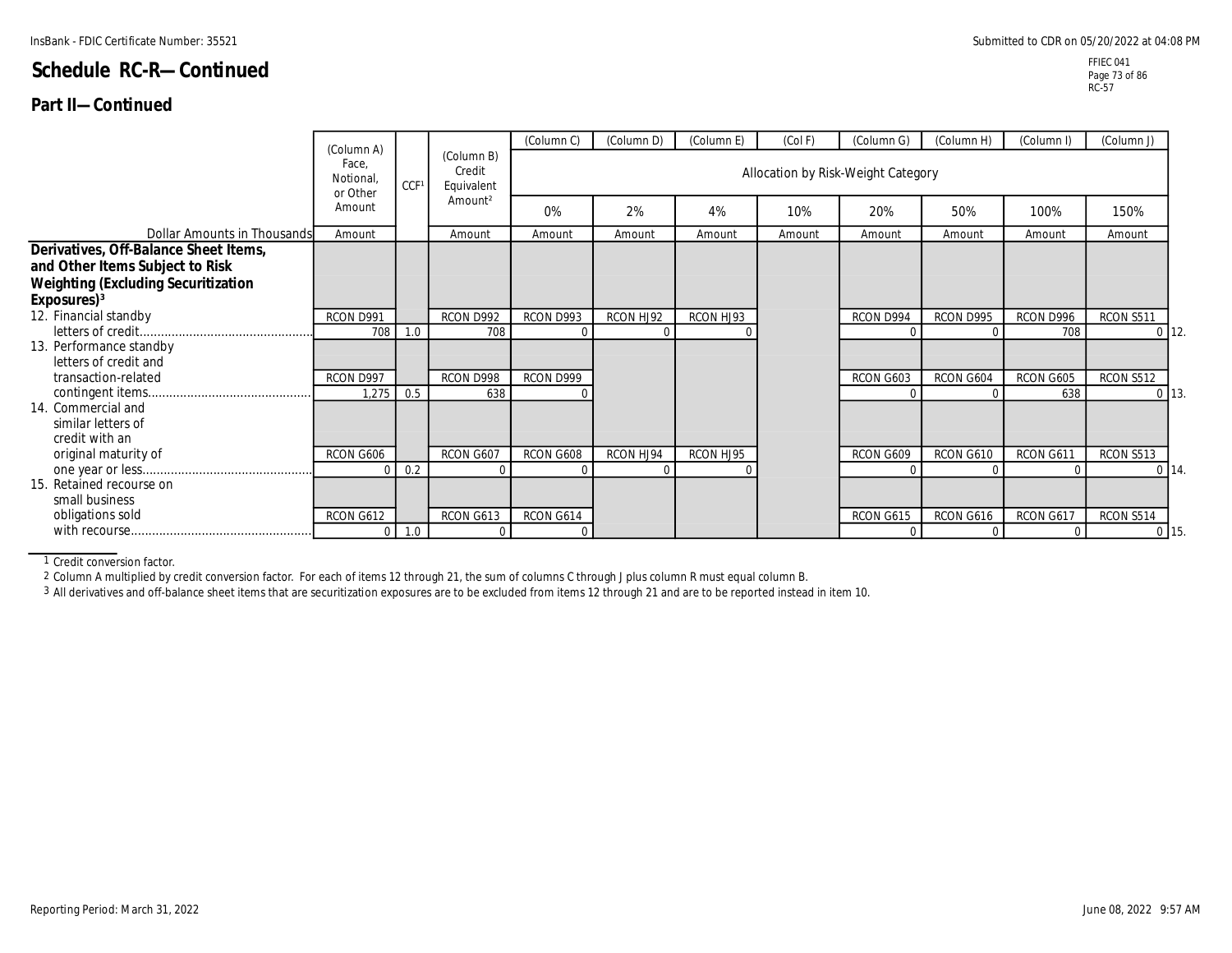### **Part II—Continued**

FFIEC 041 Page 74 of 86 RC-58

|                                        | (Column A)                    |      |                                    | (Column C)       | (Column D) | (Column E)       | (Col F)                            | (Column G)       | (Column H) | (Column I)       | (Column J)       |              |
|----------------------------------------|-------------------------------|------|------------------------------------|------------------|------------|------------------|------------------------------------|------------------|------------|------------------|------------------|--------------|
|                                        | Face.<br>Notional<br>or Other | CCF1 | (Column B)<br>Credit<br>Equivalent |                  |            |                  | Allocation by Risk-Weight Category |                  |            |                  |                  |              |
|                                        | Amount                        |      | Amount <sup>2</sup>                | 0%               | 2%         | 4%               | 10%                                | 20%              | 50%        | 100%             | 150%             |              |
| Dollar Amounts in Thousands            | Amount                        |      | Amount                             | Amount           | Amount     | Amount           | Amount                             | Amoun            | Amoun      | Amount           | Amount           |              |
| 16. Repo-style                         | RCON S515                     |      | <b>RCON S516</b>                   | <b>RCON S517</b> | RCON S518  | RCON S519        |                                    | <b>RCON S520</b> | RCON S521  | <b>RCON S522</b> | <b>RCON S523</b> |              |
|                                        | $\Omega$                      | 1.0  |                                    |                  |            |                  |                                    |                  |            |                  |                  | $0\,16.$     |
| 17. All other off-balance              | RCON G618                     |      | RCON G619                          | RCON G620        |            |                  |                                    | RCON G621        | RCON G622  | RCON G623        | RCON S524        |              |
|                                        | $\Omega$                      | 1.0  |                                    |                  |            |                  |                                    |                  |            |                  |                  | $0 \mid 17.$ |
| 18. Unused commitments (exclude unused |                               |      |                                    |                  |            |                  |                                    |                  |            |                  |                  |              |
| commitments to asset-backed commercial |                               |      |                                    |                  |            |                  |                                    |                  |            |                  |                  |              |
| paper conduits):                       |                               |      |                                    |                  |            |                  |                                    |                  |            |                  |                  |              |
| a. Original maturity                   | RCON S525                     |      | RCON S526                          | RCON S527        | RCON HJ96  | RCON HJ97        |                                    | RCON S528        | RCON S529  | <b>RCON S530</b> | RCON S531        |              |
|                                        | 36,338                        | 0.2  | 7,268                              |                  |            |                  |                                    |                  |            | 7,268            |                  | $0$ 18.a.    |
| b. Original maturity exceeding         | RCON G624                     |      | RCON G625                          | RCON G626        | RCON HJ98  | RCON HJ99        |                                    | RCON G627        | RCON G628  | RCON G629        | RCON S539        |              |
|                                        | 48,963                        | 0.5  | 24,482                             |                  |            |                  |                                    |                  |            | 24,482           |                  | $0$ 18.b.    |
| 19. Unconditionally cancelable         | <b>RCON S540</b>              |      | RCON S541                          |                  |            |                  |                                    |                  |            |                  |                  |              |
|                                        | $\Omega$                      | 0.0  |                                    |                  |            |                  |                                    |                  |            |                  |                  | 19.          |
|                                        |                               |      | RCON S542                          | RCON S543        | RCON HK00  | RCON HK01        | RCON S544                          | RCON S545        | RCON S546  | RCON S547        | RCON S548        |              |
|                                        |                               |      | 4,939                              |                  |            |                  |                                    |                  |            | 4,939            |                  | $0 \, 20$    |
|                                        |                               |      | RCON S549                          | <b>RCON S550</b> | RCON S551  | <b>RCON S552</b> |                                    | RCON S554        | RCON S555  | <b>RCON S556</b> | RCON S557        |              |
|                                        |                               |      | $\Omega$                           |                  |            |                  |                                    |                  |            |                  |                  | $0 \ 21$     |
| 22. Unsettled transactions             | RCON H191                     |      |                                    | RCON H193        |            |                  |                                    | RCON H194        | RCON H195  | RCON H196        | RCON H197        |              |
|                                        |                               |      |                                    |                  |            |                  |                                    |                  |            |                  |                  | $0$ 22.      |

1 Credit conversion factor.

2 For items 16 through 19, column A multiplied by credit conversion factor.

<sup>3</sup> Includes securities purchased under agreements to resell (reverse repos), securities sold under agreements to repurchase (repos), securities borrowed, and securities lent.

4 For item 22, the sum of columns C through Q must equal column A.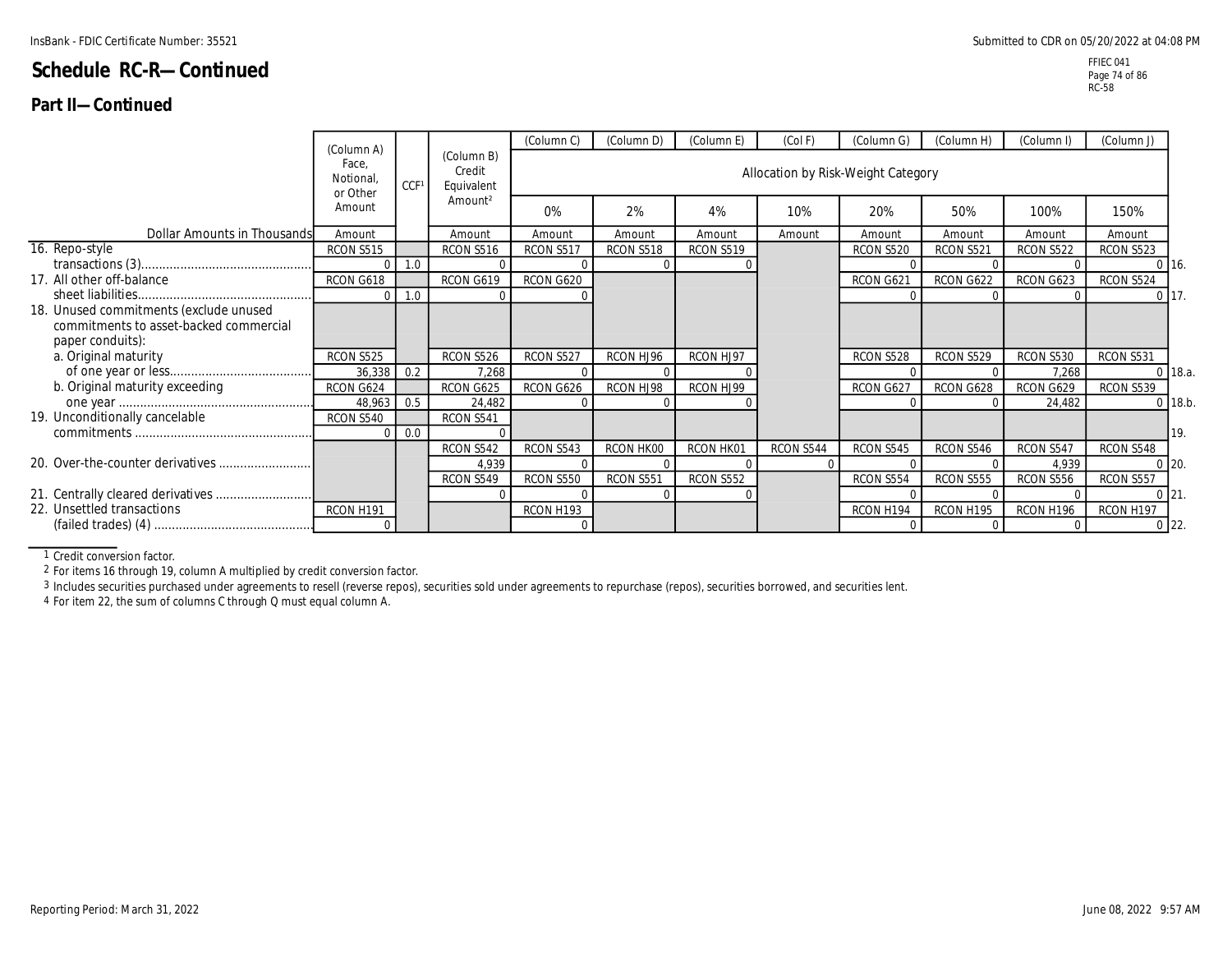## **Part II—Continued**

|                                                                                                 | (Column O) | (Column P)                         | (Column Q)            | (Column R)                                                      | (Column S)                        |            |
|-------------------------------------------------------------------------------------------------|------------|------------------------------------|-----------------------|-----------------------------------------------------------------|-----------------------------------|------------|
|                                                                                                 |            | Allocation by Risk-Weight Category |                       | Application of Other Risk-<br>Weighting Approaches <sup>1</sup> |                                   |            |
|                                                                                                 | 625%       | 937.5%                             | 1250%                 | Credit<br>Equivalent<br>Amount                                  | Risk-<br>Weighted<br>Asset Amount |            |
| Dollar Amounts in Thousands                                                                     | Amount     | Amount                             | Amount                | Amount                                                          | Amount                            |            |
|                                                                                                 |            |                                    |                       | RCON H301                                                       | RCON H302                         | $0$ 16.    |
|                                                                                                 |            |                                    |                       |                                                                 |                                   | 117.       |
| 18. Unused commitments (excludes unused commitments to asset-backed commercial paper conduits): |            |                                    |                       | RCON H303                                                       | RCON H304                         | $0$ 18.a.  |
|                                                                                                 |            |                                    |                       | RCON H307                                                       | RCON H308                         | $0$ 18.b.  |
|                                                                                                 |            |                                    |                       |                                                                 |                                   | <b>19.</b> |
|                                                                                                 |            |                                    |                       | RCON H309                                                       | RCON H310                         | $0$ 20.    |
|                                                                                                 |            |                                    |                       |                                                                 |                                   | $ 21$ .    |
|                                                                                                 | RCON H198  | RCON H199                          | RCON H <sub>200</sub> |                                                                 |                                   |            |
|                                                                                                 |            |                                    |                       |                                                                 |                                   | 122.       |

1 Includes, for example, exposures collateralized by securitization exposures or mutual funds.

2 Includes securities purchased under agreements to resell (reverse repos), securities sold under agreements to repurchase (repos), securities borrowed, and securities lent.

3 For item 22, the sum of columns C through Q must equal column A.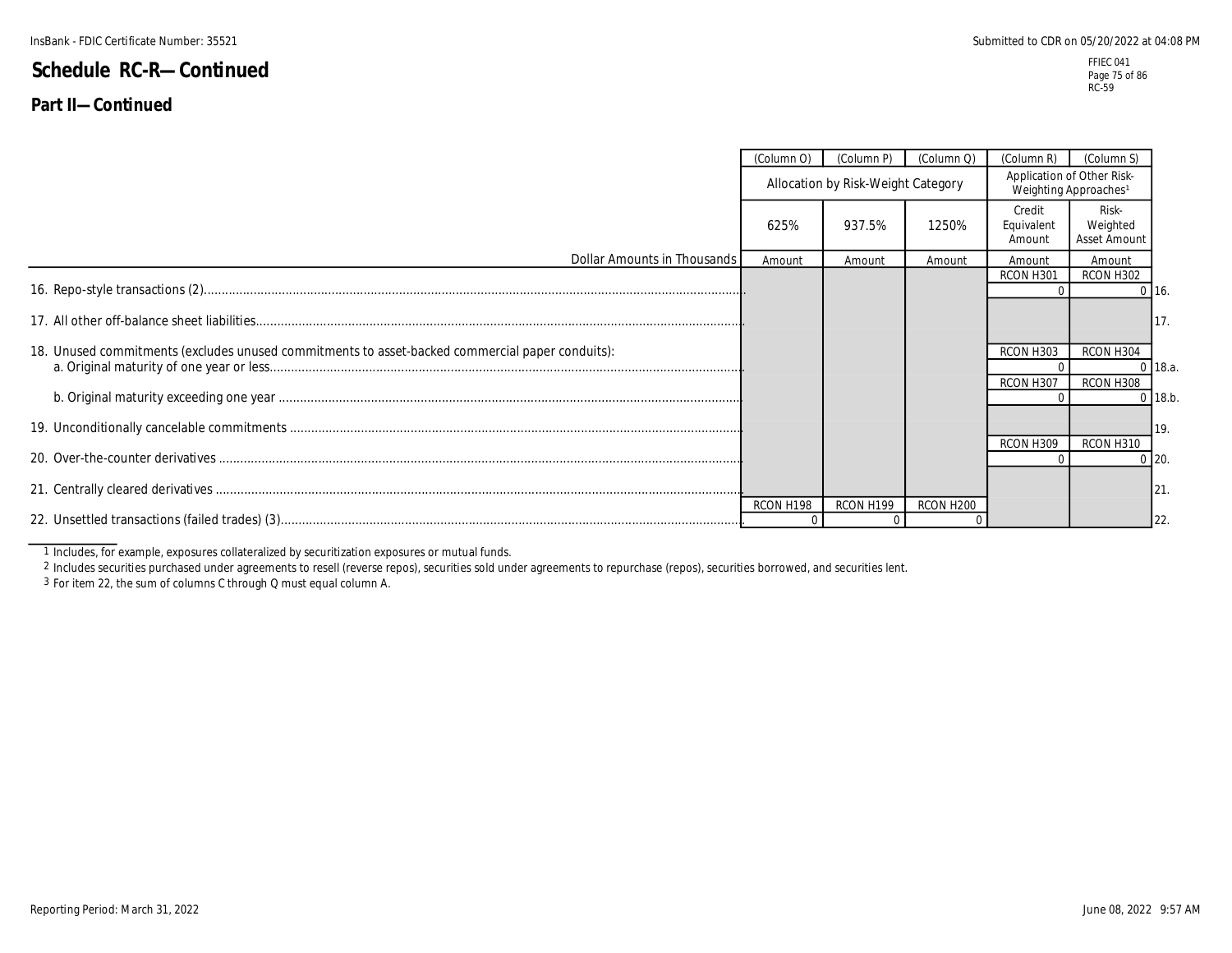### **Part II—Continued**

|                                                                                                                                                                          | (Column C) | (Column D)       | (Column E)       | (Column F)       | (Column G)                         | (Column H) | (Column I) | (Column J)       |    |
|--------------------------------------------------------------------------------------------------------------------------------------------------------------------------|------------|------------------|------------------|------------------|------------------------------------|------------|------------|------------------|----|
|                                                                                                                                                                          |            |                  |                  |                  | Allocation by Risk-Weight Category |            |            |                  |    |
|                                                                                                                                                                          | 0%         | 2%               | 4%               | 10%              | 20%                                | 50%        | 100%       | 150%             |    |
| Dollar Amounts in Thousands                                                                                                                                              | Amount     | Amount           | Amount           | Amount           | Amount                             | Amount     | Amount     | Amount           |    |
| 23. Total assets, derivatives, off-balance<br>sheet items, and other items subject to<br>risk weighting by risk-weight category<br>(for each of columns C through P, sum |            |                  |                  |                  |                                    |            |            |                  |    |
| of items 11 through 22; for column Q,                                                                                                                                    | RCON G630  | RCON S558        | <b>RCON S559</b> | <b>RCON S560</b> | RCON G631                          | RCON G632  | RCON G633  | <b>RCON S561</b> |    |
|                                                                                                                                                                          | 90,553     |                  |                  |                  | 56,286                             | 54,208     | 562.019    | 6,724 23.        |    |
|                                                                                                                                                                          | X 0%       | X 2%             | $X$ 4%           | X 10%            | X 20%                              | X 50%      | X 100%     | X 150%           | 24 |
| 25. Risk-weighted assets by risk-weight                                                                                                                                  |            |                  |                  |                  |                                    |            |            |                  |    |
| category (for each column, item 23                                                                                                                                       | RCON G634  | <b>RCON S569</b> | <b>RCON S570</b> | RCON S571        | RCON G635                          | RCON G636  | RCON G637  | <b>RCON S572</b> |    |
|                                                                                                                                                                          |            |                  |                  |                  | 11.257                             | 27.104     | 562.019    | 10,086 25.       |    |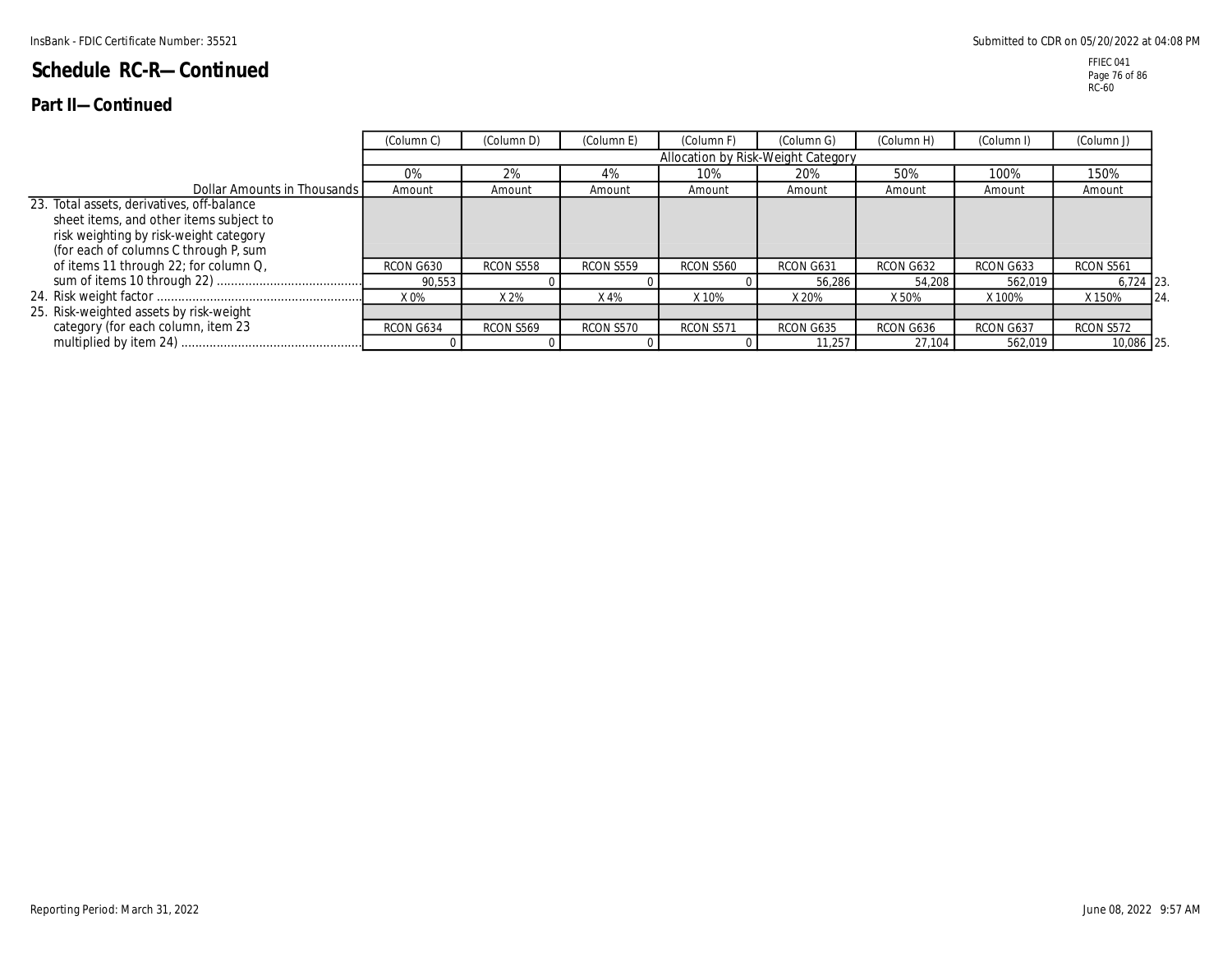## **Part II—Continued**

|                                                                                                                                                                          |                             | (Column K)       | (Column L)       | (Column M) | (Column N)                         | (Column O)       | (Column P) | (Column Q)       |
|--------------------------------------------------------------------------------------------------------------------------------------------------------------------------|-----------------------------|------------------|------------------|------------|------------------------------------|------------------|------------|------------------|
|                                                                                                                                                                          |                             |                  |                  |            | Allocation by Risk-Weight Category |                  |            |                  |
|                                                                                                                                                                          |                             | 250%             | 300%             | 400%       | 600%                               | 625%             | 937.5%     | 1250%            |
|                                                                                                                                                                          | Dollar Amounts in Thousands | Amount           | Amount           | Amount     | Amount                             | Amount           | Amount     | Amount           |
| 23. Total assets, derivatives, off-balance<br>sheet items, and other items subject to<br>risk weighting by risk-weight category<br>(for each of columns C through P, sum |                             |                  |                  |            |                                    |                  |            |                  |
| of items 11 through 22; for column Q,                                                                                                                                    |                             | <b>RCON S562</b> | <b>RCON S563</b> | RCON S564  | <b>RCON S565</b>                   | <b>RCON S566</b> | RCON S567  | RCON S568        |
|                                                                                                                                                                          |                             | X 250%           | X 300%           | X 400%     | X 600%                             | X 625%           | X 937.5%   | X 1250%<br>24    |
| 25. Risk-weighted assets by risk-weight                                                                                                                                  |                             |                  |                  |            |                                    |                  |            |                  |
| category (for each column, item 23                                                                                                                                       |                             | RCON S573        | RCON S574        | RCON S575  | RCON S576                          | RCON S577        | RCON S578  | RCON S579        |
|                                                                                                                                                                          |                             |                  |                  |            |                                    |                  |            | 0 <sub>125</sub> |

|                                  | cotals      |            |
|----------------------------------|-------------|------------|
| Dollar Amounts in Thousands RCON | Amount      |            |
|                                  | 610,466 26. |            |
|                                  |             | 0.27.      |
|                                  | 610,466 28. |            |
|                                  | 563 29.     |            |
|                                  |             | $0 \, 30.$ |
|                                  | 609,903 31. |            |

1 For institutions that have adopted ASU 2016-13, the risk-weighted assets base reported in item 26 is for purposes of calculating the adjusted allowances for credit losses (AACL) 1.25 percent threshold.

2 Sum of items 2.b through 20, column S; items 9.a, 9.b, 9.c, 9.d, and 10, columns T and U; item 25, columns C through Q; and item 27 (if applicable).

3 For institutions that have adopted ASU 2016-13, the risk-weighted assets reported in item 28 represents the amount of risk-weighted assets before deductions for excess AACL and allocated transfer risk reserve.

4 Institutions that have adopted ASU 2016-13 should report the excess AACL.

5 Institutions that have adopted ASU 2016-13 and have elected to apply the 3-year or the 5-year 2020 CECL transition provision should subtract the applicable portion of the AACL transitional amount or the modified AACL transitional amount, respectively, from the AACL, as defined in the regulatory capital rule, before determining the amount of excess AACL.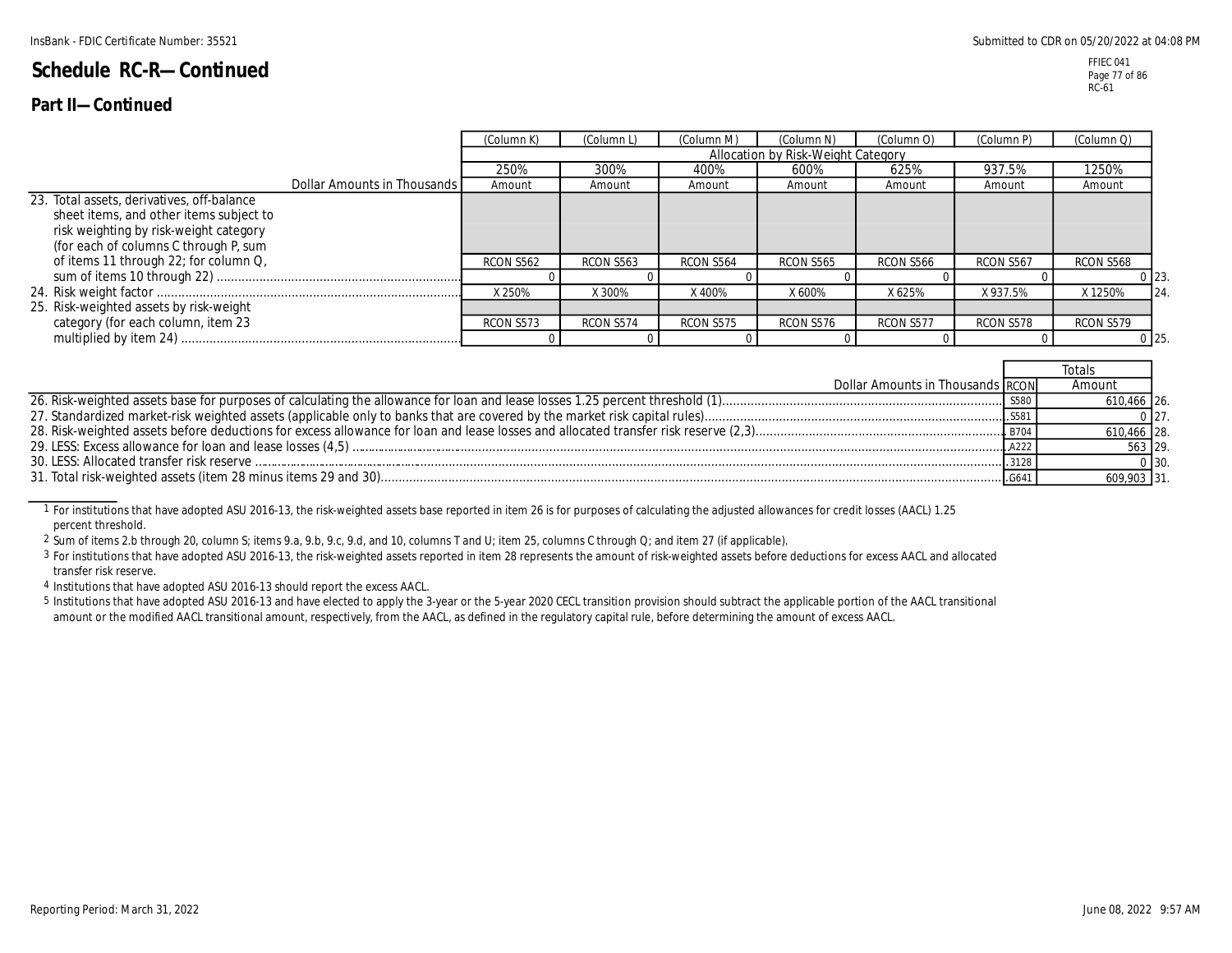### **Part II—Continued**

| Dollar<br>Amounts<br>` Thousands IRC.                                                                                                            | $\sim$ . $\sim$<br><b>UIV</b> | Amount |                  |
|--------------------------------------------------------------------------------------------------------------------------------------------------|-------------------------------|--------|------------------|
| contro,<br>the<br>uula‡.<br>AYNO <sup>r</sup><br>lerivative<br>ידורור<br>эc<br>$.10$ romando.<br>√urren.<br>11 L.A.R<br>.<br>avital<br>11.1<br>. |                               | 3.841  | $1 \, M_{\odot}$ |

|                                                                         |        |                  |             | With a remaining maturity of |             |                 |
|-------------------------------------------------------------------------|--------|------------------|-------------|------------------------------|-------------|-----------------|
|                                                                         |        | (Column A)       |             | (Column B)                   |             | (Column C)      |
|                                                                         |        | One year or less |             | Over one year                |             | Over five years |
|                                                                         |        |                  |             | through five years           |             |                 |
| Dollar Amounts in Thousands RCON                                        |        | Amount           | <b>RCON</b> | Amount                       | <b>RCON</b> | Amount          |
| 2. Notional principal amounts of over-the-counter derivative contracts: |        |                  |             |                              |             |                 |
|                                                                         | .S582  |                  | S583        | 97,077                       | S584        | 40,811 M.2.a.   |
|                                                                         |        |                  | S586        |                              | S587        | $0$ M.2.b.      |
|                                                                         |        |                  | S589        |                              | S590        | $0$ M.2.c.      |
|                                                                         |        |                  | S592        |                              | S593        | $0$ M.2.d.      |
|                                                                         |        |                  | 0 S595      |                              | S596        | 0 M.2.e.        |
|                                                                         |        |                  | S598        |                              | S599        | $0$ M.2.f.      |
|                                                                         |        |                  | S60'        |                              | S602        | $0$ M.2.g.      |
|                                                                         |        |                  |             |                              |             |                 |
|                                                                         | . S603 |                  | S604        |                              | S605        | $)$ M.3.a.      |
|                                                                         |        |                  | S60         |                              | S608        | $0$ M.3.b.      |
|                                                                         |        |                  | S610        |                              | S611        | $0$ M.3.c.      |
|                                                                         |        |                  | S613        |                              | S614        | $0$ M.3.d.      |
|                                                                         |        |                  | 0 S616      |                              | 0 S617      | 0 M.3.e.        |
|                                                                         |        |                  | 0 S619      |                              | S620        | $0$ M.3.f.      |
|                                                                         | .S621  |                  | S622        |                              | 0.5623      | $0$ M.3.g.      |

| Dollar Amounts in Thousands RCON                                                |                   |               |  |
|---------------------------------------------------------------------------------|-------------------|---------------|--|
| Amount of allowances for credit losses on purchased credit-deteriorated assets: |                   |               |  |
| Loans and leases held for investment                                            | . . <b>.</b> JJ30 | NR M.4.a      |  |
| Held-to-maturity debt securities                                                | $.1.$ JJ31.       | $NR$ M.4. $r$ |  |
| Other financial assets measured at amortized cost.                              | .l. JJ32          | NR M.4.0      |  |

1 Memorandum items 4.a through 4.c should be completed only by institutions that have adopted ASU 2016-13.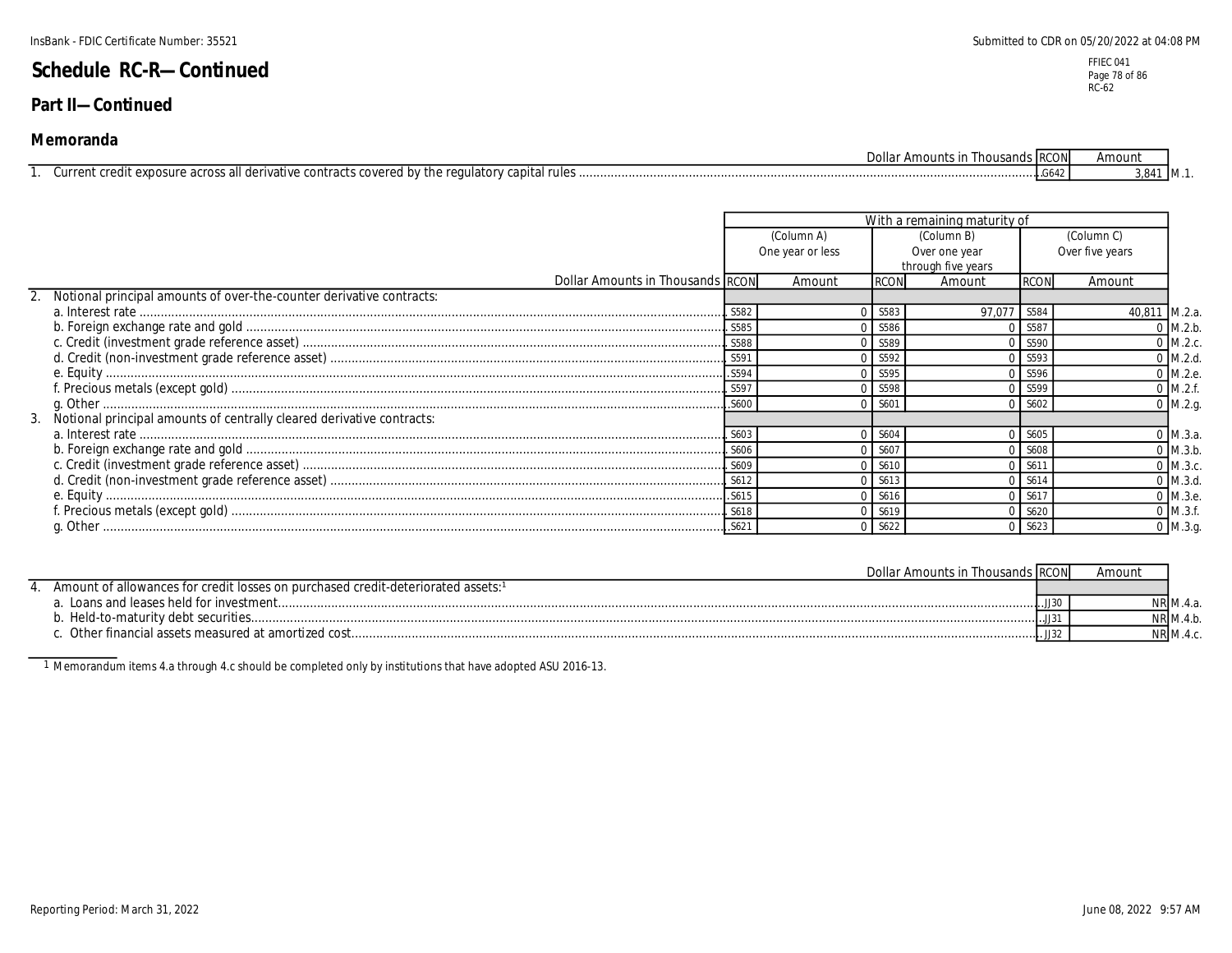# **Schedule RC-S—Servicing, Securitization, and Asset Sale Activities**

FFIEC 041 Page 79 of 86 RC-63

|                                                                                                                                                                                                                                                     |                            | (Column A)<br>1-4 Family<br>Residential<br>Loans |             | (Columns B - F)<br>Not applicable | (Column G)<br>All Other Loans,<br>All Leases, and<br>All other Assets |                                                         |  |
|-----------------------------------------------------------------------------------------------------------------------------------------------------------------------------------------------------------------------------------------------------|----------------------------|--------------------------------------------------|-------------|-----------------------------------|-----------------------------------------------------------------------|---------------------------------------------------------|--|
| Dollar Amounts in Thousands RCON                                                                                                                                                                                                                    |                            | Amount                                           | <b>RCON</b> | Amount                            | <b>RCON</b>                                                           | Amount                                                  |  |
| <b>Bank Securitization Activities</b><br>1. Outstanding principal balance of assets sold and securitized<br>by the reporting bank with servicing retained or with recourse                                                                          |                            |                                                  |             |                                   |                                                                       |                                                         |  |
| 2. Maximum amount of credit exposure arising from recourse<br>or other seller-provided credit enhancements provided to                                                                                                                              | <b>B705</b>                | 0                                                |             |                                   | B711                                                                  | $0 \mid 1$ .                                            |  |
| 3. Not applicable<br>4. Past due loan amounts included in item 1:                                                                                                                                                                                   | <b>HU09</b>                | 0                                                |             |                                   | <b>HU15</b>                                                           | $\mathbf 0$<br>$\overline{2}$ .                         |  |
|                                                                                                                                                                                                                                                     | <b>B733</b><br><b>B740</b> | 0<br>$\Omega$                                    |             |                                   | B739<br>B746                                                          | $\mathbf{0}$<br>4.a.<br>$0 \overline{\phantom{a}}$ 4.b. |  |
| 5. Charge-offs and recoveries on assets sold and securitized with<br>servicing retained or with recourse or other seller-provided<br>credit enhancements                                                                                            |                            |                                                  |             |                                   |                                                                       |                                                         |  |
| (calendar year-to-date):                                                                                                                                                                                                                            | RIAD<br><b>B747</b>        | 0                                                |             |                                   | <b>RIAD</b><br>B753                                                   | $\mathbf{0}$<br>5.a.                                    |  |
|                                                                                                                                                                                                                                                     | B754                       | $\Omega$                                         |             |                                   | B760                                                                  | 0, 5.b.                                                 |  |
| Item 6 is to be completed by banks with \$10 billion or more<br>total assets. <sup>1</sup>                                                                                                                                                          |                            |                                                  |             |                                   | <b>RCON</b>                                                           |                                                         |  |
| 7. and 8. Not applicable                                                                                                                                                                                                                            |                            |                                                  |             |                                   | HU19                                                                  | NR 6.                                                   |  |
| For Securitization Facilities Sponsored By or Otherwise<br><b>Established By Other Institutions</b>                                                                                                                                                 |                            |                                                  |             |                                   |                                                                       |                                                         |  |
| 9. Maximum amount of credit exposure arising from credit<br>enhancements provided by the reporting bank to other<br>institutions' securitization structures in the form of standby<br>letters of credit, purchased subordinated securities, and     | <b>RCON</b>                |                                                  |             |                                   |                                                                       |                                                         |  |
|                                                                                                                                                                                                                                                     | B776                       | $\Omega$                                         |             |                                   | B782                                                                  | 0<br>9.                                                 |  |
| Item 10 is to be completed by banks with \$10 billion or<br>more in total assets 1                                                                                                                                                                  |                            |                                                  |             |                                   |                                                                       |                                                         |  |
| 10. Reporting bank's unused commitments to provide liquidity                                                                                                                                                                                        | B783                       | <b>NR</b>                                        |             |                                   | B789                                                                  | NR 10.                                                  |  |
| <b>Bank Asset Sales</b>                                                                                                                                                                                                                             |                            |                                                  |             |                                   |                                                                       |                                                         |  |
| 11. Assets sold with recourse or other seller-provided credit<br>enhancements and not securitized by the reporting bank<br>12. Maximum amount of credit exposure arising from recourse<br>or other seller- provided credit enhancements provided to | B790                       | $\Omega$                                         |             |                                   | B796                                                                  | $0$ 11.                                                 |  |
|                                                                                                                                                                                                                                                     | B797                       | $\Omega$                                         |             |                                   | <b>B803</b>                                                           | $0_1$ 12.                                               |  |

**1 The \$10 billion asset-size test is based on the total assets reported on the June 30, 2021, Report of Condition.**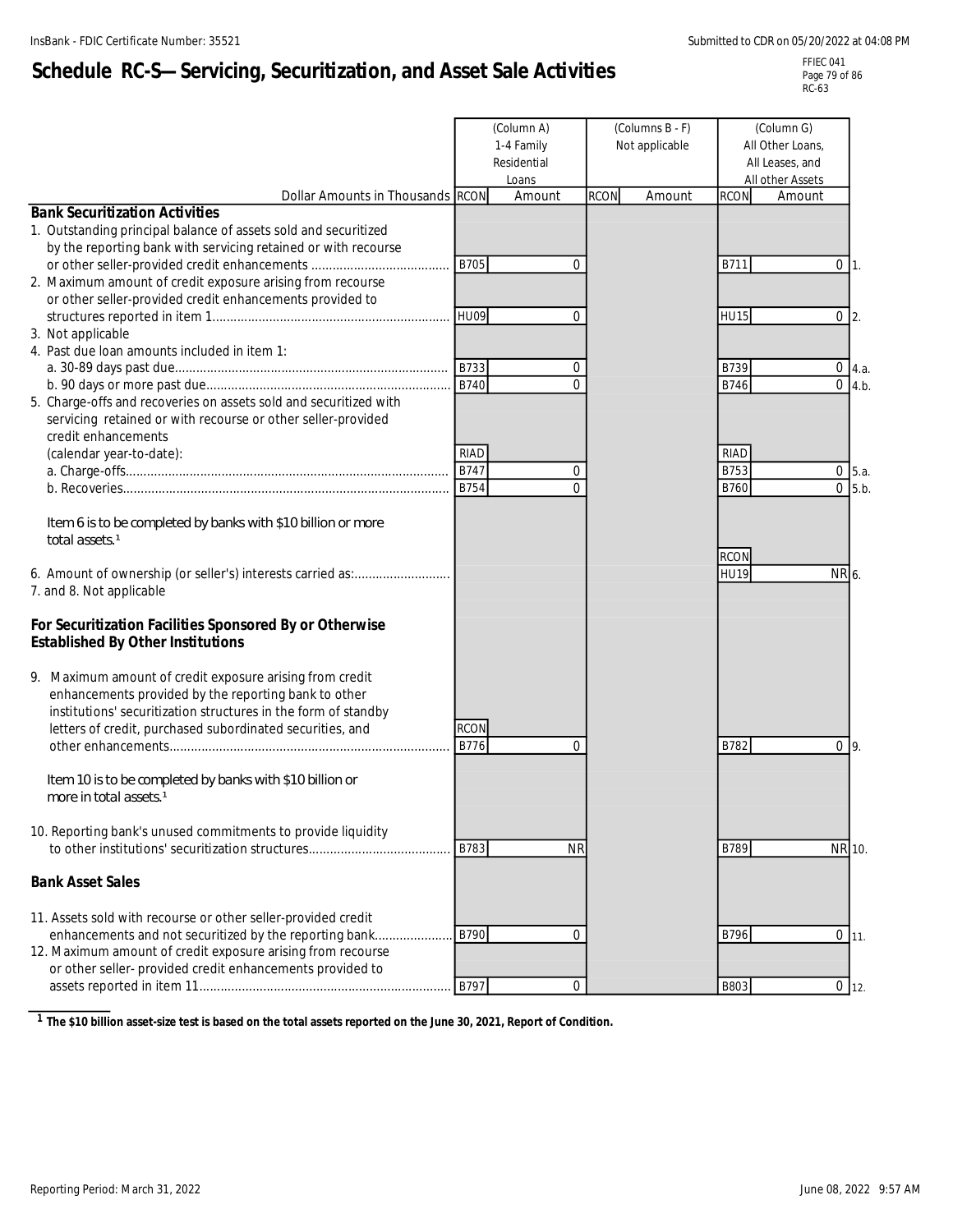FFIEC 041 Page 80 of 86 RC-64

| Memoranda                                                                                                                                                                                       |             |        |            |
|-------------------------------------------------------------------------------------------------------------------------------------------------------------------------------------------------|-------------|--------|------------|
| Dollar Amounts in Thousands RCON                                                                                                                                                                |             | Amount |            |
| 1. Not applicable                                                                                                                                                                               |             |        |            |
| 2. Outstanding principal balance of assets serviced for others (includes participations serviced for others):<br>a. Closed-end 1-4 family residential mortgages serviced with recourse or other |             |        |            |
|                                                                                                                                                                                                 | B804        |        | $0$ M.2.a. |
| b. Closed-end 1-4 family residential mortgages serviced with no recourse or other                                                                                                               |             |        |            |
|                                                                                                                                                                                                 | <b>B805</b> |        | $0$ M.2.b. |
|                                                                                                                                                                                                 | A591        |        | $0$ M.2.c. |
| d. 1-4 family residential mortgages serviced for others that are in process of foreclosure at                                                                                                   |             |        |            |
|                                                                                                                                                                                                 | F699        |        | $0$ M.2.d. |
| Memorandum item 3 is to be completed by banks with \$10 billion or more in total assets <sup>2</sup>                                                                                            |             |        |            |
| 3. Asset-backed commercial paper conduits:                                                                                                                                                      |             |        |            |
| a. Maximum amount of credit exposure arising from credit enhancements provided to conduit                                                                                                       |             |        |            |
| structures in the form of standby letters of credit, subordinated securities, and other<br>enhancements:                                                                                        |             |        |            |
| (1) Conduits sponsored by the bank, a bank affiliate, or the bank's holding company.                                                                                                            | <b>B806</b> |        | NR M.3.a1. |
| (2) Conduits sponsored by other unrelated institutions                                                                                                                                          | B807        |        | NR M.3.a2. |
| b. Unused commitments to provide liquidity to conduit structures:                                                                                                                               |             |        |            |
|                                                                                                                                                                                                 | <b>B808</b> |        | NR M.3.b1. |
|                                                                                                                                                                                                 | B809        |        | NR M.3.b2. |
|                                                                                                                                                                                                 |             |        | M.4.       |

**2 The \$10 billion asset-size test is based on the total assets reported on the June 30, 2021, Report of Condition.**

<sup>&</sup>lt;sup>1</sup> Memorandum item 2.c is to be completed if the principal balance of other financial assets serviced for others is more than \$10 million.

<sup>3</sup> Memorandum item 4 is to be completed by banks with \$10 billion or more in total assets that (1) together with affiliated institutions, have outstanding credit card receivables (as defined in the instructions) that exceed \$500 million as of the report date, or (2) are credit card specialty banks as defined for Uniform Bank Performance Report purposes.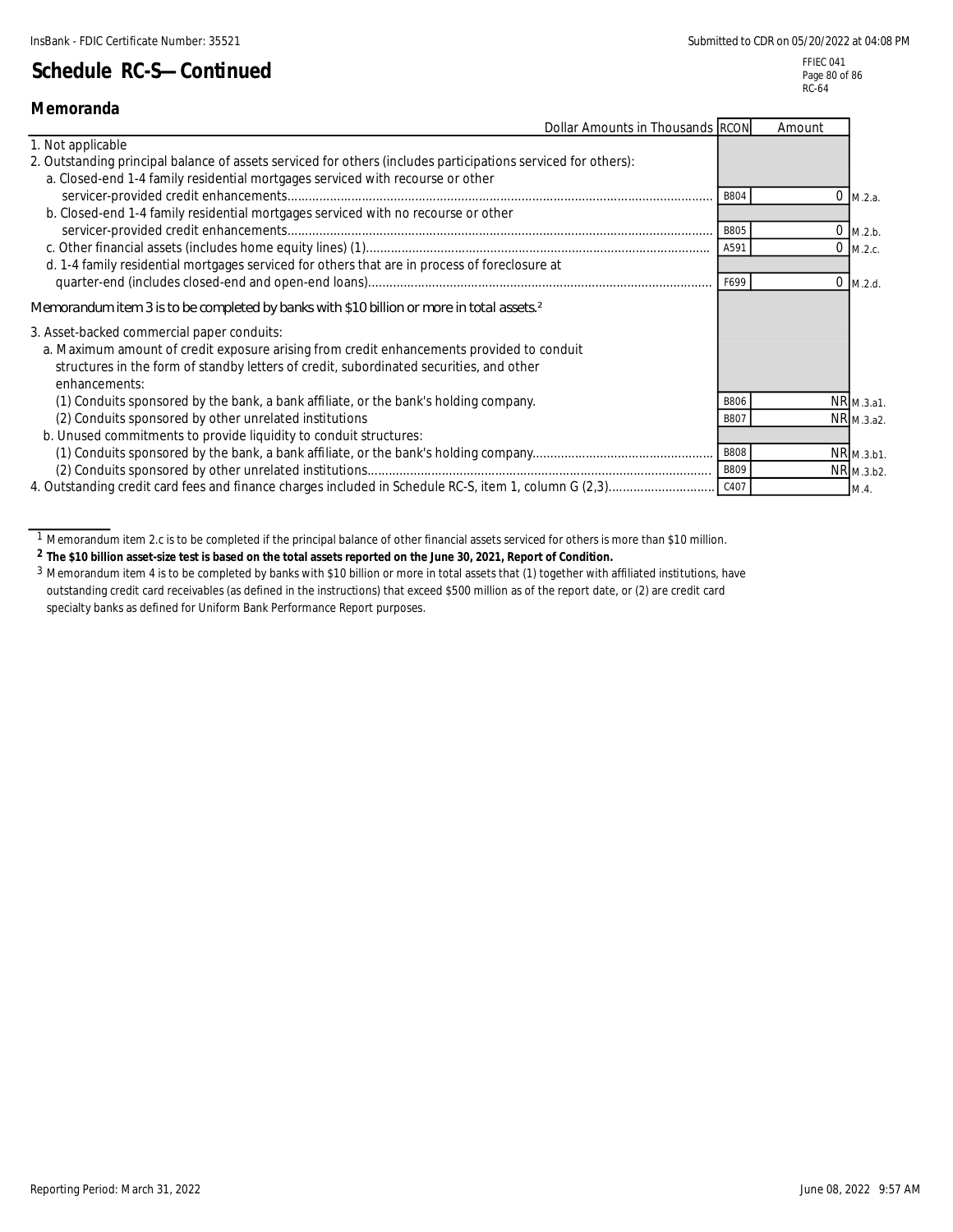# **Schedule RC-T—Fiduciary and Related Services**

FFIEC 041 Page 81 of 86 RC-65

|                                                                                                    | <b>RCON</b> | YES / NO |  |
|----------------------------------------------------------------------------------------------------|-------------|----------|--|
|                                                                                                    | A345        | NO       |  |
|                                                                                                    | A346        | NO       |  |
| 3. Does the institution have any fiduciary or related activity (in the form of assets or accounts) |             |          |  |
|                                                                                                    | B867        | NO.      |  |

If the answer to item 3 is "YES," complete the applicable items of Schedule RC-T, as follows:

Institutions with total fiduciary assets (item 10, sum of columns A and B) greater than \$250 million (as of the preceding December 31 report date )or with gross fiduciary and related services income greater than 10% of revenue (net interest income plus noninterest income) for the preceding calendar year must complete:

- Items 4 through 22 and Memorandum item 3 quarterly,
- Items 23 through 26 annually with the December report, and
- Memorandum items 1, 2, and 4 annually with the December report.

Institutions with total fiduciary assets (item 10, sum of columns A and B) less than or equal to \$250 million (as of the preceding December 31 report date) that do not meet the fiduciary income test for quarterly reporting must complete:

- Items 4 through 13 annually with the December report, and
- Memorandum items 1 through 3 annually with the December report.
- Institutions with total fiduciary assets greater than \$100 million but less than or equal to \$250 million (as of the preceding December 31 report date) that do not meet the fiduciary income test for quarterly reporting must also complete Memorandum item 4 annually with the December report.

|                                     | (Column A)       | (Column B)       | (Column C)       | (Column D)  |  |
|-------------------------------------|------------------|------------------|------------------|-------------|--|
|                                     | Managed          | Non-Managed      | Number of        | Number of   |  |
|                                     | Assets           | Assets           | Managed          | Non-Managed |  |
|                                     |                  |                  | Accounts         | Accounts    |  |
| Dollar Amounts in Thousands         | Amount           | Amount           | Number           | Number      |  |
| <b>Fiduciary and Related Assets</b> | RCON B868        | RCON B869        | RCON B870        | RCON B871   |  |
|                                     | <b>NR</b>        | <b>NR</b>        | <b>NR</b>        | NR 4.       |  |
| 5. Employee benefit and retirement- |                  |                  |                  |             |  |
| related trust and agency accounts:  |                  |                  |                  |             |  |
| a. Employee benefit - defined       | RCON B872        | RCON B873        | RCON B874        | RCON B875   |  |
|                                     | <b>NR</b>        | <b>NR</b>        | <b>NR</b>        | NR 5.a.     |  |
| b. Employee benefit - defined       | RCON B876        | RCON B877        | RCON B878        | RCON B879   |  |
|                                     | <b>NR</b>        | <b>NR</b>        | <b>NR</b>        | NR 5.b.     |  |
| c. Other employee benefit and       | RCON B880        | RCON B881        | RCON B882        | RCON B883   |  |
|                                     | <b>NR</b>        | <b>NR</b>        | <b>NR</b>        | NR 5.c.     |  |
|                                     | RCON B884        | RCON B885        | RCON C001        | RCON C002   |  |
|                                     | <b>NR</b>        | <b>NR</b>        | <b>NR</b>        | NR 6.       |  |
| 7. Investment management and        | RCON B886        | <b>RCON J253</b> | RCON B888        | RCON J254   |  |
|                                     | <b>NR</b>        | <b>NR</b>        | <b>NR</b>        | NR 7.       |  |
| 8. Foundation and endowment trust   | <b>RCON J255</b> | <b>RCON J256</b> | <b>RCON J257</b> | RCON J258   |  |
| and agency accounts                 | <b>NR</b>        | <b>NR</b>        | <b>NR</b>        | NR 8.       |  |
|                                     | RCON B890        | RCON B891        | RCON B892        | RCON B893   |  |
|                                     | <b>NR</b>        | <b>NR</b>        | <b>NR</b>        | NR 9.       |  |
| 10. Total fiduciary accounts        | RCON B894        | RCON B895        | RCON B896        | RCON B897   |  |
|                                     | <b>NR</b>        | <b>NR</b>        | <b>NR</b>        | NR 10.      |  |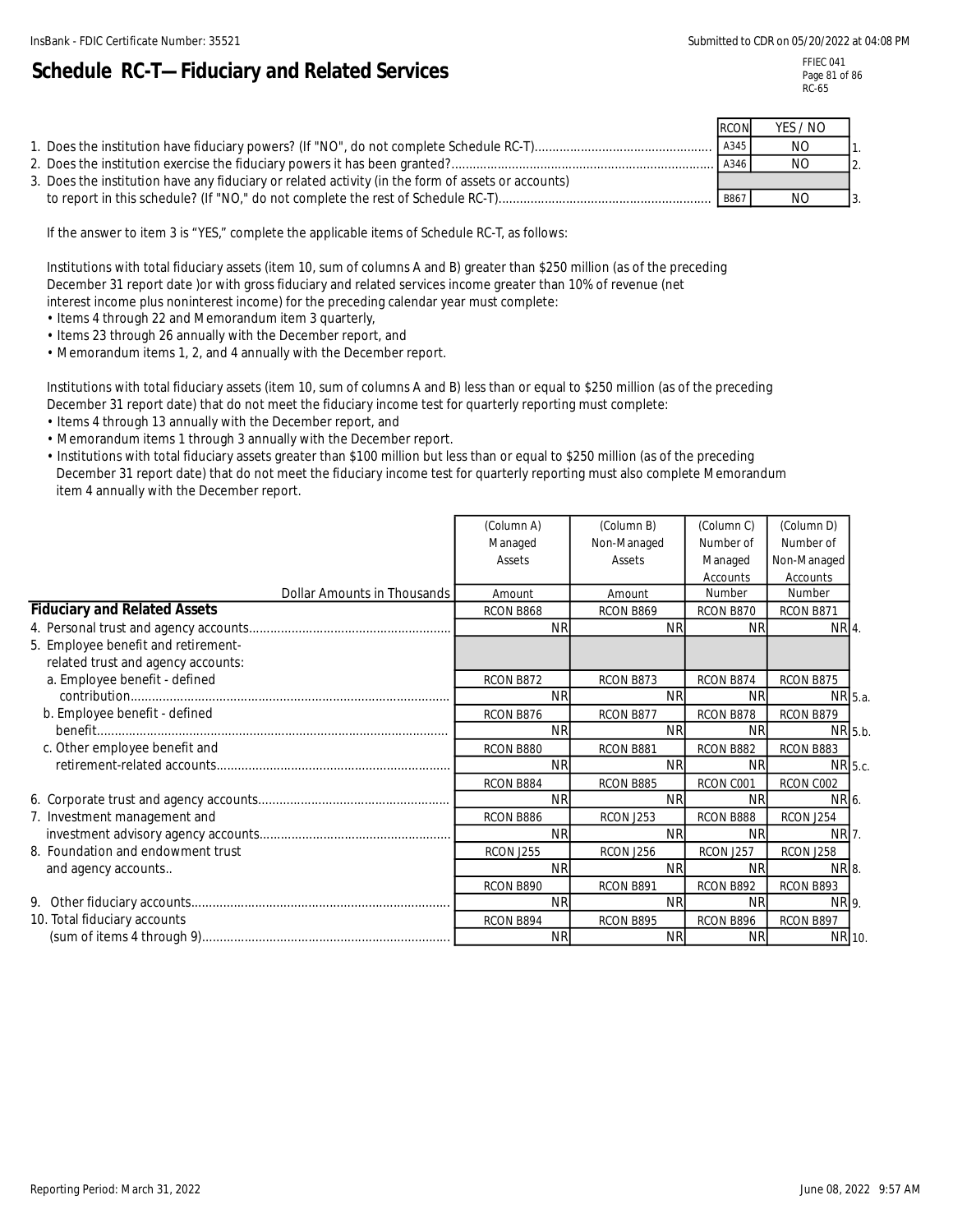#### FFIEC 041 Page 82 of 86 RC-66

|                                     | (Column A)       | (Column B)       | (Column C)       | (Column D)       |
|-------------------------------------|------------------|------------------|------------------|------------------|
|                                     | Managed          | Non-Managed      | Number of        | Number of        |
|                                     | Assets           | Assets           | Managed          | Non-Managed      |
|                                     |                  |                  | Accounts         | Accounts         |
| Dollar Amounts in Thousands         | Amount           | Amount           | Number           | Number           |
|                                     |                  | RCON B898        |                  | RCON B899        |
|                                     |                  | ΝR               |                  | NR 11.           |
| 12. Not applicable                  |                  |                  |                  |                  |
| 13. Individual Retirement Accounts, |                  |                  |                  |                  |
| Health Savings Accounts, and other  |                  |                  |                  |                  |
| similar accounts (included in       | <b>RCON J259</b> | <b>RCON J260</b> | <b>RCON J261</b> | <b>RCON J262</b> |
|                                     | ΝR               | <b>NR</b>        | <b>NR</b>        | NR 13.           |

| Dollar Amounts in Thousands RIAD                                                   |             | Amount    |          |
|------------------------------------------------------------------------------------|-------------|-----------|----------|
| <b>Fiduciary and Related Services Income</b>                                       |             |           |          |
|                                                                                    | <b>B904</b> | NR.       | 14.      |
| 15. Employee benefit and retirement-related trust and agency accounts:             |             |           |          |
|                                                                                    | B905        | <b>NR</b> | 15.a.    |
|                                                                                    | <b>B906</b> | <b>NR</b> | 15.b.    |
|                                                                                    |             |           | NR 15.c. |
|                                                                                    |             | <b>NR</b> | 16.      |
|                                                                                    |             | <b>NR</b> | 17.      |
|                                                                                    |             | <b>NR</b> | 18.      |
|                                                                                    |             | NR.       | 19.      |
|                                                                                    |             | <b>NR</b> | 20.      |
|                                                                                    |             |           | NR 21    |
| 22. Total gross fiduciary and related services income (sum of items 14 through 21) |             |           |          |
|                                                                                    | 4070        |           | NR 22.   |
|                                                                                    | C058        | NR.       | 23.      |
|                                                                                    | A488        | NR.       | 24       |
|                                                                                    |             | <b>NR</b> | 25.      |
|                                                                                    | A491        | <b>NR</b> | -26.     |

|                                               | (Column A) |                    | (Column B)                             |                             |                | (Column C)         |           |
|-----------------------------------------------|------------|--------------------|----------------------------------------|-----------------------------|----------------|--------------------|-----------|
|                                               |            | Personal Trust and |                                        | <b>Employee Benefit and</b> |                | All Other Accounts |           |
|                                               |            | Agency and         | Retirement-Related<br>Trust and Agency |                             |                |                    |           |
|                                               |            | Investment         |                                        |                             |                |                    |           |
|                                               |            | Management Agency  |                                        | Accounts                    |                |                    |           |
| Memoranda                                     |            | Accounts           |                                        |                             |                |                    |           |
| Dollar Amounts in Thousands RCON              |            | Amount             | <b>RCON</b>                            | Amount                      | <b>RCON</b>    | Amount             |           |
| 1. Managed assets held in fiduciary accounts: |            |                    |                                        |                             |                |                    |           |
|                                               | J263       | <b>NR</b>          | J264                                   |                             | NR J265        |                    | NR M.1.a. |
|                                               | J266       | <b>NR</b>          | J267                                   | NR.                         | J268           |                    | NR M.1.b. |
| c. U.S. Treasury and U.S. Government          |            |                    |                                        |                             |                |                    |           |
|                                               | J269       | <b>NR</b>          | J270                                   |                             | NR J271        |                    | NR M.1.c. |
|                                               | J272       | <b>NR</b>          | J273                                   |                             | NR J274        |                    | NR M.1.d. |
|                                               | J275       | <b>NR</b>          | J276                                   |                             | <b>NR</b> J277 |                    | NR M.1.e. |
|                                               | J278       | <b>NR</b>          | J279                                   |                             | <b>NR</b> J280 |                    | NR M.1.f. |
|                                               | J281       | <b>NR</b>          | J282                                   | <b>NR</b>                   | J283           |                    | NR M.1.g. |
| h. Common trust funds and collective          |            |                    |                                        |                             |                |                    |           |
|                                               | J284       | <b>NR</b>          | J285                                   |                             | NR J286        |                    | NR M.1.h. |
|                                               | J287       | <b>NR</b>          | J288                                   |                             | NR J289        |                    | NR M.1.i. |
|                                               | J290       | <b>NR</b>          | J291                                   | <b>NR</b>                   | J292           |                    | NR M.1.j. |
| k. Investments in unregistered funds and      |            |                    |                                        |                             |                |                    |           |
|                                               |            |                    | <b>NR</b> J294                         |                             | NR J295        |                    | NR M.1.k. |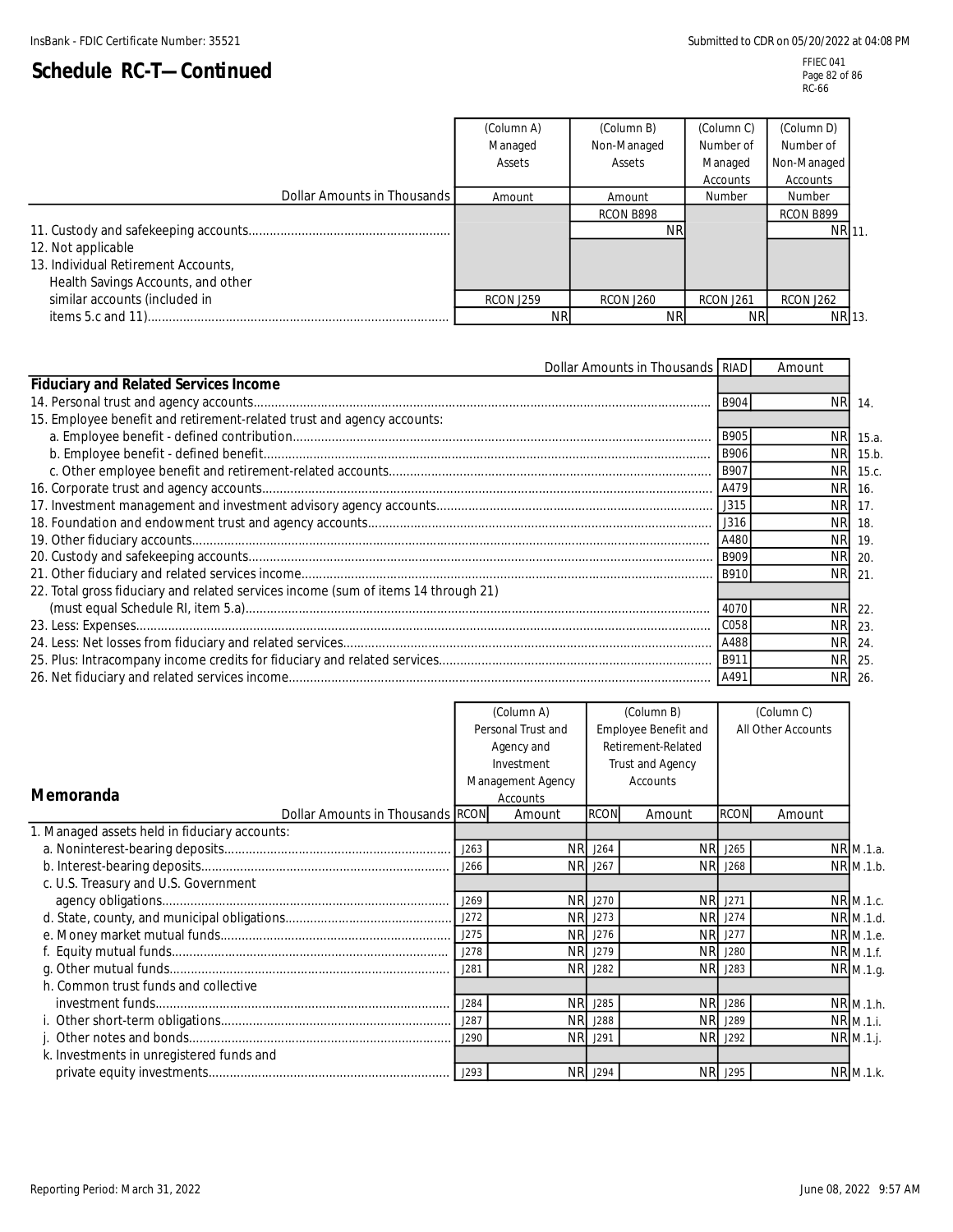#### FFIEC 041 Page 83 of 86 RC-67

# **Schedule RC-T—Continued Memoranda—Continued**

|                                                                                                                                                                                                                        |            | (Column A)                                        |                | (Column B)              |                    |                   |                         |
|------------------------------------------------------------------------------------------------------------------------------------------------------------------------------------------------------------------------|------------|---------------------------------------------------|----------------|-------------------------|--------------------|-------------------|-------------------------|
|                                                                                                                                                                                                                        |            | Personal Trust and<br><b>Employee Benefit and</b> |                |                         | All Other Accounts |                   |                         |
|                                                                                                                                                                                                                        | Agency and |                                                   |                | Retirement-Related      |                    |                   |                         |
|                                                                                                                                                                                                                        |            | Investment                                        |                | <b>Trust and Agency</b> |                    |                   |                         |
|                                                                                                                                                                                                                        |            | Management Agency                                 |                | Accounts                |                    |                   |                         |
|                                                                                                                                                                                                                        |            | Accounts                                          |                |                         |                    |                   |                         |
| Dollar Amounts in Thousands RCON                                                                                                                                                                                       |            | Amount                                            | <b>RCON</b>    | Amount                  | <b>RCON</b>        | Amount            |                         |
|                                                                                                                                                                                                                        | J296       |                                                   | <b>NR</b> J297 | <b>NR</b>               | J298               |                   | <b>NR M.1.I.</b>        |
|                                                                                                                                                                                                                        | J299       |                                                   | NR J300        | <b>NR</b>               | J301               |                   | $NR$ <sub>M.1.m</sub> . |
|                                                                                                                                                                                                                        | J302       | <b>NR</b>                                         | J303           | <b>NR</b>               | J304               |                   | $NR$ M.1.n.             |
|                                                                                                                                                                                                                        | J305       |                                                   | NR J306        | <b>NR</b>               | J307               |                   | NR M.1.0.               |
| p. Total managed assets held in fiduciary                                                                                                                                                                              |            |                                                   |                |                         |                    |                   |                         |
| accounts (for each column, sum of                                                                                                                                                                                      |            |                                                   |                |                         |                    |                   |                         |
|                                                                                                                                                                                                                        | J308       |                                                   | NR J309        |                         | NR J310            |                   | NR M.1.p.               |
|                                                                                                                                                                                                                        |            |                                                   |                |                         |                    |                   |                         |
|                                                                                                                                                                                                                        |            |                                                   |                | (Column A)              |                    | (Column B)        |                         |
|                                                                                                                                                                                                                        |            |                                                   |                | Managed Assets          |                    | Number of Managed |                         |
|                                                                                                                                                                                                                        |            |                                                   |                |                         |                    | Accounts          |                         |
|                                                                                                                                                                                                                        |            | Dollar Amounts in Thousands RCON                  |                | Amount                  | <b>RCON</b>        | Number            |                         |
| 1. q. Investments of managed fiduciary accounts in advised or                                                                                                                                                          |            |                                                   |                |                         |                    |                   |                         |
|                                                                                                                                                                                                                        |            |                                                   | J311           | <b>NR</b>               | J312               |                   | NR M.1.q.               |
|                                                                                                                                                                                                                        |            |                                                   |                |                         |                    |                   |                         |
|                                                                                                                                                                                                                        |            |                                                   |                | (Column A)              |                    | (Column B)        |                         |
|                                                                                                                                                                                                                        |            |                                                   |                | Number of               |                    | Principal Amount  |                         |
|                                                                                                                                                                                                                        |            |                                                   |                | <b>Issues</b>           |                    | Outstanding       |                         |
|                                                                                                                                                                                                                        |            | Dollar Amounts in Thousands RCON                  |                | Number                  |                    | Amount            |                         |
| 2. Corporate trust and agency accounts:                                                                                                                                                                                |            |                                                   |                |                         |                    | RCON B928         |                         |
|                                                                                                                                                                                                                        |            |                                                   | B927           |                         | <b>NR</b>          | <b>NR</b>         | M.2.a.                  |
|                                                                                                                                                                                                                        |            |                                                   |                |                         |                    | RCON J314         |                         |
|                                                                                                                                                                                                                        |            |                                                   | J313           |                         | <b>NR</b>          | <b>NR</b>         | $M.2.a.1$ .             |
|                                                                                                                                                                                                                        |            |                                                   | B929           |                         | <b>NR</b>          |                   | M.2.b.                  |
|                                                                                                                                                                                                                        |            |                                                   |                |                         |                    |                   |                         |
| Memorandum items 3.a through 3.h are to be completed by banks with collective investment funds and common trust funds<br>with a total market value of \$1 billion or more as of the preceding December 31 report date. |            |                                                   |                |                         |                    |                   |                         |
|                                                                                                                                                                                                                        |            |                                                   |                |                         |                    |                   |                         |

| Memoradum item 3.h only is to be completed by banks with collective investment<br>funds and common trust funds with a total market value of less that \$1 billion as<br>of the preceding December 31 report date. |             | (Column A)<br>Number of<br><b>Funds</b> |                 | (Column B)<br>Market Value of<br><b>Fund Assets</b> |             |  |
|-------------------------------------------------------------------------------------------------------------------------------------------------------------------------------------------------------------------|-------------|-----------------------------------------|-----------------|-----------------------------------------------------|-------------|--|
| Dollar Amounts in Thousands RCON                                                                                                                                                                                  |             | Number                                  | RCON            | Amount                                              |             |  |
| 3. Collective investment funds and common trust funds:                                                                                                                                                            |             |                                         |                 |                                                     |             |  |
|                                                                                                                                                                                                                   | B931        |                                         | <b>NRI B932</b> | NR.                                                 | M.3.a.      |  |
|                                                                                                                                                                                                                   | B933        |                                         | <b>NRI B934</b> | <b>NRI</b>                                          | M.3.b.      |  |
|                                                                                                                                                                                                                   | <b>B935</b> |                                         | <b>NR B936</b>  |                                                     | NR M.3.c.   |  |
|                                                                                                                                                                                                                   | B937        |                                         | <b>NRI B938</b> | NR.                                                 | M3.d.       |  |
|                                                                                                                                                                                                                   | B939        |                                         | <b>NR B940</b>  | <b>NRI</b>                                          | М.3.е.      |  |
|                                                                                                                                                                                                                   | B941        |                                         | <b>NR B942</b>  |                                                     | $NR$ M.3.f. |  |
|                                                                                                                                                                                                                   | B943        |                                         | <b>NR B944</b>  |                                                     | NR M.3.g.   |  |
| h. Total collective investment funds (sum of Memorandum items 3.a                                                                                                                                                 |             |                                         |                 |                                                     |             |  |
|                                                                                                                                                                                                                   | - B945      |                                         |                 | <b>NR</b>                                           | M.3.h.      |  |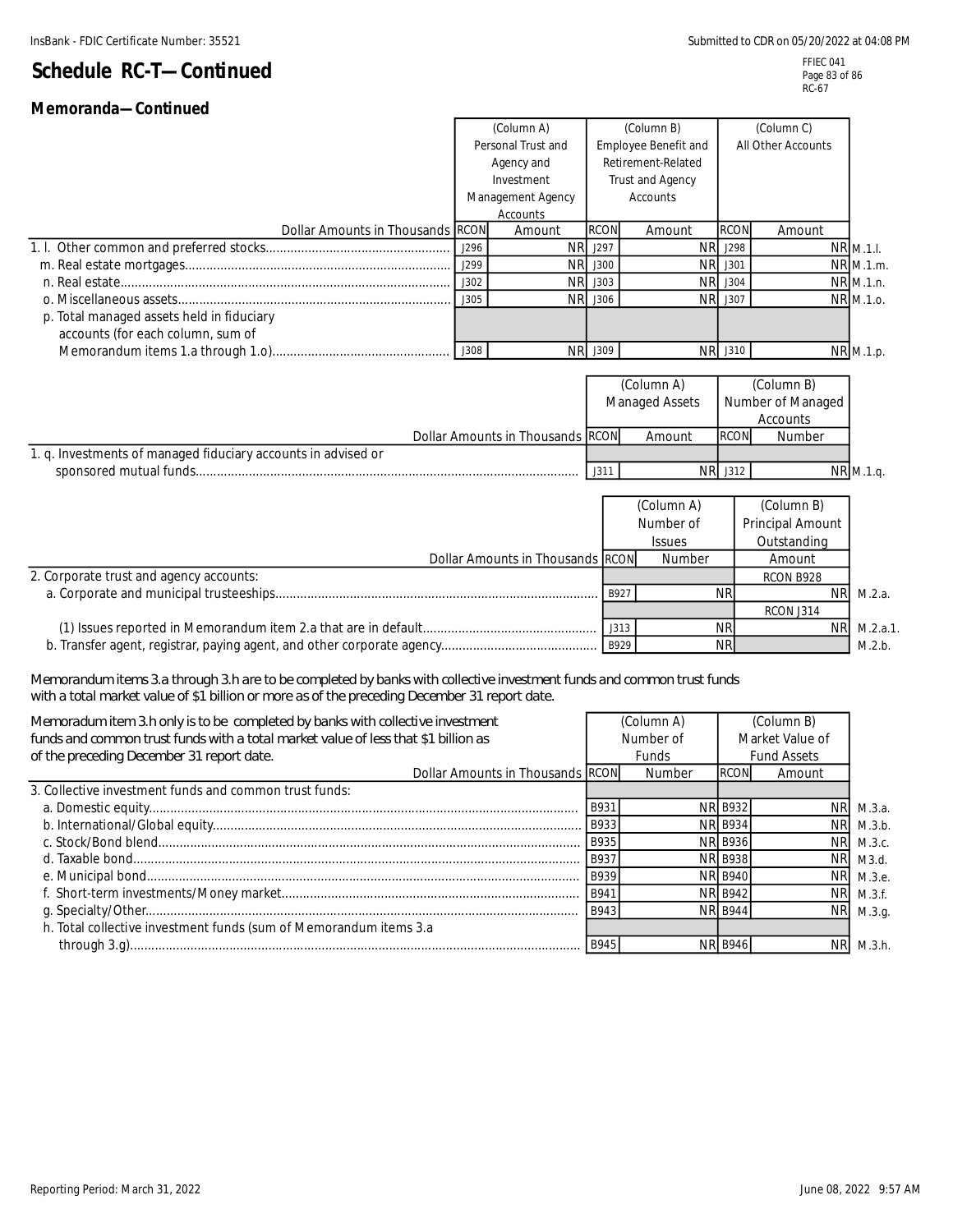## **Memoranda—Continued**

|                                                              |      | (Column A)<br><b>Gross Losses</b><br>Managed<br>Accounts |                | (Column B)<br>Gross Losses<br>Non-Managed<br>Accounts |                | (Column C)<br>Recoveries |           |
|--------------------------------------------------------------|------|----------------------------------------------------------|----------------|-------------------------------------------------------|----------------|--------------------------|-----------|
| Dollar Amounts in Thousands RIAD                             |      | Amount                                                   | RIAD           | Amount                                                | RIAD           | Amount                   |           |
| 4. Fiduciary settlements, surcharges, and other losses:      |      |                                                          |                |                                                       |                |                          |           |
|                                                              |      |                                                          | <b>NR B948</b> |                                                       | <b>NR B949</b> | <b>NR</b>                | M.4.a.    |
| b. Employee benefit and retirement-related trust             |      |                                                          |                |                                                       |                |                          |           |
|                                                              | B950 |                                                          | <b>NR B951</b> |                                                       | <b>NR B952</b> |                          | NR M.4.b. |
| c. Investment management and investment advisory             |      |                                                          |                |                                                       |                |                          |           |
|                                                              | B953 |                                                          | <b>NR B954</b> |                                                       | <b>NR B955</b> | NR.                      | M.4.c.    |
|                                                              |      |                                                          | <b>NR B957</b> |                                                       | <b>NR B958</b> | <b>NR</b>                | M.4.d.    |
| e. Total fiduciary settlements, surcharges, and other losses |      |                                                          |                |                                                       |                |                          |           |
| (sum of Memorandum items 4.a through 4.d) (sum of            |      |                                                          |                |                                                       |                |                          |           |
| columns A and B minus column C must equal                    |      |                                                          |                |                                                       |                |                          |           |
|                                                              |      |                                                          | <b>NR B960</b> |                                                       | <b>NR B961</b> | <b>NR</b>                | M.4.e.    |

Person to whom questions about Schedule RC-T - Fiduciary and Related Services should be directed:

Name and Title (TEXT B962)

E-mail Address (TEXT B926)

Telephone: Area code/phone number/extension (TEXT B963) FAX: Area code/phone number (TEXT B964)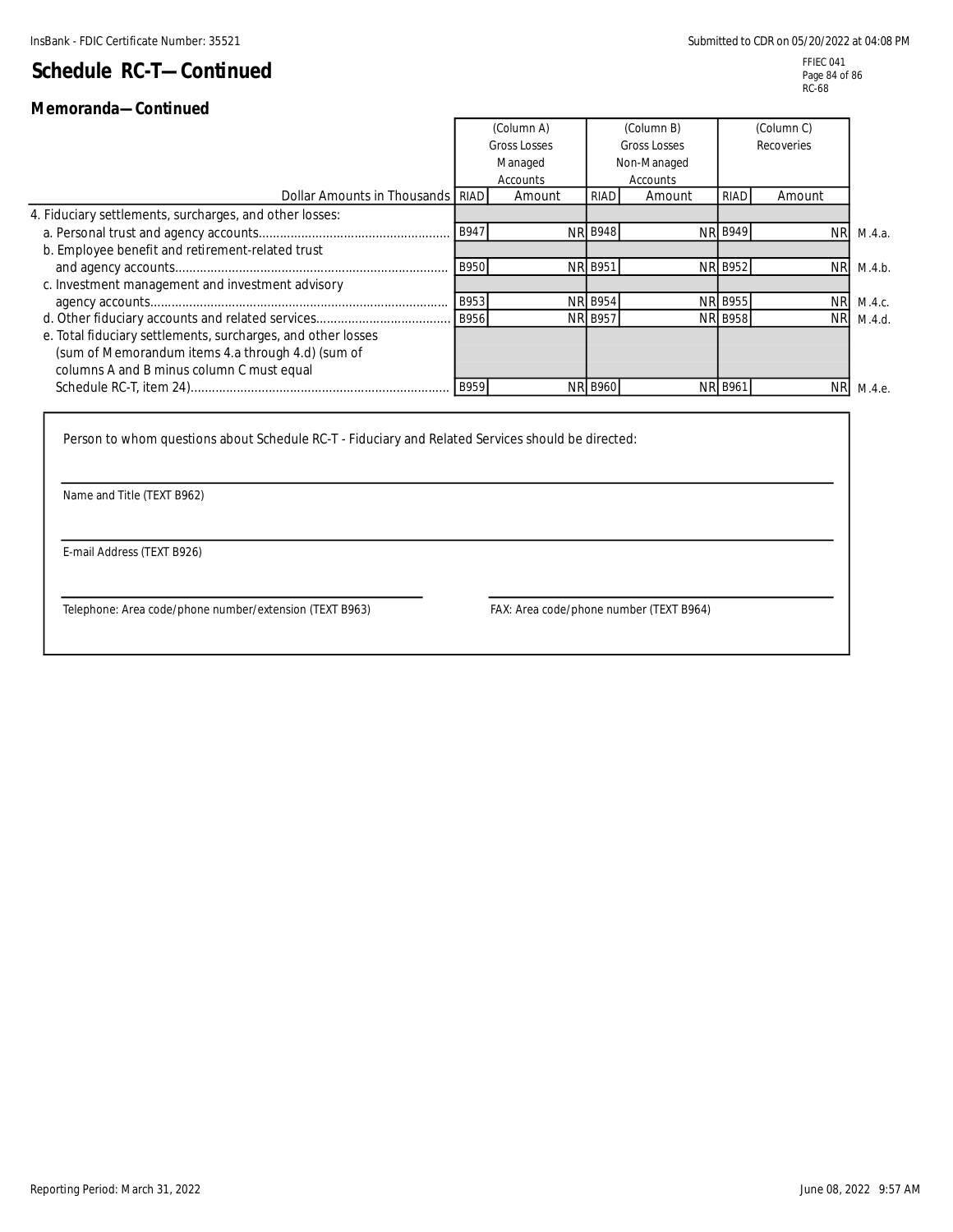j.

#### FFIEC 041 Page 85 of 86 RC-69

|                                                                                                                                      |      | (Column A)<br>Securitization<br>Vehicles |             | (Column B)<br>Other VIEs |                    |      |
|--------------------------------------------------------------------------------------------------------------------------------------|------|------------------------------------------|-------------|--------------------------|--------------------|------|
| Dollar Amounts in Thousands RCON                                                                                                     |      | Amount                                   | <b>RCON</b> | Amount                   |                    |      |
| 1. Assets of consolidated variable interest entities (VIEs) that can be used only<br>to settle obligations of the consolidated VIEs: |      |                                          |             |                          |                    |      |
|                                                                                                                                      | J981 | $\Omega$                                 | JF84        |                          | 0                  | 1.a. |
|                                                                                                                                      |      | $\Omega$                                 | HU21        |                          | $0$ 1.b.           |      |
|                                                                                                                                      |      | $\Omega$                                 | HU23        |                          | $0$ 1.c.           |      |
|                                                                                                                                      | K009 | $\Omega$                                 | JF89        |                          | $0$ 1.d.           |      |
|                                                                                                                                      | JF91 | $\Omega$                                 | JF90        |                          | $0 \,$ 1.e.        |      |
| 2. Liabilities of consolidated VIEs for which creditors do not have recourse to<br>the general credit of the reporting bank.         |      |                                          |             |                          |                    |      |
|                                                                                                                                      | JF92 | $\Omega$                                 | JF85        |                          | $0 \, 2.a.$        |      |
|                                                                                                                                      | JF93 | $\Omega$                                 | JF86        |                          | $0$ 2.b.           |      |
| 3. All other assets of consolidated VIEs                                                                                             |      |                                          |             |                          |                    |      |
|                                                                                                                                      | K030 | $\Omega$                                 | JF87        |                          | 0<br>$\mathbf{1}3$ |      |
| 4. All other liabilities of consolidated VIEs                                                                                        |      |                                          |             |                          |                    |      |
|                                                                                                                                      | K033 | $\Omega$                                 | JF88        |                          | 0 <sub>14</sub>    |      |
|                                                                                                                                      |      | Dollar Amounts in Thousands RCON         |             | Amount                   |                    |      |
|                                                                                                                                      |      |                                          | JF77        |                          | $0\,$ 5.           |      |
|                                                                                                                                      |      |                                          | JF78        |                          | $0\vert 6$         |      |

 $^{-1}$  Institutions that have adopted ASU 2016-13 should report assets, net of any applicable allowance for credit losses.